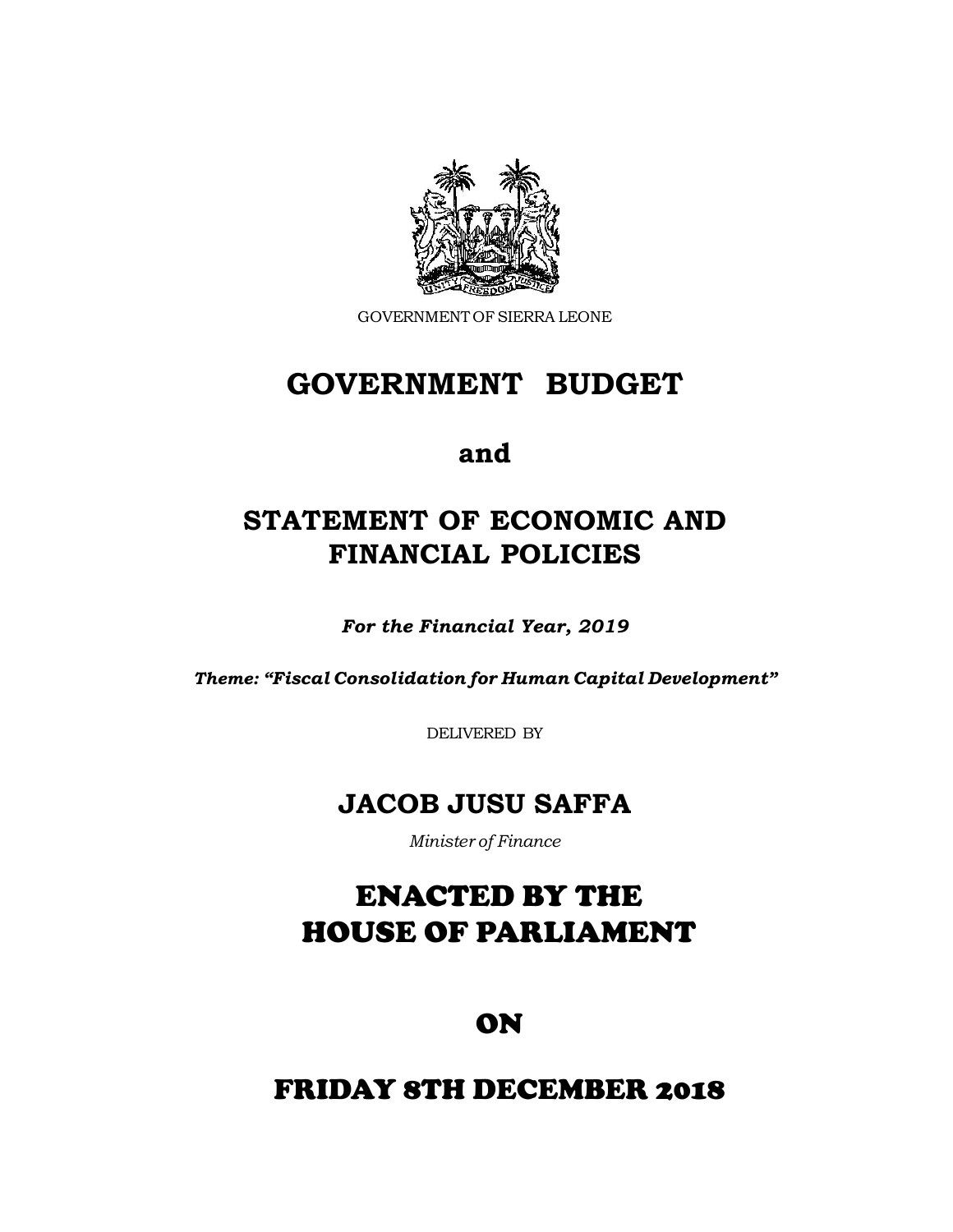#### **MR. SPEAKER, HONOURABLE MEMBERS**

I rise to move that the Bill entitled "The Appropriation Act 2019" being an Act to authorise expenditure from the Consolidated Revenue Fund for the services of Sierra Leone for 2019, be read the first time.

#### **I. Introduction**

Mr. Speaker, Honourable Members, the Sierra Leone People's Party (SLPP) Government led by His Excellency, Retired Brigadier Dr. Julius Maada Bio, inherited a challenging economic situation characterised by weak economic growth and high budget deficits underpinned by excessive expenditures amidst poor revenue performance. Government expenditures including the payment of salaries of civil servants were financed through Ways and Means Advances from the Bank of Sierra Leone while payments for goods and services and infrastructure projects were financed largely by borrowing from commercial banks at high interest rates.

2. The implementation of structural reforms also weakened in recent years, resulting in the deterioration of our ranking under in the World Bank Country Policy and Institutional Assessment (CPIA) from a medium to weak performer with adverse implications for the amount of concessional resources allocated to Sierra Leone.

3. The situation was compounded by the inability of the previous Government to take corrective measures, which led to the derailment of the Extended Credit Facility (ECF) programme with the International Monetary Fund (IMF). Consequently, most development partners withheld budget support to Sierra Leone since 2017 to date. These developments culminated in a sharp increase in domestic debt and related high debt service payments as well as the build-up of huge arrears owed to suppliers and contractors. The exposure of these suppliers and contractors to overdraft and loan facilities from the commercial banks as well as loans to Politically Exposed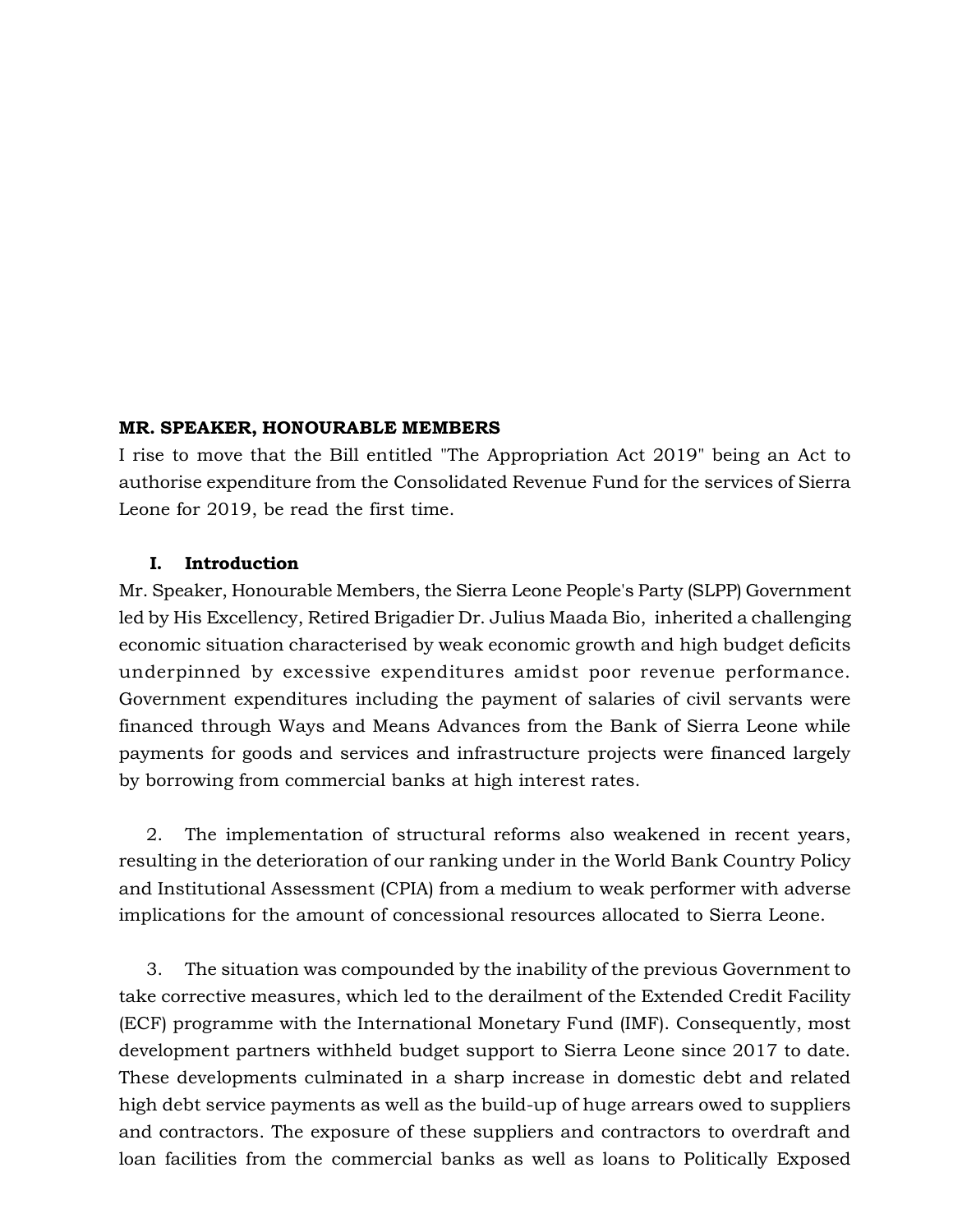Persons (PEP), contributed to the rise of non-performing loans in the domestic banking system.

4. The delivery of basic services, especially in health and education deteriorated significantly with adverse implications for human capital development. The recently introduced World Bank Human Capital Index (HCI) ranked Sierra Leone 151 out of 157 countries while the 2018 UNDP Human Development Index ranked Sierra Leone 184 out of 189 countries. Preliminary results from the 2018 Sierra Leone Integrated Household Survey revealed that the incidence of poverty has increased from 52.9 percent in 2011 to 57 percent in 2018.

5. Mr. Speaker, Honourable Members, upon assuming office, the Bio Administration has re-engaged the IMF indicating its desire to re-launch the economic programme to provide disciplined and efficient economic management of the State. As a demonstration of this commitment, His Excellency the President, issued two Executive Orders aimed at restoring fiscal discipline with a view to averting an economic and social crisis. Accordingly, Government pursued fiscal consolidation focusing on enhancing domestic revenue mobilisation and expenditure rationalisation. Some of the revenue measures implemented so far include: the rationalisation and development of a policy on duty and tax waivers; implementation of the Treasury Single Account (TSA); liberalisation of retail fuel pricing; upfront payment of excise duty on petroleum products by Oil Marketing Companies; adoption of the ECOWAS Common External Tariff; review of the process of exporting timber and revising upwards the royalty on timber exports.

6. On expenditure rationalisation, Cash Management was strengthened to aid budget execution and avoid the build-up of new arrears. Government implemented several measures to clean the wage bill as well as improve public procurement through the publication of price norms and limiting the use of the sole sourcing method of procurement; reviewed the policy on overseas travelling. In addition, Government carried out a comprehensive stock take of arrears owed to suppliers and subjected the same to an audit to ascertain the authenticity of the claims. Furthermore, Government has completed the biometric verification of workers on Government payroll.

7. These measures created the fiscal space that enabled Government to pay salaries of civil servants and staff of sub-vented agencies as well as payment of monthly NASSIT contributions without resorting to domestic bank borrowing. In addition, the Government funded key components of the Free Quality School Education (FQSE) including the payment of fee subsidies and supply of exercise books . Government also provided resources to Ministries, Departments and Agencies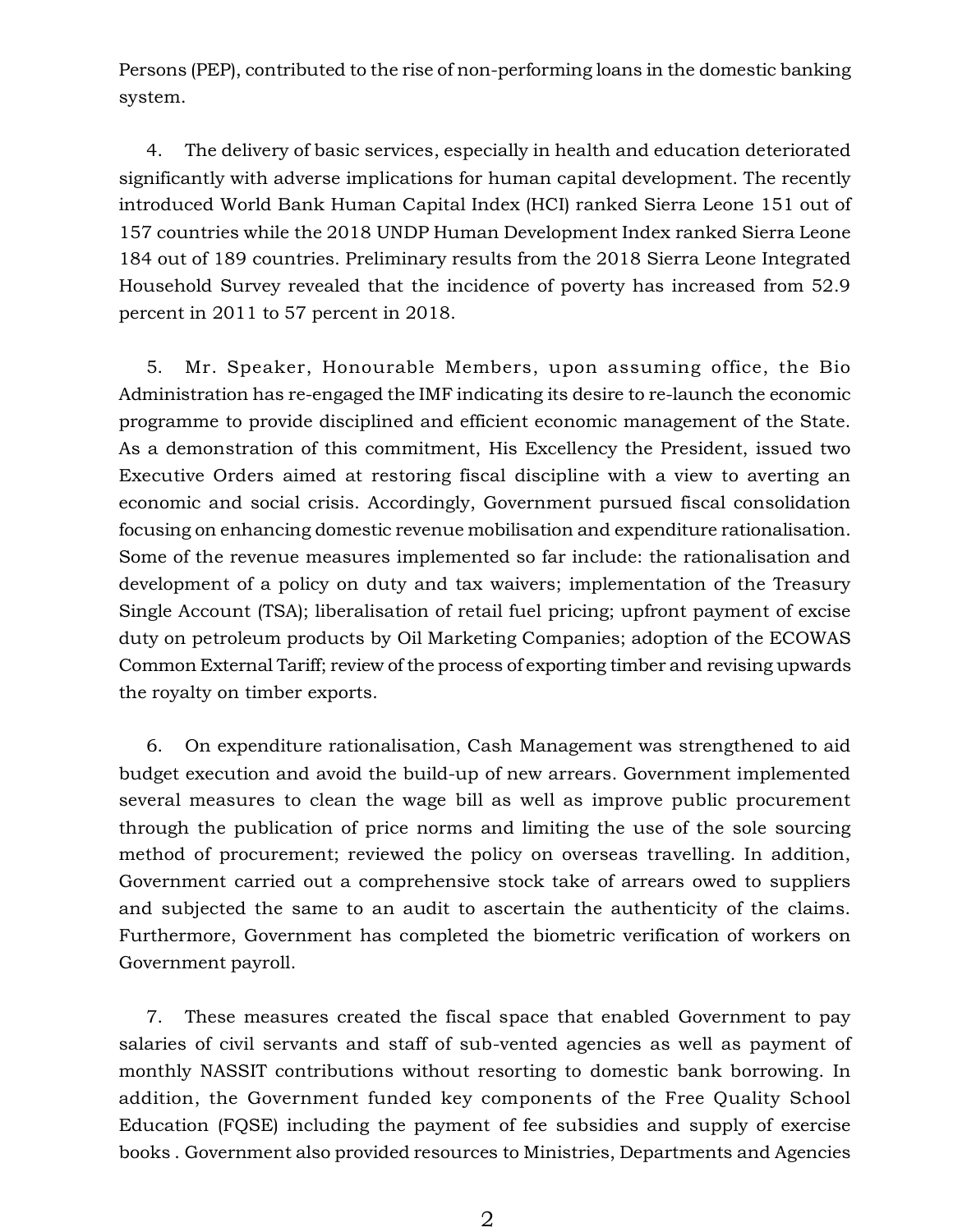(MDAs) for the delivery of public services without external budgetary support. Additionally, Government has commenced the financing of the completion of roads abandoned by the previous administration.

8. Mr. Speaker, Honourable Members, as part of effort to normalise our relations with develpment partners and restore donor confidence, Government commenced the negotiations of a new programme with the IMF. I am pleased to report that discussions with the IMF have progressed satisfactorily. The preconditions for the negotiation of the new programme agreed during the IMF staff visit in June were fully implemented by Government. This paved the way for the negotiation of the new programme in September 2018. The negotiation of the new programme was successful, culminating in agreeing to medium term macro-fiscal framework, structural benchmarks and quantitative performance criteria for monitoring the new programme. The new programme will be submitted to the Executive Board of the IMF for approval this month. We are very much on course in the implementation of the prior actions for the approval of the new programme. This will trigger the disbursement of budget support by development partners.

9. Mr. Speaker, Honourable Members, the 2019 Budget describes the policies and programmes to restore fiscal discipline, diversify the economy for sustained inclusive growth and job creation, promote human capital development while at the same time increase the role of the private sector and expand social protection services consistent with the Sustainable Development Goals (SDGs) and the new National Development Plan.

10. Before elaborating on these policies and programmes, please permit me, Mr. Speaker to provide an update on global and regional economic developments and outlook as they have intricate implications for the management of the Sierra Leone economy.

#### **II. Global and Regional Economic Developments and Outlook**

11. Mr. Speaker, Honourable Members, global economic growth remains strong and steady, although uneven. While economic activity is moderating in some large advanced economies, emerging markets and developing economies are growing broadly at the same pace. The global economy is projected to grow by 3.7 percent in 2018 and 2019, but slightly less than projected in April 2018 by the IMF.

12. The downward revision reflects weak activity in some major advanced economies in early 2018 and the negative effects of the trade barriers implemented between April and September 2018. These resulted in a decline in world trade and industrial production. Other factors include a weaker outlook for some emerging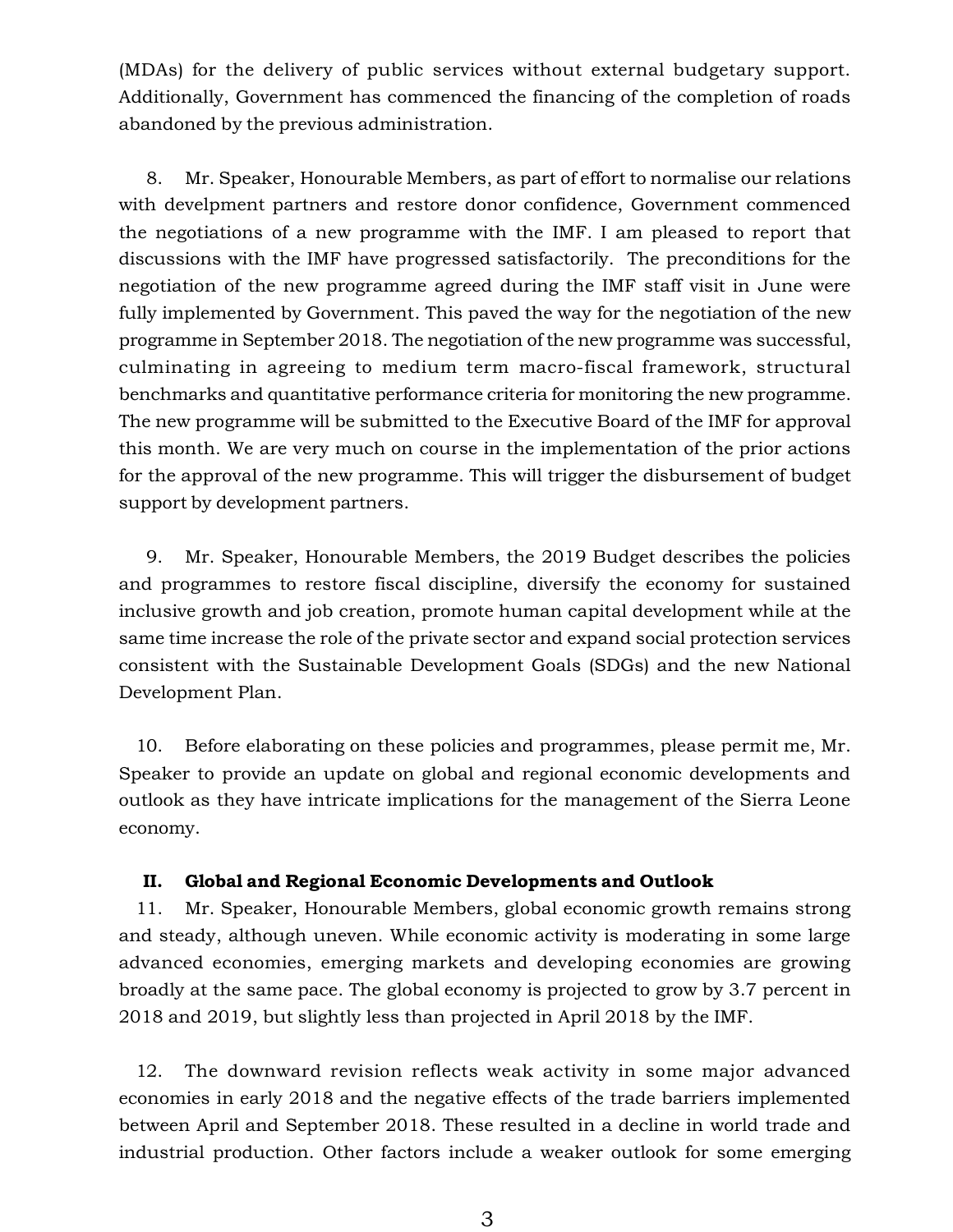market and developing economies; tighter financial conditions, geopolitical tensions, and higher oil prices. Oil prices rose above US\$70 per barrel reflecting lower production in Venezuela, Canada and Libya. Worthy of note is the decline in the price of iron ore by 12.4 percent between April and October 2018 due to weak demand from China and the imposition of tariffs on one of the biggest aluminium industries. These developments are likely to have adverse implications for our growth, trade, revenue and foreign exchange earnings.

13. Mr. Speaker, Honourable Members, global growth is projected to slow down in the medium term. The downside risks to global growth include: policy uncertainty due to trade tensions between the US and its trading partners; the expected tightening of global financial conditions, the unwinding of the US fiscal stimulus in 2020; the projected slow growth of the Chinese economy; rising debt levels in developing countries and currency volatility.

14. Mr. Speaker, Honourable Members, growth in Sub-Saharan Africa (SSA) is projected to reach 3.1 percent in 2018; up from 2.7 percent in 2017. Growth is driven by fiscal consolidation in most countries, steady growth in the global economy, higher oil prices for oil exporters and better financing conditions during the first half of the year. Based on current conditions, growth is projected to rise to 4.0 percent in the medium-term.

15. The growth prospects of SSA face similar risks as the global economy including the trade tensions between the US and China and rising debt vulnerabilities. Additionally, domestic policy slippages including possible relaxation of on-going fiscal consolidation efforts could also reduce the growth prospects of SSA countries.

#### **III. Domestic Macroeconomic Developments in 2018**

16. Mr. Speaker, Honourable Members, real GDP growth for 2018 is revised downwards to 3.7 percent compared to the earlier projection of 6.1 percent following the cessation of iron ore mining in November 2017. The non-iron ore economy is, however, projected to grow by 5.7 percent, underpinned by increased activities in agriculture and fisheries, recovery in diamond and other mining activities as well as improvements in the services sector.

17. Though inflation has declined from its peak of over 20 percent in March 2017 to 15.3 percent by end March 2018, it has increased gradually to 19.2 percent in September 2018 due to the depreciation of the exchange rate, liberalisation of retail fuel prices and periodic shocks to the availability of food items in the market.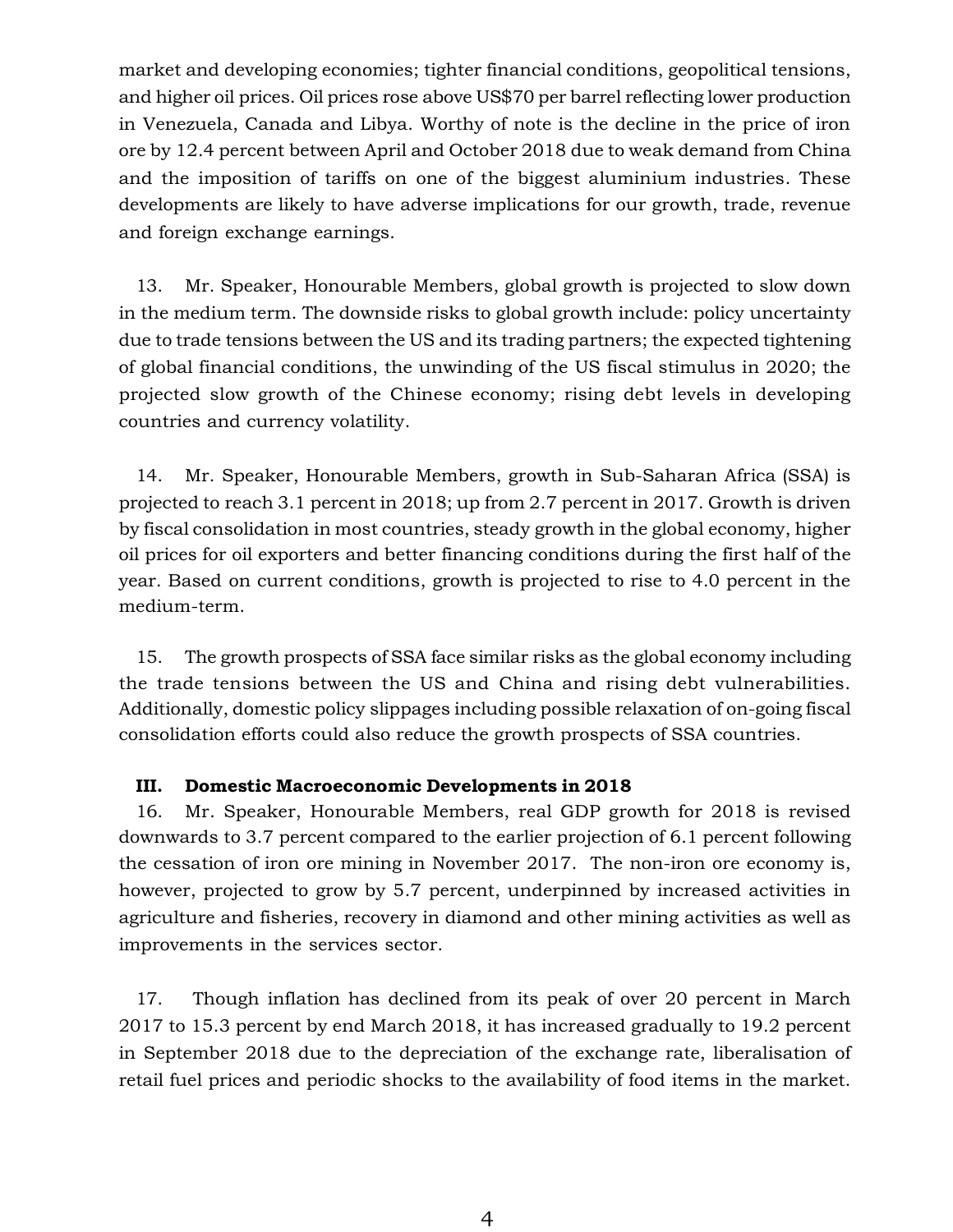18. In response to higher inflationary pressures during the year, the Bank of Sierra Leone tightened monetary policy by gradually increasing the monetary policy rate to 16.5 percent in July 2018 from 14.5 percent in December 2017.

19. Mr. Speaker, Honourable Members, the performance of the external sector improved during the first half of 2018. Total value of exports for the period January to June 2018 is estimated at US\$515.8 million. The sharp increase in exports is accounted for primarily by the export of palm oil by SOCFIN Agribusiness Company; followed by timber and natural honey amounting to US\$308.2 million. Cocoa and Coffee exports more than doubled to US\$10 million.

20. However, relative to the corresponding period in 2017, mineral exports declined by 16.8 percent in the first half of 2018 due to the drop in iron ore exports by 83.5 percent, rutile by 10.4 percent and ilmenite by 32.3 percent. Diamond exports, on the other hand, increased by 50.4 percent, bauxite by 29.5 percent and gold by 100.2 percent.

21. Total import value for the period January to June 2018 declined by 9.9 percent to US\$664.2 million compared to US\$737.4 million during the same period in 2017. There was a drop in all categories of imports, except fuel products. Food imports including rice dropped by 5.3 percent. The value of rice imports dropped by 15.4 percent to US\$91.6 million from US\$108.3 million due to the drop in the volume from 432.6 metric tons to 284.1 metric tons. Imports of intermediate goods dropped by 11.4 percent; manufactured goods by 26.6 percent and machinery by 34.8 percent. Fuel imports, however, increased by 60.6 percent to US\$139.8 million compared to US\$86.8 million due to both increase in price by 25.7 percent and volume by 27.7 percent.

22. The trade deficit decreased significantly to US\$148.7 million during the first half of 2018 from US\$484.6 million during the same period in 2017.

23. Gross foreign reserves of the Bank of Sierra Leone amounted to the equivalent of 3 months of import cover, as at end of September 2018.

24. The Leone was relatively stable during the first half of 2018. However, the non-disbursement of budget support, loss of iron ore export proceeds, combined with the higher demand for foreign exchange by oil marketing companies and associated speculative behaviour put undue pressure on the exchange rate during Quarter 3, 2018. In response, the Bank of Sierra Leone intervened through a weekly auction of foreign exchange to smooth the excess volatility in the exchange rate.

5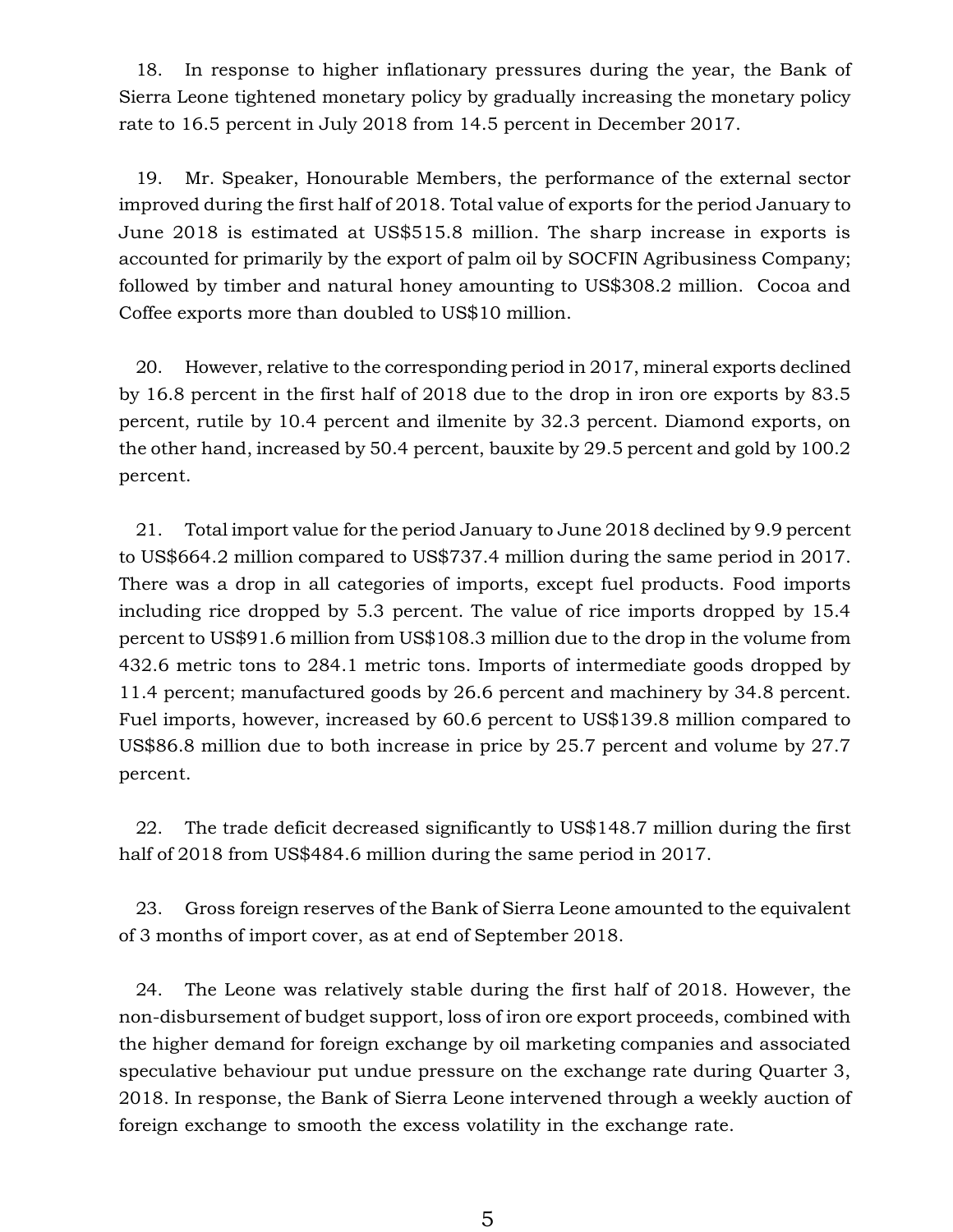25. Mr. Speaker, Honourable Members, the stock of external debt increased from US\$1.51 billion at end 2017 to US\$ 1.53 billion in June 2018. Multilateral debt is estimated at US\$ 1.16 billion, accounting for 75.8 percent of external debt. Bilateral debt amounted to US\$ 178.79 million while commercial debt was US\$192.05 million in June 2018. The stock of domestic debt increased from Le4.52 trillion equivalent to US\$594.0 million at end 2017 to Le5.14 trillion equivalent to US\$627.0 million in June 2018 due to increased borrowing during the first quarter of the year.

#### **IV Budgetary Performance in 2018**

26. Mr. Speaker, Honourable Members, budget execution during 2018 has been challenging given the huge stock of unpaid bills carried over from 2017, shortfalls in revenue collection and the expenditure overruns already incurred in Quarter 1 (January to March) 2018.

27. I am pleased to report that the fiscal consolidation efforts pursued since April 2018 have resulted in improved revenue collection during the second and third Quarters of 2018. Total revenue collected during the first half of the year amounted to Le 2.01 trillion. Total collection for Quarter 3 is estimated at Le1.12 trillion, giving a total of Le3.13 trillion for the first three quarters of the year. This is 30 percent higher than the amount collected during the same period in 2017. For the year as a whole, domestic revenue is projected to increase to Le 4.45 trillion, equivalent to 14.3 percent of GDP compared to 12.6 percent of GDP in 2017.

28. The improved performance in revenues can be attributable to the implementation of key revenue enhancing measures contained in Executive Order No.1 including the rationalisation of duty and tax waivers; implementation of the Treasury Single Account (TSA); the collection of arrears of debt services owed by Stated Owned Enterprises; and streamlining the process for the payment of import and excise duties for petroleum products. The enhanced enforcement of tax compliance, combined with the drive of the new leadership contributed to the improved revenue performance during the second and third quarters of the year.

29. Total expenditure and net lending amounted to Le3.25 trillion for the period January to June 2018. Total expenditures for Quarter 3 are estimated at Le1.53 trillion, giving a total of Le4.78 trillion for Quarters 1 to 3 of 2018. Recurrent expenditures amounted to Le3.21 trillion and domestic capital, Le426.9 billion. Foreign-financed capital expenditures amounted to Le1.06 trillion. Total expenditure and net lending is projected at Le7.38 trillion (23.8 percent of GDP) in 2018.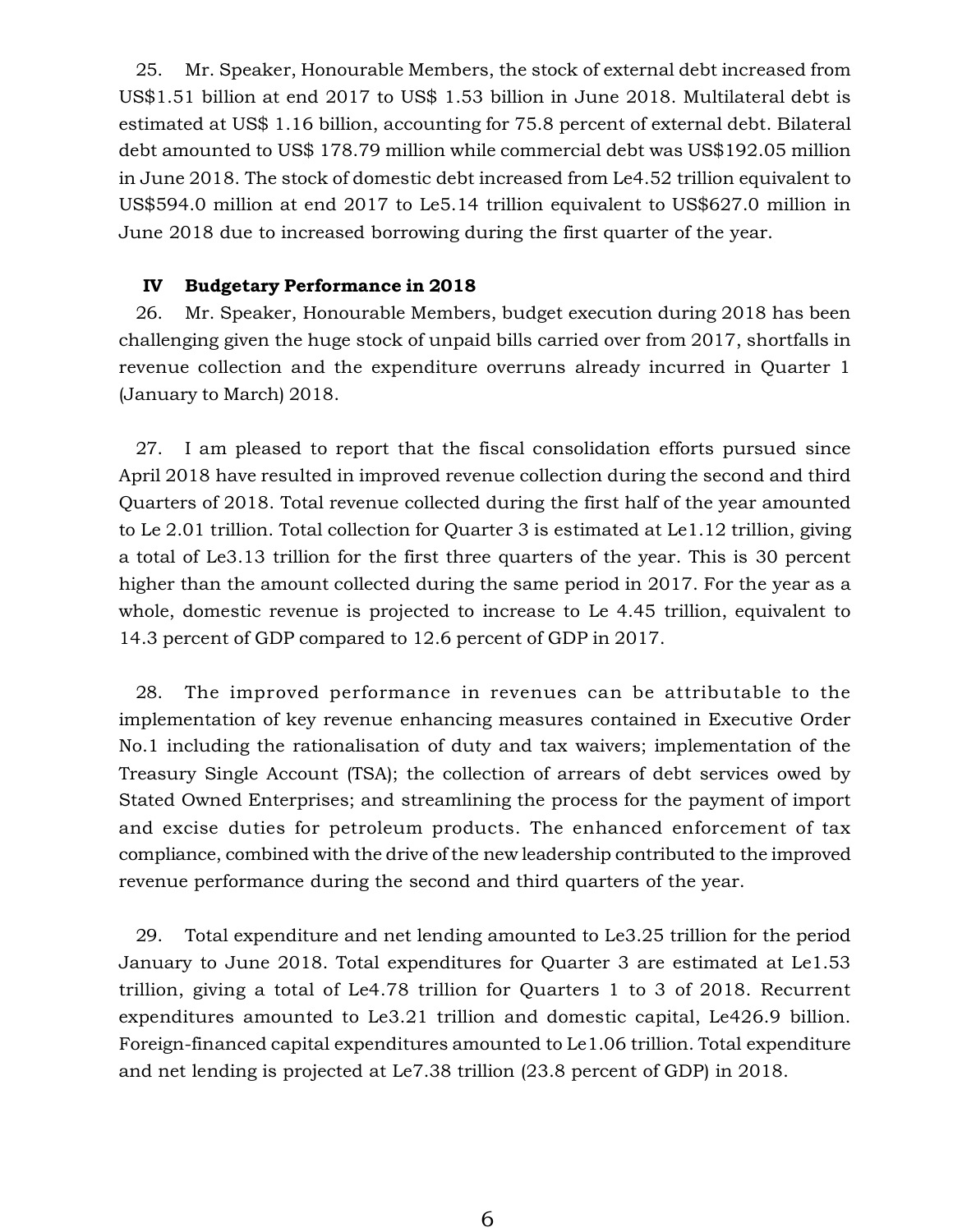30. The overall fiscal deficit, excluding grants is estimated at Le1.18 trillion for the first half of 2018. Including grants, the deficit is estimated at Le975.9 billion. The budget deficit is projected to reduce to 6.1 percent of GDP in 2018 from 9.0 percent in 2017. During the first half of 2018, borrowing from the commercial banking system to finance the deficit, which occured mostly in Quarter 1 amounted to Le 535 billion. Government made a net repayment of Le 84.1 billion to the Bank of Sierra Leone, including a repayment of the Ways and Means Advances of Le24.1 billion. A repayment of Le36 billion was also made to the non-banking sector.

#### **V. Outlook of the Economy in the Medium-Term: 2019 to 2021**

31. Mr. Speaker, Honourable Members, the medium term prospects of the economy is bright. Total real GDP is projected to grow by 5.4 percent in 2019 and 2020 and further by 5.1 percent in 2021. Excluding iron ore, the economy is projected to expand by 5.1 percent in 2019 and further by 4.9 percent in 2020 and 2021. The positive and steady economic growth will come from the following sources: (i) the expected resumption of iron ore mining at the Marampa Mines in 2019 and at the Tonkolili Mines in 2021 as well as expected increased investments in diamond, rutile and gold mining activities; (ii) reforms and stronger foreign direct investment in the agriculture, fisheries, and tourism sectors; (iii) the resumption of domestic funded road construction activities; (iv) scaling up and improving the efficiency of public investment in roads, energy and the water sectors; (v) increasing investment in human capital development; and (vi) deepening structural and business regulatory reforms to improve competitiveness and the ease of doing business.

32. Inflation is projected to gradually decline to 14 percent in 2019 as the impact of the increase in fuel prices wanes and the exchange rate stabilises. Inflation will return to single digit in 2021 due to higher agricultural production; stability in the exchange rate and the tight stance on monetary policy by the Bank of Sierra Leone.

33. The sustenance of fiscal consolidation efforts is expected to result in a reduction in the overall budget deficit, including grants, to an average of 3 percent of GDP during 2019 to 2021 from 9.0 percent in 2017 and 6.1 percent in 2018.

34. The current account deficit will reduce from 14.0 percent of GDP in 2018 to 12.7 percent in 2019 and narrows further to 10.9 percent of GDP in 2020 as exports are expected to increase faster than imports in the medium term.

35. Efforts will continue to maintain the public debt at the sustainable threshold of not more than 70 percent of GDP in nominal terms and 55 percent of GDP in Present Value (PV) terms. External debt will be kept at not more than 40 percent of GDP in Present Value terms.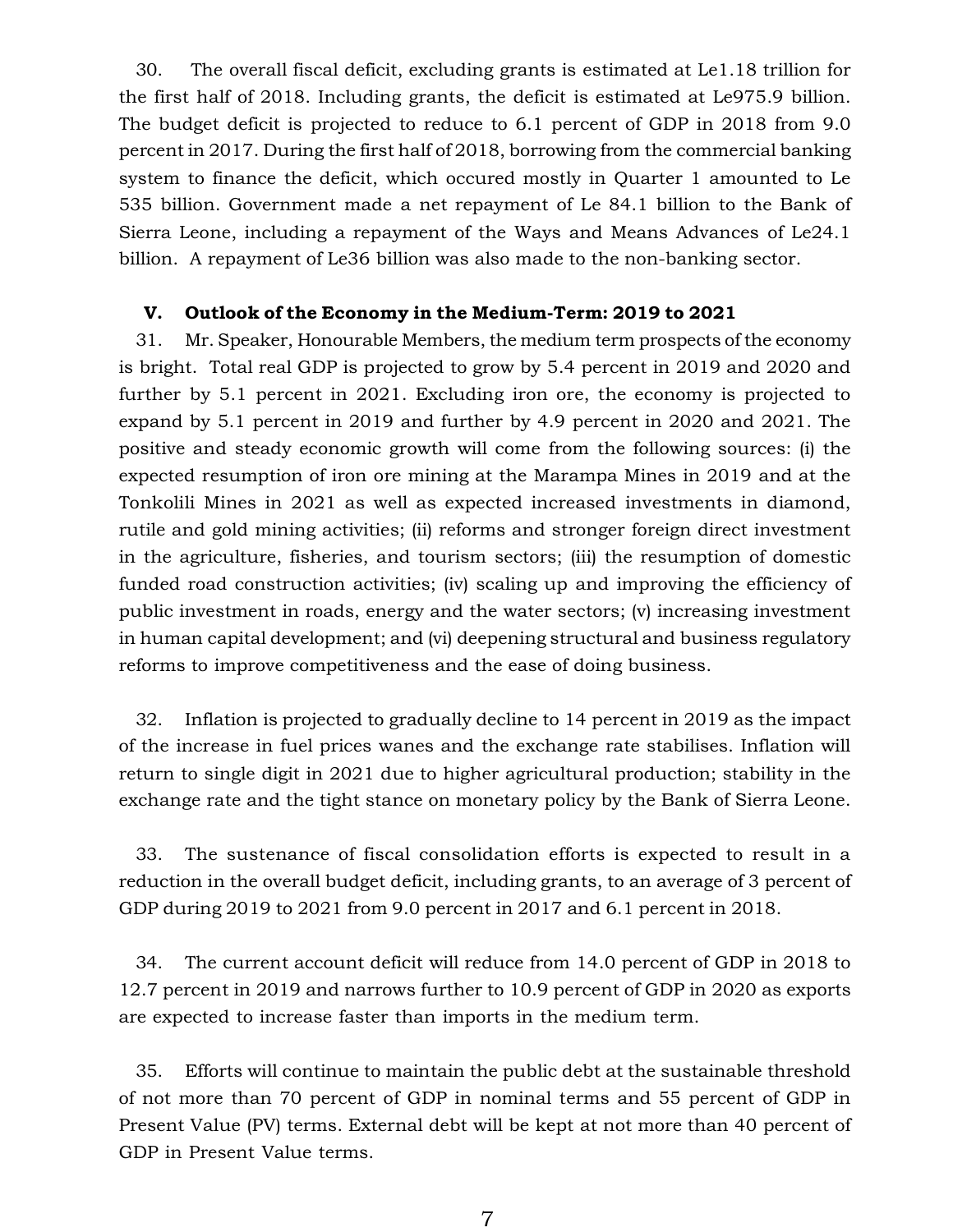36. Gross foreign reserves will remain above the threshold of 3 months of import cover over the period as the policy of repatriating of export proceeds is enforced.

## **VI. Risks to the Outlook of the Sierra Leone Economy**

37. Mr. Speaker, Honourable Members, while the prospects of the economy are promising, the following risks can constrain the achievement of the macroeconomic objectives highlighted in the forgoing paragraphs:

- (i) A continuous slump in the price of iron ore, our main export commodity, could delay the resumption of iron ore mining, with negative implications for growth, revenues, and foreign exchange earnings;
- (ii) A further rise in the international prices of petroleum products and its implications for domestic inflation, given the full pass-through into domestic pump prices;
- (iii) Delays in the disbursement of budget support and subsequent implications for financing priority programmes in the 2019 Budget could adversely affect the outlook of the economy.

## **VII. Domestic Economic Policies to Mitigate the Risks and Achieve the Mediumterm Objectives**

38. Mr. Speaker, Honourable Members, to mitigate these risks and increase the prospects of achieving the macroeconomic objectives set out in the preceding paragraphs, Government will pursue prudent fiscal and debt management policies, proactive monetary policy, stability-oriented financial sector policy and market-based exchange rate policy. This will be combined with reforms to improve the business climate and enhance productivity of agriculture, fisheries and tourism sectors.

## **1. Fiscal Policy**

39. Mr. Speaker, Honourable Members, the key priority of fiscal policy in 2019 is to pursue fiscal consolidation including enhanced domestic revenue mobilisation and improving the efficiency of expenditures. This will create the fiscal space for the implementation of the flagship Free Quality School Education Programme and other social programmes to improve human capital development.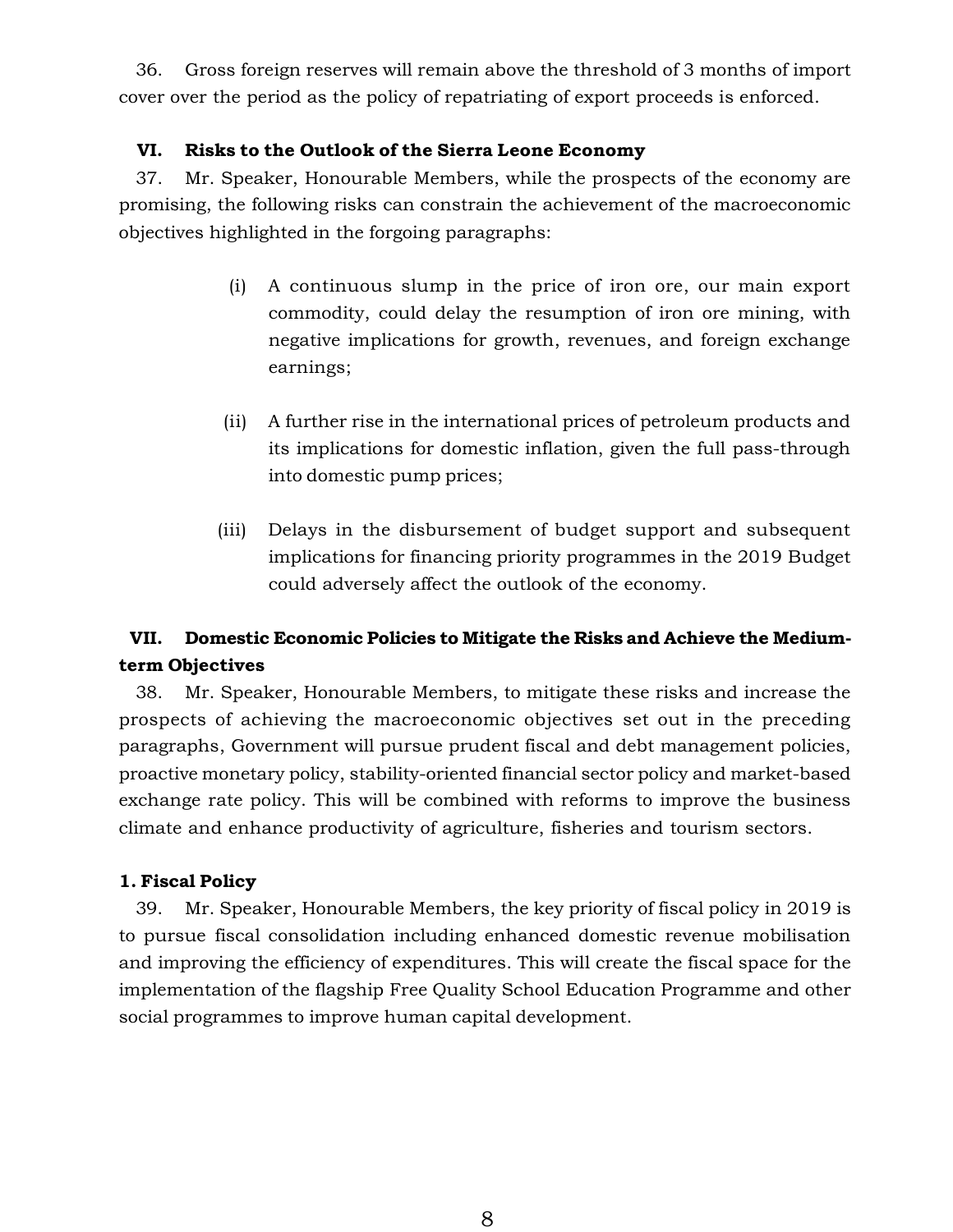## **(a) Domestic Revenue Mobilisation**

## **Finance Bill 2019**

40. Mr. Speaker, Honourable Members, the Finance Bill 2019, which, I also presented to this Noble House for enactment contains a number of measures to improve domestic revenue collection. These include:

- (i) Broadening the scope and coverage of the Treasury Single Account (TSA) agencies to include the Sierra Leone Road Safety Authority, Sierra Leone Standards Bureau, National Civil Aviation Authority and the Pharmacy Board of Sierra Leone.
- (ii) Elimination of GST waivers as part of duty waivers granted to all beneficiaries except international organisations and diplomatic missions covered by international conventions;
- (iii) Elimination of GST waivers for the supply of materials for the construction of hotels;
- (iv) Elimination of duty and tax waivers/exemptions for contracts awarded by MDAs for the supply of goods, services and works;
- (v) Upward review of fees, licenses, rates, charges and levies imposed and collected by MDAs to reflect current economic trends;
- (vi) Compulsory preparation and registration of Lease/Rental Agreements with rental value above the Leone equivalent of US\$1,000 per annum to strengthen compliance of rental income tax;
- (vii) Introducing the labeling of imported raw materials designated for Sierra Leone to avoid under-invoicing and smuggling;
- (viii) Strengthening the enforcement of existing tax legislations by amending various provisions in these acts and the imposition of stiff penalties for defaulters.

41. Mr. Speaker, Honourable Members, in addition to the above policy measures; the National Revenue Authority will be implementing a number of administrative measures to boost revenue collection in 2019.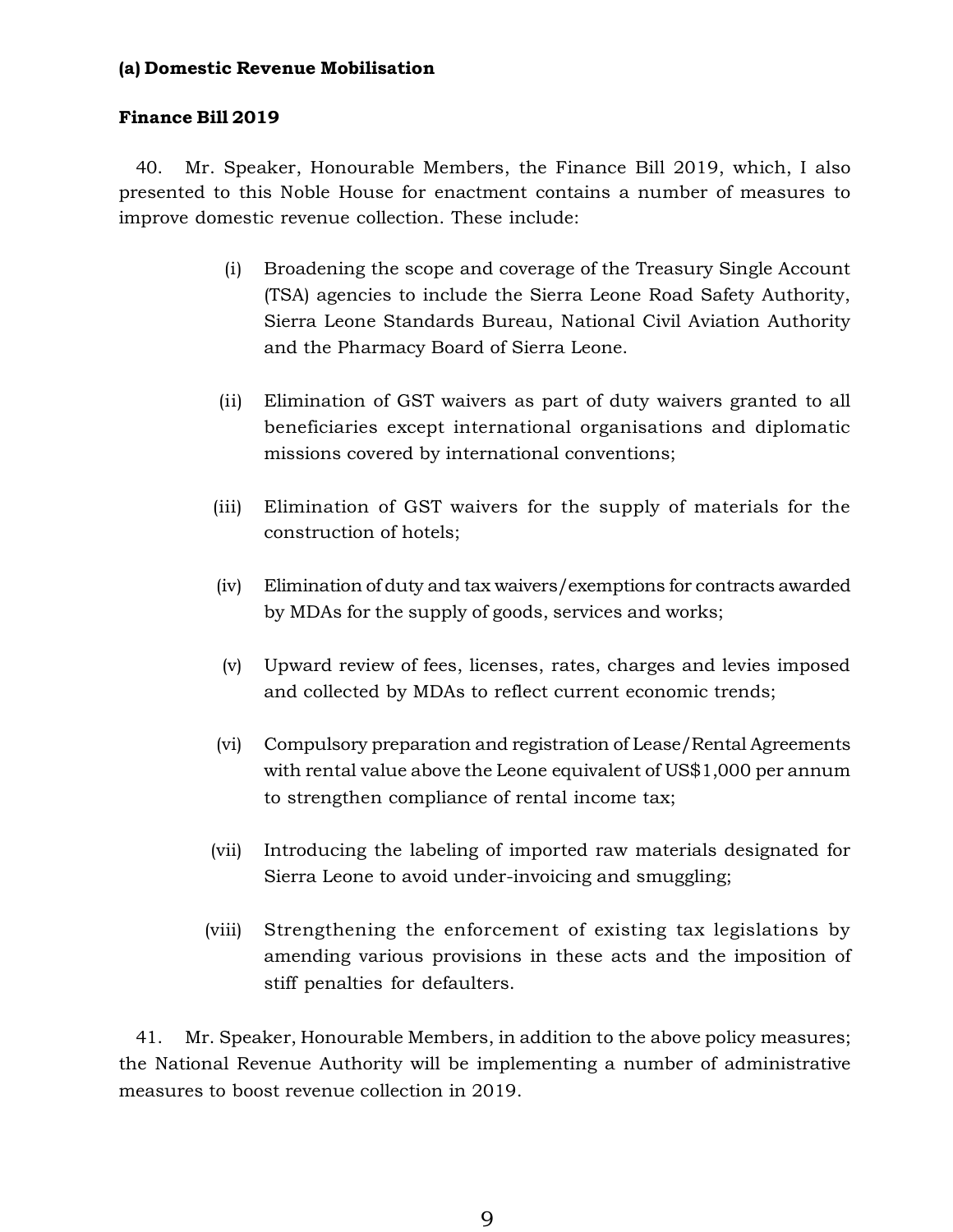#### **Automating Tax Collection Processes and Procedures**

42. Mr. Speaker, Honourable Members, the current tax administration processes and procedures are largely manual and the existing systems are not integrated. This provides opportunities for close contact between the tax officials and the tax paying public. It also does not allow an audit trail of business transactions for accurate assessment of tax liabilities. Therefore, with support from development partners, the NRA will automate tax processes and procedures in 2019 through the adoption of an Integrated Tax Administration System (ITAS) for domestic taxes, the web-based ASYCUDA World for Customs and Electronic Cash Registers for GST. The NRA will also implement an Automated Payment Gateway and Reconciliation system and integrate with all banking and Government Information Management systems to ensure complete reconciliation of revenue in terms of tax assessed, collections, transfers and tax arrears.

#### **Strengthening Tax Compliance**

43. With support from development partners, the NRA will continue to strengthen tax administration to improve tax compliance by:

- (i) Developing a comprehensive, accurate, up-to-date and reliable taxpayer database by cleaning and broadening the coverage of the Tax Identification Numbers (TIN) and GST registers and harmonising the two databases to improve compliance with business registration and tax payment;
- (ii) The NRA will expand the tax base through systematic use of third party information to detect unregistered taxpayers.
- (iii) Strengthening field audit of large taxpayers and conducting special audits on the mining and telecommunications sectors where technical knowledge is required for the proper assessment of tax liabilities. The NRA will also continue to audit medium and large GST registered businesses that claim huge GST credits;
- (iv) Pursuing the establishment of a tax court in 2019 to prosecute tax defaulters;
- (v) Furthering the implementation of the Post Clearance Audit monitoring systems to improve compliance in customs declaration;
- (vi) Improving voluntary compliance through an aggressive nation-wide Taxpayer Education and Sensitisation Programme and;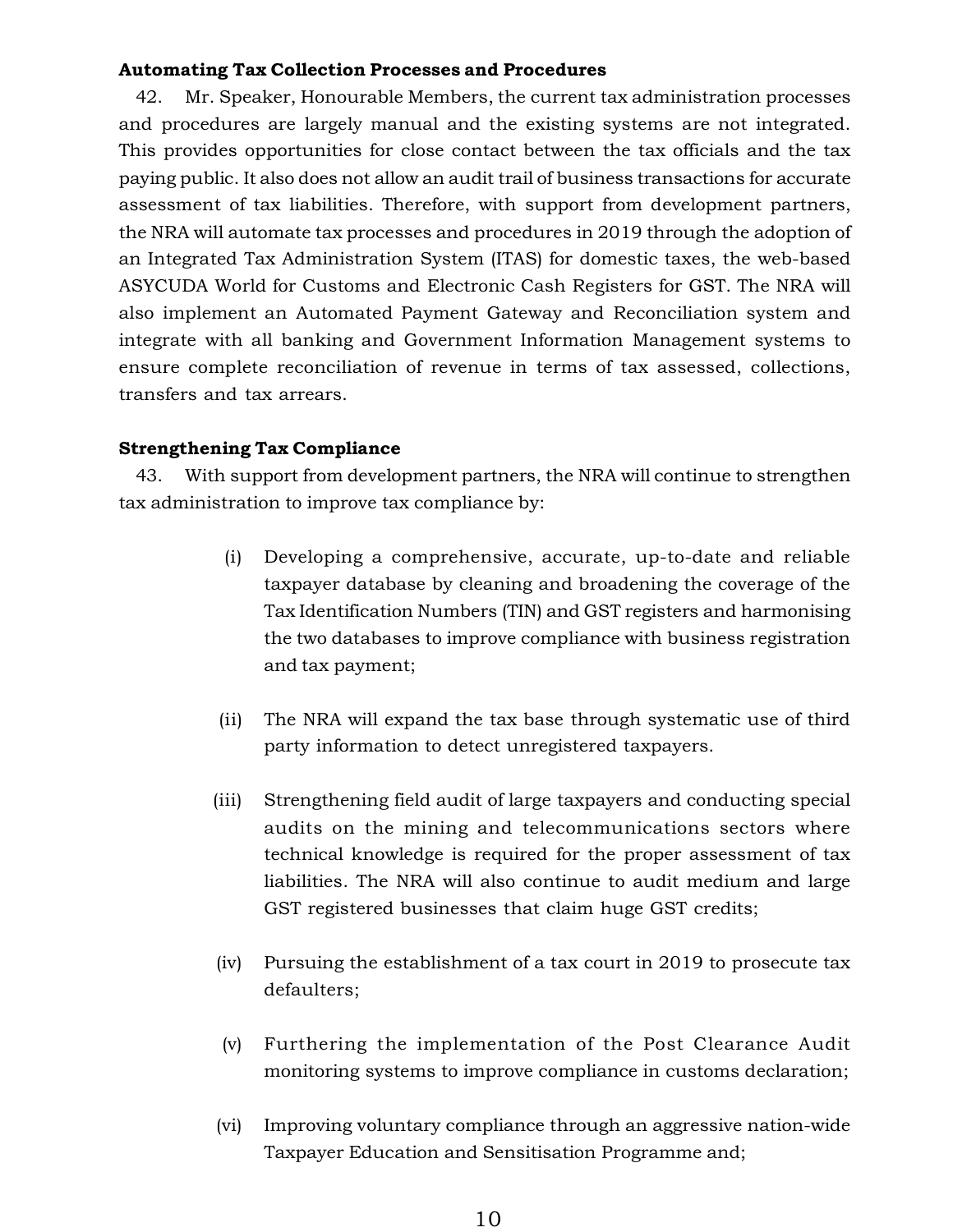(vii) Developing a Taxpayer Assistance Strategy especially for Small and Medium-sized Enterprises (SMEs) to improve compliance.

#### **Collection of Tax from Self-employed Professionals**

44. Mr. Speaker, Honourable Members, there is ample evidence of weak tax compliance by self-employed professionals such as Lawyers, Doctors, Accountants and Engineers, who earn higher incomes than their counterparts employed in private and public organisations. The situation is compounded by poor record keeping and fragmentation of transactions by these professionals. Morally, this is not correct and is therefore unacceptable. The NRA with assistance from development partners is building systems for the effective taxation of these professionals. Meanwhile, the NRA will continue to engage their respective professional associations and use moral suasion to get them to understand the need for them to meet their tax liabilities and contribute to the development of the country. While the engagement continues, the Commissioner-General, in the assessment of tax liabilities, is authorised to access all financial documents including bank accounts of the professionals and their businesses.

#### **Review of Duty and Tax waivers**

45. Mr Speaker, Honourable Members, the UN estimates that Least Developed Countries need to raise their annual revenue collection to at least 20 percent of GDP in order to meet their basic primary expenditures.

46. Our records show that duty and GST waivers granted over the last couple of years surged from Le59.6 billion in 2004 to Le570.3 billion in 2017, with an increase of 53 percent between 2014 and 2017. This significantly undermined domestic revenue mobilisation during the period. These are as a result of bad Agreements with wideranging waivers and exemptions signed by the previous Government and in many cases ratified by the then Parliament.

47. To address this problem, the Ministry of Finance established a Technical Committee to review the existing processes and procedures for granting of duty and tax exemptions. I am pleased to report to this Noble House that the preliminary findings of the Committee present a strong case for the review of these exemptions. For instance, a company was granted duty waiver for importing building materials above the requirement of its project. At the same time the company was given the priviledge to sell the excess building materials at market prices. This creates unfair competition for similar businesses that pay taxes and duties. In addition, it contributes to loss of Government revenue. These findings provide enough evidence for Government to review these Agreements.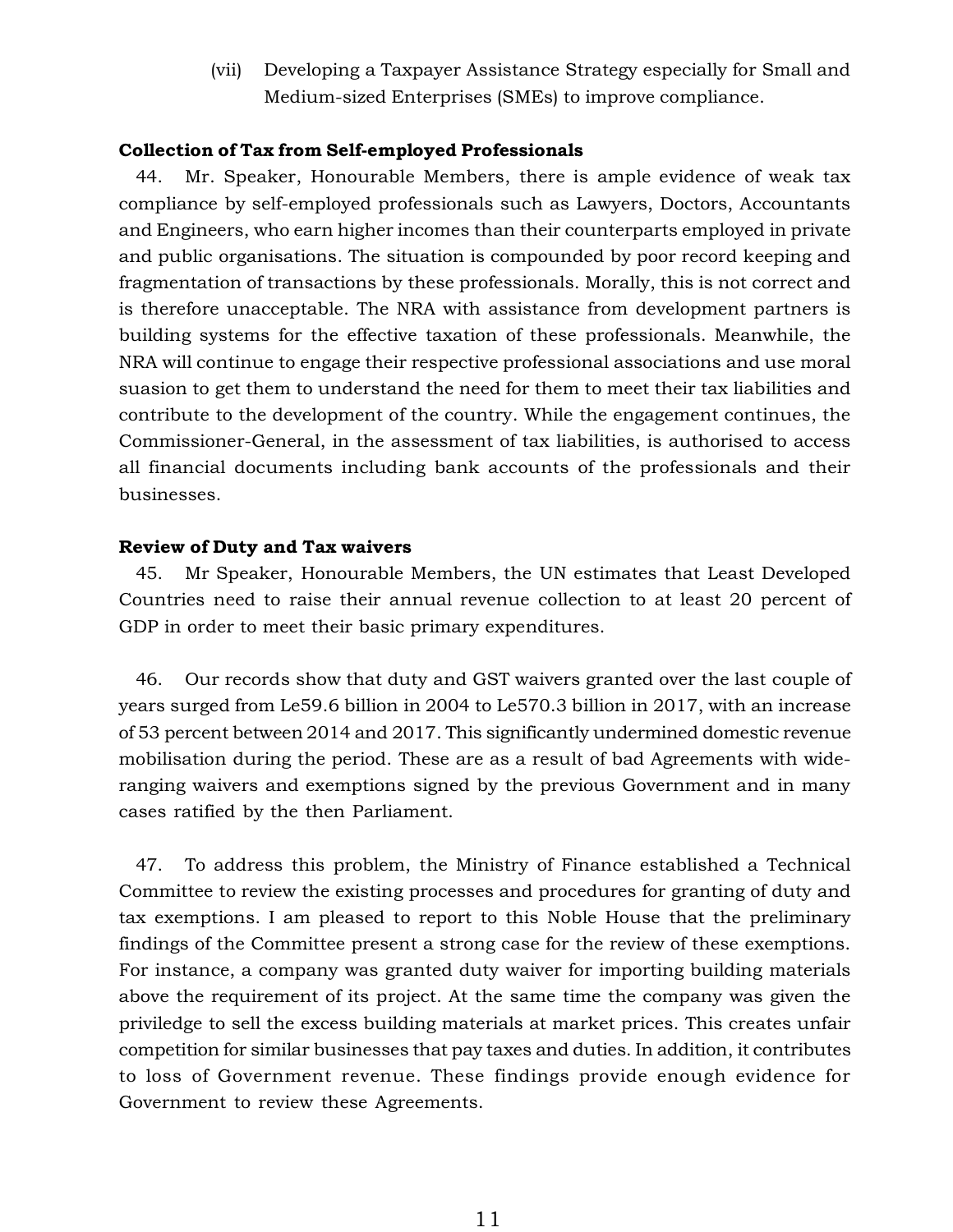#### **Implementation of the Extractive Industry Revenue Act (EIRA) 2018**

48. Mr. Speaker, Honourable Members, the enactment of the Extractive Industries Revenue Act (EIRA) by this Noble House was a major achievement in ensuring that any new mining or petroleum Agreement is subjected to a consistent and transparent taxation regime established in law. This will lead to higher revenue in the long run by limiting the scope for case-by-case negotiations of Agreements thereby reducing the potential for corruption. Following the enactment of the EIRA, Government will embark on a comprehensive review of Mining Leases whose fiscal terms are due for review, with a view to effecting a transition of those projects into the provisions of the EIRA. The EIRA contains detailed provisions that stabilise fiscal terms for existing Mining Agreements until such time when they are due for review.

#### **(b) Expenditure Management and Control Measures**

49. Mr. Speaker, Honourable Members, as part of its fiscal consolidation drive, Government will implement measures to control expenditure and improve its efficiency. In particular, reforms will be implemented to curtail wasteful recurrent expenditures while re-orienting Government spending towards the development of human capital and infrastructure. To this end, Government will pursue reforms of the wage bill, improve public procurement, strengthen budget execution and improve the efficiency of spending on capital projects.

#### **Wage Bill Reform Measures**

50. Mr. Speaker, Honourable Members, over the years, the Public Service Wage Bill has increased dramatically to about 55 percent of domestic revenue, 45 percent of recurrent expenditure and 7.1 percent of GDP in 2017, rendering it fiscally unsustainable. This "wage burden" is largely due to the increase in the number of Sub-vented Agencies, whose respective Acts empower them to set pay and benefits without reference to the Public Service Commission (PSC), Human Resource Management Office (HRMO) and the Ministry of Finance.

51. The Government wage bill is also beset with several inefficiencies including manual processing of significant payroll payments, inequitable pay relativities, multiple pensions, disparity in salary levels among Sub-vented Agencies, dual employment and ghost workers. Government will implement a number of reforms to address these inefficencies in 2019 as follows.

#### **Establishment of a Wages and Salaries Commission**

52. Mr. Speaker, a key concern has been the disparities in pay and remuneration amongst the various public sector payroll categories; in some cases, similar posts in the Civil Service attract different pay scales. There is also wide disparity in pay among Sub-vented Agencies. The situation is compounded by the fact that no single body is charged with the responsibility of developing, coordinating and pursuing reforms that are related to pay and other conditions of service of public sector employees.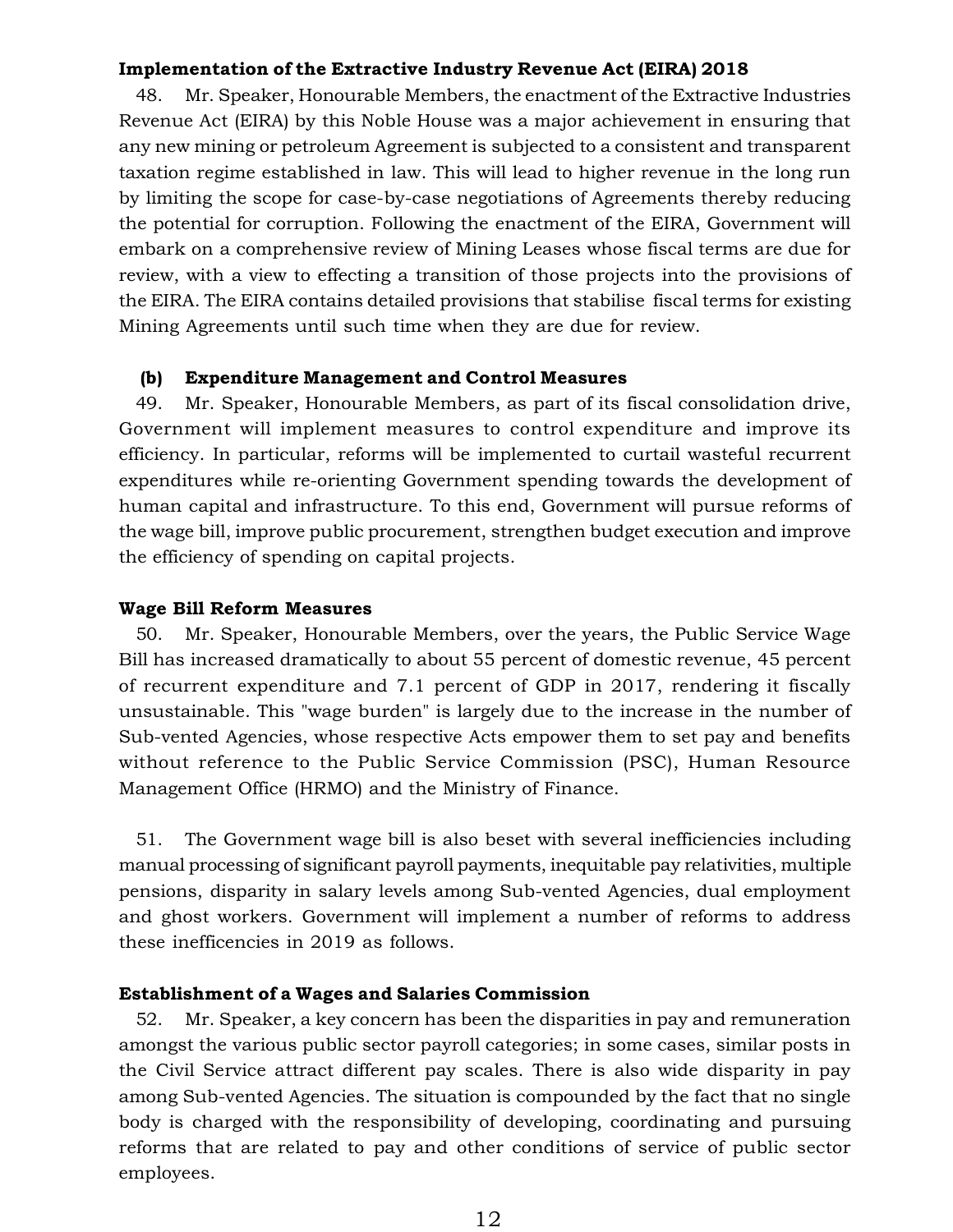53. Mr. Speaker, Honourable Members, against this backdrop, Government will establish a Wages and Salaries Commission in 2019 charged with the responsibility to determine wages and compensation for all public officers. This in turn will support better planning, budgeting and execution of the Government wage bill. Specifically, the Commission will seek to (i) harmonise the public sector pay system by addressing issues related to disparity in salaries and allowances amongst the various payroll categories; (ii) address issues related to disparity in terms and conditions amongst Sub-vented Agencies; (iii) ensure a fair and equitable wages and compensation system that is consistent and sustainable; (iv) ensure that public sector pay fairly reflects the actual work performed by public officers; (v) ensure that public sector pay is affordable and predictable; and (vi) in the medium term, to ensure that pay in the public sector reflects equity, merit and effort.

54. Mr. Speaker, Honourable Members, tertiary educational institutions including the Universities are provided block grants out of which they pay salaries of staff. These institutions have the responsibility to hire and dismiss workers as well as manage their payroll. There have been instances of delays in the payment of salaries of workers causing frequent strike actions. Effective January 2019, wages and salaries of workers of these tertiary institutions will be integrated into the centralised and computerised payroll system of Government. These Institutions will continue to manage their non-salary operating budgets. This policy action will control the arbitrary hiring of workers in the tertiary institutions while ensuring that lecturers and other workers of tertiary educational institutions are paid regularly and on time.

#### **Harmonisation of Multiple Pension Laws**

55. Mr. Speaker, Honourable members, another area of concern is the existence of multiple pensions laws, creating opportunities for certain categories of pensioners to receive several pension payments funded from the same Consolidated Revenue Fund. This situation exists because the NASSIT Act 2001 did not give consideration to the existing pension related laws such as the State Salaries, Pensions, Gratuities and Other Benefits Act, 2001 for Members of Parliament and Ministers, and the Judges Conditions of Service Act, 1983. Therefore, it is possible for a worker to end up with two pensions when he/she retires.

56. To address the issue of multiple pensions, Government will review all pension laws with a view to harmonising them and ensuring that a pensioner is entitled to only one source of pension.

#### **Biometric Verification of Public Sector Workers**

57. Mr. Speaker, Honourable Members, to address the other inefficiencies in the Government payroll including ghost workers and dual employment, the Ministry of Finance in collaboration with HRMO and the National Civil Registration Authority is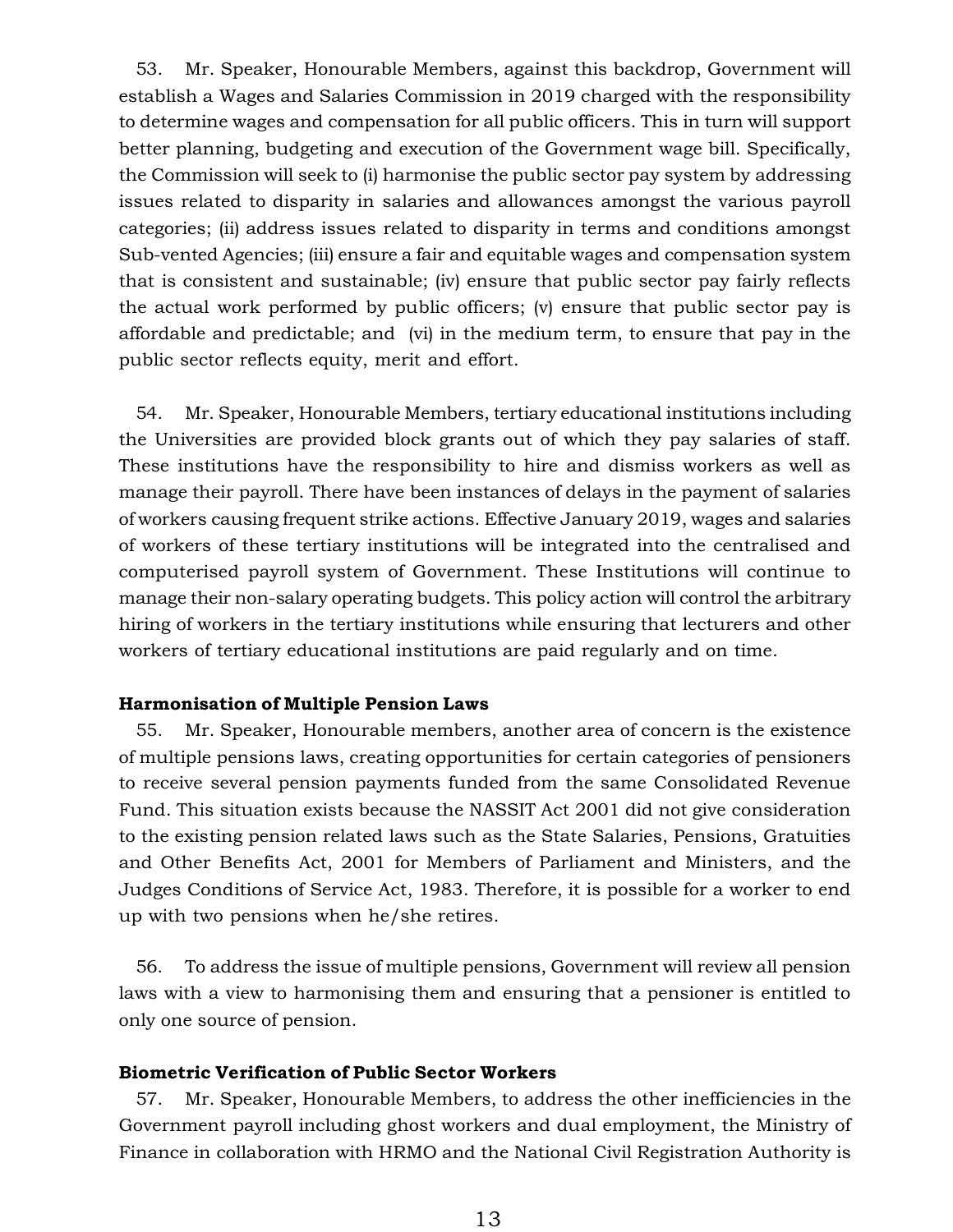undertaking a biometric verification of public sector workers including Sub-vented Agencies, semi-autonomous agencies, local councils, parastatals and NASSIT. Government is exploring the possibility of matching biometric data collected from this exercise with the payroll managed by HRMO and the Accountant-General's Department. Government is also planning to undertake a biometric verification of workers in the Government assisted tertiary educational institutions.

#### **Regular Cleaning the Payroll**

58. Mr. Speaker, Honourable Members, the Accountant-General's Department will continuously remove from the payroll all public sector workers who have reached the mandatory retirement age of 60 years, except those with special appointments by His Excellency the President or special needs as determined by the Head of Civil Service.

59. In addition, a personnel record would not be created for any new employee nor added to the payroll database without valid NASSIT and BBAN numbers. This will assist in curtailing ghost workers and incidences of dual employment on the public sector payroll. The Ministry of Finance will also explore possibilities of matching biometric data recently collected for civil servants with NASSIT biometric records.

#### **Reforming Public Procurement**

60. Mr. Speaker, Honourable Members, the procurement of goods, services and works by MDAs account for a significant proportion of Government spending. In some cases, the procurement methods used do not assure value for money as low quality goods, services and works, which are often over-priced are also not delivered on time.

61. Furthermore, to ensure transparency in the procurement process, Government will introduce an electronic procurement (e-procurement) process in 2019 which will facilitate the procurement of goods, services and works will be done through electronic means rather than the current manual procurement processes.

62. Mr. Speaker, Honourable Members, the current threshold amounts, which determine the choice of procurement method, contained in the First Schedule to the Public Procurement Act 2016 were stipulated in 2004. It is clear that since then, the Leone has depreciated against major international currencies rendering the thresholds redundant. The new thresholds prescribed in the 2019 Finance Act reflect current prices.

63. Mr. Speaker, Honourable Members, the procurement of air tickets at inflated prices for Government officers on official travel is a significant source of leakage of Government funds. Significant variations in prices of air tickets have been discovered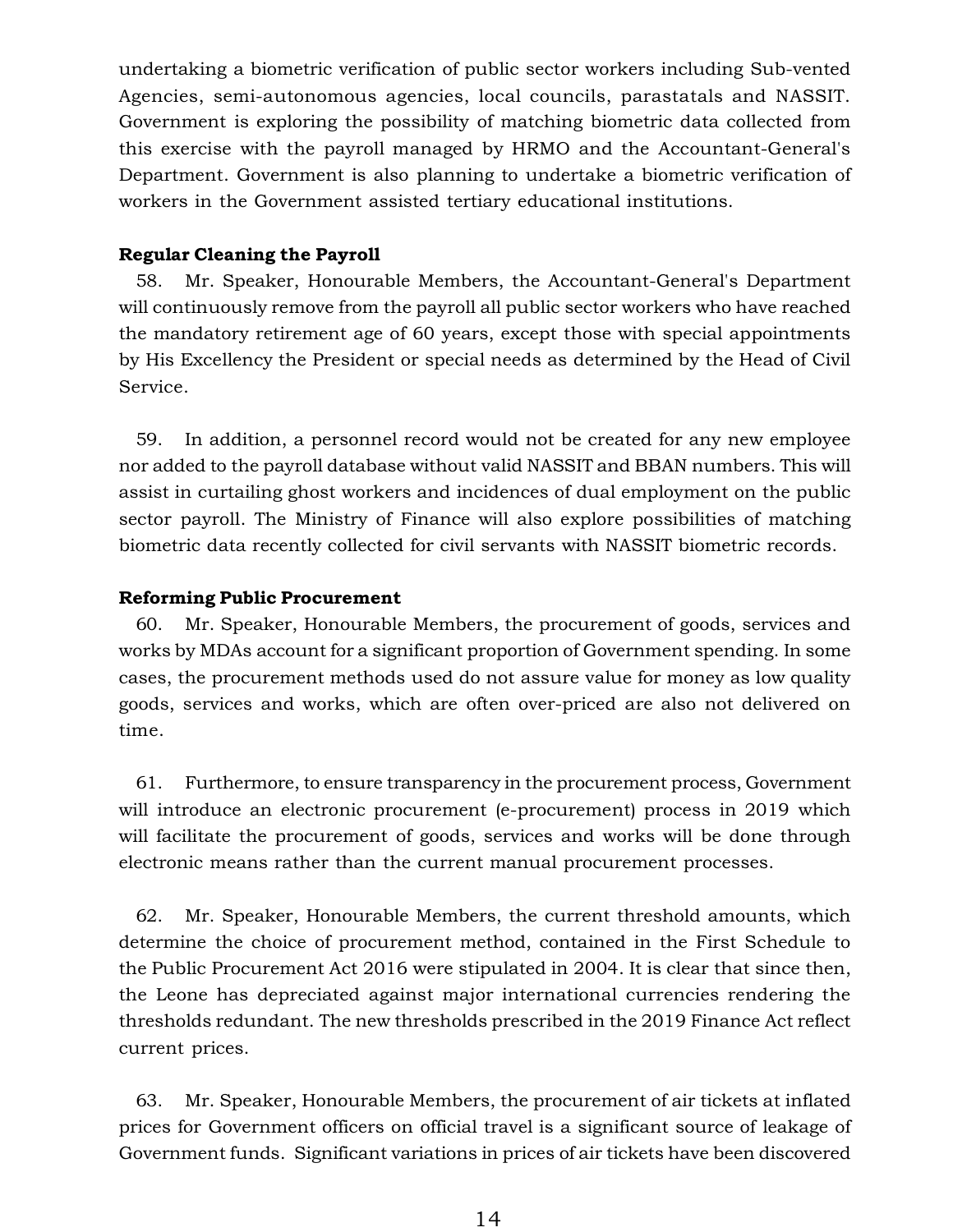on many occasions for the same travel route depending on the travel agency from which the tickets are procured. In some instances, the same travel agency issues tickets at varying prices to the same set of officers traveling to the same destination on the same aircraft and funded from the same Government account.

64. Mr. Speaker, Honourable Members, Government made considerable savings on overseas travels including costs of air tickets since Executive Order 2 came into effect in April 2018. Between April and October 2018, Government saved the sum of Le2.02 billion on overseas travels which created fiscal space to finance other activities. To improve on these savings, MDAs and State Owned Enterprises will be required to purchase air tickets through a competitive process, the details of which will be announced in Quarter 1, 2019.

65. The procurement and maintenance of official vehicles is also another area of concern in public expenditure management. A huge amount of public resources is expended on the purchase, repairs, and maintenance of vehicles and fuel consumption. The development of the Fleet Management Policy to address these issues is at an advanced stage.

66. In line with the Presidential Address to this House in May this year, Government through the Ministry of Transport and Civil Aviation in collaboration with the Ministry of Finance will submit to Cabinet a Fleet Management Policy in the first quarter of 2019. A vehicle pool and tracking system will also be introduced with a view to reducing public expenditure on the purchase of Government vehicles, fuel consumption, repairs and maintenance.

#### **Avoiding the Accumulation of New Arrears**

67. Mr. Speaker, Honourable Members, on assumption of leadership, the Bio administration inherited over Le10.7 trillion (US\$1.4 billion) of arrears. The accumulation of arrears to suppliers and contractors undermines the credibility of the budget and the entire Government as a whole. It also threatens the stability of the financial system, as most of the suppliers are debtors to the banking system, thereby contributing to the incidence of high non-performing loans. Going forward, while putting in place measures to clear the huge stock of arrears inherited, Government will implement measures to avoid the accumulation of new arrears. To this end, the Ministry of Finance will strengthen expenditure commitment control systems through the roll out of automated PETS Forms to MDAs. The Integrated Financial Management Information System (IFMIS) will also be upgraded to enhance the commitment control system, which will ensure that MDAs' commitments are within their budgetary allocations.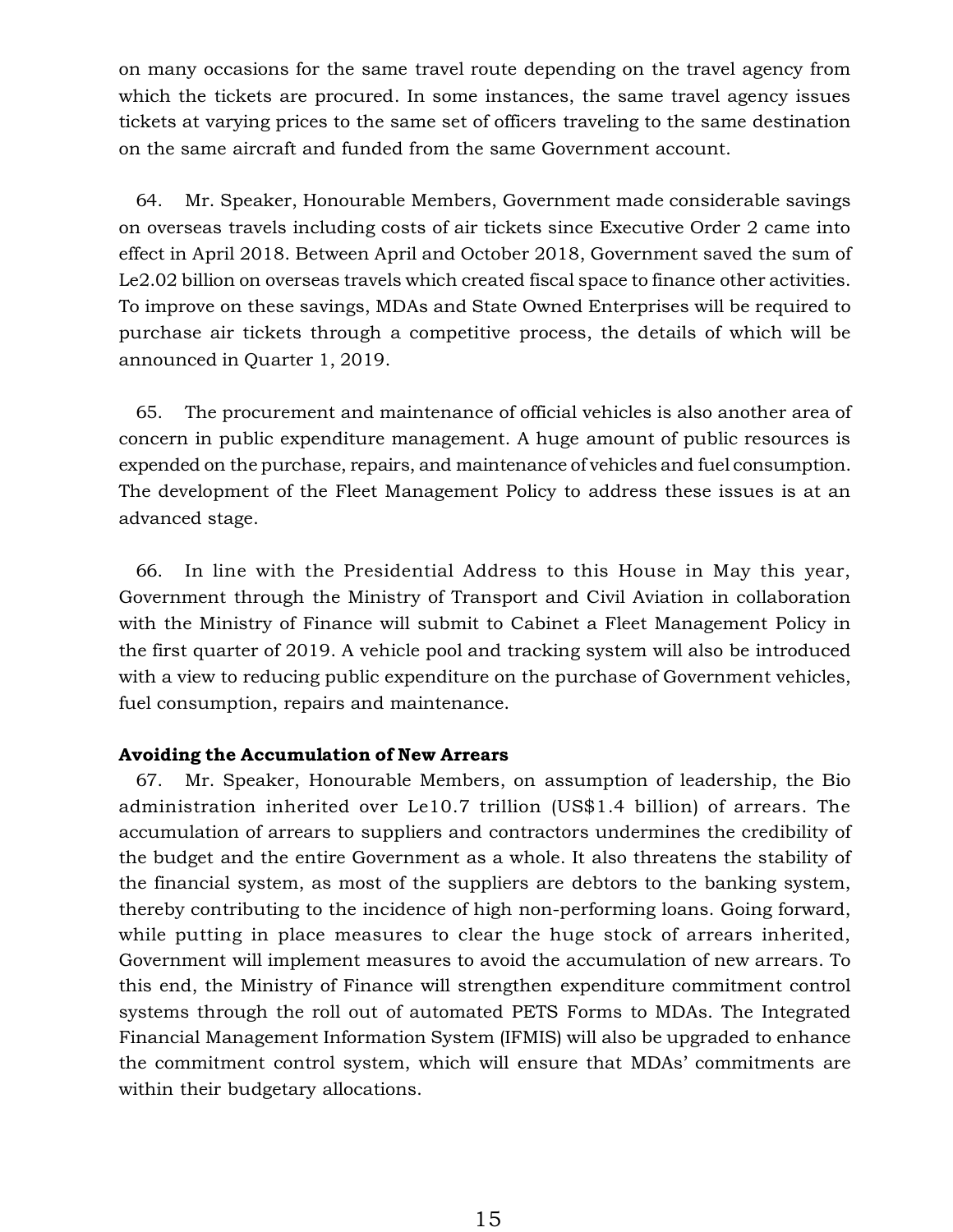68. To avoid the accumulation of arrears for projects funded from the domestic capital budget, all contracts will now be negotiated in our local currency with a provision for currency depreciation. Henceforth, domestic funded projects would be subjected to thorough appraisals to ascertain their economic and financial viability, prior to inclusion in the Public Investment Programme (PIP). For donor-funded projects, appraisals will be done in line with the provisions of the PFM Act 2016, the Public Debt Act 2011 and the National Public Investment Policy. In addition, adequate budgetary provisions will be made for projects that require Government counterpart funding.

#### **Control of Extra-Budgetary Expenditures**

69. Mr. Speaker, over the last ten years, MDAs have been requesting payments for activities that were not in their budgets nor in their procurement plans, thereby creating extra budgetary expenditures, which has tendency to crowd out other important activities. In 2019 and beyond, the Ministry of Finance will minimise extra-budgetary spending by adhering strictly to the provisions in the PFM Act 2016 relating to the control of extra-budgetary expenditures. In tandem, the Ministry of Finance will improve the budget planning process by strengthening the capacity of MDAs in strategic planning, costing, procurement and financial management.

#### **Managing Capital Expenditures**

70. Mr. Speaker, Honourable Members, while there had been some efforts by Government to increase spending on capital projects using domestic resources in recent years to reduce the infrastructure deficit, meeting the desired objectives has been affected by a series of challenges. These include but not limited to the following: (i) absence or weak feasibility studies especially for road projects; (ii) weak project design and appraisal; (iii) inadequate monitoring; and (iv) introducing additional projects during budget the year.

71. To improve the efficiency of public investment and the rationalisation of capital expenditure, Government will adopt the National Public Investment Policy and the National Public Investment Manual, consistent with the Public Financial Management Act of 2016. This will improve effective planning and efficient execution of public investment activities.

72. To strengthen public investment management, Government with technical assistance from the IMF, will carry out a Public Investment Management Assessment (PIMA). The PIMA measures the efficiency and sufficiency of public investment management practices. In addition, the budget will also support the strengthening of planning units in sector ministries through recruitment, training and deployment of planning officers to MDAs.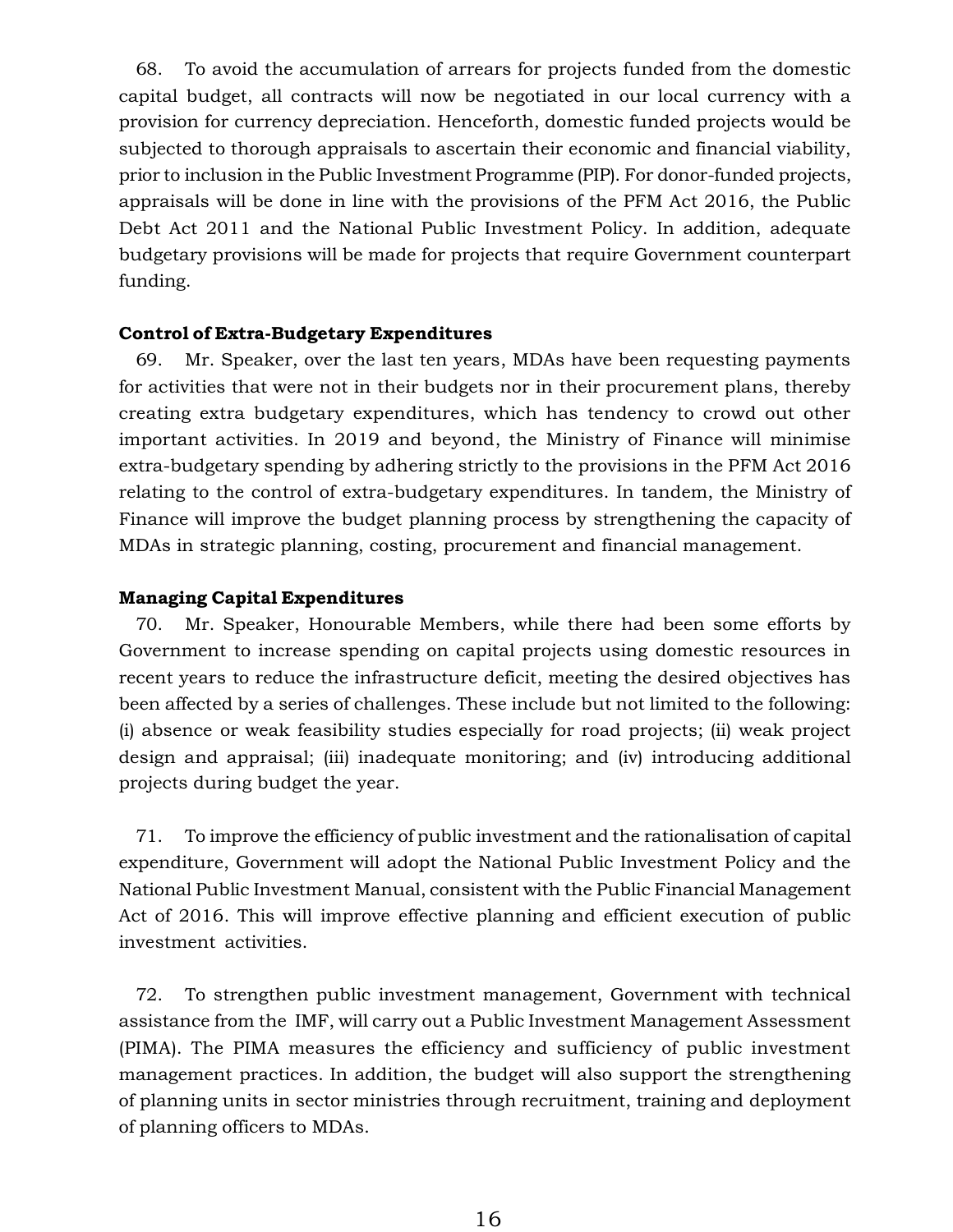### **Building the Capacity for Fiduciary Management in MDAs**

Mr. Speaker, Honourable Members, in order to improve on expenditure planning and fiduciary controls, Government will develop the capacity of MDAs in accounting, budgeting, procurement and internal audit. Whilst the accounting officers, budget officers, procurement officers and internal audit personnel will report to their respective MDAs, the Ministry of Finance (their parent Ministry) will provide direct support in terms of training and logistics to enable them to independently discharge their duties. As part of the performance assessment, each fiduciary officer would be required to submit regular quarterly reports to the Ministry of Finance on activities in their respective MDAs.

#### **Strategies to improve on the implementation of audit recommendations**

74. Mr. Speaker, Honourable Members, over the years Government has been grappling with the implementation of audit recommendations. However, there appears to be some improvement with more systematic procedures in place. The following strategies have been identified to enhance the implementation of audit recommendations: (i) reconstitution of Audit Committees in MDAs and the establishment of a special Government Audit Committee in the Ministry of Finance, comprising professionals outside the civil service to follow up on unresolved issues from audit committees of MDAs; (ii) incorporating the implementation of audit recommendations in the performance contracts of Vote Controllers; and (iii) instituting punitive measures against Vote Controllers who fail to implement audit recommendations.

#### **Monitoring and Evaluation**

75. Mr. Speaker, Honourable Members, one major challenge of capital budget management is weak monitoring and evaluation. Although there are monitoring units in the various MDAs, there is apparently no national monitoring system that links with the various MDAs and project units. More importantly, the disbursements on capital projects are not triggered by monitoring reports. To address this anomaly, Government has established a National Monitoring and Evaluation Department (NAMED) in the Ministry of Planning and Economic Development.

76. NAMED's overall objective is to create an effective national institutional framework to monitor and evaluate Government and donor funded projects as well the National Development Plan. Specifically, NAMED will:

- (i) Lead the monitoring and evaluation of all public sectors programmes and projects including donor funded projects;
- (ii) Design and implement a National Monitoring System that links the monitoring units in MDAs, Local Councils and donor funded project units on one hand with NAMED, the Ministry of Finance, Parliament and the Office of the President, on the other;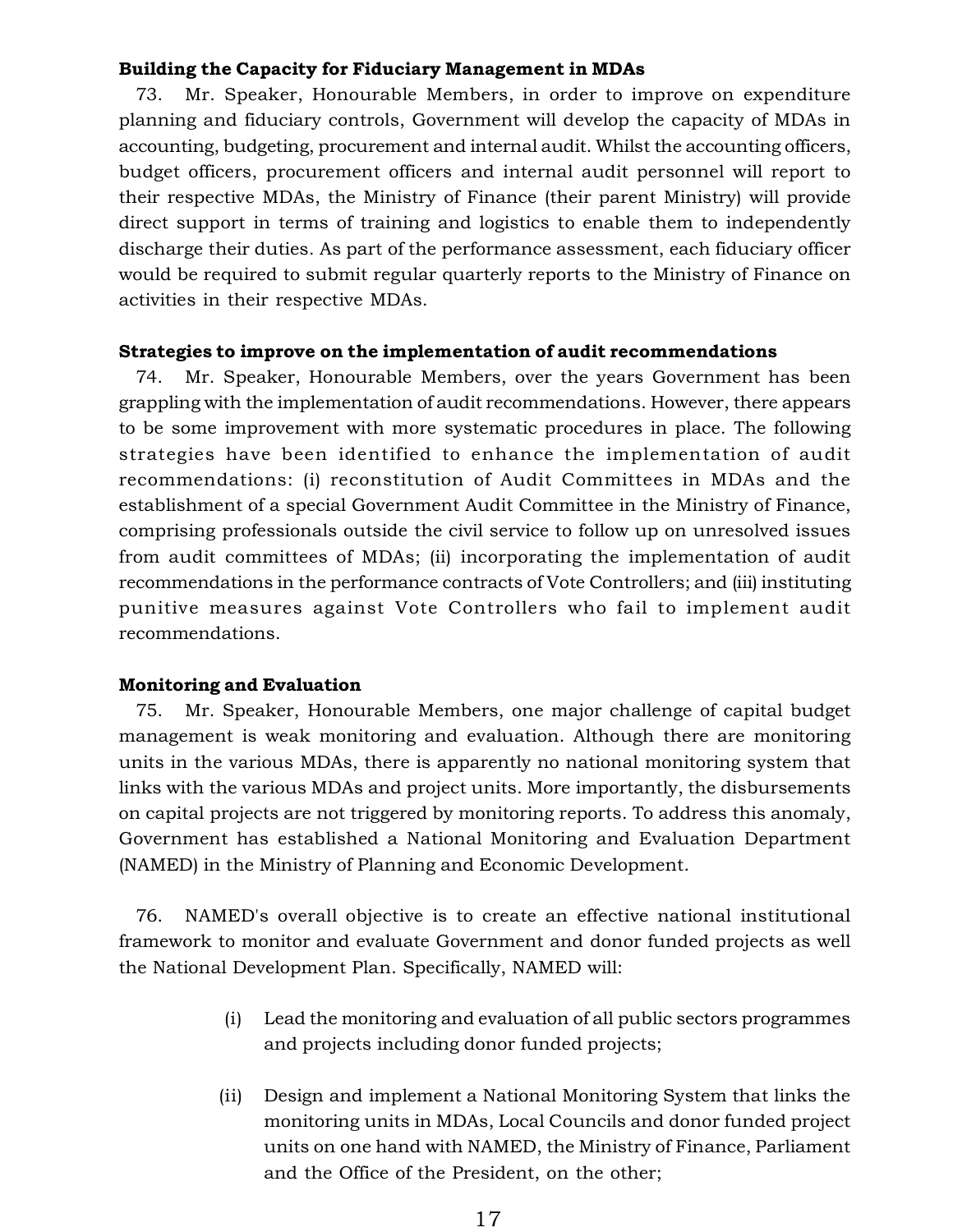- (iii) Develop monitoring guidelines and manuals for use by all MDAs and Local Councils and support their capacity building needs to effectively undertake monitoring;
- (iv) Track and record progress of implementation of all projects as well as the National Development Plan using modern and appropriate technology;
- (v) Lead the conduct of independent baseline studies, mid-term and final evaluation of all projects;
- (vi) Conduct special studies on various aspects of public sector projects;
- (vii) Establish and maintain a database on all completed and on-going projects.

77. To operationalise NAMED, Government is providing financial support in the 2019 budget for the recruitment of key staff with skills mix in various fields including engineering, agriculture as well as economic and financial analysis.

#### **Parliamentary Oversight**

78. Mr. Speaker, Honourable Members, Parliamentary Oversight of public sector projects has also been weak largely as a result of inadequate resources required to monitor various project sites. Honourable Members have relied on support from MDAs for basic logistics like vehicles, fuel and allowances for monitoring the activities of the same MDAs. To enable Members to undertake independent and effective oversight of public sector projects, provision has been made for the procurement of vehicles, supply of fuel and payment of DSAs to the relevant Committees of Parliament. The reports from Parliamentary Oversight visits will not only inform parliamentary actions but will feed into the national monitoring system. Parliamentary Committees will also be supported to undertake study tours for peer learning in other countries where parliamentary oversight has been known to be effective.

#### **Public Expenditure Review and Tracking**

79. Mr. Speaker, Honourable Members, improving allocative efficiency is key in economic management. Government will conduct Public Expenditure Review (PER) of critical sectors to determine trends and patterns in intra-sectoral allocation. The PER will also include investment case studies with a view to ascertaining the most cost effective and high impact intervention areas. This process will be institutionalised in Government and will be conducted regularly to inform budget discussions and allocations.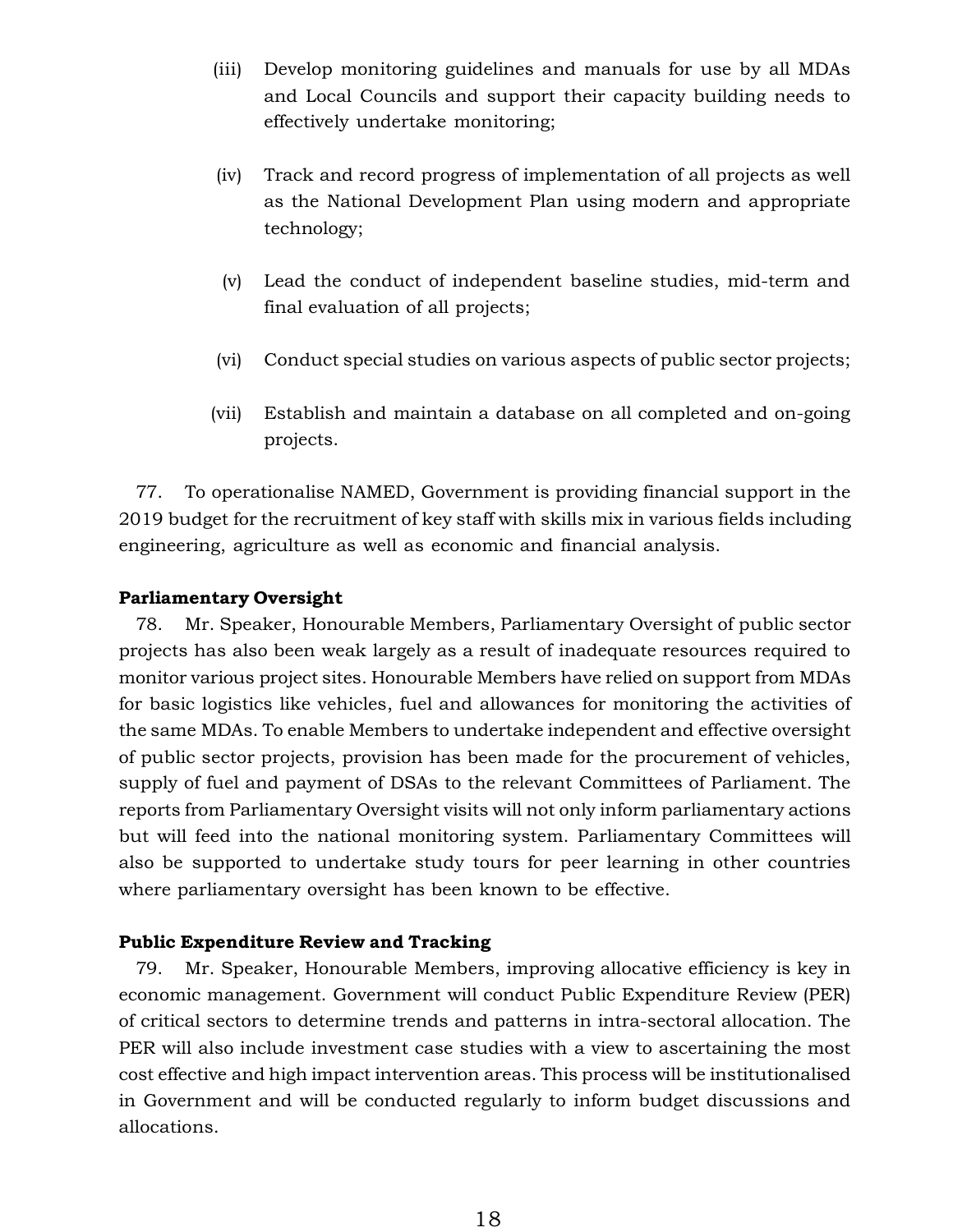80. Mr. Speaker, Honourable Members, Government will also re-commence the conduct of the Public Expenditure Tracking (PET) Survey that was discontinued by the previous administration. Consistent with our determination to ensure accountability, Government will re-introduce the PET process to determine whether resources disbursed reached the intended beneficiaries and were used for the intended purposes. This will also guide budget allocations and monitoring.

## **2. Monetary and Exchange Rate Policies**

81. Mr. Speaker, Honourable Members, monetary and exchange rate policy will focus on price stability. The Bank of Sierra Leone (BSL) will implement monetary policy with the goal of reducing inflation to single digit in the medium-term. The BSL will continue to primarily use its monetary policy rate to signal the monetary policy stance.

82. To enhance the effectiveness of monetary policy, the BSL will seek to further develop and deepen the interbank market to enable market participants to effectively respond to monetary policy signals; and improve monetary policy communication to key stakeholders and the public at large. Furthermore, the Bank will focus on the development of appropriate monetary instruments and tools to make liquidity management more effective.

83. Mr. Speaker, Honourable Members, the exchange rate will continue to be market determined to allow the economy to adjust to external shocks and maintain export competitiveness. The BSL's interventions in the foreign exchange market will be limited to smoothening excessive volatility in the exchange rate. The BSL in collaboration with the Ministry of Finance is developing a strategy for building foreign exchange reserves. In this regard, Government will enforce the following measures in 2019:

- (i) Government will require all exporters including large mining companies, licensed diamond and cash crop exporters to repatriate their export proceeds through the banking system and sell at least 15 percent of their export proceeds to the Bank of Sierra Leone.
- (ii) Government will review gold exporters agreements to require them to sell 5-10 percent of their export value to BSL at the prevailing official exchange rate.
- (iii) Government will minimise contractual payments in foreign currency thereby contributing to conserving foreign exchange and help to build up the foreign reserves.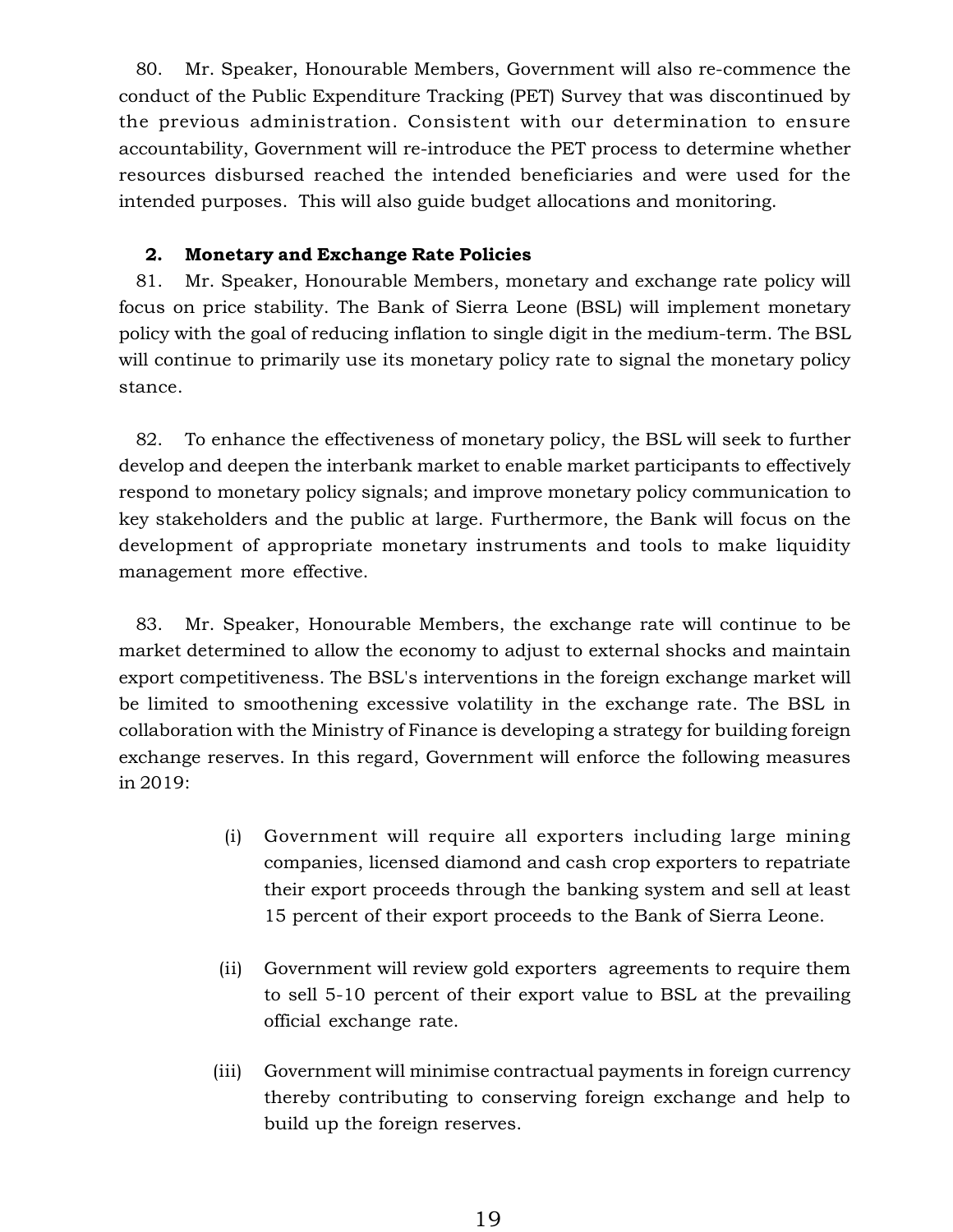- (iv) Government will explore the possibility of converting the tax incentives given to investors in the mining and other sectors into equity, which can help build the external reserves of the country, as is the case in other jurisdictions in the sub region.
- (v) Government will also ensure that all project loans and grants are disbursed through the Central Bank, given that repayment of these loans is done using the Central Bank's foreign reserves. This will help the building up of foreign reserves to meet such loan repayment obligations.
- (vi) All disbursements to NGOs will be through the local banking system. Off shore foreign exchange transactions by NGOs will be prohibited.

84. Mr. Speaker, Honourable Members, the Bank of Sierra Leone is the public institution tasked with ensuring the soundness of the banking system, and safeguarding the country's foreign exchange reserves. In this context, the transparency in its operations, accountability of its activities and the general governance of the Bank are critical in ensuring its integrity and public trust. To this end, Government will continue to strengthen the BSL's governance practices.

85. In recent years, foreign exchange transactions between the BSL and MDAs have not been transparent and several cases of fraudulent transactions have been reported. This culminated in the appointment of KPMG Sierra Leone to carry out an audit of these transactions. The Safeguards Assessment carried out by the IMF also expressed similar concerns. In an effort to safeguard the foreign exchange reserves of the country, Government with support from development partners and through a competitive procurement process, is appointing an international firm with significant proven experience in conducting forensic investigations to audit the foreign exchange transactions between the BSL and MDAs that took place during July 2015 to June 2018.

#### **3. Financial Sector Policy**

86. Mr. Speaker, Honourable Members, the key objectives of Government's financial sector policy implemented by the Bank of Sierra Leone are two-fold:

> (i) To safeguard financial stability through the strengthening of the regulatory and supervisory framework, and appropriately assess risks within the banking system and other financial institutions. The BSL will ensure the safety and soundness of banks while exerting stronger oversight over their cross-border relationships in close collaboration with banking supervisors in the sub-region; and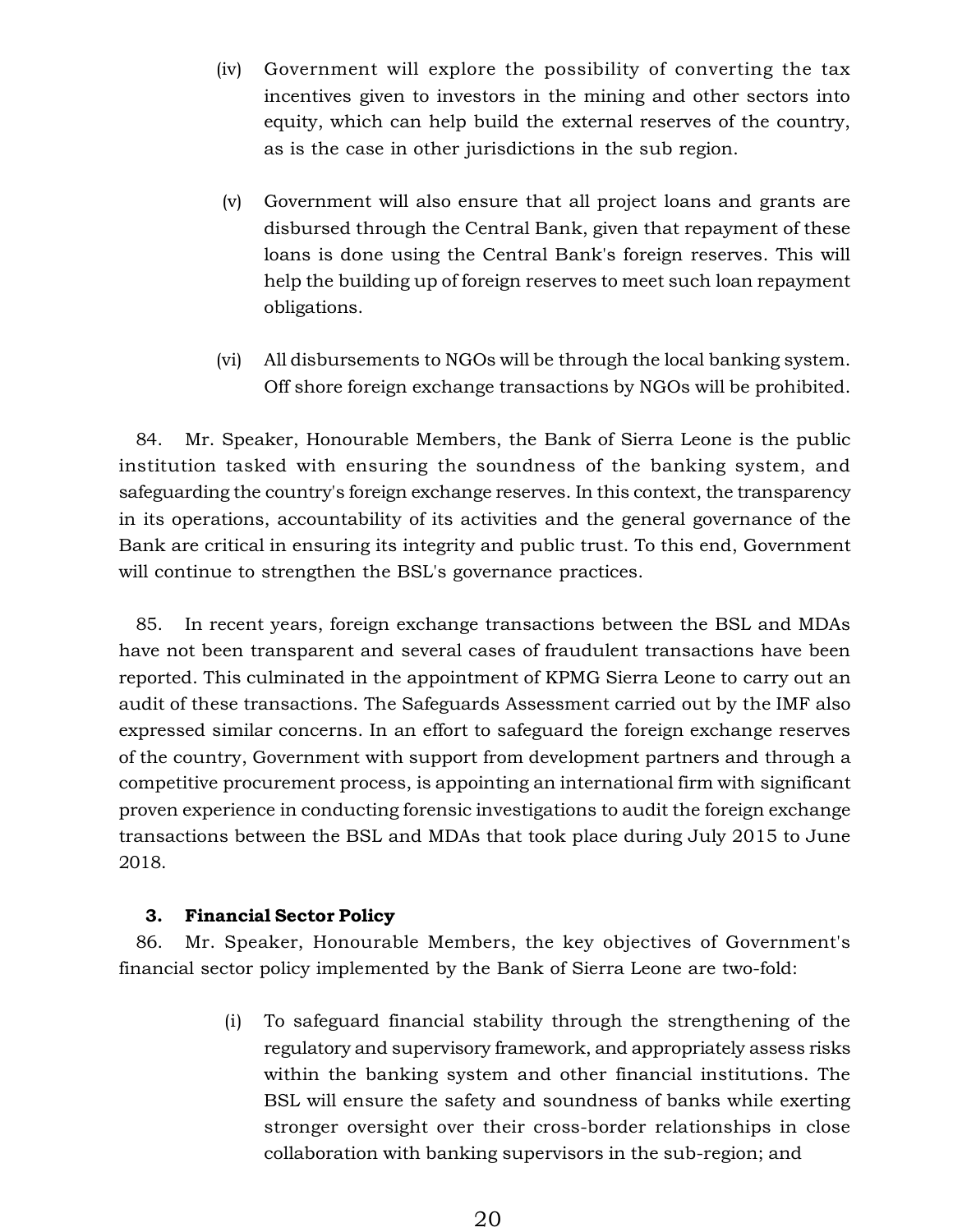(ii) To deepen financial intermediation and financial inclusion to foster higher, broader-based, and more inclusive growth.

87. To ensure financial stability, the Bank of Sierra Leone recently established a new Financial System Stability Department with the responsibility to identify, assess and communicate financial vulnerabilities and risks in the banking system. With technical support from the IMF, the Bank will develop a well-articulated financial stability regime to properly monitor the broad financial system. The Bank of Sierra Leone is currently implementing risk-based banking supervision with a focus on the banks that pose the greatest risks.

88. The review of the legal framework underpinning the BSL's regulatory functions has been completed. The final draft of the amendments to the BSL Act and the Banking Act 2011 have been approved by Cabinet and have been submitted to this Noble House for enactment. The revised Acts will strengthen the independence of the Bank in discharging its responsibilities without compromising its accountability to the Government and the Legislature. Government also plans to review the Other Financial Institutions Act (2001) and the Prudential Guidelines for banks.

89. Mr. Speaker, Honourable Members, even though financial services had expanded considerably in recent years, the financial system remains shallow. To deepen financial intermediation, the BSL is in the process of procuring a National Switch for banks operating in Sierra Leone. The installation of the National Switch will improve payment systems, promote financial inclusion and facilitate revenue collection.

90. Mr. Speaker, Honourable Members, Digital Financial Services (DFS), have been the key game changer in expanding the scale, scope and reach of financial services in Sierra Leone. With 14 providers licensed by the Bank of Sierra Leone and an average of over 5.6 million transactions per month, Digital Financial Service is well positioned to close the remaining gaps in financial inclusion by offering affordable and convenient ways for individuals, households and businesses to save, make payments, access credit, and obtain insurance.

#### **4. Public Debt Management Policy**

91. Mr. Speaker, Honourable Members, the international financial community has raised serious concerns over the rising debt vulnerabilities in low income Sub-Saharan African countries after the significant debt relief granted to these countries under the Heavily Indebted Poor Countries (HIPC) and the Multilateral Debt Relief (MDR) Initiatives. As at end 2017, 15 Sub-Saharan African countries have been classified as high risk of debt distress. While Sierra Leone is not yet among those countries at the time of the analysis, the 2018 Debt Sustainability Analysis points towards this direction.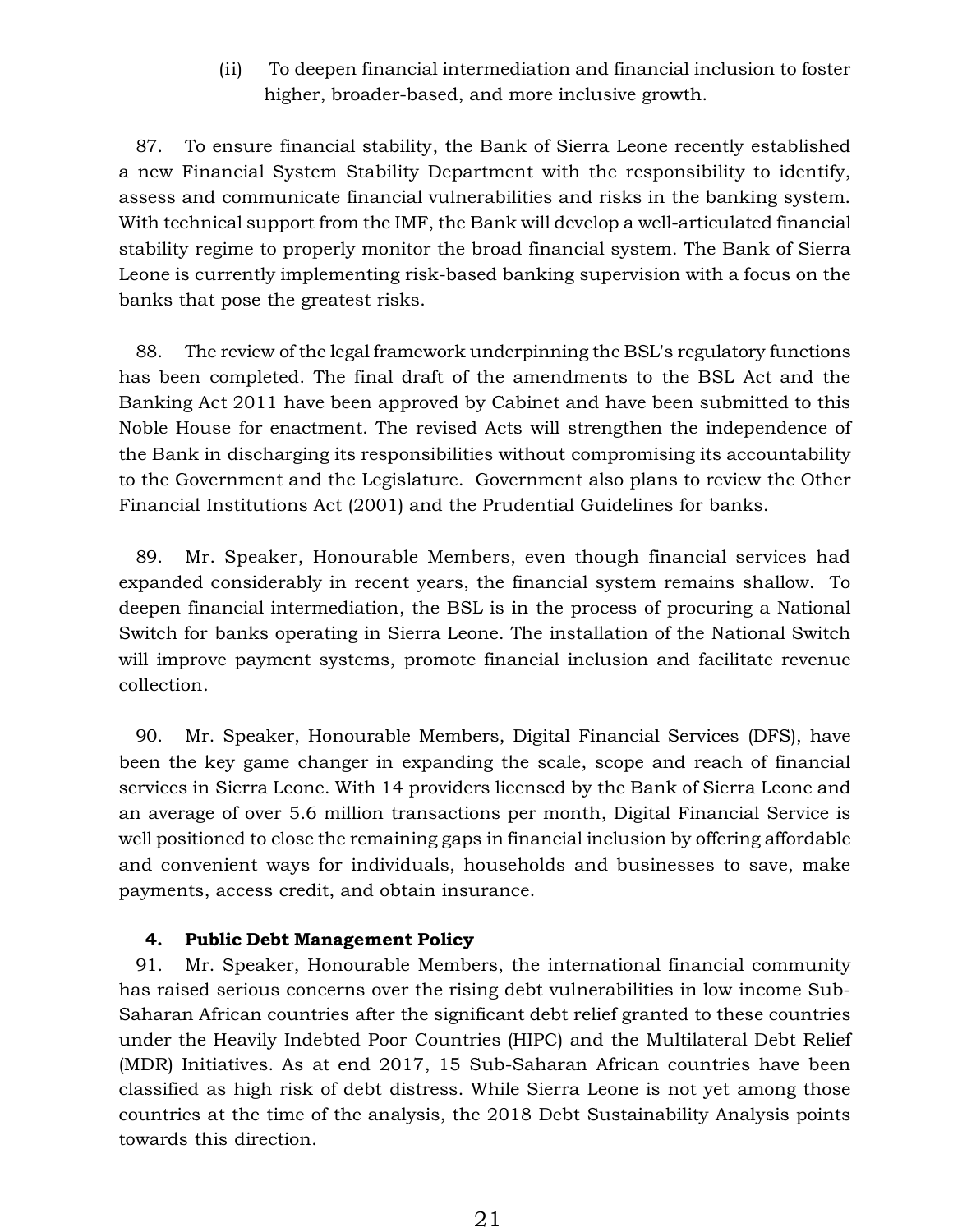92. Mr. Speaker, Honourable Members, to avoid joining the league of countries classified as high risk of debt distress, Government is committed to prudent and proactive debt management within its overall economic policy management framework. In this regard, the aim of public debt management is to ensure debt sustainability through the development and implementation of a Medium Term Debt Management Strategy. Government will continue to prioritise concessional loans and grants to support our infrastructural development projects and avoid contracting any debt that worsens the economy's risk of debt distress. To this end, Government will subject the financing of large infrastructural projects to financial and economic viability studies and assess their impact on debt sustainability.

93. Mr. Speaker, Honourable Members, Government, however, recognises the need for investment in infrastructure to improve the prospects for growth. In this respect, Government will adopt a different financing model for investment in huge infrastructure projects. To reduce contingent liabilities, Government will also explore off-balance sheet financing models that are non-debt creating including Public Private Partnerships (PPPs) and Build Operate and Transfer (BOT) models.

94. Mr. Speaker, Honourable Members, given the growing availability of private capital for financing public sector projects, it is imperative that we are prepared to access such capital on favourable terms. Thus, Government with support from its development partners will strengthen the capacity of relevant MDAs to conduct technical, economic and financial analysis of projects as well as negotiate and manage contracts. This will reduce the risk of liabilities to Government and its far-reaching debt implications.

95. Mr. Speaker, Honourable Members, Government will carefully monitor the build-up in domestic debt to ensure that it is within sustainable and affordable limits. Government will also issue medium to long-term bonds to finance infrastructure projects within available programme borrowing limits, to avoid the mismatch in utilising short-term borrowing. This will lower refinancing and rollover risks inherent in the domestic debt portfolio.

96. Mr. Speaker, Honourable Members, special attention will be paid to the clearance of verified arrears owed to suppliers and contractors carried over from the previous administration. The current stock of arrears is being audited to ascertain the accuracy and validity of the claims. The audit process will also determine whether the transactions were conducted within the law. Once the audit is completed, Government will pay the verified arrears in the short to medium term.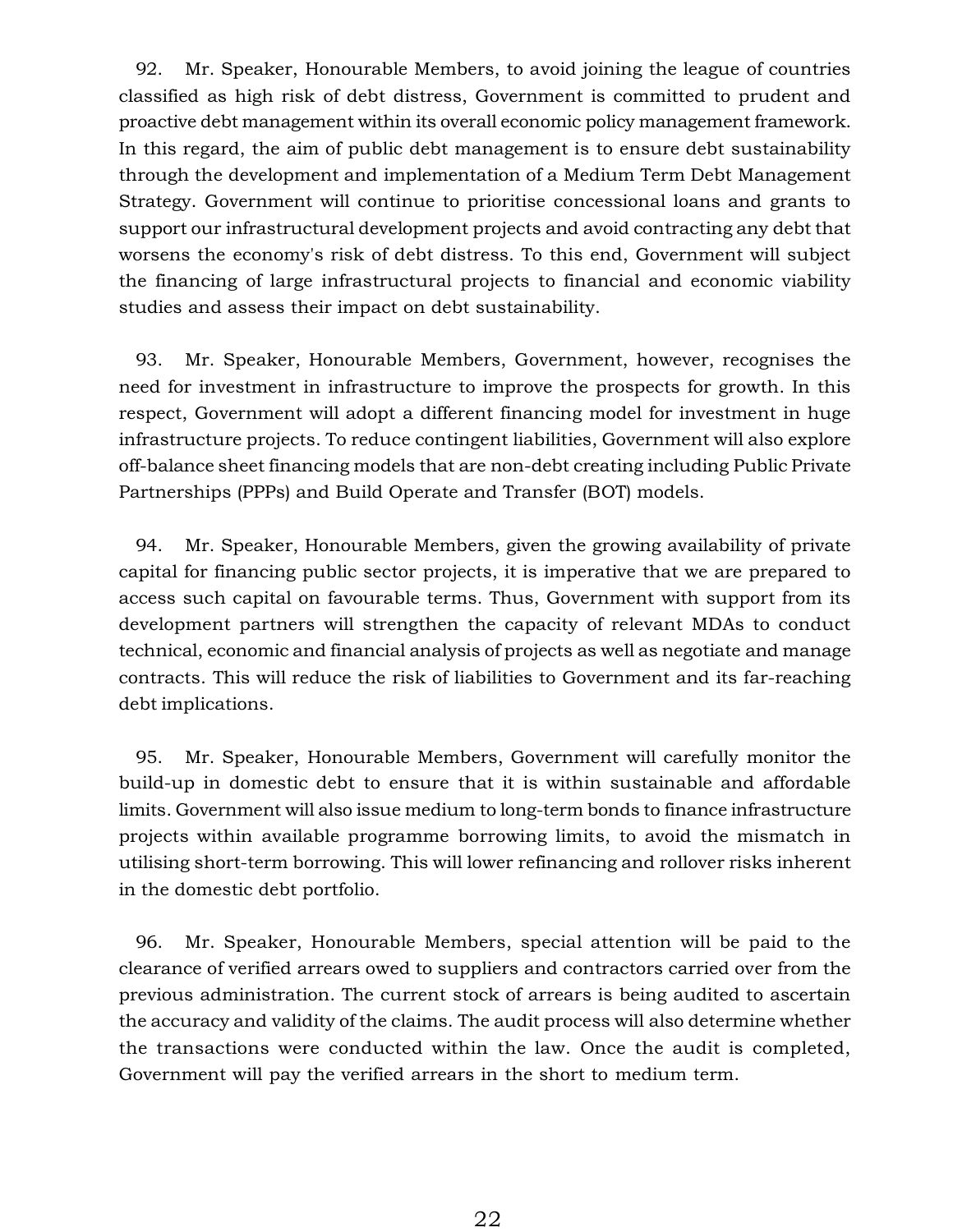97. The 2019 Budget makes explicit provision for the clearance of the verified arrears. Any excess revenue collected over and above the target for 2019 will also be used to pay the arrears. To ensure prompt payment, Government will negotiate and apply discounts on verified claims based on certain criteria and will make upfront payments to the creditors that are willing to participate. Government is also considering the securitisation of arrears especially large claims relating to roads and energy projects. The holders of these securities will use them as guarantees to access finance elsewhere while allowing Government to delay payment until such a time when the fiscal situation improves. Government is seeking technical assistance from the IMF and the World Bank for the management of domestic debt including arrears.

### **5. Fiscal Oversight of State-Owned Enterprises (SOEs)**

98. Mr. Speaker, Honourable members, as highlighted in the Fiscal Strategy Statement, the operations of State Owned Enterprises (SOEs) and inherent contingent liabilities constitute a major fiscal risk that could derail the implementation of the budget. The current high level of subsidies to inefficient State Owned Enterprises can also lead to increases in Government borrowing, thereby crowding out the private sector. For example, in the 2018 Supplementary Budget, an amount of Le154 billion was allocated to the Ministry of Energy as direct subsidy to support EDSA's operations. The 2019 Budget has also made a budgetary provision of Le100 billion for subsidies to EDSA and EGTC.

99. In line with the Public Financial Management (PFM) Act 2016, Government will ensure transparency in the financial management of public enterprises.

100. For the first time ever, the budgets of SOEs have been brought into the national budget process. A number of SOEs presented their 2019 budgets during the just concluded budget policy hearings and discussions.

101. Looking ahead, the accountability, transparency and oversight of SOEs, will be underpinned by a comprehensive framework. As a way of mitigating fiscal risks emanating from SOEs, Government would continue to undertake the following actions: (i) publication of the annual financial statements of SOEs; (ii) publication of an annual survey report on the stock of arrears in SOEs; (iii) ensure that all SOEs are subject to an annual independent external audit based on international financial reporting standards; and (iv) ensure that all SOEs disclose material non-financial information, focusing on areas of significant concern for Government and the general public.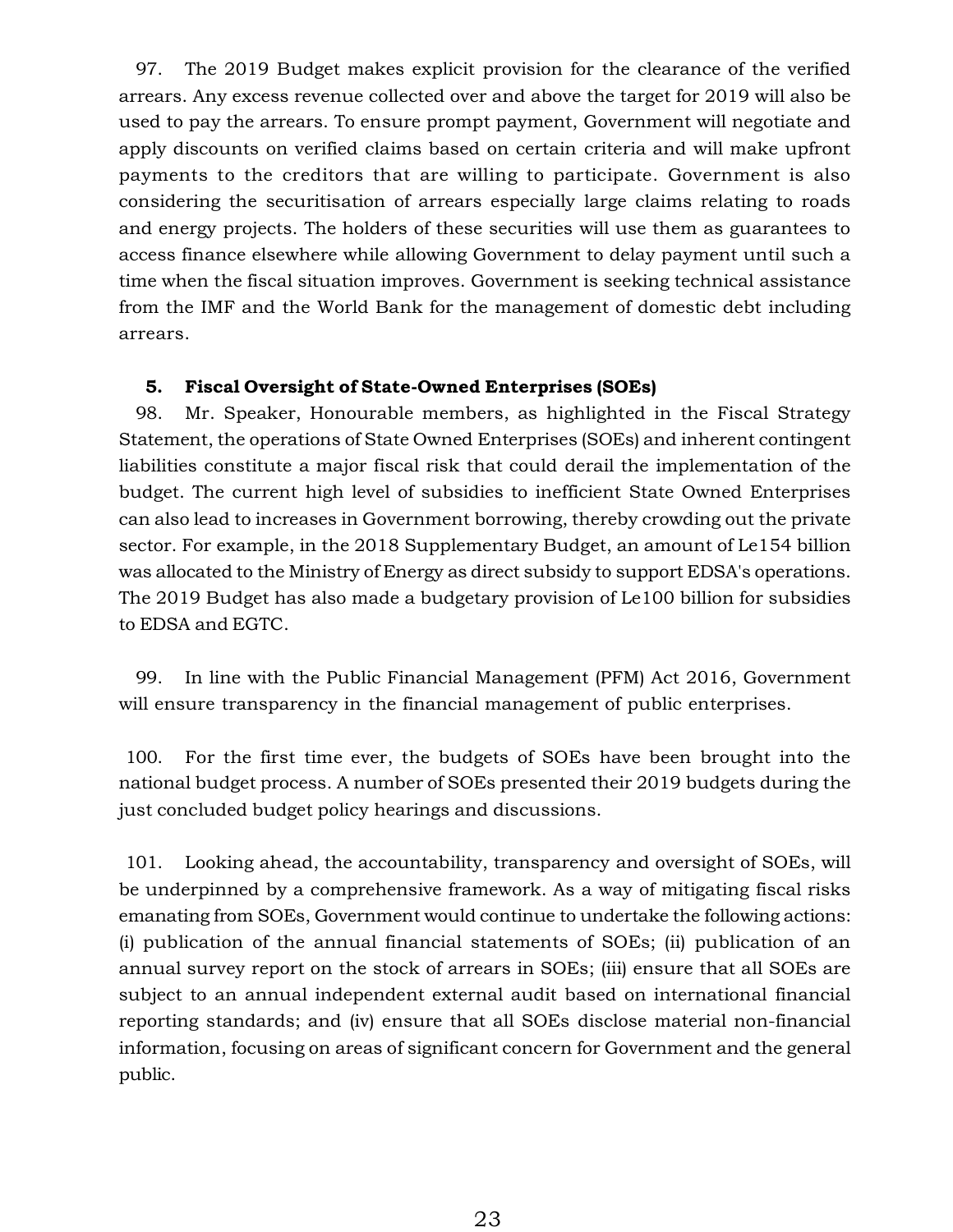102. To ensure fiscal oversight over SOEs, the Ministry of Finance has established a Fiscal Risk Management and Fiduciary Oversight of State Owned Enterprises Division. As its primary mandate, the Division provides fiduciary oversight for the SOEs and manages the country's fiscal risks. This involves critical analysis of the operations and performance of SOEs, focusing on improving the operational efficiency of these institutions with the view of minimising their recourse to the National Budget, whilst maximising returns to shareholders. The National Commission for Privatisation and respective Ministries will continue to supevise the general operations of the SOEs.

## **6. Improving the Business Environment**

103. Mr. Speaker, Honourable Members, the private sector has an instrumental role to play as the engine of economic growth and poverty reduction.

104. However, private investment remains low in our country. It is constrained by a cumbersome regulatory environment, administrative barriers, unstable macroeconomic environment, weak infrastructure, limited access to finance, unskilled labour and widespread corruption. Accordingly, the 2019 World Bank Doing Business Report ranked Sierra Leone 163 out of 190 countries and the Global Competitiveness Report 2018 also ranked Sierra Leone 134 out of 140 countries.

105. Government under the New Direction is committed to creating a favourable business environment and reverse the deteriorating trend in the country's ranking in these reports.

106. Specifically, in addition to restoring macroeconomic stability as discussed earlier in this Statement, Government will implement the following reforms in 2019:

- (i) Continue to simplify the procedures for business registration; improve the procedures for issuing construction permits; and strengthen the commercial court to resolve insolvency;
- (ii) Further improve customs' processes through the establishment of a Single Electronic Customs Clearance Window;
- (iii) Pursue financial sector reforms including the enactment of the outstanding draft legislations such as the Securities and Collective Investment Bills and amendments to the Borrowers and Lenders Act 2014 to improve access to credit and protect investors;
- (iv) Expand financial inclusion by leveraging technology especially the high mobile phone coverage, which facilitates digital financial services to bring the unbanked into the formal financial system;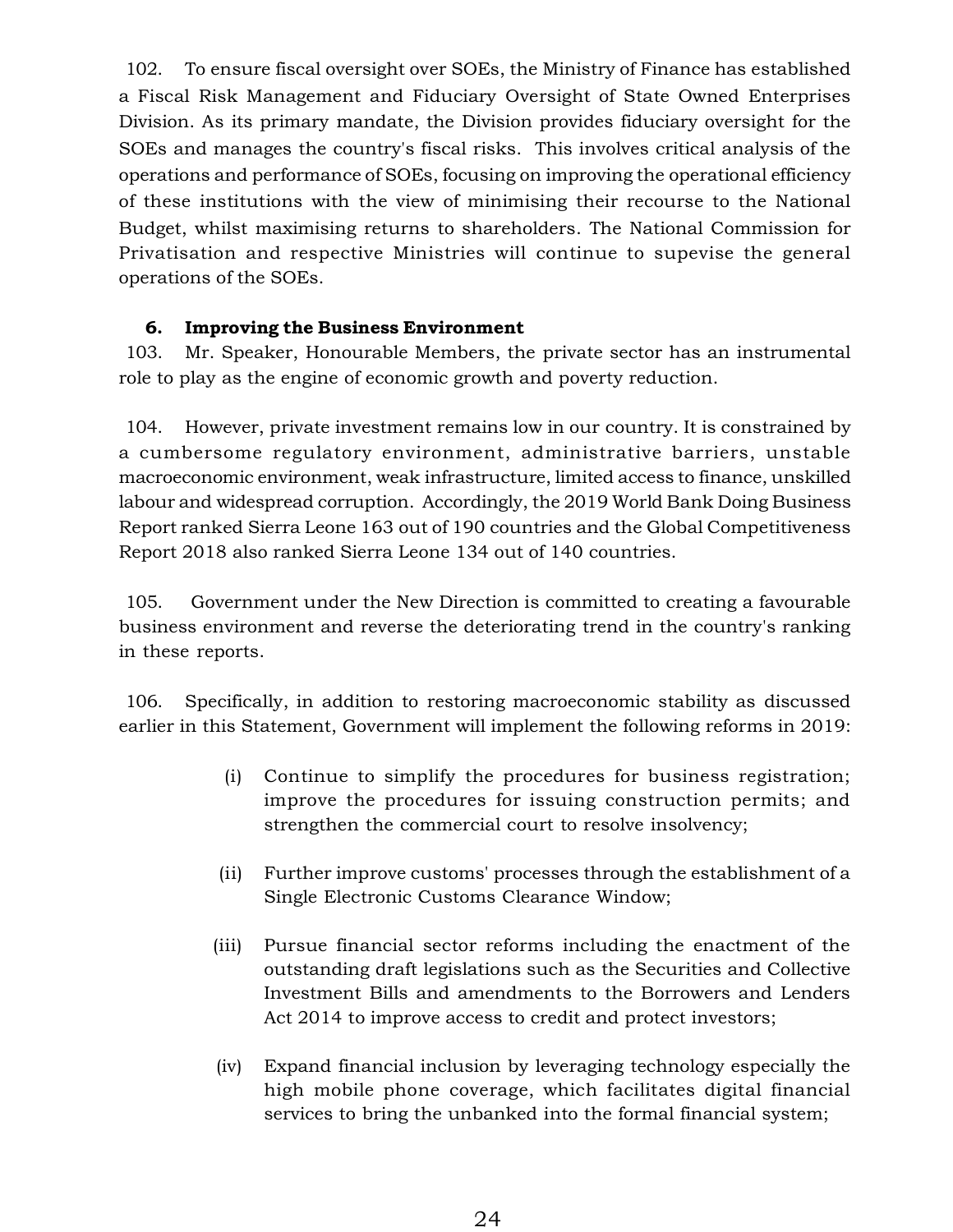- (v) Scale up investments in roads, electricity, ICT and water supply, which are critical inputs for investment;
- (vi) Increase investments in human capital development including tertiary, vocational, and technical education to improve the availability of skills required in the job market;
- (vii) Implement the PFM Act 2016 and the Public Financial Management Regulations 2018, to ensure transparency and accountability in the management of public resources, thereby reducing opportunities for corrupt practices.

107. Mr. Speaker, Honourable Members, in addition to these constrains, the private sector operatives have raised concerns on additional issues that are adversly affecting their operations. These include, amongst others, the current ban on holding workshops in hotels as well as the high personal income tax rate.

#### **Holding Workshops in Hotels**

108. Mr. Speaker, Honourable Members, Government is the biggest buyer of goods and services in the economy and hence its activities can crowd in or crowd out private investments. The attention of Government has been drawn to the adverse impact the ban on holding workshops in hotels is having on the operational and financial sustainability of hotels and their ability to hire and retain workers as well as pay taxes. This is especially true for hotels owned by Sierra Leoneans who rely mostly on Government activities. Government will therefore review this suspension in the first quarter of 2019.

#### **Review of the Top Marginal Personal Income Tax Rate**

109. Mr. Speaker, Honourable Members, it has also been observed that the highest marginal personal income tax rate of 35 percent applied to salaries of workers in the public and private sectors does not only increase the operating cost of businesses but encourages them to evade and avoid taxes by shifting a greater part of the income of their employees to allowances and other benefits that are either taxed at lower rates or not taxed at all. This reduces the taxable income thereby undermining both domestic revenue collection efforts and future benefits of their employees.

110. Furthermore, this high tax rate reduces the disposable income of workers, thereby constraining their ability to either spend or save. Their inability to spend reduces the taxes paid on consumption while the inability to save reduces the amount of savings available in the economy for investment purposes.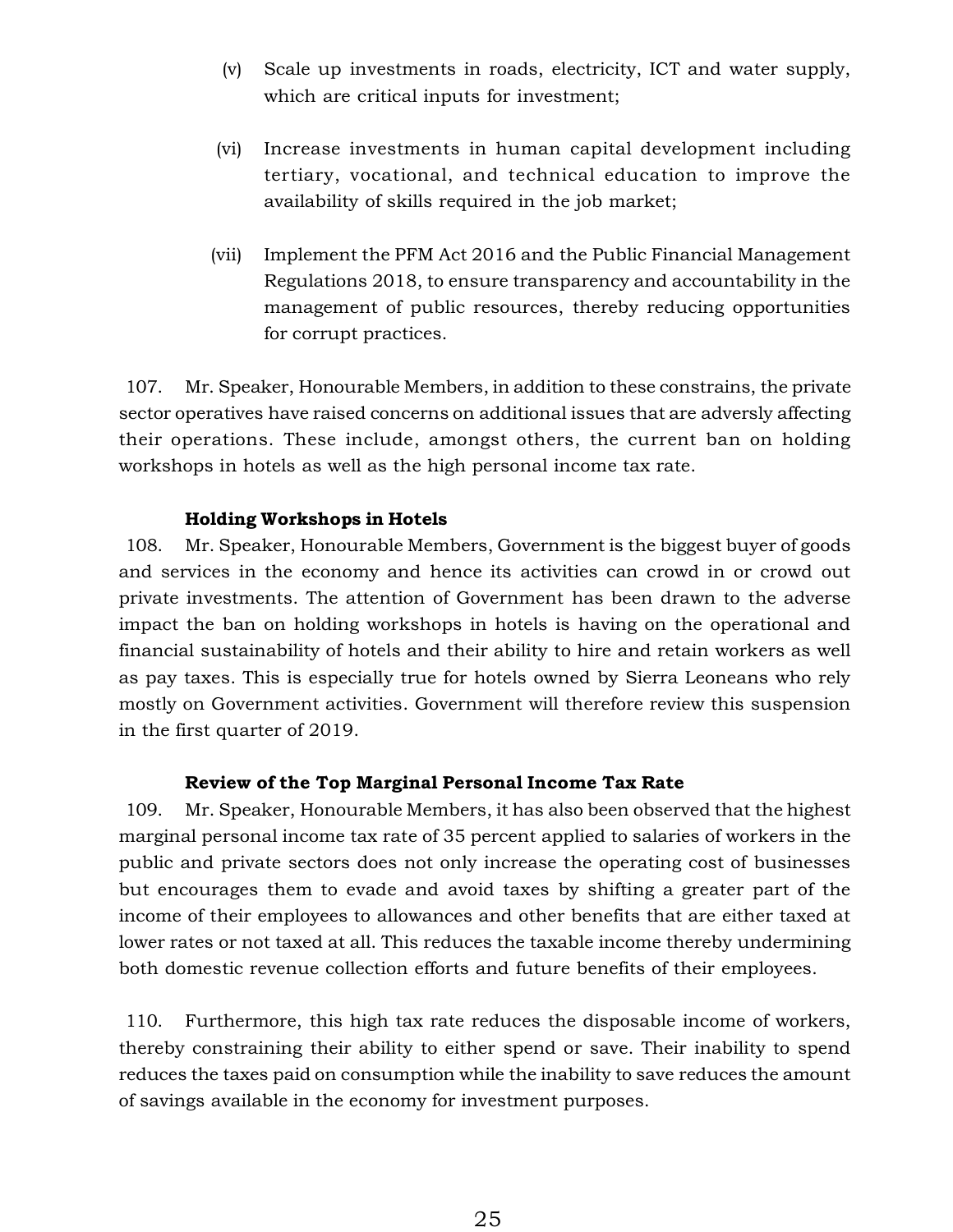111. To break this vicious cycle of low disposable income, low spending, low savings and low revenues, Government is hereby reducing the top marginal personal income tax rate from 35 percent to 30 percent with effect from January 2019. This is also consistent with taxation principles of ensuring that the highest marginal personal income tax rate is equal to the corporate tax rate to avoid the shifting of taxes from corporate income to personal income or vice versa. The expected loss in revenue by this policy measure will be offset by improved tax compliance as well as the projected increase in GST collection from the increased consumption of goods and services. The proposed discontinuation of GST waivers as per Finance Act 2019, which is expected to generate about Le100 billion of revenue will also offset the anticipated revenue loss.

## **VIII. The 2019 Budget Objectives of the 2019 Budget**

112. Mr. Speaker, Honourable Members, against the backdrop of the economic and social challenges facing the country, the need to pursue policies that can facilitate the attainment of sustainable and inclusive growth for job creation and poverty reduction cannot be over-emphasised. This Budget is one of a series of policy documents under the New Direction that can deliver the aspirations of our people. The key objectives of the 2019 Government Budget are as follows:

- (i) Pursue fiscal consolidation to ensure fiscal and debt sustainability;
- (ii) Accelerate investments in human capital in order to improve the wellbeing of current and future generations;
- (iii) Improve the business environment through scaling up investments in infrastructure and the implementation of business friendly reforms to achieve economic diversification and create jobs;
- (iv) Expand social protection programmes to mitigate the impact of the liberalisation of fuel prices to ensure inclusive growth and poverty reduction;
- (v) Address vulnerabilities relating to natural disasters, climate change and environmental damage to strengthen the resilience of the economy.

## **Total Resource Envelope for FY 2019**

113. Mr. Speaker, Honourable Members, the projected total budgetary resources for the 2019 Financial Year is Le7.03 trillion. This represents resources that will be processed through the Consolidated Revenue Fund, which comprises domestic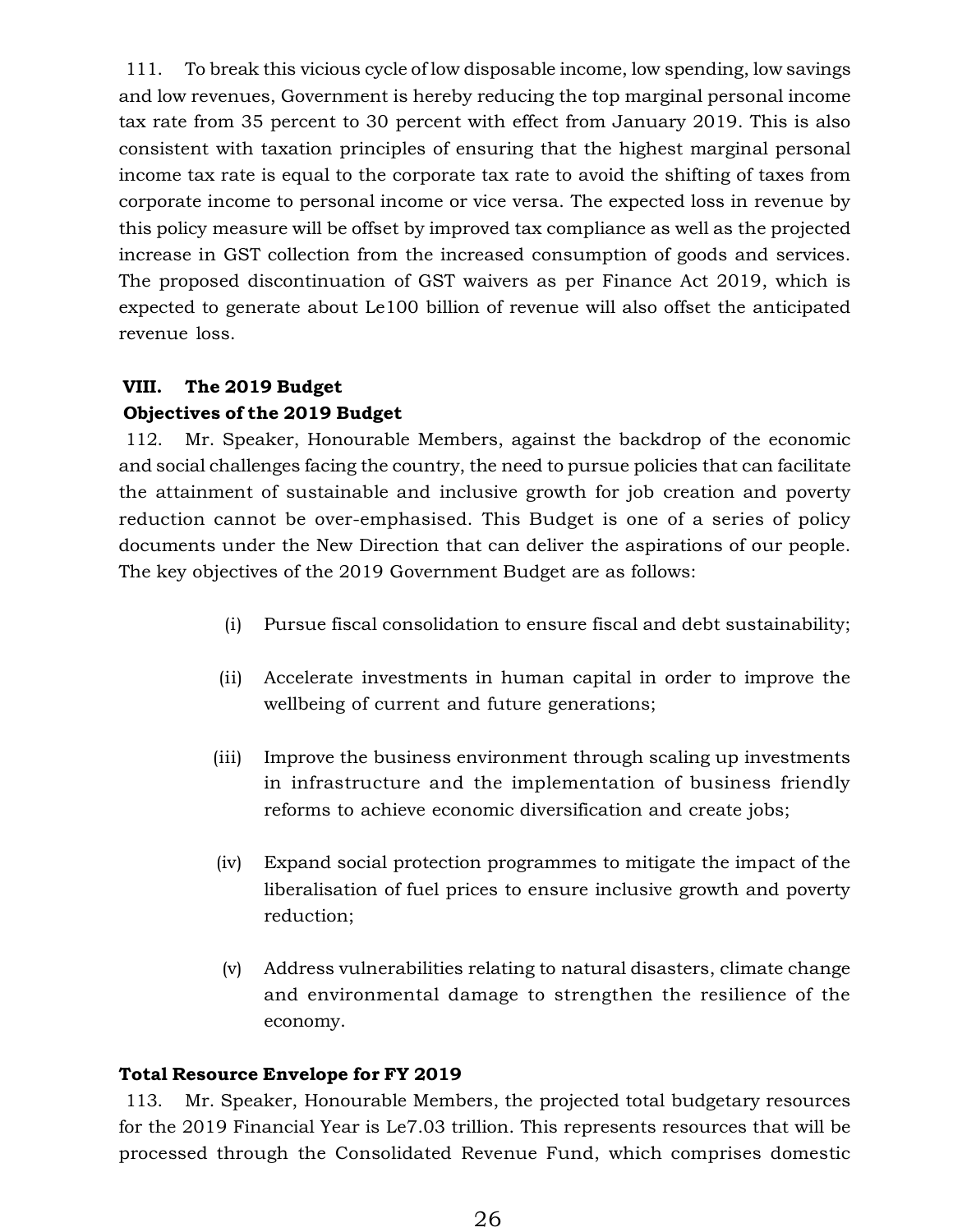revenue of Le5.66 trillion, budget support of Le 409 billion, and domestic financing of Le958.3 billion. However, the FY2019 Appropriation Bill which I presented to this Noble House for Approval is a total of Le6.94 trillion as it excludes repayment of arrears of Le90.0 billion which had been approved in previous year's Appropriation Acts.

114. Other resources not processed through the Consolidated Revenue Fund include project loans and project grants projected at Le1.24 trillion. These are resources disbursed by development partners through commercial banks and in some cases the Bank of Sierra Leone for the financing of projects in various sectors. These funds are managed by Project Implementation Units in MDAs.

115. Mr. Speaker, Honourable Members, on the basis of the projected expansion in economic activity and the revenue mobilisation measures highlighted earlier in this Statement, domestic revenue is projected to increase to Le5.66 trillion (15.4 percent of GDP) in 2019 from the estimated amount of Le4.46 trillion (14.3 percent of GDP) in 2018. Income Taxes will contribute Le2.01 trillion; Goods and Services Tax (GST), Le1.09 trillion; Customs and Excise Duties, Le1.45 trillion, Royalty and Licenses on minerals and petroleum, Le228.8 billion; Royalties and Licenses on fisheries, Le105 billion; Parastatals dividends, Le155.1 billion; revenues from other Government departments including TSA agencies and royalty on timber exports will amount to 491.1 billion. Road User Charges and Vehicle licenses will contribute Le125.4 billion to domestic revenue in 2019.

#### **Expenditure Priorities and Allocations**

116. Mr. Speaker, Honourable Members, total expenditure and net lending for 2019 will amount to Le7.68 trillion (20.8 percent of GDP) compared to the estimated Le7.38 trillion (23.8 percent of GDP) for 2018. Of this, total recurrent expenditure will amount to Le5.53 trillion (15.0 percent of GDP) and capital expenditure and net lending to Le2.10 trillion (5.8 percent of GDP). Foreign-financed capital expenditures are projected at Le1.24 trillion (3.4percent of GDP) and domestic funded capital expenditures at Le901.2 billion (2.4 percent of GDP).

## **Wages and Salaries**

117. The Government wage bill is projected to increase to Le2.40 trillion from Le 2.07 trillion in 2017. The increase of Le400 billion will cater for the recruitment of 5000 teachers, 3000 health sector workers and 1000 police officers in 2019. Of the total wage bill, Le154.7 billion is allocated for pensions, gratuities and other allowances. Contributions to the Social Security Fund for Government workers will amount to Le164.2 billion.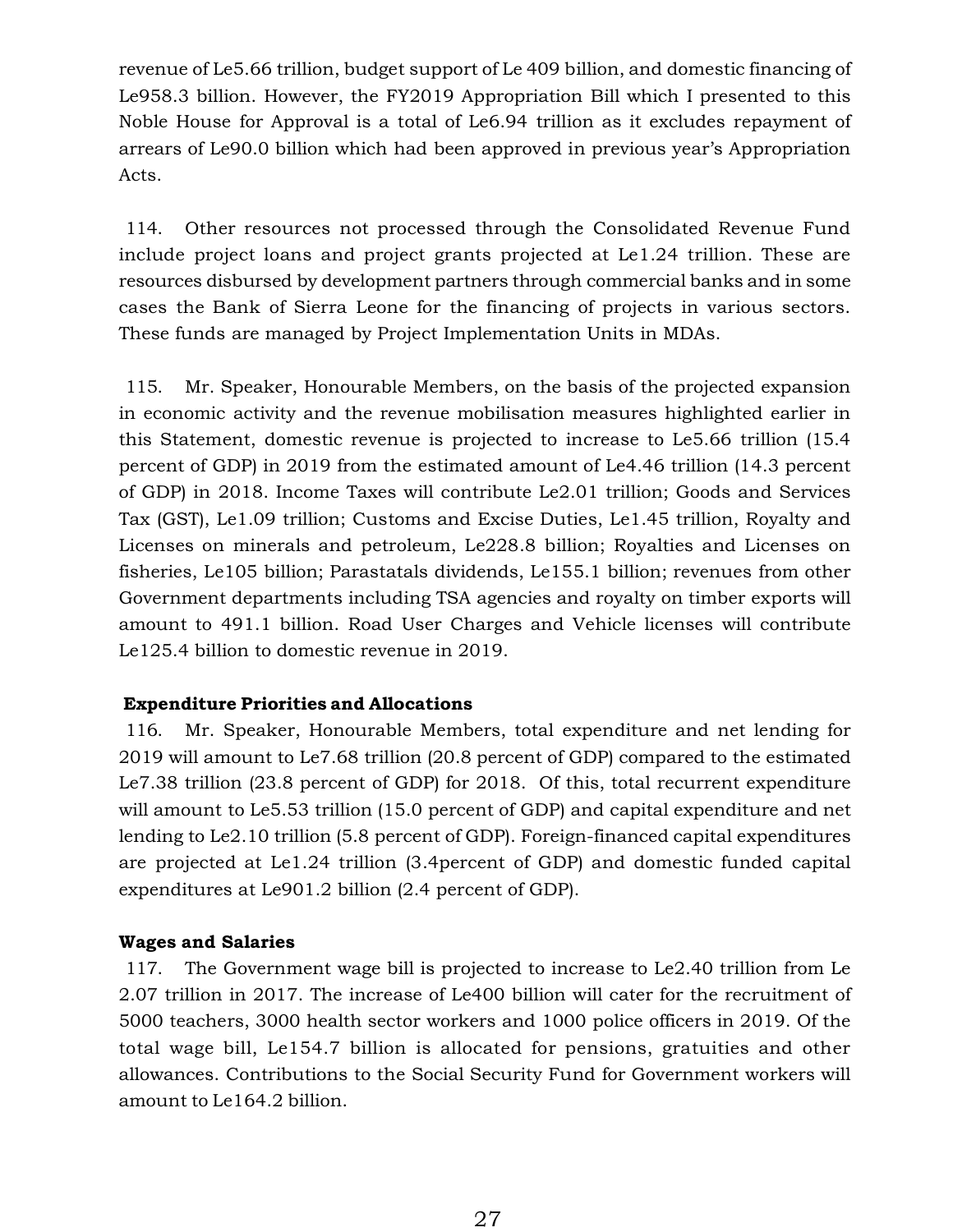118. Mr. Speaker, Honourable Members, for far too long, our retirees have been suffering owing to the erosion of the real value of their pension payments. A significant number of pensioners receive less than Le20, 000 per month as pension payment, which automatically classifies them as extremely poor people. This implicitly means pensioners cannot even meet their basic food needs let alone other necessities. As part of efforts to improve the living conditions of our retirees, Government is increasing the minimum pension to Le250, 000 per month consistent with the NASSIT Act 2002 (which is 50 percent of the minimum wage) effective January 2019.

119. The salary of civil servants, teachers, police and the military in Grades 1 to 6 is also increased by 10 percent and those in Grades 7 to 14 by 5 percent, effective January 2019. This is in addition to the 10 percent increase announced in the 2018 Revised Budget in July 2018.

#### **Debt Service payments**

120. Total interest payments will amount to Le1.03 trillion in 2019. Of this, interest payments on domestic debt will amount to Le936.7 billion, reflecting the high stock of domestic debt accumulated over the years. Interest on external debt will amount to Le97.8 billion. The amortisation of external debt is projected to amount to Le466 billion in 2019.

#### **Other Recurrent, Domestic and Foreign Capital Expenditures**

121. Mr. Speaker, Honourable Members, the budgetary allocations for 2019 is aligned with the priorities of Government as articulated in the draft new National Development Plan (2019-2023) and the New Direction Manifesto. At the top of Government priorities is the promotion of Human Capital Development, which includes the Free Quality School Education, the provision of basic health care and social protection services. This is followed by the need to diversify the economy; promote good governance and infrastructure development.

#### **Cluster One: Human Capital Development**

122. Mr. Speaker, Honourable Members, the top priority of the SLPP Government under the New Direction is to promote human capital development. This is in recognition of the fact many of our children cannot read, write or do basic arithmetic. Recent World Bank studies show that 87 percent of pupils in second grade in Sierra Leone were unable to read any part of a short passage given to them during the Early Grade Reading Assessment. This compares unfavourably to 40 percent in the Gambia, 30 percent in Liberia and 53 percent in Uganda. Furthermore, by the end of third grade, more than 50 percent of children could even not write their names. Furthermore, infant and maternal mortality remain high in Sierra Leone. Hundreds of mothers, new-borns and children die every year and a significant proportion of our children are stunted due to malnutrition and other infections. The quality of education has deteriorated over the years.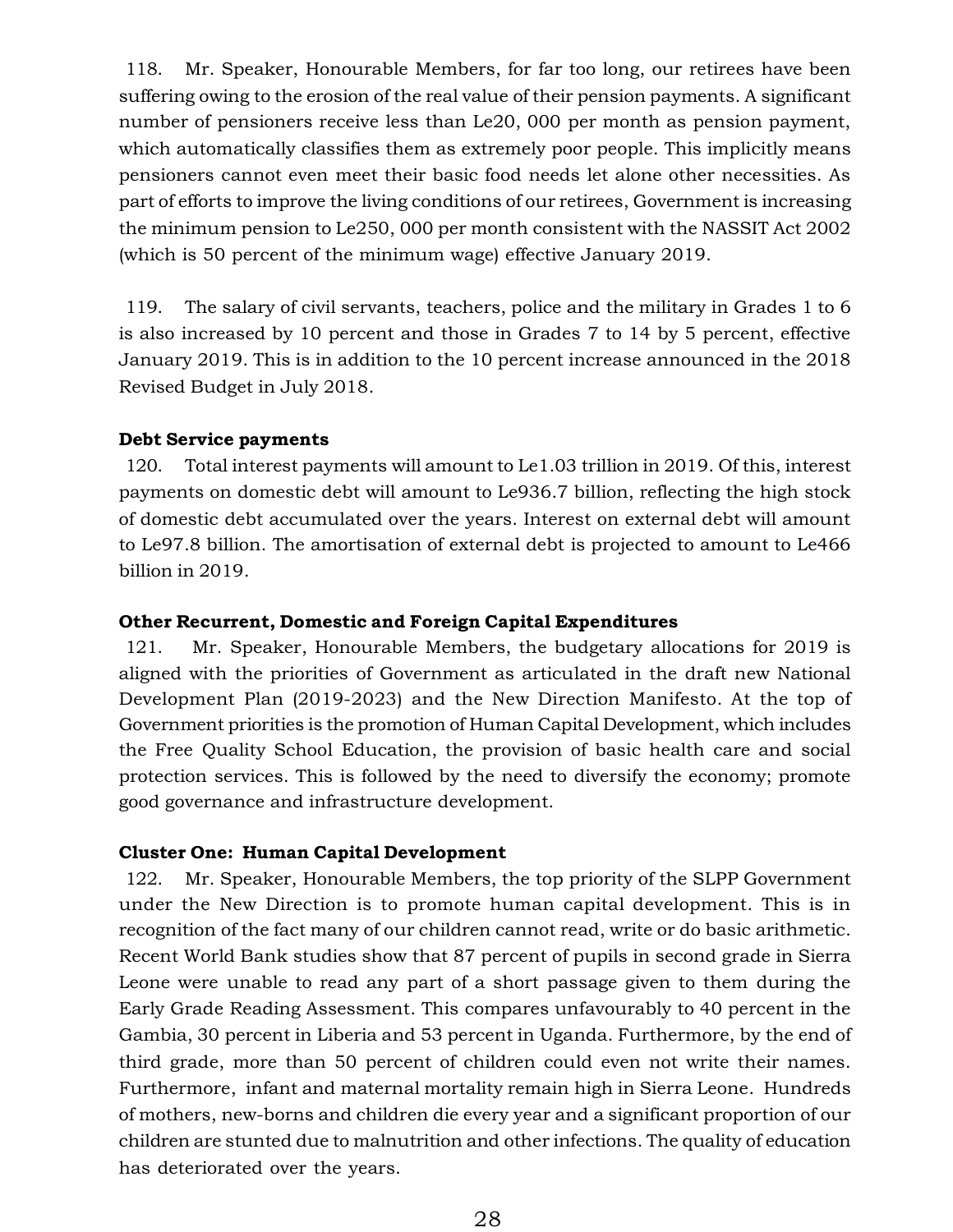123. Therefore, investing in our people now, in their education, health and nutrition, maximises the returns on those investments in human capital for future generations.

124. Mr. Speaker, Honourable Members, I am pleased to report that in recognition of Government's efforts in promoting Free Quality School Education, Sierra Leone has been selected as one of the Early Adopter Countries under the World Bank Global Human Capital Development Project. The Human Capital Development Project is about accelerating investments in people-through education, quality health care, nutrition, jobs and skills-to end poverty, drive economic growth and create more inclusive societies.

## **Education**

125. In view of the foregoing, Government is allocating Le1.14 trillion representing 21 percent of the total budget to the education sector. This will support the delivery of Free Quality School Education, which includes the school feeding programme, examination fees for NPSE, BECE and WASSCE, provision of textbooks and teaching and learning materials free education for senior secondary schools as well as support for school monitoring and supervision. The allocation also includes the sum of Le631.6 billion for salaries to teachers. The sum of Le215.8 billion is provided for the strengthening of technical and higher education including grants to tertiary education institutions, tuition fee subsidy for students of tertiary and technical institutions, payment for University admission application forms and seed money to set up the Student's Loan Scheme Trust Board. The amount also includes the Le86.8 billion allocated for devolved functions in the education sector.

126. The sum of Le56.4 billion is allocated in the domestic capital budget to complete the procurement of 50 school buses, and counterpart funds for the rehabilitation of Fourah Bay College, Bunumbu Teachers College, Milton Margai College of Education and Technology, the Prince of Wales School, Government Secondary School Bo, Government Secondary School Kenema and the Government Secondary School for Boys Magburaka. The domestic capital budget also includes allocations for the construction and refurbishment of Technical and Vocational Institutions, development of classrooms, laboratories in the Universities, Teacher Training Colleges and Vocational training centres.

127. With US\$20.0 million support from the World Bank and US\$2.0 million from the domestic capital budget, Government will commence the implementation of a Skills Development Project for our youths in 2019.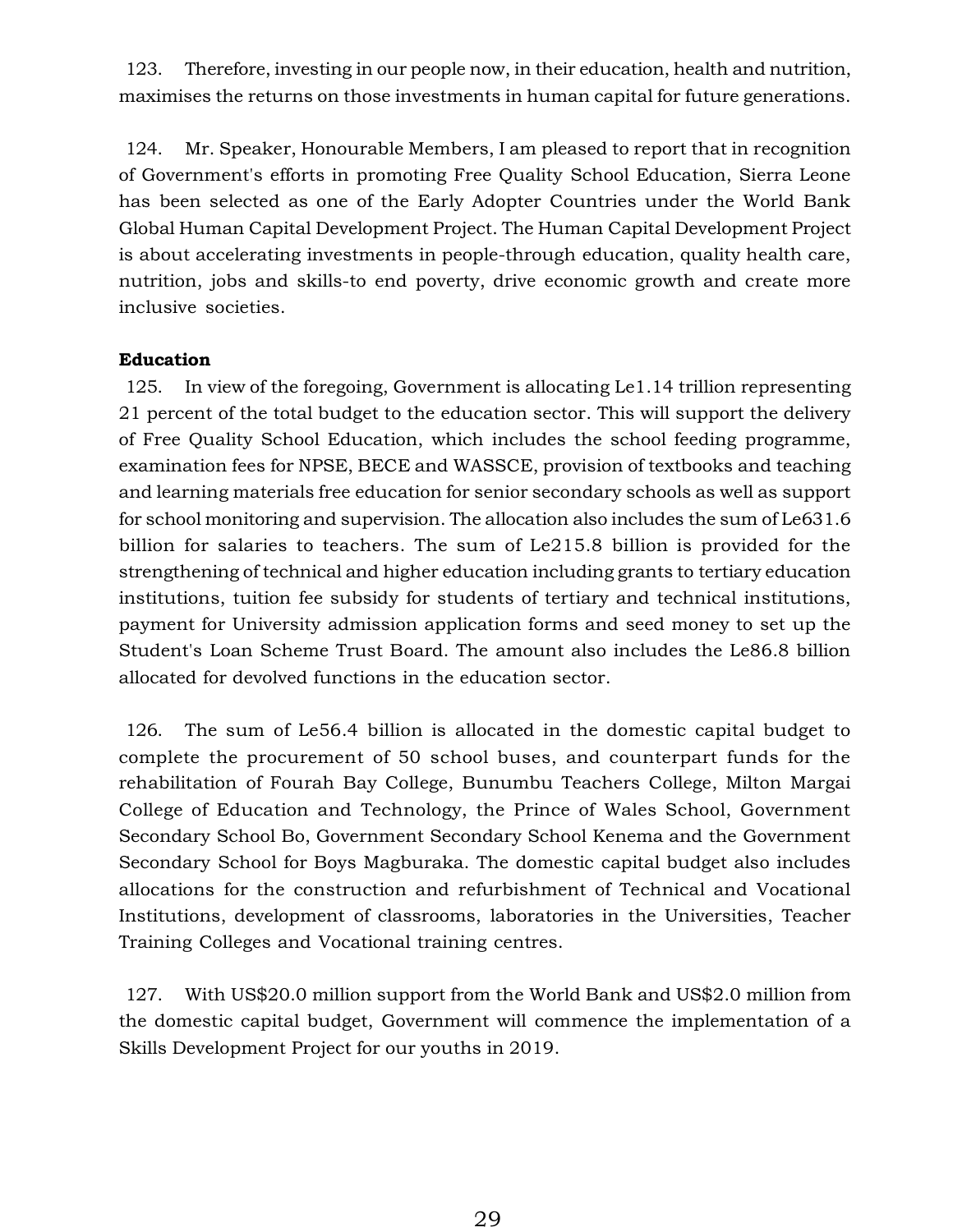128. To address quality, Government will provide the sum of Le7.5 billion for strengthening the capacity of school the inspectorate division of the Basic and Secondary Education. Specifically, Government will recruit and train additional School Inspectors, and provide them with logistics including motorbikes, fuel and DSA to facilitate regular monitoring and supervision. These inspectors will in turn be expected to prepare written reports on a regular basis on their findings for the attention of the Ministry of Basic and Secondary Education.

129. Mr. Speaker, Honourable Members, most school facilities are not easily accessible to Persons Living with Disabilities. In line with the provisions contained in the Persons with Disability Act, 2011, Government will ensure that school facilities are easily accessible to Persons with Disability by constructing ramps with rails at the entrances of the buildings and classrooms. Henceforth, all school facilities constructed by Government will be disability friendly.

130. Development partners including the World Bank, European Union, DFID, Saudi Fund and BADEA will disburse a total Le110.3 billion to fund various projects in the education sector.

## **Health**

131. The Health sector is allocated Le549 billion representing 10 percent of the total budget, and will be progressively increased in subsequent years. This will support the procurement of Free Health Care drugs, cost recovery drugs, primary health care services including Malaria, TB and HIV/AIDS prevention and control, Reproductive and Child Health Care Services as well as Tertiary Health Care Services. The amount also includes Le67 billion allocated for devolved functions in the health sector. An amount of Le7.8 billion is allocated to the National Medical Supplies Agency to cover administrative and operating costs.

132. In addition, Le54.7 billion is allocated from the domestic capital budget for the construction of a Diagnostic Health Centre, and refurbishment of several secondary health facilities in Waterloo, Rokupa, King Harman Road and Macauley Street in Freetown as well as to meet counterpart contributions for various projects in the health sector.

133. As in the case of schools, Government will also commence the modification of health facilities to make them easily accessible to Persons Living with Disabilities.

134. Mr. Speaker Honourable Members, it is disheartening to note that 1 out of every 3 girls age 15-19 years are either mothers or pregnant and 2 out of every 5 girls are married before age 18. Sierra Leone is among the top 10 countries with the highest rate of teenage pregnancy in the world.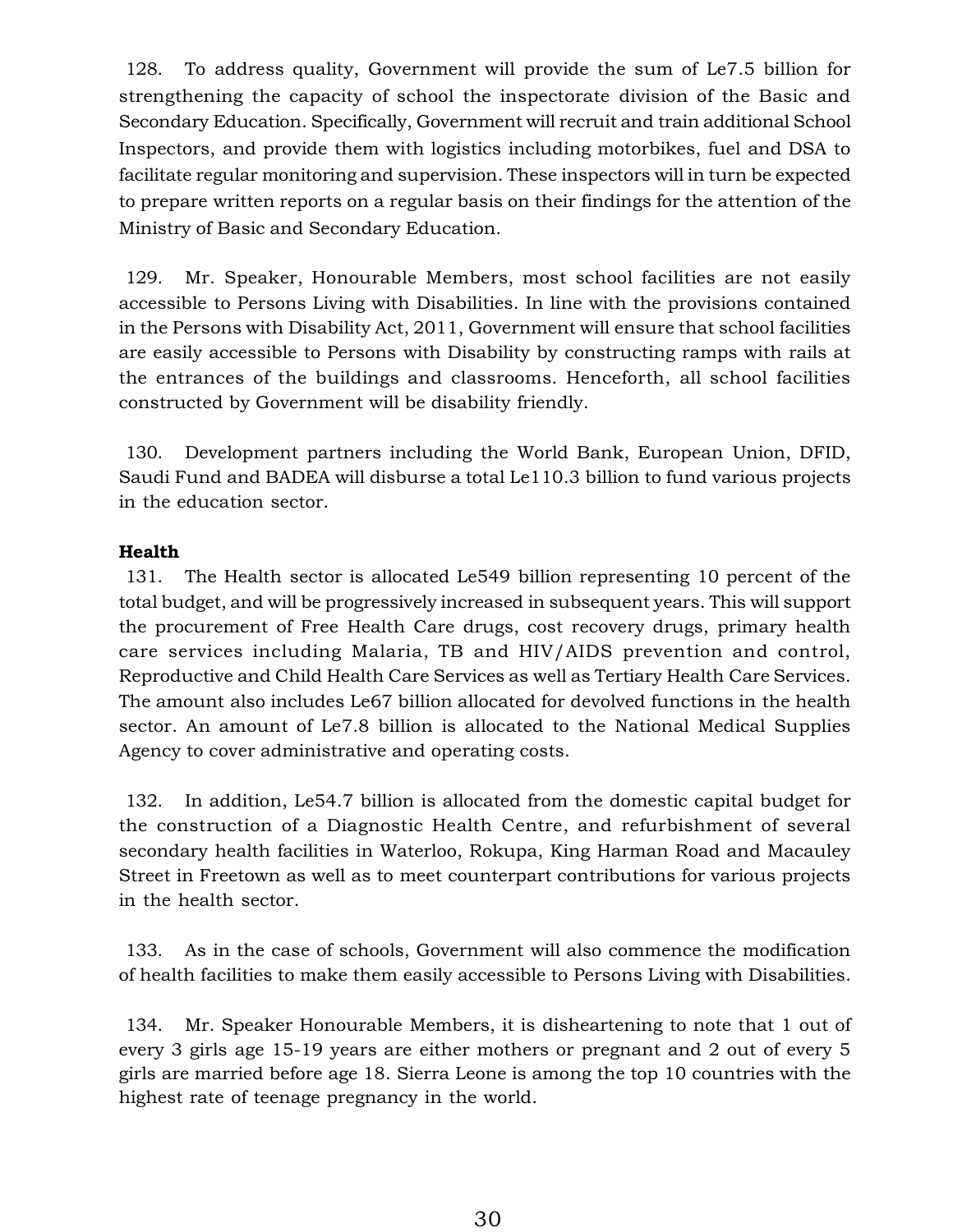135. To address this concern, Government will launch a National Adolescent Sexual Reproductive Health Programme in 2019. A total of Le1.2 billion is allocated in the domestic capital budget and additional funds will be mobilised from our development partners to support this initiative.

136. The World Bank, Global Fund, GAVI, IDB and BADEA will disburse about Le302 billion for the implementation of various projects in the health sector.

## **Social Protection**

137. Mr. Speaker, Honourable Members, Government is committed to scaling up expenditures on social protection to promote inclusive societies. To this end, an amount of Le13.5 billion is allocated from the recurrent budget to NaCSA for the implementation of social protection programmes, including cash transfers to mitigate the impact of the liberalisation of fuel prices on the poor.

138. In addition, the Ministry of Labour and Social Security is allocated Le7.2 billion; Ministry of Youths Le5.2 billion; Ministry of Sports Le9.7 billion; the National Youth Commission Le4.6 billion and National Youth Service Le3.2 billion. An amount of Le2.7 billion is allocated for devolved functions relating to Youth and Sports services.

139. From the domestic capital budget, Le33.2 billion is allocated to meet counterpart contributions for various social protection programmes funded by development partners and implemented by NaCSA. The Ministry of Youth will also receive from the domestic capital budget, the sum of Le15.0 billion for the implementation of various youth development and empowerment programmes. Notable among these is a National Youth Entrepreneurship Programme that will provide trade credit to our youth to import goods.

140. The World Bank, IDB, KFW and UNHCR will disburse Le52.4 billion for the implementation of various social protection programmes by NaCSA. The African Development Bank will disburse Le12.5 billion towards the Post Ebola Recovery Social Investment Fund in the Ministry of Social Welfare, Gender and Children's affairs.

## **Cluster Two: Diversifying the Economy**

141. Mr. Speaker, Honourable Members, it is no secret that the Sierra Leone economy is vulnerable to external shocks given its heavy reliance on the mining sector. In recent years, this has resulted in volatility in economic growth with adverse consequences for employment and poverty reduction. In order to achieve sustainable and inclusive economic growth, there is need to diversify into other sectors of the economy that have sustainable growth potential such as agriculture, fisheries, tourism, manufacturing and services.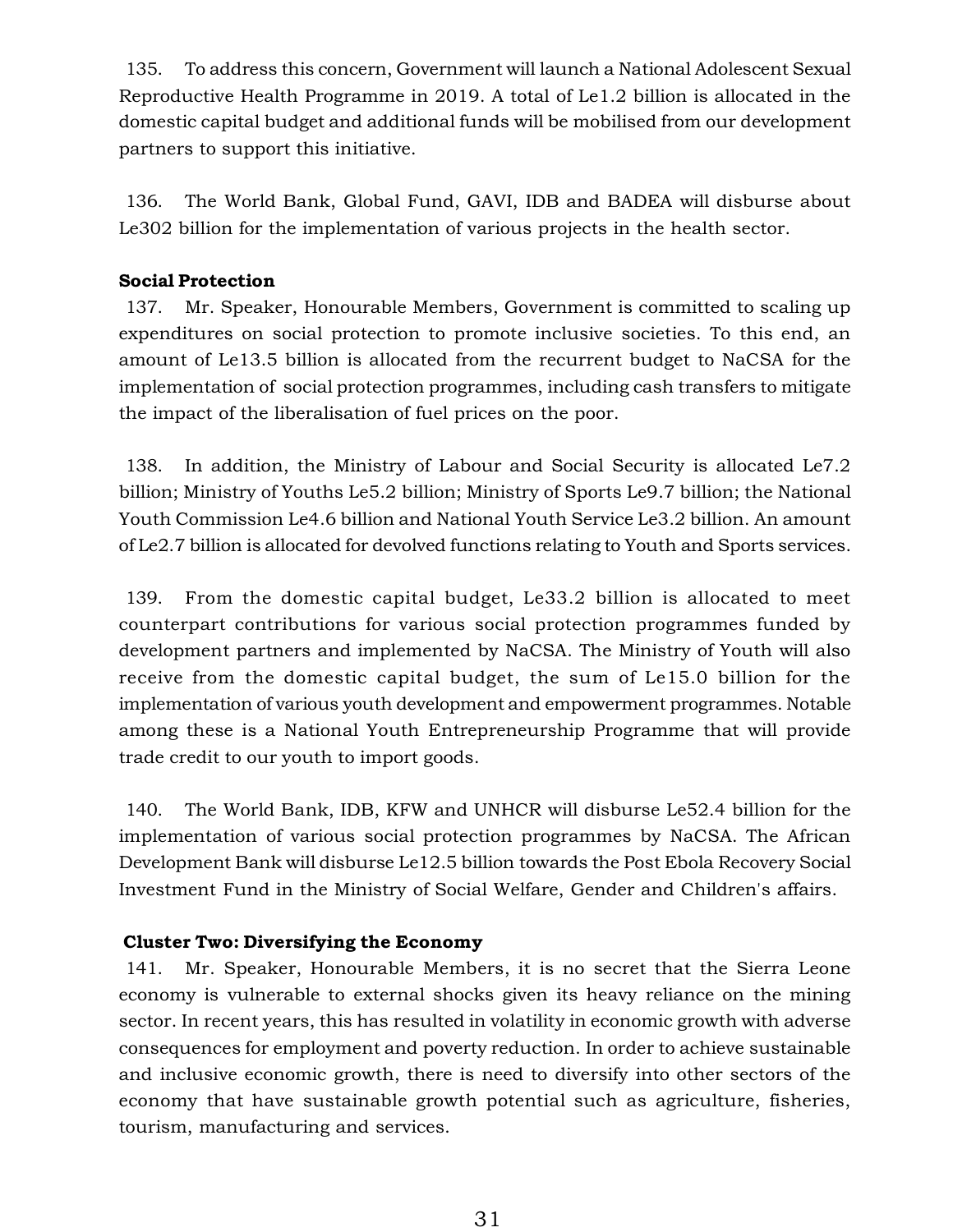## **Agriculture**

142. The key objective in the agriculture sector in the medium term is to improve the productivity of the sector with a focus on increasing rice production to ensure food self-sufficiency and security. The sector also prioritises the production of cash crops for export as well as livestock development.

143. Reflecting the commitment to reduce our dependence on food imports especially rice, Government is allocating Le294.1 billion, representing 5 percent of the total budget to support the production of rice and other food crops such as cassava, maize, onions and irish potatoes through the supply of high yielding seeds, fertiliser and other agricultural inputs to farmers as well as the development of irrigation facilities, rehabilitation of inland valley swamps and promotion of agricultural research. The allocation will also support the cultivation of improved varieties of cocoa, coffee and cashew as well as the enhancement of livestock production. An amount of Le18.7 billion is also allocated for the implementation of devolved activities in the agriculture sector.

144. Mr. Speaker, Honourable Members, there is also the urgent need to improve the regulatory framework to attract private sector investment in agriculture. In fulfilment of the pronouncement in the Presidential Address to Parliament in May this year, the Ministry of Agriculture and Forestry in collaboration with Ministry of Finance is developing a new Tractor Management Policy. The thrust of the policy is to involve the private sector in the management of tractors to promote the mechanisation of agriculture. It is hoped that this new paradigm shift will ensure regular repairs and maintenance of tractors thereby ensuring the continuous availability of tractors for use by farmers. In 2019, Government will provide the sum of Le36.9 billion for the purchase of 150 tractors and will seek financing from existing donor-funded projects and other sources to acquire additional tractors. Competent private firms will be contracted on a competitive basis to manage the fleet of tractors.

145. Government is also allocating Le70.7 billion from the domestic capital budget to meet counterpart contributions to various donor-funded projects in the agricultural sector. The amount also includes support to the Sierra Leone Seed Certification Agency, Sierra Leone Agricultural Research Institute as well as the development of rice and livestock value chains.

146. The World Bank, IFAD, JICA and IDB will also disburse the sum of Le124.50 billion for the implementation of various projects in the agriculture sector.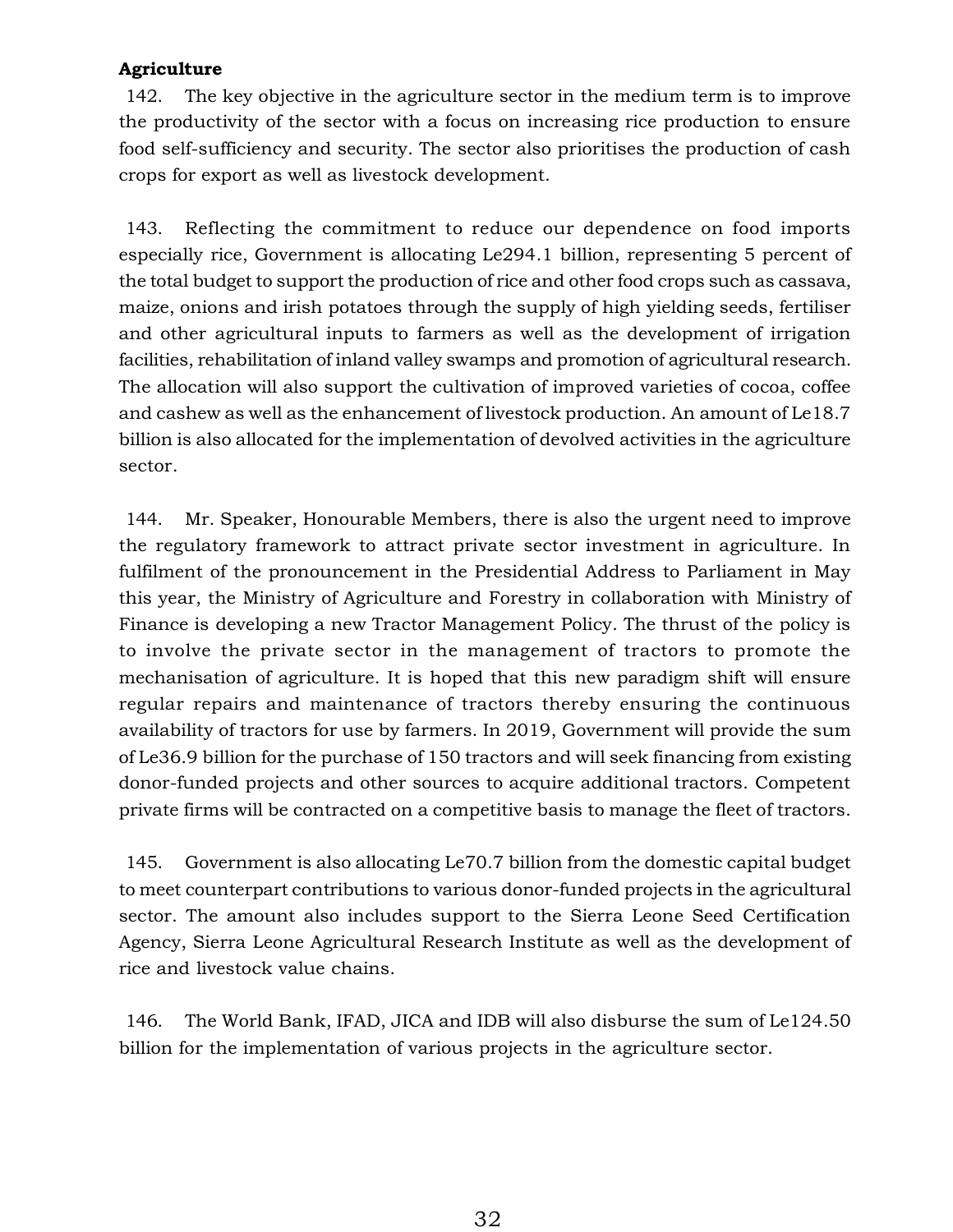## **Fisheries**

147. Mr. Speaker, Honourable Members, improving the productivity of the fisheries and marine sector is critical to the diversification of the economy. In particular, there is a need to support artisanal fishing since it is labour intensive and can therefore generate jobs. There is also the need to develop the fish value chain. These require the provision of fish processing facilities and improve sanitary conditions to meet international standards.

148. As part of Government's efforts to improve the productivity of the fisheries sector, the Ministry of Fisheries and Marine resources is allocated Le28.6 billion to support artisanal fishing activities and aquaculture. The amount of Le776.6 million is also provided for the implementation of devolved functions in the fisheries sector. Government is also allocating Le5.6 billion from the domestic capital budget to support the Fish Stock Assessment Project, the Sustainable Fisheries and Aquaculture Management Project and the Radar and Surveillance Systems for effective monitoring.

## **Tourism**

149. Government is allocating Le35.1 billion from the recurrent budget to the Ministry of Tourism and Cultural Affairs, including Le13.0 billion to the National Tourist Board for the development and implementation of the Tourism Marketing Strategy and Le 7.2 billion to Monuments and Relics Commission for the rehabilitation of various historic building and sites nationwide. The National Railway Museum will receive Le4.9 billion.

150. The Ministry of Tourism and Cultural Affairs is allocated Le4.4 billion from the domestic capital budget to support the construction of the Cultural Village and the National Arts Gallery, implementation of the Beach Sanitation Project and the reactivation of the Domestic Tourism in Coastal Areas project.

151. Government is also allocating from the domestic capital budget an amount of Le6.9 billion to the National Tourist Board to meet counterpart contribution for the Sustainable Tourism Development and Promotion Project funded by the World Bank under Enhanced Integrated Framework (EIF) as well as to support the Lumley Beach and Peninsula Beaches Development Projects.

152. The Monuments and Relics Commission will receive Le3.2 billion from the domestic capital budget for the restoration of Old Fourah Bay College, phase II of the Monuments and Relic Development Project, construction of a new Purpose Built National Museum in Freetown, preservation and development of Bunce Island and the rehabilitation of the Railway Museum.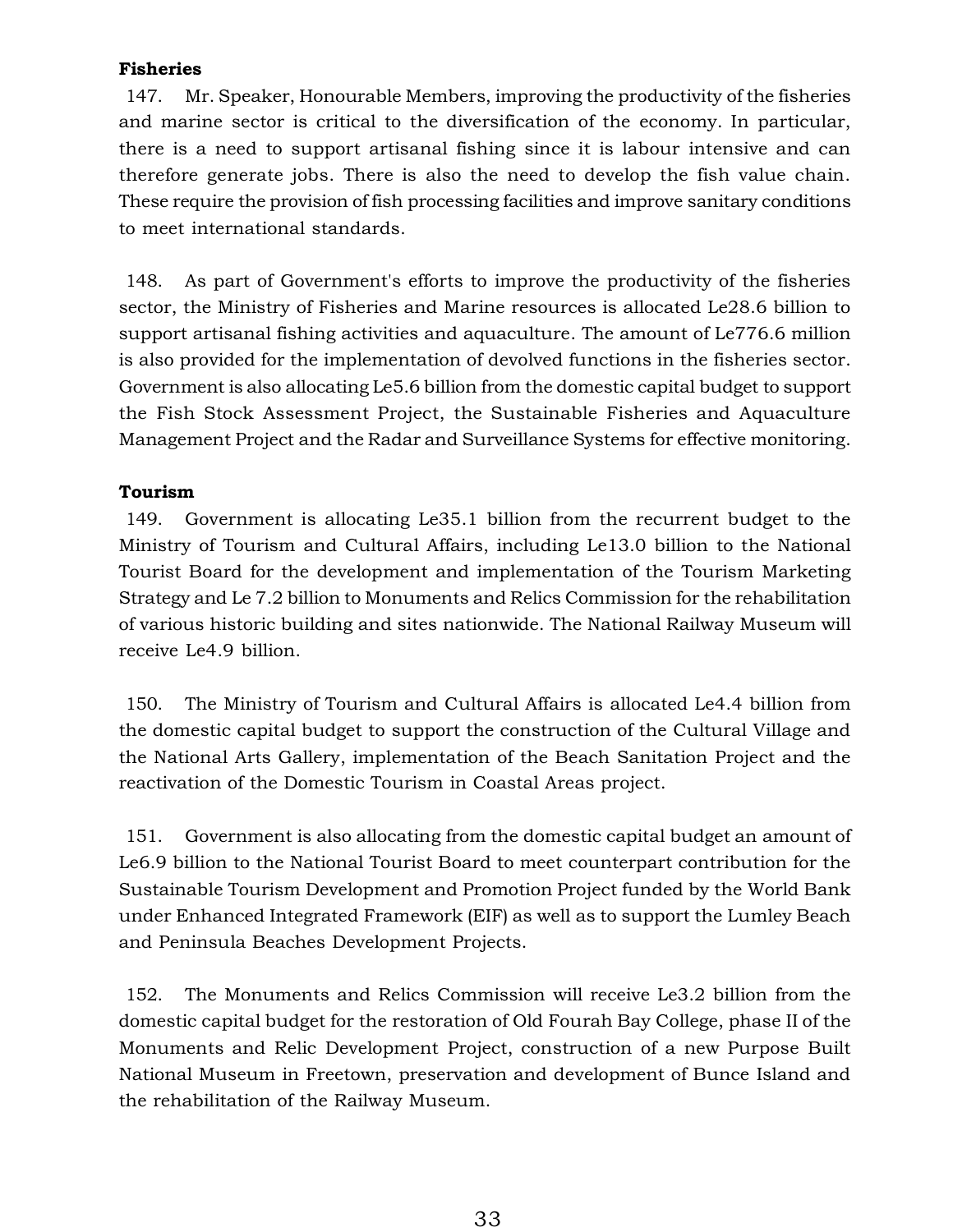## **Trade, Manufacturing and Services Sectors**

153. Mr. Speaker, Honourable Members, Government's efforts to promote sustained inclusive growth and reduce poverty depends critically on its ability to transform the structure of the economy by promoting investments in the manufacturing and services sectors. These sectors offer great potential for economic growth and well-paid employment opportunities. Promoting investment in these sectors, in turn, requires substantial improvement in the business environment as outlined earlier in this policy statement.

154. As part of efforts to promote trade and investments in manufacturing and services sectors, Government is allocating from the recurrent budget an amount of Le12.9 billion to the Ministry of Trade and Industry to support various agencies engaged in improving the business environment and the promotion of investment and export activities. These include the coordination of the Ease of Doing Business Reform Unit, the Sierra Leone Investment and Export Promotion Agency (SLIEPA), Cooperate Affairs Commission, the Sierra Leone Standards Bureau, the Small and Medium Enterprise Development Agency (SMEDA) and the Sierra Leone Business Forum. In addition, Le718 million is allocated to the Local Content Agency. Additionally, the capital budget makes provision of Le 2.0 billion for the reconstruction and expansion of the Koindu Market.

### **Managing Natural Resources**

155. Mr. Speaker, Honourable Members, Sierra Leone is endowed with abundant natural resources. If harnessed well and exploited on a sustainable basis, they will provide us with the financial resources to build infrastructure and provide education and health services. To support the efficient management of these resources, Government is allocating Le5.4 billion to the Ministry of Mines and Mineral Resources for the review of the Mines and Minerals Act 2009 and to support Artisanal Miners and Small-Scale Mining Entrepreneurs. The amount also includes Le2.9 billion allocated to the National Mineral Agency. The Petroleum Directorate is also allocated Le6.8 billion for the effective governance and management of petroleum resources. An amount of Le5.5 billion is allocated to the Ministry of Lands, Country Planning and the Environment for the implementation of the National Land Policy, among others and Le1.4 billion to the National Protected Areas Authority.

#### **Cluster Four: Governance and Accountability for Results**

156. Mr. Speaker, Honourable Members, to promote good governance and efficient management of the economy, Government is allocating Le6.6 billion to the Audit Service Sierra Leone; Le5.5 billion to the Anti-Corruption Commission; Le14.4 billion to the Judiciary; Le12.0 billion to the Law Officer's Department; Le43.7 billion to the Ministry of Foreign Affairs and International Cooperation; Le58 billion to the Ministry of Finance; Le14.4 billion to the Ministry of Planning and Economic Development;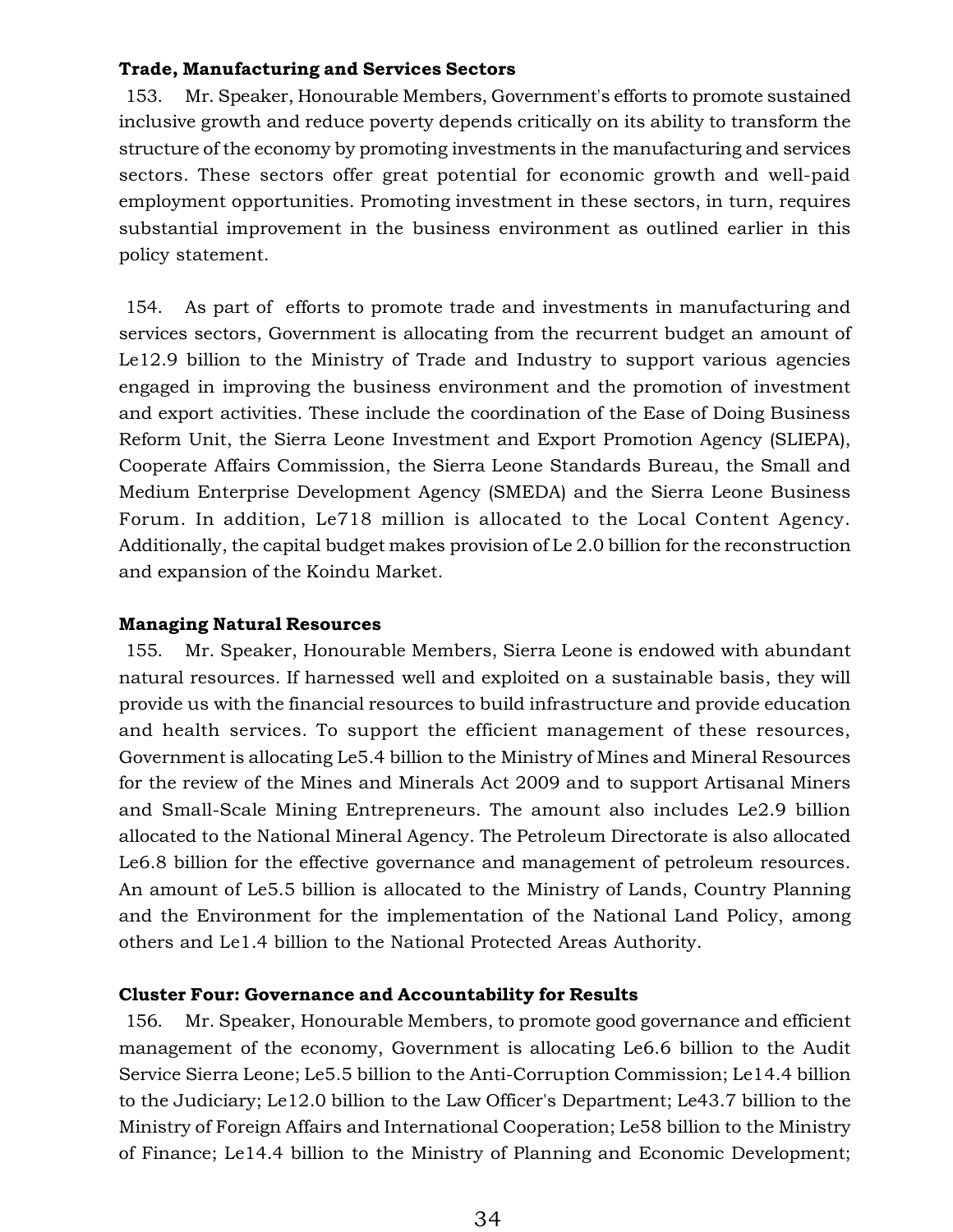Le98 billion to the National Revenue Authority; Le33.2 billion to the Accountant-General's Department; Le853 million to the National Commission for Democracy; Le96 billion to the Ministry of Defence; Le87.7 billion to the Sierra Leone Police; Le52.4 billion to the Sierra Leone Correctional Services; Le17.8 billion to the National Fire Authority and Le125 billion to the Road Maintenance Fund. The budgetary allocation to the House of Parliament is increased to Le14.5 billion in 2019 from Le12.0 billion in 2018.

157. In addition, Government is allocating from the domestic capital budget, Le170.2 billion to support various governance related activities including Le45 billion for the printing and distribution of ECOWAS compliant multi-purpose identity cards; Le5.0 billion for the rehabilitation of foreign missions; Le9.4 billion for the construction and rehabilitation of police stations nationwide; Le37.1 billion to the Ministry of Defence for the rehabilitation of 34 Military hospital and other health infrastructure as well as for the rehabilitation and construction of military barracks; Le6.0 billion for the construction of the Headquarter Building of Audit Service Sierra Leone; Le6.8 for the construction of Anti-Corruption Commission Headquarters; Le7.1 billion for the rehabilitation of Correctional Centres; Le4.5 billion for the construction of Fire Stations and procurement of 5 Fire Engines; Le1.2 billion for the establishment of the Wages and Salaries Commission; Le 4.8 billion to support various projects in the Law Officer's Department. In addition, Le30.8 billion of the domestic capital budget is allocated to the Ministry of Planning and Economic Development including Le3.0 billion to the National Monitoring and Evaluation Department (NAMED) and Le 23.0 billion to the Project Preparation Facility (PPF) to support the preparation of country-owned feasibility studies of projects for various projects. An amount of Le5.0 billion is allocated to Statistics Sierra Leone for the conduct of various surveys. The Ministry of Finance will receive Le 39.3 billion to strengthen public financial management as well as to support the ECOWAS Single Currency Programme.

158. Government will commence the construction of a modern Revenue House that will provide a conducive working environment for officials of the National Revenue Authority. Government will seek additional external support for this project.

159. In addition, the World Bank, DfID, UNFPA and FAO are disbursing Le18.5 billion to Statistics Sierra Leone to support the conduct of surveys.

#### **Cluster Five: Infrastructure Development and Economic Competitiveness**

160. Mr. Speaker, Honourable Members, the development of infrastructure remains critical in improving the business environment, facilitating the delivery of basic services, improving competitiveness and promoting sustainable economic growth. According to the 2016 AfDB's Infrastructure Development Index, Sierra Leone's infrastructure compares poorly to the rest of Sub-Saharan Africa, ranking 46 out of 54 countries.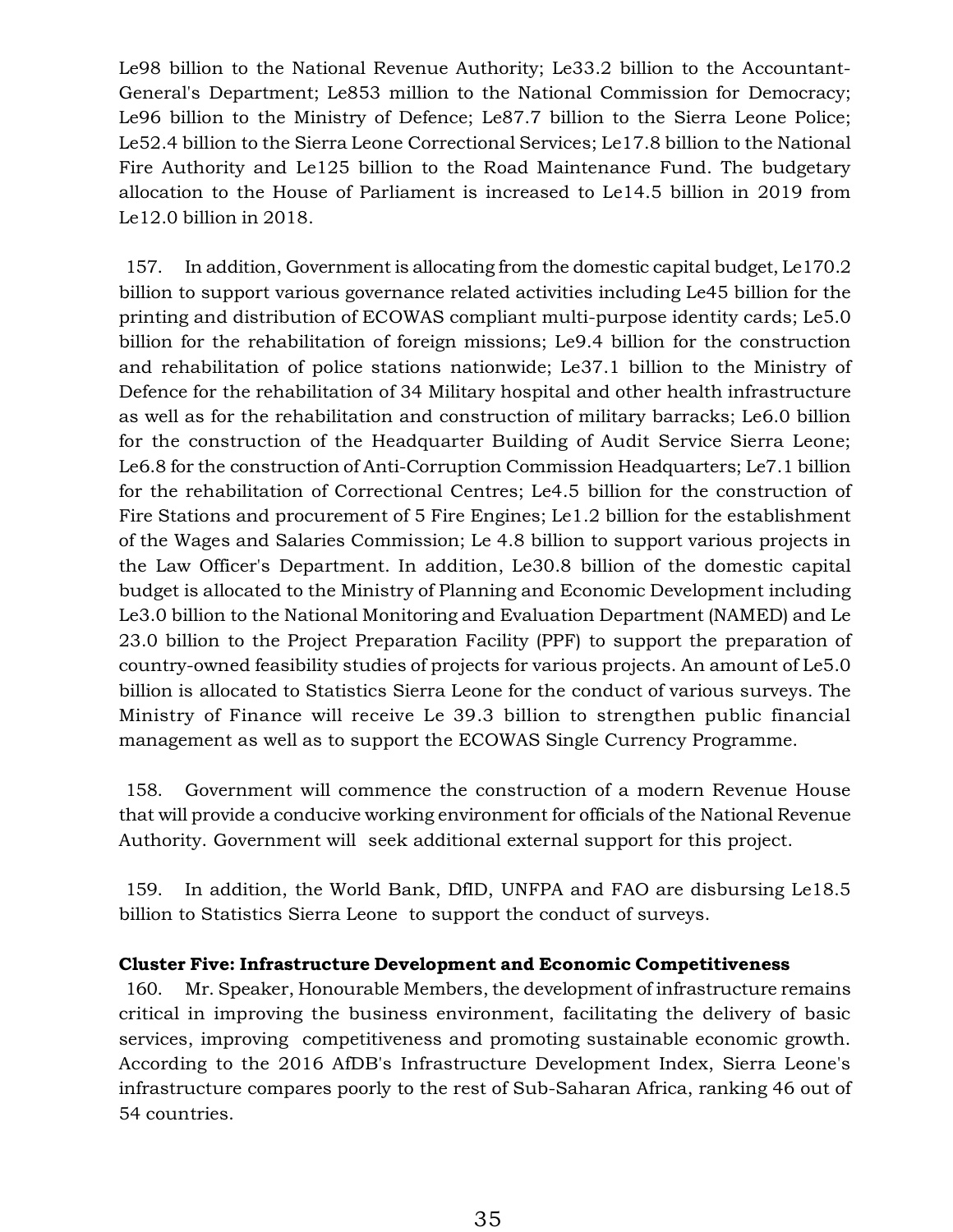# **Improving Electricity Supply**

161. Reflecting the importance Government attaches to infrastructure development, an amount of Le104.9 billion is allocated from the recurrent budget to the Ministry of Energy. Of this amount, subsidies to the energy sector including Karpower Energy and other Independent Power Providers as well as fuel for EGTC thermal generators will amount to Le100 billion.

162. Government is also allocating from the domestic capital budget an amount of Le99.6 billion to the energy sector for the rural electrification project involving the procurement of thermal plants and transmission and distribution lines as well as solar streetlights for the district headquarter towns. The amount also covers the procurement and installation of a 30 mega watts HFO thermal plant for the Western Area and support to the Bare Foot Women Solar Project. It also includes counterpart contributions to donor-funded projects in the energy sector. An amount of Le5.0 billion is also allocated in the domestic capital budget for the electrification of the Lumley Beach area.

163. The Abu Dhabi Fund, African Development Bank, World Bank, EU, DfID, and Indian Exim Bank will disburse Le196.4 billion towards the implementation of various projects in the energy sector.

# **Improving Water Supply**

164. An amount of Le37.8 billion is allocated from the recurrent budget to the water sector, including Le13.2 billion to the Ministry of Water resources and Le21.4 billion for solid waste management. An amount of Le3.1 billion is allocated for devolved rural water services.

165. The Ministry of Water Resources is allocated Le65.8 billion from the domestic capital budget for the construction of water supply systems in various parts of the country. The amount will also finance the construction of 100 solar powered boreholes; 200 boreholes and 45 industrial boreholes.

166. An amount of Le76.9 billion is allocated from the domestic capital budget to SALWACO to finance the construction of gravity system in the Western Area, construction of solar-powered bore holes in all districts, completion of on-going water supply projects and the procurement and installation of metres, billing software and laboratory equipment.

167. An additional Le17 billion is allocated from the domestic capital budget including Le9.0 billion for the supply of machinery, procurement and installation of a 60 km pipeline under the Freetown Water Supply and Sanitation Master Plan. The remainder will be used to meet counterpart contributions to donor-funded projects implemented by Guma Valley Water Company.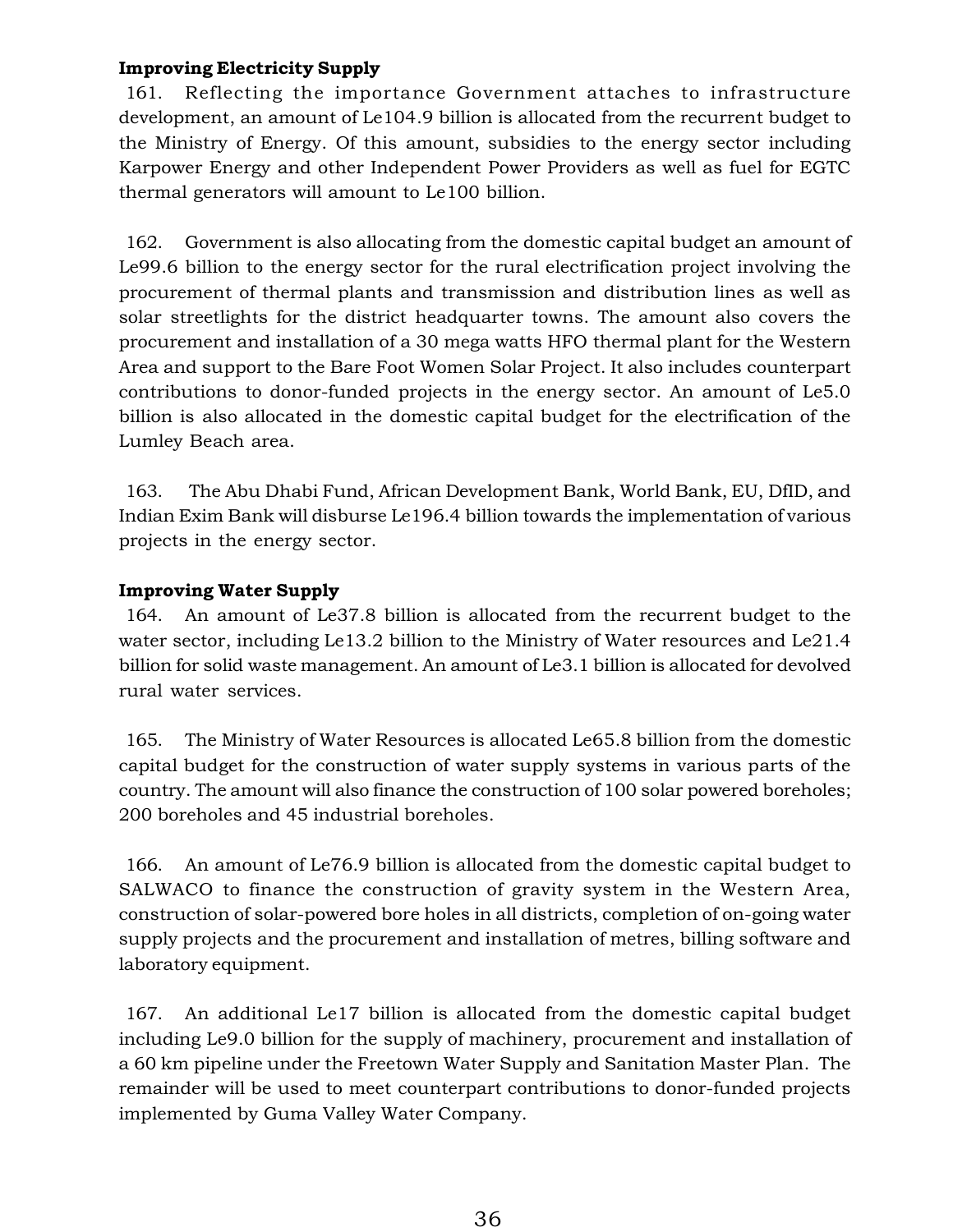168. IDB, OPEC, African Development Bank, DfID and the World Bank will disburse Le98.0 billion to SALWACO and Le33.5 billion for the implementation of various projects in the water sector.

# **Roads**

169. Mr. Speaker, Honourable Members, Government is allocating Le174.0 billion to the Ministry of Works and Public Assets for the rehabilitation, reconstruction and upgrading of roads nationwide under the supervision of the Sierra Leone Roads Authority. The amount also includes counterpart contributions for donor-funded road and bridge projects including the construction of the Hill-Side Bye-Pass Road and the reconstruction of Bandajuma-MRU Bridge and the Magbele, Mabang, Kpangbama, and Moyamba bridges.

170. The European Union, African Development Bank, DFID, IDB and Kuwaiti Fund for Development will disburse Le221.3 billion for the construction of the bridges rehabilitation of Matotoka-Sefadu Road, Pendembu-Kailahun Road, and the Bo-Bandajuma Road.

# **Cluster Six: Addressing Women, Children and Disability Issues**

171. Mr. Speaker, Honourable Members, women and children are the most vulnerable groups in our society. As part of efforts to address some of the challenges facing them, Government is allocating from the recurrent budget, Le16.2 billion to the Ministry of Social Welfare including Le1.85 billion for devolved functions. An amount of Le4.4 billion is provided for children's issues including Le2.1 billion as support to the National Children's Commission and Le2.3 billion for devolved functions. In addition, an amount of Le1.2 billion is allocated from the domestic capital budget as counterpart contribution to the Post Ebola Recovery Investment Project.

172. The Ministry of Planning and Economic Development and Ministry of Finance will work very closely with the Ministry of Social Welfare Gender and Children's Affairs to develop credible programmes to address the diverse needs of this vulnerable group.

# **Cluster Seven: Addressing Vulnerabilities and Building Resilience (Environment, Climate Change and Disaster Management)**

173. Mr. Speaker, Honourable Members, Sierra Leone is not only vulnerable to economic shocks but also to natural disasters as we have experienced in recent times. Unfortunately, Sierra Leone has been classed among the most severely exposed countries to the dangers of climate change. The World Bank estimated that the probability of future disasters occurring in the multiple climate change disaster prone areas is high, given the current layout of the land.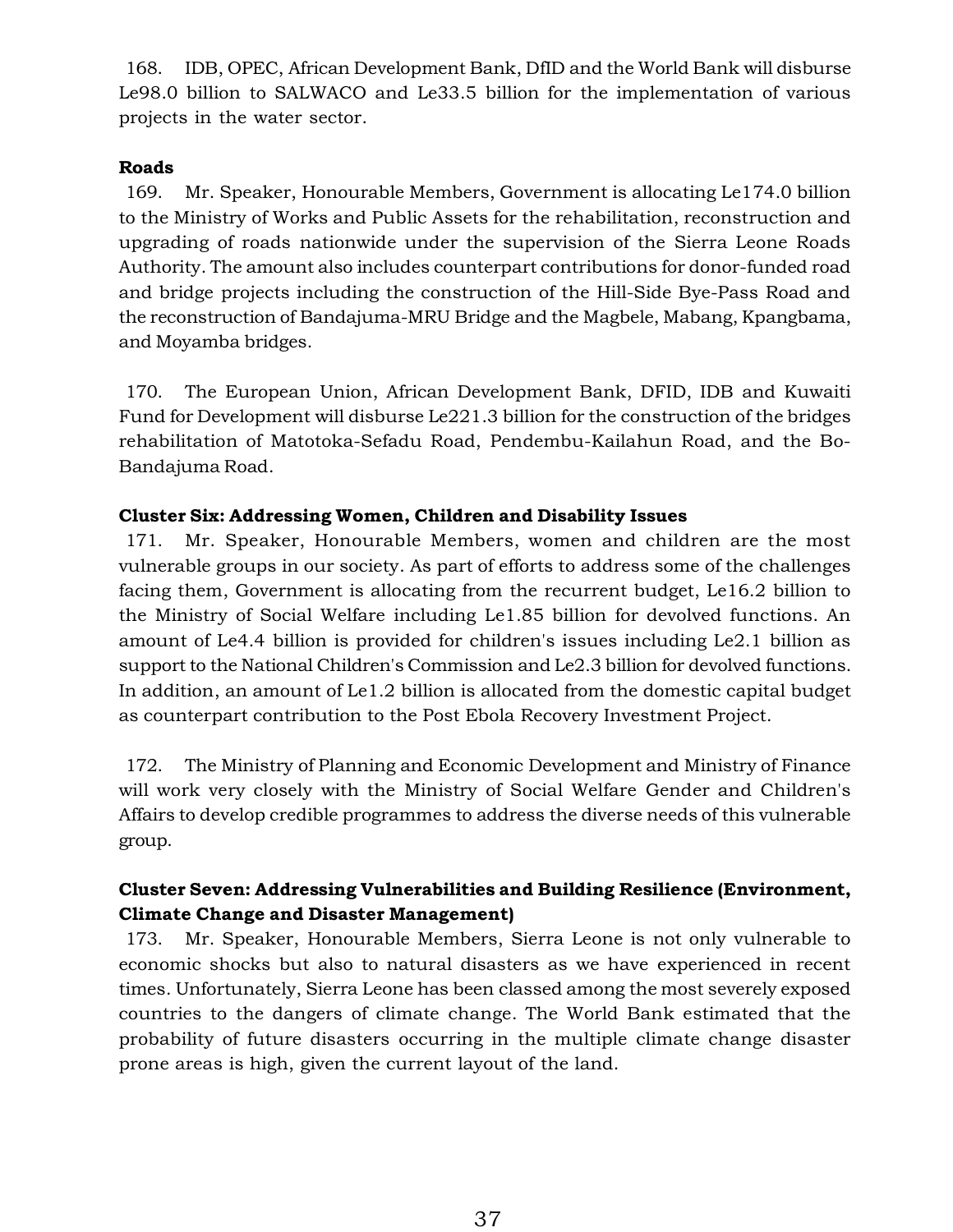174. In an effort to address these challenges, Government is allocating from the recurrent budget, Le15.2 billion to the Sierra Leone Environmental Protection Agency, Le3.3 billion to the Nuclear Safety and Radiation Protection Agency and Le1.2 billion to the Sierra Leone Meteorological Agency. In addition, Government is allocating from the domestic capital budget Le1.5 billion for the establishment of a Central Facility for Radioactive Waste.

# **Budget Deficite and Financing**

175. The overall budget deficit, excluding grant is projected to derease to Le2 trillion (5.5 percent of GDP) in 2019 from Le2.9 trillion (9.4 percent of GDP) in 2018. The deficit including grants is projected at Le990.6 billion (2.7 percent of GDP) in 2019 compared to Le2.0 trillion (6.6 percent of GDP) in 2018. Net foreign financing of the deficit will amount to Le716.4 billion. Domestic financing will amount to Le830 billion (2.2 percent of GDP). Of these bank financing will amount to Le803 billion.

# **IX. Risks to the Implementation of the Budget**

176. Mr. Speaker, Honourable Members, the potential risks that could derail the implementation of the Government Budgets have been identified and discussed in the Government's Fiscal Strategy Statement. For the 2019 Budget, the following risks have been identified:

- (i) Continuous fall in the price of iron ore and its implications for growth, revenue and foreign exchange earnings;
- (ii) Further increase in the price of fuel in the international market and its implications for Government expenditure, foreign exchange reserves and stability of the exchange rate;
- (iii) Rising inflation and domestic interest rates and their implications for Government expenditure on the wage bill, goods and services and interest payments on domestic debt;
- (iv) Contingent liabilities arising from the inefficiencies of the operations of State Owned Enterprises as well as Public Private Partnerships;
- (v) Unexpected shortfall in domestic revenue collection;
- (vi) Delays in the disbursement of budget support by development partners;
- (vii) Weak implementation of structural reforms and non-adherence to the IMF programme targets, which could derail the programme with the Fund; and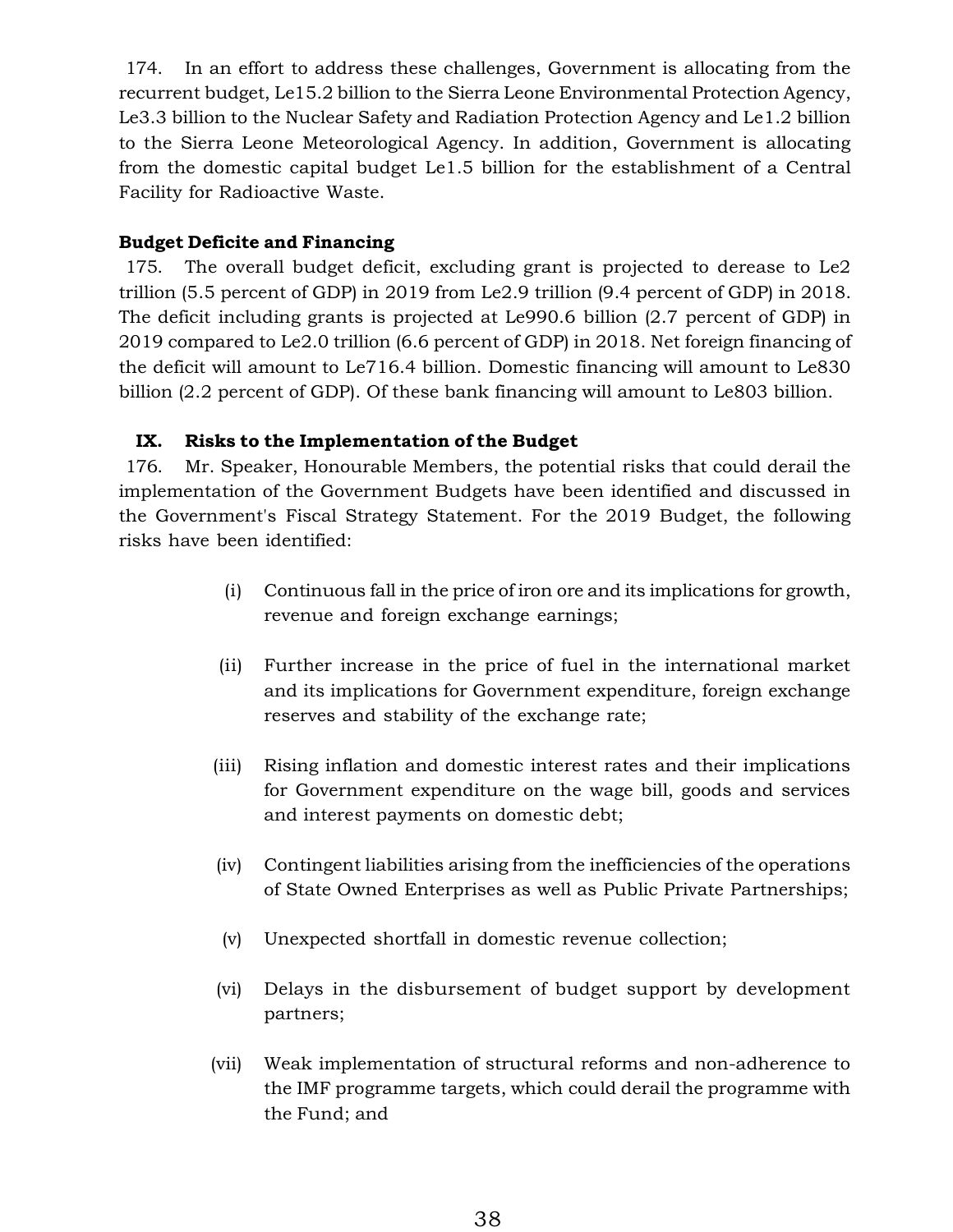(viii) The occurrence of natural disasters and associated expenditure, which could derail the implementation of the budget.

# **X. Conclusion**

177. Mr. Speaker, Honourable Members, the 2019 Budget seeks to consolidate efforts aimed at restoring fiscal discipline in the management of the economy. It brings hope to a country that had lost the glory of being the "Athens of West Africa" to a country where school children can no longer read a passage or write their names. It also brings hope to the people of Sierra Leone, who had lost hope of being tagged as one of the countries recording the highest death of infants, children and mothers. Thus, the theme of this Budget is **"Fiscal Consolidation for Human Capital Development"**.

178. The policies and programmes contained in this budget will restore donor and investor confidence in the economy, which will attract foreign direct investment and expand existing domestic investment as well as facilitate the inflow of official development assistance. This budget consolidates previous efforts at improving the infrastructure of the country by ensuring value for money this time around. The sum total of all of these policies, programmes and projects will help grow the economy and create job opportunities.

179. Mr. Speaker, Honourable Members, following the on going restructuring, the Ministry of Finance is now well positioned to effectively design policies and programmes for moving the economy forward. All these would not have happened without the support of my colleagues in the Ministry of Finance.

180. It is therefore my singular honour to express my sincere gratitude to the Deputy Minister of Finance, the Financial Secretary, Principal Deputy Financial Secretary, all Directors and staff in the Ministry of Finance for their support in the design and implementation of policies including this Budget Policy Statement. We also appreciate the Minister of Planning and Economic Development, her Deputy Minister, the Development Secretary, Directors and staff for their contribution to the preparation of the capital budget.

181. The Governor, Deputy Governor, Management and staff of the Bank of Sierra Leone are appreciated for their cooperation in further enhancing the coordination of fiscal and monetary policies. The Commissioner General, Management and staff of the National Revenue Authority deserve special commendation for their tireless efforts in the mobilisation of domestic revenue.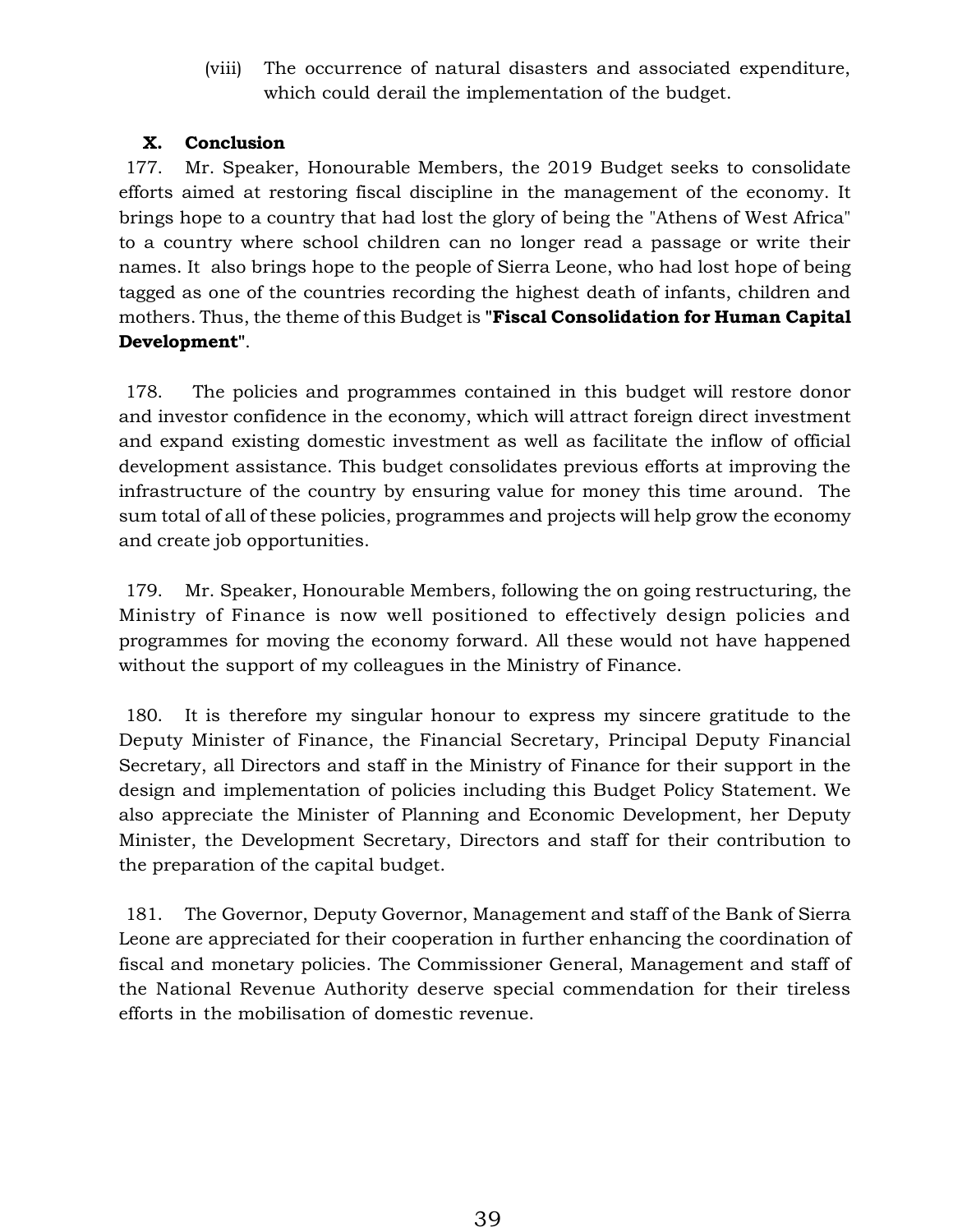182. Mr. Speaker, Honourable Members, I would like to specifically recognise the bipartisan role played by this Noble House of Parliament in passing legislations that are contributing to the restoration of fiscal discipline and improving economic governance. In addition, we also wish to acknowledge the invaluable role played by the Attorney General and Minister of Justice, the Solicitor General and staff in the Law Officers Department for their facilitation and finalisation of the various Bills and Statutory Instruments.

183. I would also like to recognise our development partners, who have committed to disburse budget support before the end of the year and have been providing project support as well as technical assistance and advisory services that have contributed to ongoing improvements in economic governance.

184. My gratitude also goes to District Budget Oversight Committees, Non-State Actors, and members of the electronic and print media who participated in our open Budget Policy Discussions. As usual, the Government Printer and staff rose to the occasion and produced the printed Budget Statement and estimates on time.

185. Finally, let me thank His Excellency, President Rtd. Brig. Julius Maada Bio and the Hon. Vice President Dr. Juldeh Jalloh, for their firm leadership and support to the Ministry of Finance in the implemention of these economic reforms. I would also like to thank collegue Cabinet Ministers for their understanding and commitment to priority programmes in the midst of scares resources.

186. On this Note, Mr. Speaker, Honourable Members, let me reiterate that this Budget is the first in a series of Budget Policy statements that will restore fiscal discipline, promote human capital development, continue to improve infrastructure, provide space for the private sector to play its rightful role and provide support to the vulnerable groups of our society. **THIS IS THE NEW AND THE RIGHT DIRECTION**. I therefore, commend this Budget to the House. I thank you and God Bless Us All.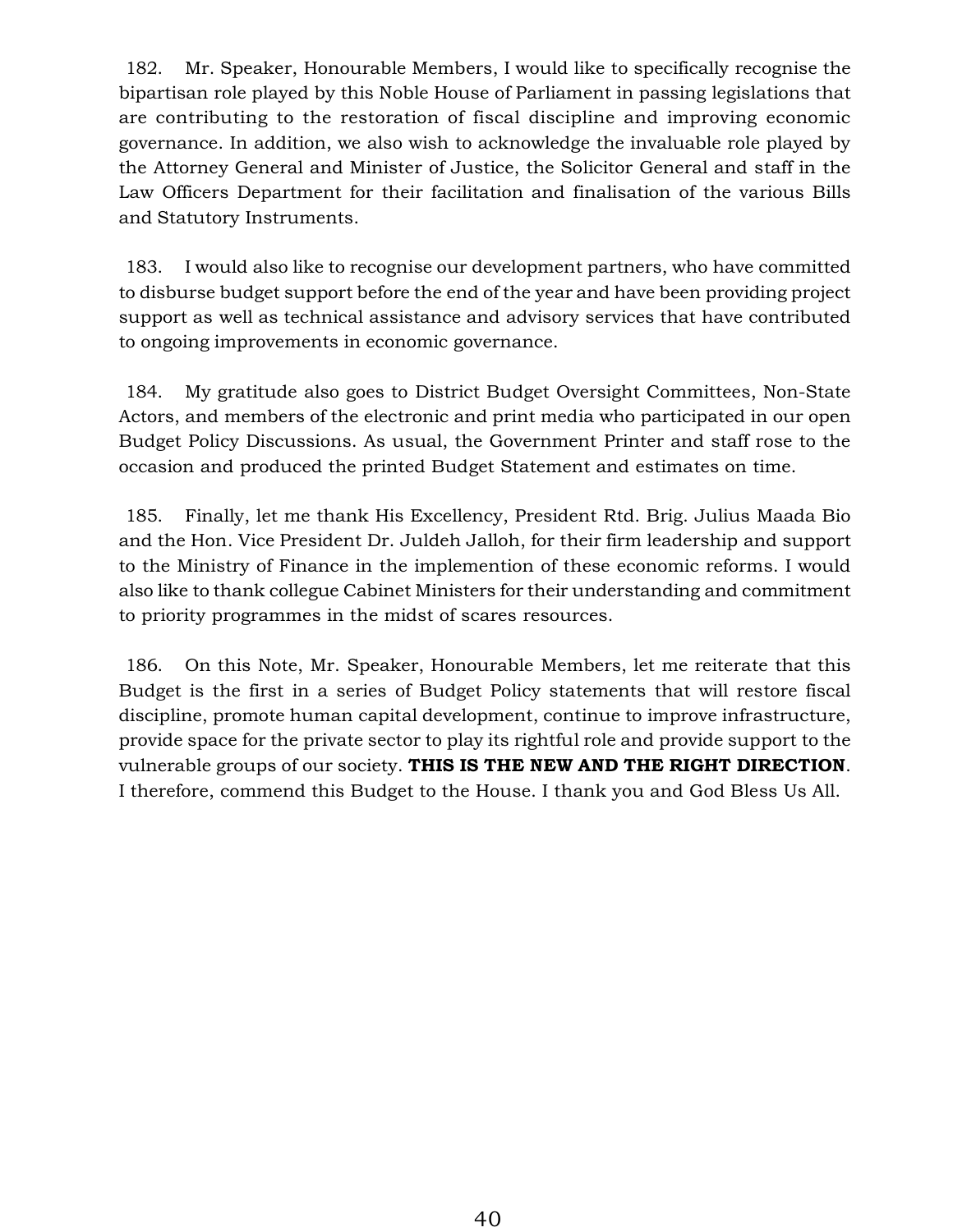# **BUDGET PROFILE**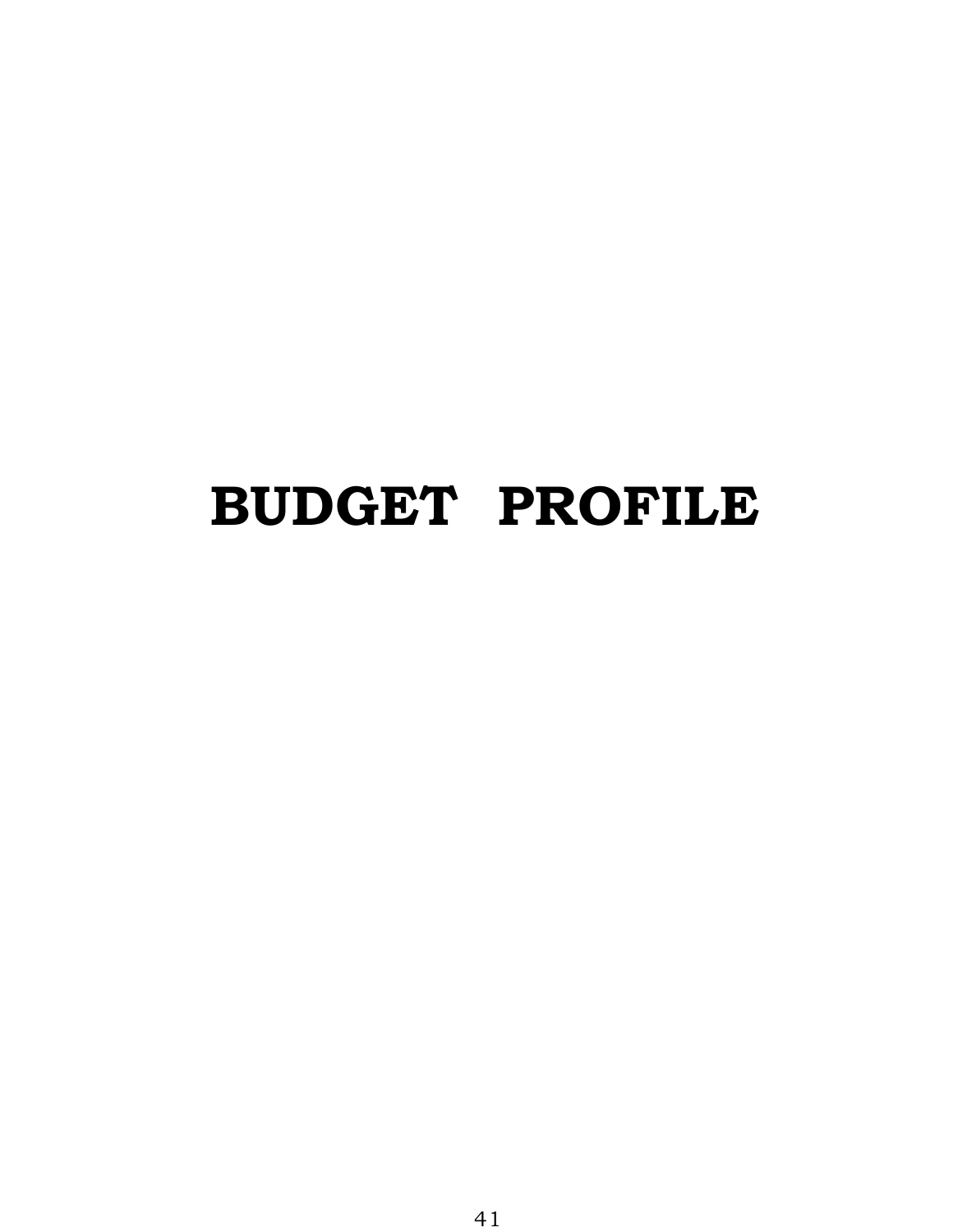## **ANNEX 1–BUDGET PROFILE FOR FY2017–2021**

## **In millions of Leones (Le'm)**

 $\overline{\phantom{m}}$  .

|                                                    | FY2017<br>Actual    | FY2017<br>% of GDP | FY2018<br>Estimate     | FY2018<br>% of GDP                               | FY2019<br><b>Budget</b> | FY2019<br>% of GDP | FY2020<br>Indicative | FY2020<br>% of GDP     | FY2021<br>Indicative | FY2021<br>% of GDP |
|----------------------------------------------------|---------------------|--------------------|------------------------|--------------------------------------------------|-------------------------|--------------------|----------------------|------------------------|----------------------|--------------------|
| <b>PARTICULARS</b>                                 | $Q1-4$<br>Jan - Dec |                    | $Q1 - Q4$<br>Jan - Dec | $O1 - O4$<br>$Q1 - Q4$<br>Jan - Dec<br>Jan - Dec |                         |                    |                      | $Q1 - Q4$<br>Jan - Dec |                      |                    |
|                                                    |                     |                    |                        |                                                  |                         |                    |                      |                        |                      |                    |
| <b>Total Revenue and Grants</b>                    | 4,023,073           | 15.1%              | 5,473,394              | 17.6%                                            | 6,726,688               | 18.3%              | 8,050,277            | 18.6%                  | 9,592,596            | 19.2%              |
| <b>Domestic Revenue</b>                            | 3,339,922           | 12.6%              | 4,455,632              | 14.3%                                            | 5,662,859               | 15.4%              | 6,868,269            | 15.9%                  | 8,745,873            | 17.5%              |
| <b>Income Tax Revenue</b>                          | 1,188,596           | 4.5%               | 1,626,805              | $5.2\%$                                          | 2,017,842               | 5.5%               | 2,289,415            | 5.3%                   | 2,916,430            | 5.8%               |
| Corporate Tax                                      | 213,684             | 0.8%               | 318,260                | $1.0\%$                                          | 462,359                 | 1.3%               | 541,624              | 1.3%                   | 691,682              | 1.4%               |
| Personal Income Tax - incl. Govt PAYE              | 971,689             | 3.7%               | 1,281,842              | 4.1%                                             | 1,524,240               | 4.1%               | 1,714,091            | 4.0%                   | 2,184,870            | 4.4%               |
| <b>Other Taxes</b>                                 | 3,222               | $0.0\%$            | 26,703                 | 0.1%                                             | 31,243                  | 0.1%               | 33,700               | 0.1%                   | 39,878               | 0.1%               |
| <b>Goods and Services Tax</b>                      | 713,965             | 2.7%               | 900,233                | 2.9%                                             | 1,088,459               | 3.0%               | 1,336,387            | 3.1%                   | 1,743,755            | 3.5%               |
| <b>Import GST</b>                                  | 411,921             | 1.5%               | 503,896                | 1.6%                                             | 635,670                 | 1.7%               | 578,330              | 1.3%                   | 760,687              | 1.5%               |
| Domestic GST                                       | 302,044             | 1.1%               | 396,338                | 1.3%                                             | 452,789                 | 1.2%               | 758,057              | 1.8%                   | 983,068              | 2.0%               |
| <b>Customs and Excise Department</b>               | 909,768             | 3.4%               | 951,706                | 3.1%                                             | 1,450,600               | 3.9%               | 1,726,423            | 4.0%                   | 2,140,243            | 4.3%               |
| <b>Import Duties</b>                               | 485,727             | 1.8%               | 603,077                | 1.9%                                             | 812,473                 | 2.2%               | 962,578              | 2.2%                   | 1,242,117            | 2.5%               |
| Excise Duties on Petroleum Products                | 407,006             | 1.5%               | 323,100                | $1.0\%$                                          | 590,006                 | 1.6%               | 706,005              | 1.6%                   | 823,599              | 1.6%               |
| Other Excise Duties                                | 17,035              | 0.1%               | 25,529                 | 0.1%                                             | 48,122                  | 0.1%               | 57,840               | 0.1%                   | 74,527               | 0.1%               |
| <b>Mines Department</b>                            | 149,022             | 0.6%               | 220,691                | 0.7%                                             | 228,785                 | 0.6%               | 267,086              | 0.6%                   | 381,172              | 0.8%               |
| Royalty on Rutile                                  | 48,733              | 0.2%               | 54,374                 | 0.2%                                             | 62,345                  | 0.2%               | 76,303               | 0.2%                   | 102,270              | 0.2%               |
| Royalty on Bauxite                                 | 9,148               | $0.0\%$            | 15,664                 | 0.1%                                             | 14,983                  | $0.0\%$            | 26,843               | 0.1%                   | 34,969               | 0.1%               |
| Royalties on Diamond and Gold                      | 20,603              | 0.1%               | 71,619                 | 0.2%                                             | 60,638                  | 0.2%               | 62,197               | 0.1%                   | 69,288               | 0.1%               |
| Royalty on Iron Ore                                | 25,568              | 0.1%               | 3,468                  | $0.0\%$                                          | 8,390                   | $0.0\%$            | 9,802                | $0.0\%$                | 61,673               | 0.1%               |
| Licences(Including Petroleum Revenue)              | 44,969              | 0.2%               | 75,566                 | 0.2%                                             | 82,430                  | 0.2%               | 91,942               | 0.2%                   | 112,972              | 0.2%               |
| <b>Other Departments</b>                           | 237,674             | 0.9%               | 627,296                | $2.0\%$                                          | 751,728                 | 2.0%               | 1,115,857            | 2.6%                   | 1,408,905            | 2.8%               |
| Royalties etc. on Fisheries                        | 72,303              | 0.3%               | 93,750                 | 0.3%                                             | 105,589                 | 0.3%               | 122,485              | 0.3%                   | 156,243              | 0.3%               |
| Parastatals                                        | 29,500              | 0.1%               | 44,114                 | 0.1%                                             | 155,089                 | 0.4%               | 49,088               | 0.1%                   | 77,361               | 0.2%               |
| Other Revenues (Including TSA Agencies and Timber) | 135,870             | 0.5%               | 489,432                | 1.6%                                             | 491,050                 | 1.3%               | 944,285              | 2.2%                   | 1,175,302            | 2.4%               |
| Road User Charges & Vehicle Licences               | 140,897             | 0.5%               | 128,900                | 0.4%                                             | 125,445                 | 0.3%               | 133,101              | 0.3%                   | 155,369              | 0.3%               |
| Grants                                             | 683,151             | 2.6%               | 1,017,762              | 3.3%                                             | 1,063,829               | 2.9%               | 1,182,008            | 2.7%                   | 846,723              | 1.7%               |
| Programme                                          | 163,887             | 0.6%               | 623,762                | $2.0\%$                                          | 409,016                 | 1.1%               | 502,748              | 1.2%                   | 288,416              | 0.6%               |
| o/w Debt Relief Assistance                         | 12,111              | $0.0\%$            | 6,630                  | $0.0\%$                                          | $\theta$                | $0.0\%$            | $\overline{0}$       | $0.0\%$                | $\Omega$             | 0.0%               |
| $o/w$ HIPC - $$'$ m                                | \$1.60              |                    | \$0.86                 |                                                  | \$0.00                  |                    | \$0.00               |                        | \$0.00               |                    |
| o/w Global Fund Salary Support                     | 15,042              | 0.1%               | $\theta$               | $0.0\%$                                          | 27,306                  | 0.1%               | $\mathbf{0}$         | $0.0\%$                | $\theta$             | 0.0%               |
| o/w External Donors Budgetary Support /4           | 136,733             | 0.5%               | 617,132                | $2.0\%$                                          | 381,710                 | 1.0%               | 502,748              | 1.2%                   | 288,416              | 0.6%               |
| o/w UK DFID - \$' m                                | \$0.00              |                    | \$0.00                 |                                                  | \$0.00                  |                    | \$0.00               |                        | \$0.00               |                    |
| $o/w$ EU - $$'$ m                                  | \$18.10             |                    | \$27.26                |                                                  | \$26.55                 |                    | \$26.55              |                        | \$0.00               |                    |
| o/w World Bank - \$' m                             | \$0.00              |                    | \$30.00                |                                                  | \$20.00                 |                    | \$20.00              |                        | \$20.00              |                    |
| o/w African Dev. Bank - \$' m                      | \$0.00              |                    | \$18.00                |                                                  | \$0.00                  |                    | \$15.00              |                        | \$15.00              |                    |
| Elections Basket Fund                              |                     | $0.0\%$            | 8,000                  | $0.0\%$                                          | $\theta$                | $0.0\%$            | $\mathbf{0}$         | $0.0\%$                | $\mathbf{0}$         | 0.0%               |
| Support to the 2018 General Elections              |                     |                    | 8,000                  |                                                  | $\theta$                |                    | $\theta$             |                        | $\Omega$             |                    |
| <b>Project - Other Projects</b>                    | 519,264             | 2.0%               | 386,000                | 1.2%                                             | 654,813                 | 1.8%               | 679,260              | 1.6%                   | 558,307              | 1.1%               |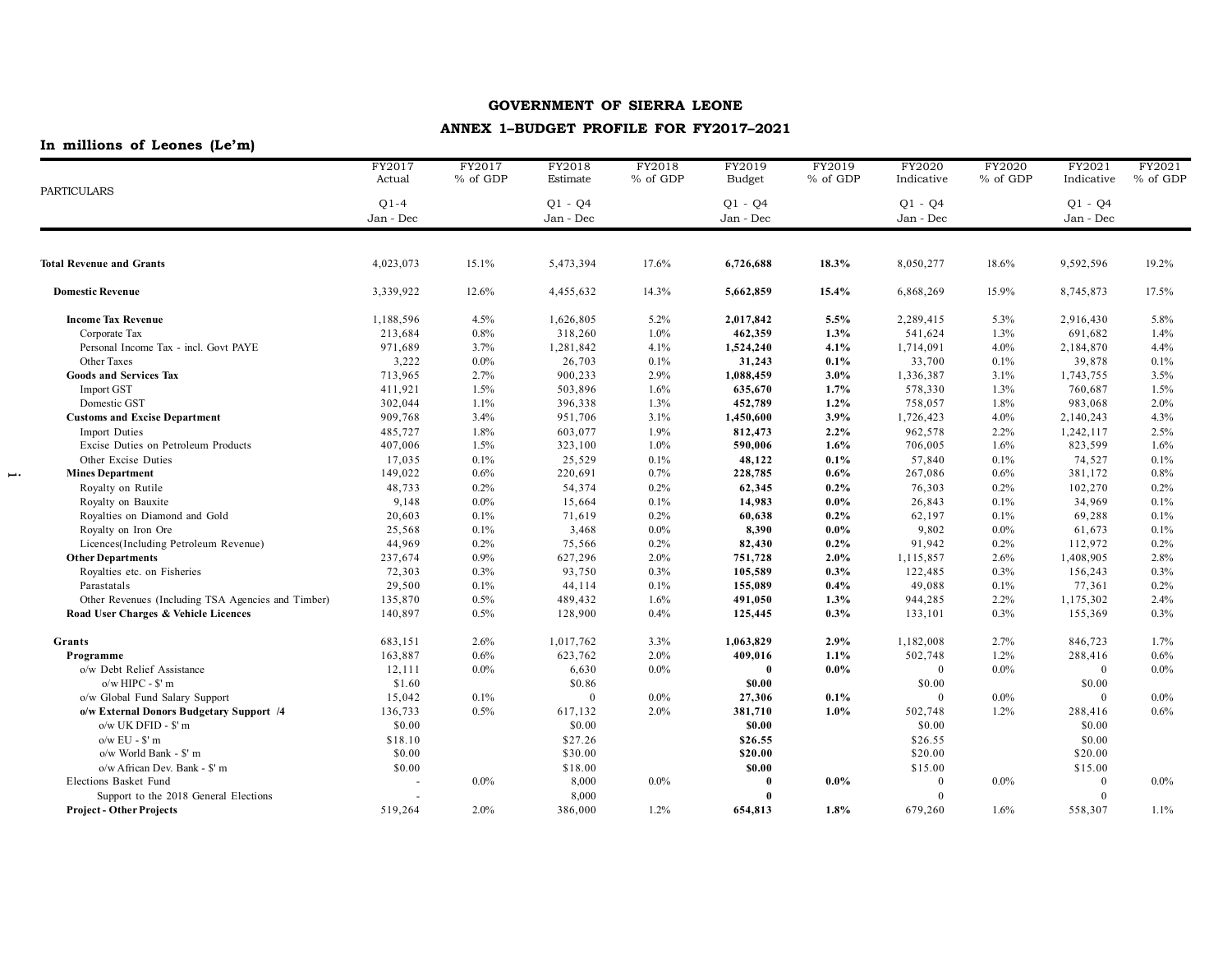## **ANNEX 1–BUDGET PROFILE FOR FY2017–2021**

## **In millions of Leones (Le'm)**

 $\Xi$ :

|                                                       | FY2017         | FY2017   | FY2018    | FY2018   | FY2019        | FY2019   | FY2020     | FY2020   | FY2021       | FY2021   |
|-------------------------------------------------------|----------------|----------|-----------|----------|---------------|----------|------------|----------|--------------|----------|
| <b>PARTICULARS</b>                                    | Actual         | % of GDP | Estimate  | % of GDP | <b>Budget</b> | % of GDP | Indicative | % of GDP | Indicative   | % of GDP |
|                                                       | $Q1-4$         |          | $Q1 - Q4$ |          | $O1 - O4$     |          | $O1 - O4$  |          | $Q1 - Q4$    |          |
|                                                       | Jan - Dec      |          | Jan - Dec |          | Jan - Dec     |          | Jan - Dec  |          | Jan - Dec    |          |
|                                                       |                |          |           |          |               |          |            |          |              |          |
| <b>Total Expenditure and Lending minus Repayments</b> | 6,405,638      | 24.1%    | 7,383,365 | 23.8%    | 7,679,033     | 20.8%    | 8,857,273  | 20.5%    | 10,289,458   | 20.6%    |
| Recurrent Expenditure                                 | 4,120,675      | 15.5%    | 5,173,688 | 16.6%    | 5,534,641     | 15.0%    | 6,215,317  | 14.4%    | 7,234,664    | 14.5%    |
| Wages & Salaries                                      | 1,890,202      | 7.1%     | 2,067,800 | 6.7%     | 2,400,301     | 6.5%     | 2,610,523  | 6.0%     | 3,022,553    | $6.0\%$  |
| o/w: Pensions, Gratuities and Other Allowances        | 142,326        | 0.5%     | 259,713   | 0.8%     | 154,696       | 0.4%     | 144,497    | 0.3%     | 152,411      | 0.3%     |
| o/w: Contributions to Social Security                 | 140,821        | 0.5%     | 151,162   | 0.5%     | 164,205       | 0.4%     | 245,301    | 0.6%     | 258,737      | 0.5%     |
| Non-Salary, Non-Interest Recurrent Expenditure        | 1,628,419      | 6.1%     | 2,154,806 | 6.9%     | 2,099,779     | 5.7%     | 2,488,836  | 5.8%     | 3,007,634    | $6.0\%$  |
| <b>Goods and Services</b>                             | 1,079,293      | 4.1%     | 1,300,143 | 4.2%     | 1,383,943     | 3.8%     | 1,708,694  | 3.9%     | 1,987,552    | 4.0%     |
| o/w Social and Economic                               | 321,691        | 1.2%     | 551,668   | 1.8%     | 699,956       | 1.9%     | 883,194    | 2.0%     | 1,098,500    | 2.2%     |
| o/w Free Education Programme (Senior Secondary)       | $\Omega$       | 0.0%     | 119,732   | 0.4%     | 124,380       | $0.3\%$  | 153,264    | 0.4%     | 168,590      | 0.3%     |
| General and Others                                    | 438,191        | 1.6%     | 486,130   | 1.6%     | 447,876       | 1.2%     | 489,684    | 1.1%     | 536,446      | 1.1%     |
| o/w National Revenue Authority                        | 76,270         | 0.3%     | 90,462    | 0.3%     | 98,000        | 0.3%     | 107,800    | 0.2%     | 118,580      | 0.2%     |
| Statistics - Sierra Leone                             | 4,397          | $0.0\%$  | 7,707     | $0.0\%$  | 7,530         | $0.0\%$  | 8,283      | $0.0\%$  | 9,112        | $0.0\%$  |
| Defence Expenditure                                   | 170,091        | 0.6%     | 106,687   | 0.3%     | 96,018        | 0.3%     | 136,565    | 0.3%     | 143,393      | 0.3%     |
| Police                                                | 99,970         | 0.4%     | 97,470    | 0.3%     | 87,723        | $0.2\%$  | 124,766    | 0.3%     | 131,004      | $0.3\%$  |
| Correctional Services                                 | 49,350         | 0.2%     | 58,189    | 0.2%     | 52,370        | 0.1%     | 74,485     | 0.2%     | 78,209       | 0.2%     |
| <b>Subsidies and Transfers</b>                        | 549,126        | 2.1%     | 854,664   | 2.7%     | 715,835       | 1.9%     | 780,143    | 1.8%     | 1,020,082    | $2.0\%$  |
| <b>Transfers to Local Councils</b>                    | 57,214         | 0.2%     | 190,040   | 0.6%     | 191,890       | 0.5%     | 159,088    | 0.4%     | 231,478      | 0.5%     |
| Grants for Admin. Expenses                            | 5,043          | $0.0\%$  | 7,341     | $0.0\%$  | 7,650         | $0.0\%$  | 7,598      | $0.0\%$  | 8,326        | $0.0\%$  |
| Grants for Devolved Functions                         | 52,171         | 0.2%     | 182,699   | 0.6%     | 184,241       | 0.5%     | 151,490    | 0.4%     | 223,152      | 0.4%     |
| o/w Free Education Programme (Pre/Primary & JSS)      |                | $0.0\%$  | 71,200    | 0.2%     | 75,872        | $0.2\%$  | 91,140     | 0.2%     | 107,254      | 0.2%     |
| <b>Grants toTertiary Educational Institutions</b>     | 193,387        | 0.7%     | 211,932   | 0.7%     | 178,000       | 0.5%     | 221,285    | 0.5%     | 289,967      | 0.6%     |
| <b>Transfer to Road Maintenance Fund</b>              | 147,697        | 0.6%     | 128,900   | 0.4%     | 125,445       | $0.3\%$  | 133,101    | 0.3%     | 155,369      | 0.3%     |
| Transfers to Other Agencies (TSA Agencies)            | $\Omega$       | 0.0%     | 99,761    | 0.3%     | 102,500       | 0.3%     | 97,698     | 0.2%     | 134,653      | 0.3%     |
| <b>Energy Subsidies(Incl. Fuel)</b>                   | $\overline{0}$ | $0.0\%$  | 154,525   | 0.5%     | 100,000       | 0.3%     | 90,000     | 0.2%     | 121,748      | 0.2%     |
| o/w Karpower Energy                                   | $\Omega$       | $0.0\%$  | 68,404    | 0.2%     | 57,920        | 0.2%     | 43,712     | 0.1%     | 60,947       | 0.1%     |
| Other Independent Power Providers                     | $\Omega$       | 0.0%     | 44,080    | 0.1%     | 24,080        | 0.1%     | 26,488     | 0.1%     | 31,829       | 0.1%     |
| Fuel For EGTC and EDSA Machines                       | $\Omega$       | 0.0%     | 42,042    | 0.1%     | 18,000        | $0.0\%$  | 19,800     | $0.0\%$  | 28,971       | 0.1%     |
| <b>Elections and Democratisation</b>                  | 150,828        | 0.6%     | 69,505    | 0.2%     | 18,000        | $0.0\%$  | 78,970     | 0.2%     | 86,867       | 0.2%     |
| Domestic contribution                                 | 150,828        | 0.6%     | 61,505    | 0.2%     | 18,000        | $0.0\%$  | 78,970     | 0.2%     | 86,867       | 0.2%     |
| National Electoral Commission                         | 150,828        | 0.6%     | 61,505    | 0.2%     | 18,000        | $0.0\%$  | 78,970     | 0.2%     | 86,867       | 0.2%     |
| Foreign contribution                                  | $\overline{0}$ | 0.0%     | 8,000     | $0.0\%$  | $\bf{0}$      | $0.0\%$  | $\theta$   | $0.0\%$  | $\mathbf{0}$ | $0.0\%$  |
| <b>Total interest payments</b>                        | 602,054        | 2.3%     | 951,082   | 3.1%     | 1,034,561     | 2.8%     | 1,115,958  | 2.6%     | 1,204,478    | 2.4%     |
| Domestic Interest                                     | 535,283        | 2.0%     | 854,000   | 2.7%     | 936,681       | 2.5%     | 1,016,000  | 2.3%     | 1,103,238    | 2.2%     |
| Foreign Interest                                      | 66,771         | 0.3%     | 97,082    | 0.3%     | 97,879        | 0.3%     | 99,958     | 0.2%     | 101,240      | 0.2%     |
| <b>Capital Expenditure and Net Lending</b>            | 2,284,963      | 8.6%     | 2,209,677 | 7.1%     | 2,144,392     | 5.8%     | 2,641,955  | 6.1%     | 3,054,794    | 6.1%     |
| <b>Capital Expenditure</b>                            | 2,308,037      | 8.7%     | 2,209,677 | 7.1%     | 2,144,392     | 5.8%     | 2,641,955  | 6.1%     | 3,054,794    | 6.1%     |
| <b>Foreign Loans and Grants</b>                       | 1,246,438      | 4.7%     | 1,409,000 | 4.5%     | 1,243,206     | 3.4%     | 1,364,538  | 3.2%     | 1,288,035    | 2.6%     |
| Loans                                                 | 727,174        | 2.7%     | 1,023,000 | 3.3%     | 588,393       | 1.6%     | 685,278    | 1.6%     | 729,728      | 1.5%     |
| Grants                                                | 519,264        | 2.0%     | 386,000   | 1.2%     | 654,813       | 1.8%     | 679,260    | 1.6%     | 558,307      | 1.1%     |
| Domestic                                              | 1,061,599      | 4.0%     | 800,677   | 2.6%     | 901,186       | 2.4%     | 1,277,417  | 3.0%     | 1,766,759    | 3.5%     |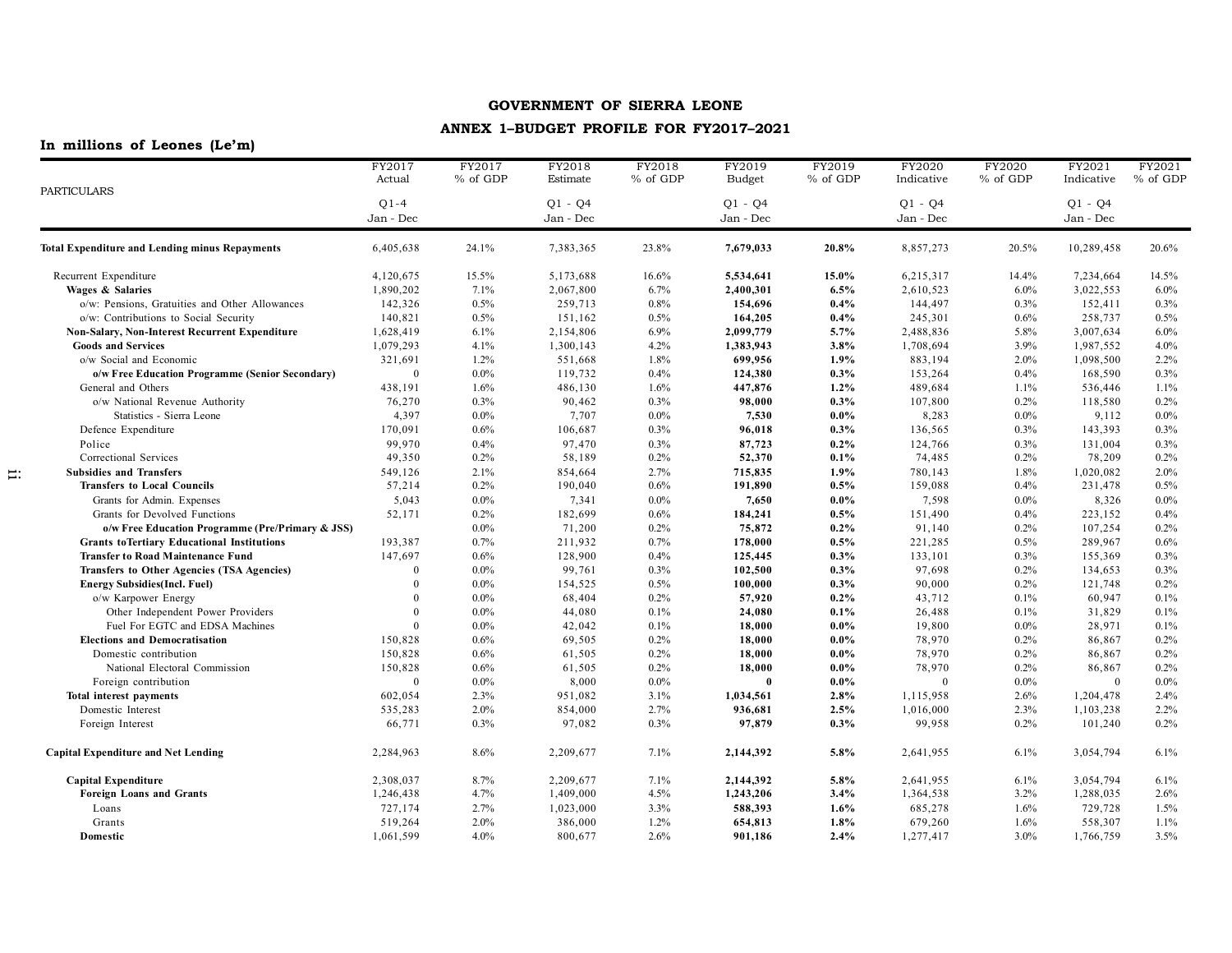## **ANNEX 1–BUDGET PROFILE FOR FY2017–2021**

|                                                                              | FY2017<br>Actual | FY2017<br>% of GDP | FY2018<br>Estimate | FY2018<br>% of GDP | FY2019<br><b>Budget</b> | FY2019<br>% of GDP | FY2020<br>Indicative | $\overline{\text{FY2}}$ 020<br>% of GDP | FY2021<br>Indicative | FY2021<br>% of GDP |
|------------------------------------------------------------------------------|------------------|--------------------|--------------------|--------------------|-------------------------|--------------------|----------------------|-----------------------------------------|----------------------|--------------------|
| <b>PARTICULARS</b>                                                           |                  |                    |                    |                    |                         |                    |                      |                                         |                      |                    |
|                                                                              | $Q1-4$           |                    | $Q1 - Q4$          |                    | $Q1 - Q4$               |                    | $Q1 - Q4$            |                                         | $Q1 - Q4$            |                    |
|                                                                              | Jan - Dec        |                    | Jan - Dec          |                    | Jan - Dec               |                    | Jan - Dec            |                                         | Jan - Dec            |                    |
| <b>Lending minus Repayment</b>                                               | (23, 074)        | $-0.1%$            |                    | $0.0\%$            | $\bf{0}$                | $0.0\%$            | $\mathbf{0}$         | $0.0\%$                                 | $\theta$             | $0.0\%$            |
| OVERALL DEFICIT/SURPLUS (-)(+)                                               |                  |                    |                    |                    |                         |                    |                      |                                         |                      |                    |
| (on commitment basis) including grants                                       | (2,382,565)      | $-9.0\%$           | (1,909,971)        | $-6.1%$            | (952, 345)              | $-2.6%$            | (806,996)            | $-1.9%$                                 | (696, 862)           | $-1.4%$            |
| excluding grants                                                             | (3,065,716)      | $-11.5%$           | (2,927,733)        | $-9.4%$            | (2,016,174)             | $-5.5%$            | (1,989,004)          | $-4.6%$                                 | (1, 543, 585)        | $-3.1%$            |
| basic primary balance 1/2/                                                   | (1, 217, 224)    | $-4.6%$            | (559, 651)         | $-1.8%$            | 261,593                 | 0.7%               | 491,492              | 1.1%                                    | 948,928              | 1.9%               |
| domestic primary balance                                                     | (1,758,629)      | $-6.6%$            | (1,529,769)        | $-4.9%$            | (705, 221)              | $-1.9\%$           | (641, 682)           | $-1.5%$                                 | (271, 405)           | $-0.5%$            |
| <b>Contingency Expenditure:</b>                                              | (6, 122)         | $0.0\%$            | (116, 118)         | $-0.4%$            | (30, 133)               | $-0.1\%$           | (117, 175)           | $-0.3%$                                 | (117,096)            | $-0.2%$            |
| Contingency Fund                                                             | (6, 122)         | 0.0%               | (30, 919)          | $-0.1%$            | (15,066)                | $0.0\%$            | (58, 587)            | $-0.1%$                                 | (58, 548)            | $-0.1%$            |
| Special Presidential Warrants                                                | $\mathbf{0}$     | 0.0%               | (19,748)           | $-0.1%$            | (7,533)                 | $0.0\%$            | (29, 294)            | $-0.1%$                                 | (29, 274)            | $-0.1%$            |
| Unallocated Expenditures                                                     | $\theta$         | $0.0\%$            | (65, 451)          | $-0.2%$            | (7,533)                 | $0.0\%$            | (29, 294)            | $-0.1%$                                 | (29, 274)            | $-0.1%$            |
| <b>Change in Arrears:</b>                                                    | (66,908)         | $-0.3%$            | (11,918)           | $0.0\%$            | (8, 157)                | $0.0\%$            | (53,219)             | $-0.1%$                                 | (53,219)             | $-0.1%$            |
| Domestic Suppliers (Incl. outstanding commitments of previous year) (23,471) |                  | $-0.1%$            | (5,265)            | $0.0\%$            | (5,602)                 | $0.0\%$            | (50, 664)            | $-0.1%$                                 | (50, 664)            | $-0.1%$            |
| Govt. Arrears to Parastatals                                                 |                  | 0.0%               | (2,176)            | $0.0\%$            | (1,601)                 | $0.0\%$            | (1,601)              | $0.0\%$                                 | (1,601)              | $0.0\%$            |
| Wages Arrears 3/                                                             | (43, 437)        | $-0.2%$            | (4, 477)           | $0.0\%$            | (954)                   | $0.0\%$            | (954)                | $0.0\%$                                 | (954)                | $0.0\%$            |
| <b>OVERALL DEFICIT (CASH BASIS)</b>                                          |                  |                    |                    |                    |                         |                    |                      |                                         |                      |                    |
| <b>Including grants</b>                                                      | (2,455,595)      | $-9.2%$            | (2,038,007)        | $-6.6%$            | (990, 634)              | $-2.7%$            | (977, 390)           | $-2.3%$                                 | (867, 177)           | $-1.7%$            |
| TOTAL FINANCING                                                              | 2,455,595        | 9.2%               | 2,038,007          | 6.6%               | 990,634                 | 2.69%              | 977,390              | 2.3%                                    | 867,177              | 1.7%               |
| Foreign                                                                      | 766,195          | 2.9%               | 805,886            | 2.6%               | 250,400                 | 0.68%              | 328,278              | 0.8%                                    | 353,841              | 0.7%               |
| Borrowing (Loans)                                                            | 1,030,393        | 3.9%               | 1,143,000          | 3.7%               | 716,393                 | 1.94%              | 685,278              | 1.6%                                    | 729,728              | 1.5%               |
| Project                                                                      | 727,174          | 2.7%               | 1,023,000          | 3.3%               | 588,393                 | 1.60%              | 685,278              | 1.6%                                    | 729,728              | 1.5%               |
| Programme (Includes IMF Budget Support)                                      | 303,220          | 1.1%               | 120,000            | 0.4%               | 128,000                 | 0.35%              | $\mathbf{0}$         | $0.0\%$                                 | $\overline{0}$       | 0.0%               |
| <b>External Debt Amortisation</b>                                            | (264, 199)       | $-1.0%$            | (337, 114)         | $-1.1%$            | (465,993)               | $-1.3%$            | (357,000)            | $-0.8%$                                 | (375, 887)           | $-0.8%$            |
| Domestic Financing 2/                                                        | 1,268,160        | 4.8%               | 1,292,508          | 4.2%               | 830,273                 | 2.3%               | 937,107              | 2.2%                                    | 513,336              | 1.0%               |
| Bank                                                                         | 1,215,577        | 4.6%               | 1,242,508          | 4.0%               | 803,060                 | 2.2%               | 907,026              | 2.1%                                    | 488,747              | 1.0%               |
| Central Bank                                                                 | 584,404          | 2.2%               | 581,159            | 1.9%               | 540,056                 | 1.5%               | 449,632              | 1.0%                                    | 285,806              | 0.6%               |
| IMF SDR On-lending                                                           | 228,132          | 0.9%               | $\mathbf{0}$       | $0.0\%$            | $\theta$                | $0.0\%$            | $\theta$             | $0.0\%$                                 | $\overline{0}$       | $0.0\%$            |
| Ways and Means Advances                                                      | 8,436            | 0.0%               | 47,177             | 0.2%               | 55,582                  | $0.2\%$            | 63,448               | 0.1%                                    | 47,691               | 0.1%               |
| Securities                                                                   | 467,836          | 1.8%               | 533,982            | 1.7%               | 484,474                 | 1.3%               | 386,185              | 0.9%                                    | 238,116              | 0.5%               |
| World Bank On-lending                                                        | (120,000)        | $-0.5%$            |                    | $0.0\%$            | $\theta$                | $0.0\%$            | $\mathbf{0}$         | $0.0\%$                                 | $\overline{0}$       | 0.0%               |
| Commercial Banks                                                             | 631,173          | 2.4%               | 661,348            | 2.1%               | 263,004                 | 0.7%               | 457,394              | 1.1%                                    | 202,941              | 0.4%               |
| Non-Bank                                                                     | 52,583           | 0.2%               | 50,000             | 0.2%               | 27,213                  | $0.1\%$            | 30,081               | 0.1%                                    | 24,589               | $0.0\%$            |
| Privatisation and Other Receipts                                             | $\mathbf{0}$     | 0.0%               | $\Omega$           | $0.0\%$            | $\theta$                | $0.0\%$            | $\mathbf{0}$         | $0.0\%$                                 | $\theta$             | 0.0%               |
| Float                                                                        | 421,240          | 1.6%               | (60, 386)          | $-0.2%$            | (90, 039)               | $-0.2\%$           | (287,996)            | $-0.7%$                                 | $\overline{0}$       | $0.0\%$            |
| o/w: Cheques Payable                                                         | (177, 055)       |                    |                    |                    | $\theta$                |                    | $\theta$             |                                         | $\overline{0}$       |                    |
| Change in Outstanding Commitments                                            | $\mathbf{0}$     |                    | $\mathbf{0}$       |                    | $\theta$                |                    | $\theta$             |                                         | $\theta$             |                    |
| Movements in Cheques on Hold at BSL and AGD                                  |                  |                    |                    |                    |                         |                    |                      |                                         |                      |                    |
| at end of period                                                             | 617,316          |                    | (60, 386)          |                    | (90, 038)               |                    | (287,995)            |                                         |                      |                    |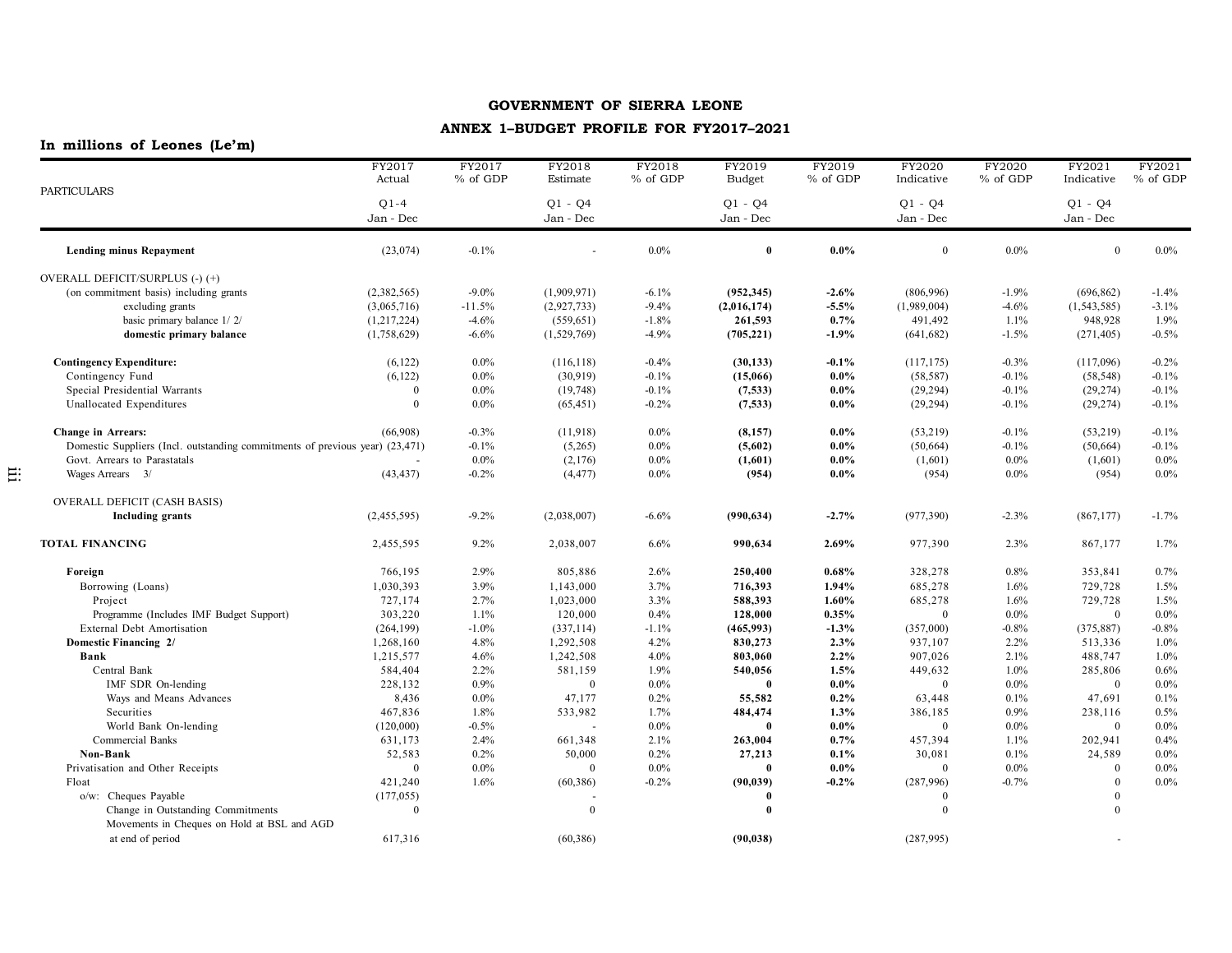#### **ANNEX 1–BUDGET PROFILE FOR FY2017–2021**

# **In millions of Leones (Le'm)**

| PARTICULARS                                                      | FY2017<br>Actual         | FY2017<br>$%$ of GDP | FY2018<br>Estimate       | FY2018<br>$%$ of GDP | <b>FY2019</b><br><b>Budget</b> | FY2019<br>% of GDP | FY2020<br>Indicative   | FY2020<br>$%$ of GDP | FY2021<br>Indicative   | FY2021<br>$%$ of GDP |
|------------------------------------------------------------------|--------------------------|----------------------|--------------------------|----------------------|--------------------------------|--------------------|------------------------|----------------------|------------------------|----------------------|
|                                                                  | $Q1-4$<br>Jan - Dec      |                      | $Q1 - Q4$<br>Jan - Dec   |                      | $Q1 - Q4$<br>Jan - Dec         |                    | $Q1 - Q4$<br>Jan - Dec |                      | $Q1 - Q4$<br>Jan - Dec |                      |
|                                                                  |                          |                      |                          |                      |                                |                    |                        |                      |                        |                      |
| Adjustment for Issuance/Redemption of Loans and Advances (5,857) |                          |                      | $\sim$                   |                      |                                |                    | $\mathbf{0}$           |                      | $\mathbf{0}$           |                      |
| Unaccounted                                                      | (13, 163)                |                      | (0)                      |                      | (0)                            |                    | (0)                    |                      | $\mathbf{0}$           |                      |
| <b>Financing Gap</b>                                             |                          | $0.0\%$              | $\overline{\phantom{a}}$ | $0.0\%$              |                                | $0.0\%$            |                        | $0.0\%$              | $\sim$                 | $0.0\%$              |
| Financing Gap (US\$'m)                                           | (1.7)                    |                      | (0)                      |                      | (0.0)                          |                    | (0.0)                  |                      | 0.0                    |                      |
| Memorandum Items:                                                |                          |                      |                          |                      |                                |                    |                        |                      |                        |                      |
| Free Education Programme                                         | $\sim$                   |                      | 190,932                  | 0.6%                 | 200,253                        | 0.5%               | 244,404                | 0.6%                 | 275,844                |                      |
| Energy Subsidies(Incl. Fuel)                                     | $\overline{\phantom{0}}$ |                      | 154,525                  | 0.5%                 | 100,000                        | $0.3\%$            | 90,000                 | $0.2\%$              | 121,748                |                      |
| Stock of Committed Obligations                                   | 891,240                  |                      | 764,866                  | 2.5%                 | 674,828                        | 1.8%               | 386,832                | $0.9\%$              |                        |                      |
| Public Debt Charges                                              | 866,253                  | 3.3%                 | 1,288,196                | 4.1%                 | 1,500,554                      | 4.1%               | 1,472,958              | 3.4%                 | 1,580,365              | $3.2\%$              |
| o/w External Debt Payments (incl. HIPC Debt Relief)              | 330,970                  | 1.2%                 | 434,196                  | 1.4%                 | 563,872                        | 1.5%               | 456,958                | 1.1%                 | 477,128                | $1.0\%$              |
| External Budgetary Support (excl. HIPC Debt Relief; incl. PBF)   | 454,996                  |                      | 737,132                  |                      | 537,016                        |                    | 502,748                |                      | 288,416                |                      |
| Nominal GDP Figure (excluding Iron Ore)                          | 26,607,000               | 100.0%               | 31,086,010               | 100.0%               | 36,834,786                     | 100.0%             | 43,277,204             | 100.0%               | 49,976,418             | 100.0%               |
| Poverty Related Expenditure                                      | 912,384                  | 3.4%                 | $\boldsymbol{0}$         |                      | 2,482,000                      |                    | 3,023,000              |                      | 3,023,000              |                      |
| Exchange Rate Le/US\$                                            | 7,555                    |                      | 8,200                    |                      | 8,200                          |                    | 8,168                  |                      | 8,240                  |                      |
|                                                                  |                          |                      |                          |                      |                                |                    |                        |                      |                        |                      |

1/ Domestic revenue less total expenditure and net lending, excluding interest payments

and externally financed capital expenditure

2/ Fiscal Targets

3/ Wages arrears - this is usual provision made to reduce stock of wage arrears.

4/ External Budgetary Support - this includes US\$2 million from Global Fund to support salaries of Health Sector Workers under the Free Health Care Programme.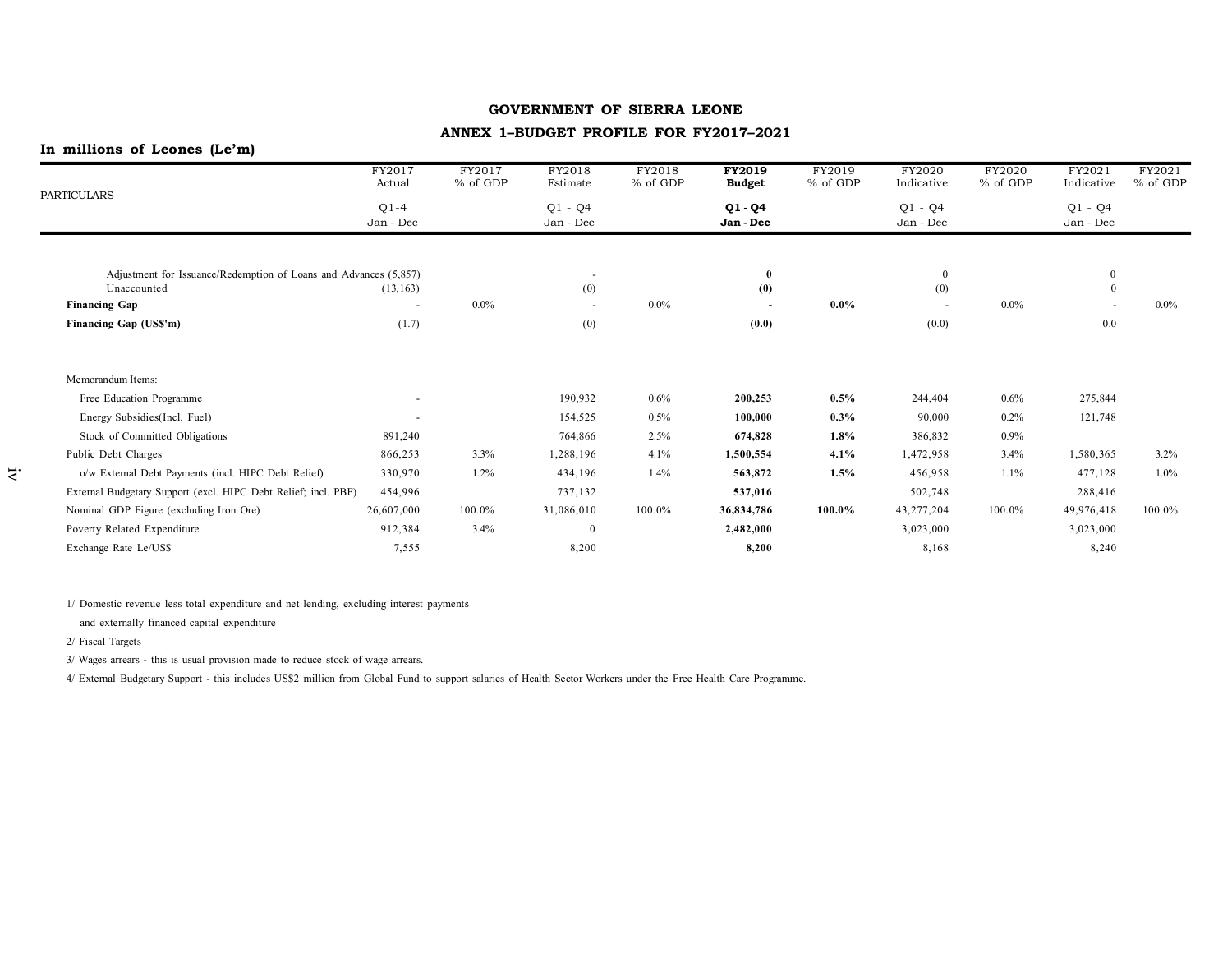## **ANNEX 2a–NON SALARY, NON INTEREST RECURRENT BUDGETARY ALLOCATIONS FOR FY 2019-2021**

## **In millions of Leones (Le'm)**

 $\prec$ 

|     | Details                                                       | FY 2019<br><b>Budget</b> | % of Total<br>Non Int/Sal<br><b>Recurr Exp</b> | FY 2020<br>Indicative | % of Total<br>Non Int/Sal<br>Recurr Exp | FY 2021<br>Indicative | % of Total<br>Non Int/Sal<br>Recurr Exp |
|-----|---------------------------------------------------------------|--------------------------|------------------------------------------------|-----------------------|-----------------------------------------|-----------------------|-----------------------------------------|
| 1   | <b>GENERAL SERVICES</b>                                       | 423,847.1                | 19.0%                                          | 524,523.6             | 23.7%                                   | 576,975.9             | 26.0%                                   |
| 105 | Ministry of Political and Public Affairs                      | 2,121.2                  | 0.1%                                           | 2,333.3               | 0.1%                                    | 2,566.6               | 0.1%                                    |
|     | of which: African Peer Review Mechanism (APRM)                | 614.6                    | 0.0%                                           | 676.1                 | 0.0%                                    | 806.7                 | 0.0%                                    |
| 106 | Office of the Chief Minister                                  | 10,863.1                 | 0.3%                                           | 11,949.4              | 0.4%                                    | 13,144.3              | 0.4%                                    |
|     | Administrative and Operating Costs                            | 5,013.1                  | 0.2%                                           | 5,514.4               | 0.3%                                    | 6,065.9               | 0.3%                                    |
|     | Communications Unit                                           | 450.0                    | 0.0%                                           | 495.0                 | 0.0%                                    | 544.5                 | 0.0%                                    |
|     | Presidential Infrastructure Initiative                        | 900.0                    | 0.0%                                           | 990.0                 | 0.0%                                    | 1,089.0               | 0.1%                                    |
|     | Directorate of Science, Technology and Innovation             | 4,500.0                  | 0.2%                                           | 4,950.0               | 0.2%                                    | 5,445.0               | 0.3%                                    |
| 107 | Ministry of Local Government & Rural Development              | 15,240.1                 | 0.7%                                           | 16,764.1              | 0.8%                                    | 18,440.5              | 0.9%                                    |
|     | Administrative and Operating Costs                            | 4,196.6                  | 0.2%                                           | 4,616.3               | 0.2%                                    | 5,077.9               | 0.2%                                    |
|     | o/w: Decentralisation Secretariat                             | 1,802.6                  | 0.1%                                           | 1,982.9               | 0.1%                                    | 2,181.2               | 0.1%                                    |
|     | Southern Province                                             | 3,289.4                  | 0.2%                                           | 3,618.3               | 0.2%                                    | 3,980.1               | 0.2%                                    |
|     | o/w: District Offices (Bo, Moyamba, Pujehun, Bonthe)          | 2,703.7                  | 0.1%                                           | 2,974.0               | 0.1%                                    | 3,271.4               | 0.2%                                    |
|     | Eastern Province                                              | 2,343.7                  | 0.1%                                           | 2,578.1               | 0.1%                                    | 2,835.9               | 0.1%                                    |
|     | o/w: District Offices (Kenema, Kono, Kailahun)                | 1,758.0                  | 0.1%                                           | 1,933.8               | 0.1%                                    | 2,127.2               | 0.1%                                    |
|     | Northern Province                                             | 3,183.9                  | 0.1%                                           | 3,502.3               | 0.2%                                    | 3,852.5               | 0.2%                                    |
|     | o/w: District Offices (Bombali, Tonkolili, Koinadugu, Falaba) | 2,598.2                  | 0.1%                                           | 2,858.1               | 0.1%                                    | 3,143.9               | 0.1%                                    |
|     | North West Province                                           | 2,226.5                  | 0.1%                                           | 2,449.1               | 0.1%                                    | 2,694.0               | 0.1%                                    |
|     | o/w: District Offices (Port Loko, Kambia, Karene)             | 1,640.8                  | 0.1%                                           | 1,804.9               | 0.1%                                    | 1,985.4               | 0.1%                                    |
| 108 | Sierra Leone Small Arms Commission                            | 813.4                    | 0.0%                                           | 894.7                 | 0.0%                                    | 984.2                 | 0.0%                                    |
| 110 | Office of the President                                       | 31,826.4                 | 1.5%                                           | 35,009.1              | 1.6%                                    | 38,510.0              | 1.8%                                    |
|     | Office of the Secretary to the President                      | 18,251.5                 | 0.9%                                           | 20,076.6              | 0.9%                                    | 22,084.3              | 1.0%                                    |
|     | o/w: Commission of Enquiry                                    | 266.4                    | 0.0%                                           | 293.1                 | 0.0%                                    | 322.4                 | 0.0%                                    |
|     | National Assets and Government Property Commission            | 1,087.8                  | 0.1%                                           | 1,196.6               | 0.1%                                    | 1,316.3               | 0.1%                                    |
|     | Public Sector Reform Unit (PSRU)                              | 1,893.7                  | 0.1%                                           | 2,083.1               | 0.1%                                    | 2,291.4               | 0.1%                                    |
|     | Anti-Corruption Commission (ACC)                              | 5,516.2                  | 0.3%                                           | 6,067.8               | 0.3%                                    | 6,674.6               | 0.3%                                    |
|     | Office of the Ombudsman                                       | 1,520.0                  | 0.1%                                           | 1,671.9               | 0.1%                                    | 1,839.1               | 0.1%                                    |
|     | Independent Media Commission (IMC)                            | 578.7                    | 0.0%                                           | 636.6                 | 0.0%                                    | 700.2                 | 0.0%                                    |
|     | Political Parties Registration Commission (PPRC)              | 1,205.5                  | 0.1%                                           | 1,326.1               | 0.1%                                    | 1,458.7               | 0.1%                                    |
|     | Law Reform Commission                                         | 490.2                    | 0.0%                                           | 539.2                 | 0.0%                                    | 593.1                 | 0.0%                                    |
|     | Corporate Affairs Commission                                  | 434.5                    | 0.0%                                           | 478.0                 | 0.0%                                    | 525.8                 | 0.0%                                    |
|     | Sierra Leone Insurance Commission                             | 526.1                    | 0.0%                                           | 578.7                 | 0.0%                                    | 636.6                 | 0.0%                                    |
|     | Local Government Service Commission                           | 322.2                    | 0.0%                                           | 354.4                 | 0.0%                                    | 389.8                 | 0.0%                                    |
|     | 112 Office of the Vice President                              | 15,638.0                 | 0.7%                                           | 17,201.9              | 0.8%                                    | 18,922.0              | 0.9%                                    |
|     | Office of the Secretary to the Vice President                 | 14,123.9                 | 0.7%                                           | 15,536.3              | 0.7%                                    | 17,089.9              | 0.8%                                    |
|     | Millennium Challenge Compact Secretariat                      | 549.7                    | 0.0%                                           | 604.6                 | $0.0\%$                                 | 665.1                 | 0.0%                                    |
|     | Extractive Industry Transparency Initiative Secretariat       | 656.6                    | 0.0%                                           | 722.2                 | 0.0%                                    | 794.5                 | 0.0%                                    |
|     | Public Private Partnership Unit                               | 307.9                    | 0.0%                                           | 338.7                 | 0.0%                                    | 372.6                 | 0.0%                                    |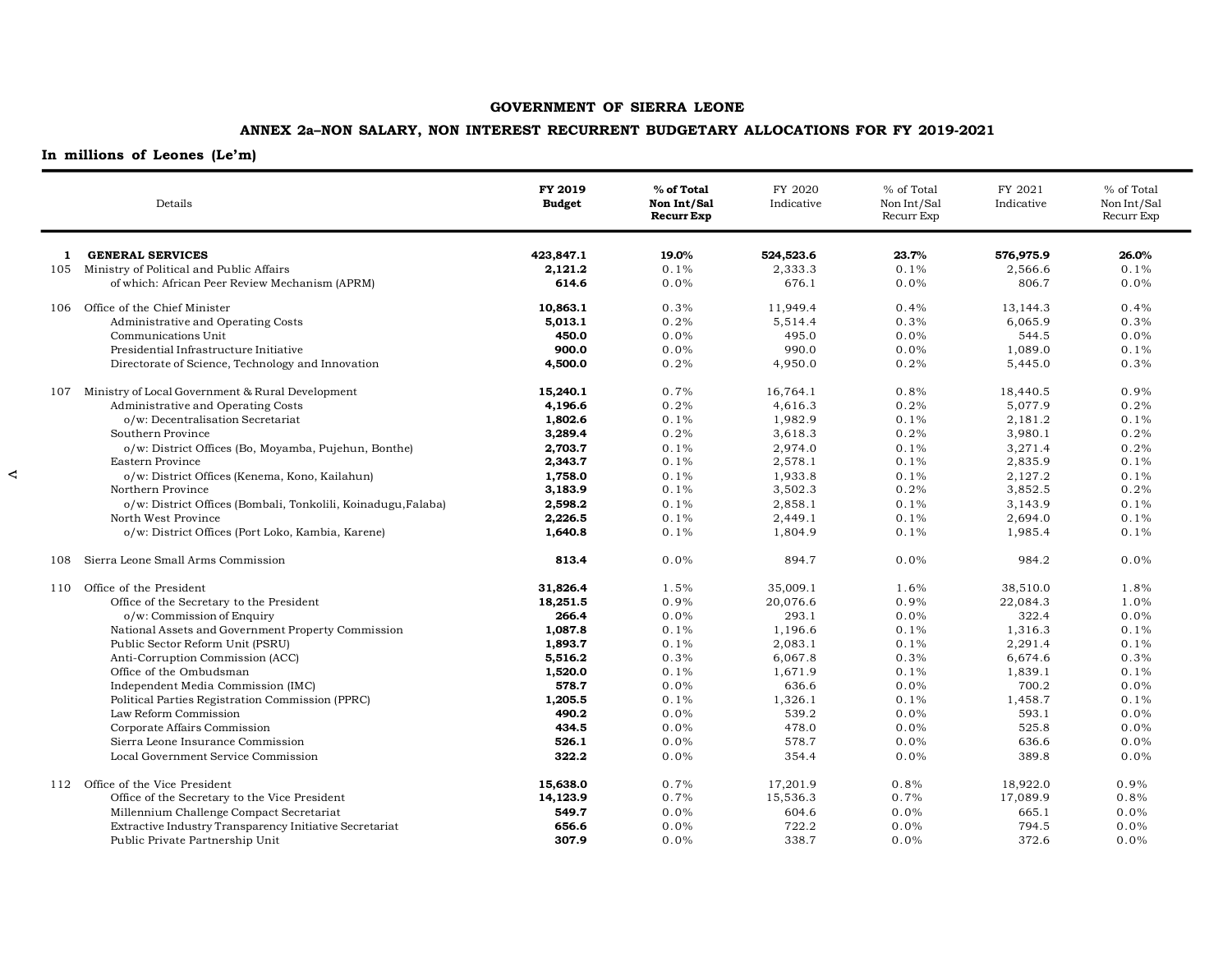# ANNEX 2a–**NON SALARY, NON INTEREST RECURRENT BUDGETARY ALLOCATIONS FOR FY 2019-2021**

|     | Details                                                                                                                                                                                                                                                                                                                                                                                                                             | FY 2019<br><b>Budget</b>                                                                                                                           | % of Total<br>Non Int/Sal<br><b>Recurr Exp</b>                                                                          | FY 2020<br>Indicative                                                                                                                                           | % of Total<br>Non Int/Sal<br>Recurr Exp                                                                                 | FY 2021<br>Indicative                                                                                                                                           | % of Total<br>Non Int/Sal<br>Recurr Exp                                                                              |
|-----|-------------------------------------------------------------------------------------------------------------------------------------------------------------------------------------------------------------------------------------------------------------------------------------------------------------------------------------------------------------------------------------------------------------------------------------|----------------------------------------------------------------------------------------------------------------------------------------------------|-------------------------------------------------------------------------------------------------------------------------|-----------------------------------------------------------------------------------------------------------------------------------------------------------------|-------------------------------------------------------------------------------------------------------------------------|-----------------------------------------------------------------------------------------------------------------------------------------------------------------|----------------------------------------------------------------------------------------------------------------------|
|     | 116 Parliament<br>Parliamentary Service Commission                                                                                                                                                                                                                                                                                                                                                                                  | 14,500.0<br>2,294.9                                                                                                                                | 0.7%<br>0.1%                                                                                                            | 15,950.0<br>2,524.4                                                                                                                                             | 0.7%<br>0.1%                                                                                                            | 17,545.0<br>2,776.8                                                                                                                                             | 0.8%<br>0.1%                                                                                                         |
| 117 | Cabinet Secretariat<br>o/w: Cabinet Oversight and Monitoring Unit                                                                                                                                                                                                                                                                                                                                                                   | 2,301.9<br>625.9                                                                                                                                   | 0.1%<br>$0.0\%$                                                                                                         | 2,532.1<br>688.5                                                                                                                                                | 0.1%<br>$0.0\%$                                                                                                         | 2,785.3<br>757.4                                                                                                                                                | 0.1%<br>0.0%                                                                                                         |
| 118 | The Judiciary                                                                                                                                                                                                                                                                                                                                                                                                                       | 14,429.9                                                                                                                                           | 0.7%                                                                                                                    | 15,872.9                                                                                                                                                        | 0.7%                                                                                                                    | 17,460.1                                                                                                                                                        | 0.8%                                                                                                                 |
| 121 | Audit Service Sierra Leone                                                                                                                                                                                                                                                                                                                                                                                                          | 6,567.6                                                                                                                                            | 0.3%                                                                                                                    | 7,224.3                                                                                                                                                         | 0.3%                                                                                                                    | 7,946.8                                                                                                                                                         | 0.4%                                                                                                                 |
| 122 | Human Resource Management Office                                                                                                                                                                                                                                                                                                                                                                                                    | 2,777.3                                                                                                                                            | 0.1%                                                                                                                    | 3,055.0                                                                                                                                                         | 0.1%                                                                                                                    | 3,360.5                                                                                                                                                         | 0.2%                                                                                                                 |
| 123 | Public Service Commission                                                                                                                                                                                                                                                                                                                                                                                                           | 2,295.1                                                                                                                                            | 0.1%                                                                                                                    | 2,524.6                                                                                                                                                         | 0.1%                                                                                                                    | 2,777.1                                                                                                                                                         | 0.1%                                                                                                                 |
|     | 124 Law Officers' Department<br>Office of the Solicitor General<br>Justice Sector Coordinating Office<br>Sierra Leone Law School<br>Legal Aid Board<br>Administrator and Registrar General                                                                                                                                                                                                                                          | 12,048.4<br>3,688.2<br>605.7<br>1,000.0<br>6,069.7<br>684.8                                                                                        | 0.6%<br>0.2%<br>0.0%<br>0.0%<br>0.3%<br>$0.0\%$                                                                         | 13,253.2<br>4,057.0<br>666.3<br>1,100.0<br>6,676.7<br>753.2                                                                                                     | 0.6%<br>0.2%<br>0.0%<br>0.1%<br>0.3%<br>0.0%                                                                            | 14,578.5<br>4,462.7<br>732.9<br>1,210.0<br>7,344.4<br>828.6                                                                                                     | 0.7%<br>0.2%<br>0.0%<br>0.1%<br>0.3%<br>0.0%                                                                         |
| 125 | Local Courts                                                                                                                                                                                                                                                                                                                                                                                                                        | 690.1                                                                                                                                              | $0.0\%$                                                                                                                 | 759.1                                                                                                                                                           | 0.0%                                                                                                                    | 835.0                                                                                                                                                           | 0.0%                                                                                                                 |
| 126 | Independent Police Complaints Board                                                                                                                                                                                                                                                                                                                                                                                                 | 958.5                                                                                                                                              | 0.0%                                                                                                                    | 1,054.3                                                                                                                                                         | $0.0\%$                                                                                                                 | 1,159.8                                                                                                                                                         | 0.1%                                                                                                                 |
| 127 | Ministry of Planning and Economic Development<br>Office of the Development Secretary<br>National Authorising Office                                                                                                                                                                                                                                                                                                                 | 14,357.1<br>12,857.1<br>1,500.0                                                                                                                    | 0.7%<br>0.6%<br>0.0%                                                                                                    | 15,792.9<br>14,850.0<br>942.9                                                                                                                                   | 0.7%<br>0.7%<br>$0.0\%$                                                                                                 | 17,372.1<br>16,335.0<br>1,037.1                                                                                                                                 | 0.8%<br>0.8%<br>0.0%                                                                                                 |
|     | 128 Ministry of Foreign Affairs & International Co-operation<br>Administrative and Operating Costs<br>o/w Postings of New Ambassadors and Diplomats<br>High Commission, London<br>U.N. Delegation<br>High Commission, Abuja<br>Embassy, Monrovia<br>Embassy, Conakry<br>Embassy, Washington<br>Embassy, Moscow<br>Embassy, Addis Ababa<br>Embassy, Beijing<br>High Commission, Banjul<br>Embassy, Brussels<br>Embassy, Saudi Arabia | 43,752.3<br>19,403.7<br>1,620.8<br>2,606.1<br>1.141.3<br>1,193.4<br>1,040.2<br>1,194.6<br>1,017.4<br>1,192.0<br>1,040.2<br>988.8<br>929.2<br>970.2 | 2.0%<br>0.9%<br>0.0%<br>0.1%<br>0.1%<br>0.1%<br>0.1%<br>0.0%<br>0.1%<br>$0.0\%$<br>0.1%<br>0.0%<br>0.0%<br>0.0%<br>0.0% | 47,249.1<br>21,344.0<br>0.0<br>1,782.9<br>2,866.7<br>1,255.5<br>1,312.8<br>1,144.2<br>1,314.0<br>1,119.2<br>1,311.2<br>1,144.2<br>1,087.7<br>1,022.1<br>1,067.2 | 2.2%<br>1.0%<br>0.0%<br>0.1%<br>0.1%<br>0.1%<br>0.1%<br>0.1%<br>0.1%<br>0.1%<br>0.1%<br>0.1%<br>0.1%<br>$0.0\%$<br>0.1% | 51,974.0<br>23,478.4<br>0.0<br>1,961.2<br>3,153.3<br>1,381.0<br>1,444.1<br>1,258.6<br>1,445.4<br>1,231.1<br>1,442.3<br>1,258.6<br>1,196.5<br>1,124.3<br>1,173.9 | 2.4%<br>1.1%<br>0.0%<br>0.1%<br>0.1%<br>0.1%<br>0.1%<br>0.1%<br>0.1%<br>0.1%<br>0.1%<br>0.1%<br>0.1%<br>0.1%<br>0.1% |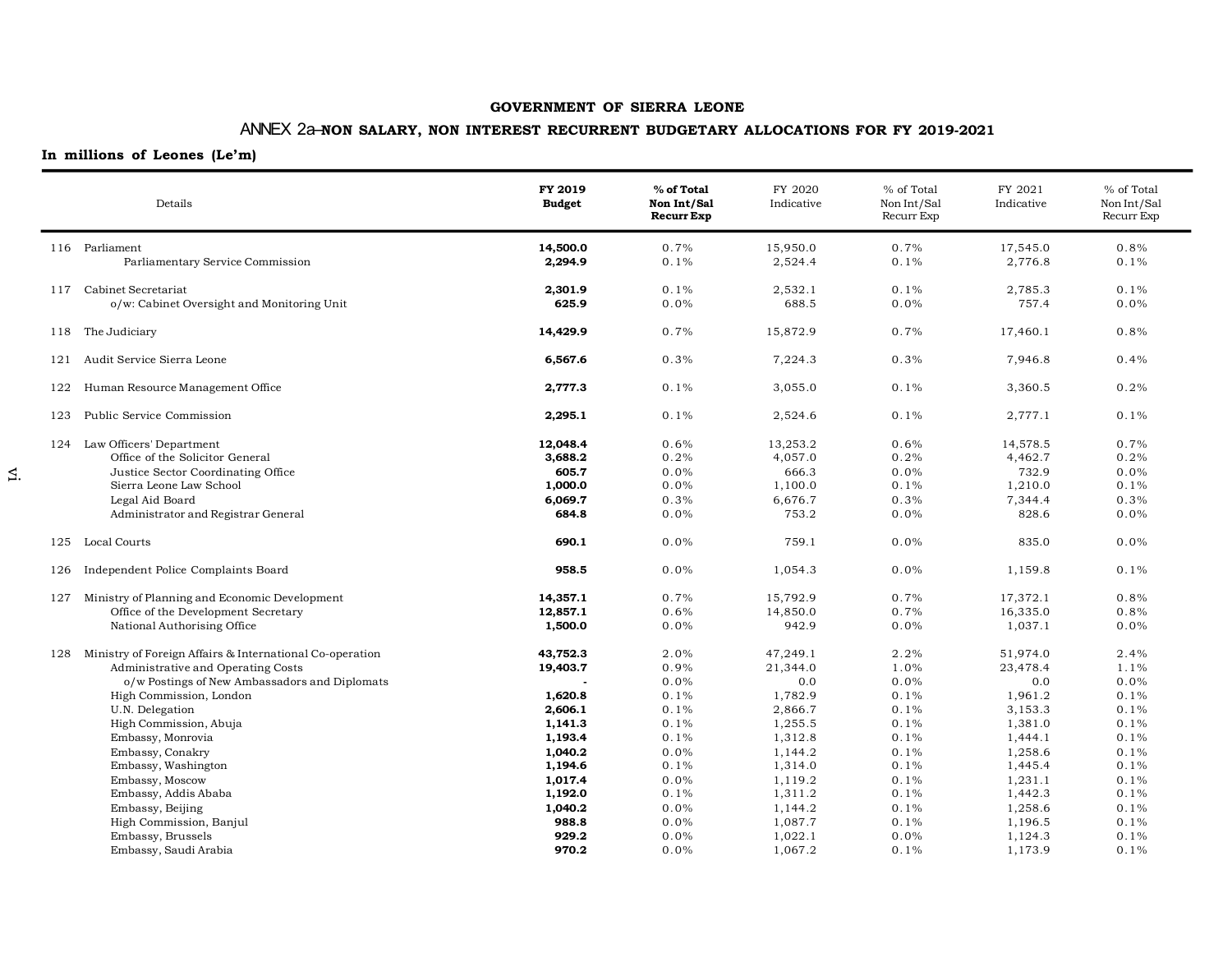# ANNEX 2a–**NON SALARY, NON INTEREST RECURRENT BUDGETARY ALLOCATIONS FOR FY 2019-2021**

## **In millions of Leones (Le'm)**

 $\Xi$ 

|     | Details                                      | FY 2019<br><b>Budget</b> | % of Total<br>Non Int/Sal<br><b>Recurr Exp</b> | FY 2020<br>Indicative | % of Total<br>Non Int/Sal<br>Recurr Exp | FY 2021<br>Indicative | % of Total<br>Non Int/Sal<br>Recurr Exp |
|-----|----------------------------------------------|--------------------------|------------------------------------------------|-----------------------|-----------------------------------------|-----------------------|-----------------------------------------|
|     | Embassy, Berlin                              | 709.8                    | 0.0%                                           | 780.8                 | 0.0%                                    | 858.9                 | 0.0%                                    |
|     | Embassy, Iran                                | 926.4                    | 0.0%                                           | 1,019.1               | 0.0%                                    | 1,121.0               | 0.1%                                    |
|     | High Commission, Accra                       | 1,186.1                  | 0.1%                                           | 1,304.8               | 0.1%                                    | 1,435.2               | 0.1%                                    |
|     | Embassy, Libya                               | 901.8                    | 0.0%                                           | 991.9                 | 0.0%                                    | 1,091.1               | 0.1%                                    |
|     | Embassy, Dakar                               | 1,015.6                  | 0.0%                                           | 1,117.2               | 0.1%                                    | 1,228.9               | 0.1%                                    |
|     | Embassy, Dubai                               | 627.6                    | 0.0%                                           | 690.4                 | 0.0%                                    | 759.4                 | 0.0%                                    |
|     | Embassy, Kenya                               | 798.7                    | 0.0%                                           | 878.5                 | 0.0%                                    | 966.4                 | $0.0\%$                                 |
|     | Sierra Leone Mission, Geneva                 | 833.6                    | 0.0%                                           | 917.0                 | 0.0%                                    | 1,008.7               | $0.0\%$                                 |
|     | Embassy, Kuwait                              | 1,088.4                  | 0.1%                                           | 1,197.3               | 0.1%                                    | 1,317.0               | 0.1%                                    |
|     | Embassy, Seoul                               | 1,326.3                  | 0.1%                                           | 1,459.0               | 0.1%                                    | 1,604.9               | 0.1%                                    |
| 129 | Ministry of Finance                          | 58,019.7                 | 2.7%                                           | 63,821.6              | 3.0%                                    | 70,203.8              | 3.3%                                    |
|     | Office of the Financial Secretary            | 17,305.3                 | 0.8%                                           | 19,035.8              | 0.9%                                    | 20,939.4              | 1.0%                                    |
|     | Subscriptions to International Organisations | 39,000.1                 | 1.8%                                           | 42,900.2              | 2.0%                                    | 47,190.2              | 2.2%                                    |
|     | Financial Intelligence Unit                  | 1,714.2                  | 0.1%                                           | 1,885.7               | 0.1%                                    | 2,074.2               | 0.1%                                    |
| 130 | National Revenue Authority (NRA)             | 98,000.0                 | 4.6%                                           | 107,800.0             | 5.1%                                    | 118,580.0             | 5.6%                                    |
| 131 | Revenue Appellate Board                      | 653.1                    | 0.0%                                           | 718.4                 | 0.0%                                    | 790.2                 | 0.0%                                    |
| 132 | Accountant General's Department              | 33,222.7                 | 1.6%                                           | 36,544.9              | 1.7%                                    | 40,199.4              | 1.9%                                    |
| 133 | Ministry of Information and Communication    | 4,055.5                  | 0.2%                                           | 4,461.1               | 0.2%                                    | 4,907.2               | 0.2%                                    |
|     | o/w Office of Government Spokesman           | 445.9                    | 0.0%                                           | 490.5                 | 0.0%                                    | 539.5                 | 0.0%                                    |
| 134 | National Electoral Commission (NEC)          | 18,000.0                 | 0.8%                                           | 78,970.3              | 3.7%                                    | 86,867.3              | 4.1%                                    |
| 137 | National Commission for Democracy            | 853.4                    | 0.0%                                           | 938.8                 | 0.0%                                    | 1,032.6               | 0.0%                                    |
| 138 | Statistics - Sierra Leone                    | 7,530.4                  | 0.4%                                           | 8,283.4               | 0.4%                                    | 9,111.8               | 0.4%                                    |
| 139 | National Commission for Privatisation (NCP)  | 2,032.1                  | 0.1%                                           | 2,235.4               | 0.1%                                    | 2,458.9               | 0.1%                                    |
| 140 | Mass Media Services                          | 1,589.0                  | 0.1%                                           | 1,747.9               | 0.1%                                    | 1,922.7               | 0.1%                                    |
| 141 | Government Printing Department               | 3,050.8                  | 0.1%                                           | 3,355.8               | 0.2%                                    | 3,691.4               | 0.2%                                    |
| 142 | National Public Procurement Authority (NPPA) | 3,207.5                  | 0.2%                                           | 3,528.3               | 0.2%                                    | 3,881.1               | 0.2%                                    |
| 143 | Justice and Legal Service Commission         | 164.6                    | 0.0%                                           | 181.0                 | 0.0%                                    | 199.1                 | 0.0%                                    |
| 144 | Human Rights Commission Sierra Leone         | 1,263.3                  | 0.1%                                           | 1,389.6               | 0.1%                                    | 1,528.6               | 0.1%                                    |
|     | 145 Rights to Access Information Commission  | 1,024.7                  | 0.0%                                           | 1,127.2               | 0.1%                                    | 1,239.9               | 0.1%                                    |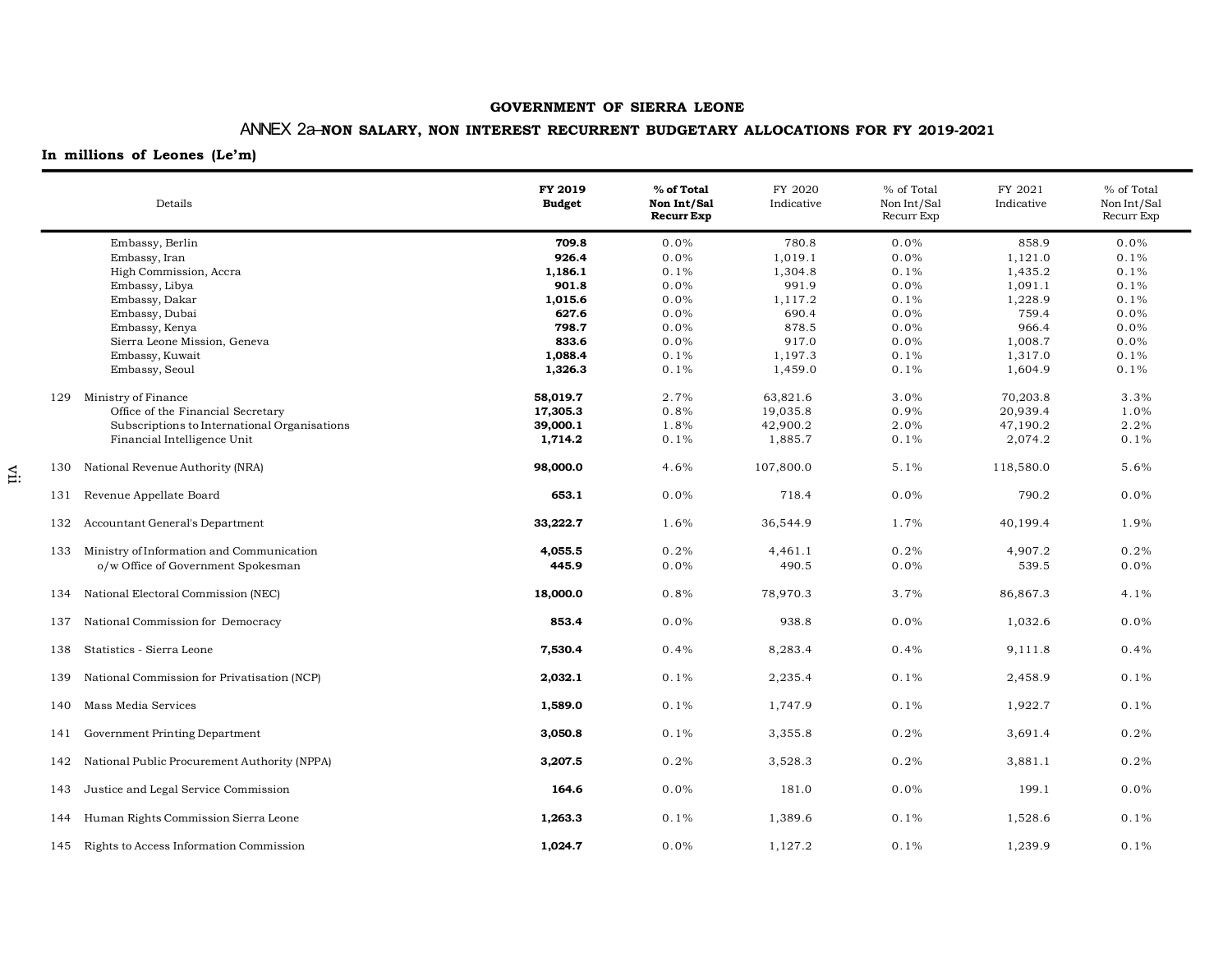## **ANNEX 2a–NON SALARY, NON INTEREST RECURRENT BUDGETARY ALLOCATIONS FOR FY 2019-2021**

|     | Details                                              | FY 2019<br><b>Budget</b> | % of Total<br>Non Int/Sal<br><b>Recurr Exp</b> | FY 2020<br>Indicative | % of Total<br>Non Int/Sal<br>Recurr Exp | FY 2021<br>Indicative | % of Total<br>Non Int/Sal<br>Recurr Exp |
|-----|------------------------------------------------------|--------------------------|------------------------------------------------|-----------------------|-----------------------------------------|-----------------------|-----------------------------------------|
|     | 2 SECURITY SERVICES                                  | 278,139.8                | 13.1%                                          | 379,946.2             | 17.8%                                   | 398,943.6             | 18.7%                                   |
|     | 201 Ministry of Defence                              | 96,018.1                 | 4.5%                                           | 136,565.0             | 6.4%                                    | 143,393.3             | 6.7%                                    |
|     | Rice for Officers and Other Ranks                    | 17,574.5                 | 0.8%                                           | 18,453.2              | 0.9%                                    | 19,375.8              | 0.9%                                    |
|     | Logistics and Other Operating Costs                  | 78,443.7                 | 3.7%                                           | 118,111.9             | 5.5%                                    | 124,017.4             | 5.8%                                    |
|     | o/w: Outstanding Payment for on-going Contracts      | 20,430.5                 | 1.0%                                           | 57,198.0              | 2.7%                                    | 60,057.9              | 2.8%                                    |
|     | Drugs and Medical Supplies                           | 6,143.6                  | 0.3%                                           | 6,450.7               | 0.3%                                    | 6,773.3               | 0.3%                                    |
| 203 | National Civil Registration Authority                | 2,442.8                  | 0.1%                                           | 2,565.0               | 0.1%                                    | 2,693.2               | 0.1%                                    |
| 205 | Ministry of Internal Affairs                         | 1,220.7                  | 0.1%                                           | 1,281.7               | 0.1%                                    | 1,345.8               | 0.1%                                    |
|     | Administrative and Operating Costs                   | 1,220.7                  | 0.1%                                           | 1,281.7               | 0.1%                                    | 1,345.8               | 0.1%                                    |
| 206 | Sierra Leone Police                                  | 87,722.6                 | 4.1%                                           | 124,765.8             | 5.9%                                    | 131,004.1             | 6.2%                                    |
|     | Administrative and Operating Costs                   | 26,352.9                 | 1.2%                                           | 27,670.5              | 1.3%                                    | 29,054.1              | 1.4%                                    |
|     | o/w Fuel and Spares                                  | 5,990.4                  | 0.3%                                           | 6,289.9               | 0.3%                                    | 6,604.4               | 0.3%                                    |
|     | o/w Spares                                           | 2,700.0                  | 0.1%                                           | 2,835.0               | 0.1%                                    | 2,976.8               | 0.1%                                    |
|     | Rice for Officers and Other Ranks                    | 40,135.6                 | 1.9%                                           | 42,142.3              | 2.0%                                    | 44,249.5              | 2.1%                                    |
|     | Security Hardware and Other Logistics                | 21,234.2                 | 1.0%                                           | 54,952.9              | 2.6%                                    | 57,700.5              | 2.7%                                    |
|     | o/w: Outstanding payment for Vehicles                | 4,456.8                  | 0.2%                                           | 37,336.7              | 1.8%                                    | 39,203.5              | 1.8%                                    |
| 207 | Sierra Leone Correctional Services                   | 52,369.7                 | 2.5%                                           | 74,484.7              | 3.5%                                    | 78,209.0              | 3.7%                                    |
|     | o/w: Inmates Welfare (Diets, Toiletories, Drugs etc) | 44,380.1                 | 2.1%                                           | 63,707.2              | 3.0%                                    | 66,892.6              | 3.1%                                    |
|     | Uniforms and Regalia for Correctional Officers       | 2,742.3                  | 0.1%                                           | 2,879.4               | 0.1%                                    | 3,023.3               | 0.1%                                    |
|     | Rice for Officers and Other Ranks                    | 5,247.4                  | 0.2%                                           | 5,509.7               | 0.3%                                    | 5,785.2               | 0.3%                                    |
| 208 | National Fire Authority                              | 17,760.9                 | 0.8%                                           | 18,649.0              | 0.9%                                    | 19,581.4              | 0.9%                                    |
|     | Administrative and Operating Costs                   | 3,889.0                  | 0.2%                                           | 4,083.5               | 0.2%                                    | 4,287.7               | 0.2%                                    |
|     | Improve Delivery of Fire Services                    | 13,871.9                 | 0.7%                                           | 14,565.5              | 0.7%                                    | 15,293.7              | 0.7%                                    |
|     | o/w: Fire Engines                                    | 3,440.6                  | 0.2%                                           | 3,612.6               | 0.2%                                    | 3,793.2               | 0.2%                                    |
| 209 | Central Intelligence & Security Unit                 | 6,277.6                  | 0.3%                                           | 6,591.5               | 0.3%                                    | 6,921.0               | 0.3%                                    |
| 210 | Office of National Security                          | 8,490.3                  | 0.4%                                           | 8,914.8               | 0.4%                                    | 9,360.5               | 0.4%                                    |
|     | Administrative and Operating Costs                   | 3,799.5                  | 0.2%                                           | 3,989.5               | 0.2%                                    | 4,189.0               | 0.2%                                    |
|     | Coordination of the Security Sector                  | 4,690.7                  | 0.2%                                           | 4,925.3               | 0.2%                                    | 5,171.6               | 0.2%                                    |
|     | 211 Immigration Department                           | 5,244.8                  | 0.2%                                           | 5,507.1               | 0.3%                                    | 5,782.4               | 0.3%                                    |
|     | Administrative and Operating Costs                   | 2,579.7                  | 0.1%                                           | 2,708.7               | 0.1%                                    | 2,844.1               | 0.1%                                    |
|     | Manning of Various Border Immigration Posts          | 2,665.1                  | 0.1%                                           | 2,798.4               | 0.1%                                    | 2,938.3               | 0.1%                                    |
|     | 212 National Drugs Law Enforcement Agency            | 592.1                    | 0.0%                                           | 621.8                 | 0.0%                                    | 652.8                 | 0.0%                                    |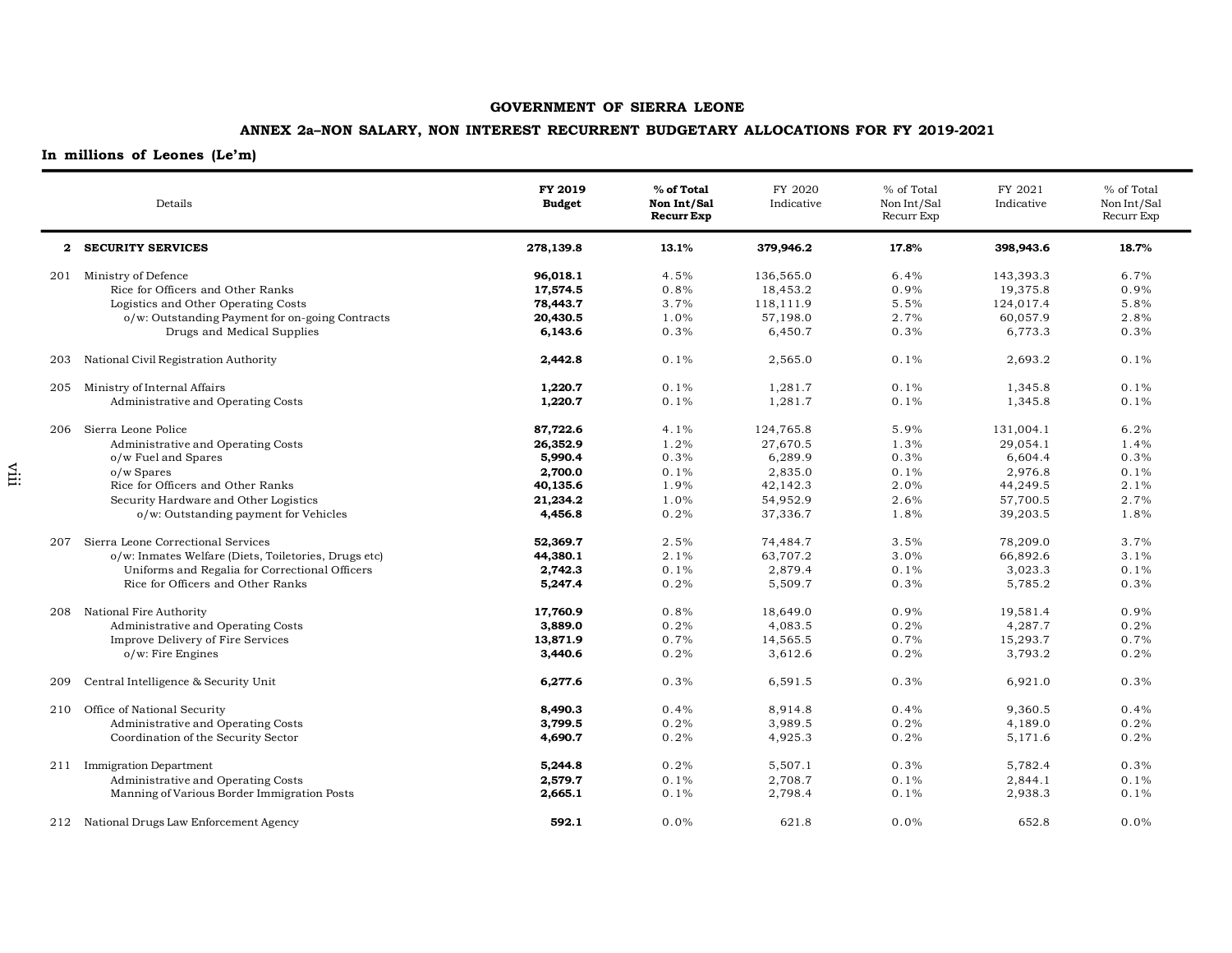## **ANNEX 2a–NON SALARY, NON INTEREST RECURRENT BUDGETARY ALLOCATIONS FOR FY 2019-2021**

## **In millions of Leones (Le'm)**

ix

|     | Details                                                                | FY 2019<br><b>Budget</b> | % of Total<br>Non Int/Sal<br><b>Recurr Exp</b> | FY 2020<br>Indicative | % of Total<br>Non Int/Sal<br>Recurr Exp | FY 2021<br>Indicative | % of Total<br>Non Int/Sal<br>Recurr Exp |
|-----|------------------------------------------------------------------------|--------------------------|------------------------------------------------|-----------------------|-----------------------------------------|-----------------------|-----------------------------------------|
|     | 3 SOCIAL SERVICES                                                      | 609,211.9                | 17.9%                                          | 880,516.2             | 25.9%                                   | 1,006,196.9           | 30.2%                                   |
|     | 300 Ministry of Technical and Higher Education                         | 215,797.7                | 10.1%                                          | 315,080.7             | 14.8%                                   | 347,411.8             | 16.3%                                   |
|     | Administrative and Operating Costs                                     | 1,650.0                  | 0.1%                                           | 1,968.8               | 0.1%                                    | 2,349.1               | 0.1%                                    |
|     | Tertiary Education and Technical and Vocational Education and Training | 209,701.3                | 9.8%                                           | 307,806.5             | 14.5%                                   | 338,732.3             | 15.9%                                   |
|     | Grants-in-Aid                                                          | 18,492.7                 | 0.9%                                           | 22,065.5              | 1.0%                                    | 22,328.4              | 1.0%                                    |
|     | Tertiary Education Commission                                          | 2,186.7                  | 0.1%                                           | 2,609.2               | 0.1%                                    | 3,113.3               | 0.1%                                    |
|     | Tuition Fees Subsidies                                                 | 111,107.8                | 5.2%                                           | 169,372.5             | 8.0%                                    | 177,863.3             | 8.4%                                    |
|     | Grants to Tertiary Education                                           | 66,892.1                 | 3.1%                                           | 101,912.4             | 4.8%                                    | 112,103.6             | 5.3%                                    |
|     | Grants for Tertiary Entrance Application Forms                         | 6,160.6                  | 0.3%                                           | 6,233.0               | 0.3%                                    | 6,830.0               | 0.3%                                    |
|     | Student's Loan Scheme                                                  | 2,000.0                  | 0.1%                                           | 2,200.1               | 0.1%                                    | 12,420.1              | 0.6%                                    |
|     | Technical/Vocational Education                                         | 2,861.2                  | 0.1%                                           | 3,414.0               | 0.2%                                    | 4,073.6               | 0.2%                                    |
|     | Higher Education, Science and Technology                               | 1,850.7                  | 0.1%                                           | 2,208.3               | 0.1%                                    | 2,634.9               | 0.1%                                    |
|     | Science and Technology Committee                                       | 449.7                    | 0.0%                                           | 536.5                 | 0.0%                                    | 640.2                 | 0.0%                                    |
|     | Barefoot Solar Technicians Training Centre                             | 2,146.0                  | 0.1%                                           | 2,560.7               | 0.1%                                    | 3,055.4               | 0.1%                                    |
|     | 301 Ministry of Basic and Secondary Education                          | 137,637.2                | 6.5%                                           | 169,081.7             | 7.9%                                    | 185,989.8             | 8.7%                                    |
|     | Administrative and Operating Costs                                     | 5,951.5                  | 0.3%                                           | 7,101.3               | 0.3%                                    | 7,811.4               | 0.4%                                    |
|     | Improving Access to Free and Quality Education                         | 131,685.8                | 6.2%                                           | 161,980.4             | 7.6%                                    | 178,178.4             | 8.4%                                    |
|     | Planning and Development Services                                      | 2,799.6                  | 0.1%                                           | 3,340.5               | 0.2%                                    | 3,674.5               | 0.2%                                    |
|     | Pre-primary and Primary Education                                      | 72,543.5                 | 3.4%                                           | 79,585.7              | 3.7%                                    | 87,544.3              | 4.1%                                    |
|     | of which: Grants to Handicapped Schools                                | 2,918.6                  | 0.1%                                           | 2,882.5               | 0.1%                                    | 3,170.7               | 0.1%                                    |
|     | of which: School Feeding Programme (PRP)                               | 69,624.9                 | 3.3%                                           | 76,703.2              | 3.6%                                    | 84,373.6              | 4.0%                                    |
|     | Secondary Education                                                    | 52,680.1                 | 2.5%                                           | 74,684.0              | 3.5%                                    | 82,152.4              | 3.9%                                    |
|     | of which: Grants in Aid to Government Boarding Schools                 | 14,163.5                 | 0.7%                                           | 24,688.2              | 1.2%                                    | 27,157.0              | 1.3%                                    |
|     | of which: Examination Fees to WAEC for WASCE                           | 14,615.4                 | 0.7%                                           | 14,585.8              | 0.7%                                    | 16,044.4              | 0.8%                                    |
|     | of which: Free Education Programme for Senior Secondary Schools        | 8,280.0                  | 0.4%                                           | 16,770.9              | 0.8%                                    | 18,448.0              | 0.9%                                    |
|     | of which: Girl Child Programme                                         | 9,778.0                  | 0.5%                                           | 11,667.0              | 0.5%                                    | 12,833.7              | 0.6%                                    |
|     | of which: Textbooks                                                    | 5,000.0                  | 0.2%                                           | 5,966.0               | 0.3%                                    | 6,562.6               | 0.3%                                    |
|     | of which: National Awards Programme                                    | 843.2                    | 0.0%                                           | 1,006.1               | 0.0%                                    | 1,106.8               | 0.1%                                    |
|     | Physical and Health Education                                          | 1,144.5                  | 0.1%                                           | 1,365.7               | 0.1%                                    | 1,502.2               | 0.1%                                    |
|     | Inspectorate Division                                                  | 1,087.3                  | 0.1%                                           | 1,297.4               | 0.1%                                    | 1,427.2               | 0.1%                                    |
|     | Non Formal Education                                                   | 1,430.7                  | 0.1%                                           | 1,707.1               | 0.1%                                    | 1,877.8               | 0.1%                                    |
|     | 302 Ministry of Sports                                                 | 9,781.6                  | 0.5%                                           | 10,759.7              | 0.5%                                    | 11,835.7              | 0.6%                                    |
|     | Administrative and Operating Costs                                     | 979.8                    | 0.0%                                           | 1,077.8               | 0.1%                                    | 1,185.6               | 0.1%                                    |
|     | Sports Programmes                                                      | 8,801.8                  | 0.4%                                           | 9,681.9               | 0.5%                                    | 10,650.1              | 0.5%                                    |
|     | o/w: Contributions to Sporting Activities                              | 5,437.5                  | 0.3%                                           | 5,981.2               | 0.3%                                    | 6,579.3               | 0.3%                                    |
| 303 | Ministry of Tourism and Cultural Affairs                               | 10,063.1                 | 0.5%                                           | 12,007.2              | 0.6%                                    | 13,817.4              | 0.6%                                    |
|     | Administrative and Operating Costs                                     | 1,390.6                  | 0.1%                                           | 1,659.3               | 0.1%                                    | 1,825.2               | 0.1%                                    |
|     | Promoting Local and International Tourism                              | 8,672.4                  | 0.4%                                           | 10,347.9              | 0.5%                                    | 11,992.2              | 0.6%                                    |
|     | Culture Division                                                       | 3,191.9                  | 0.1%                                           | 3,808.5               | 0.2%                                    | 4,189.4               | 0.2%                                    |
|     | Tourism Division                                                       | 5,480.6                  | 0.3%                                           | 6,539.4               | 0.3%                                    | 7,802.8               | 0.4%                                    |
|     | Formulate Ecotourism Development Plan                                  | 3,822.7                  | 0.2%                                           | 4,561.2               | 0.2%                                    | 5,017.4               | 0.2%                                    |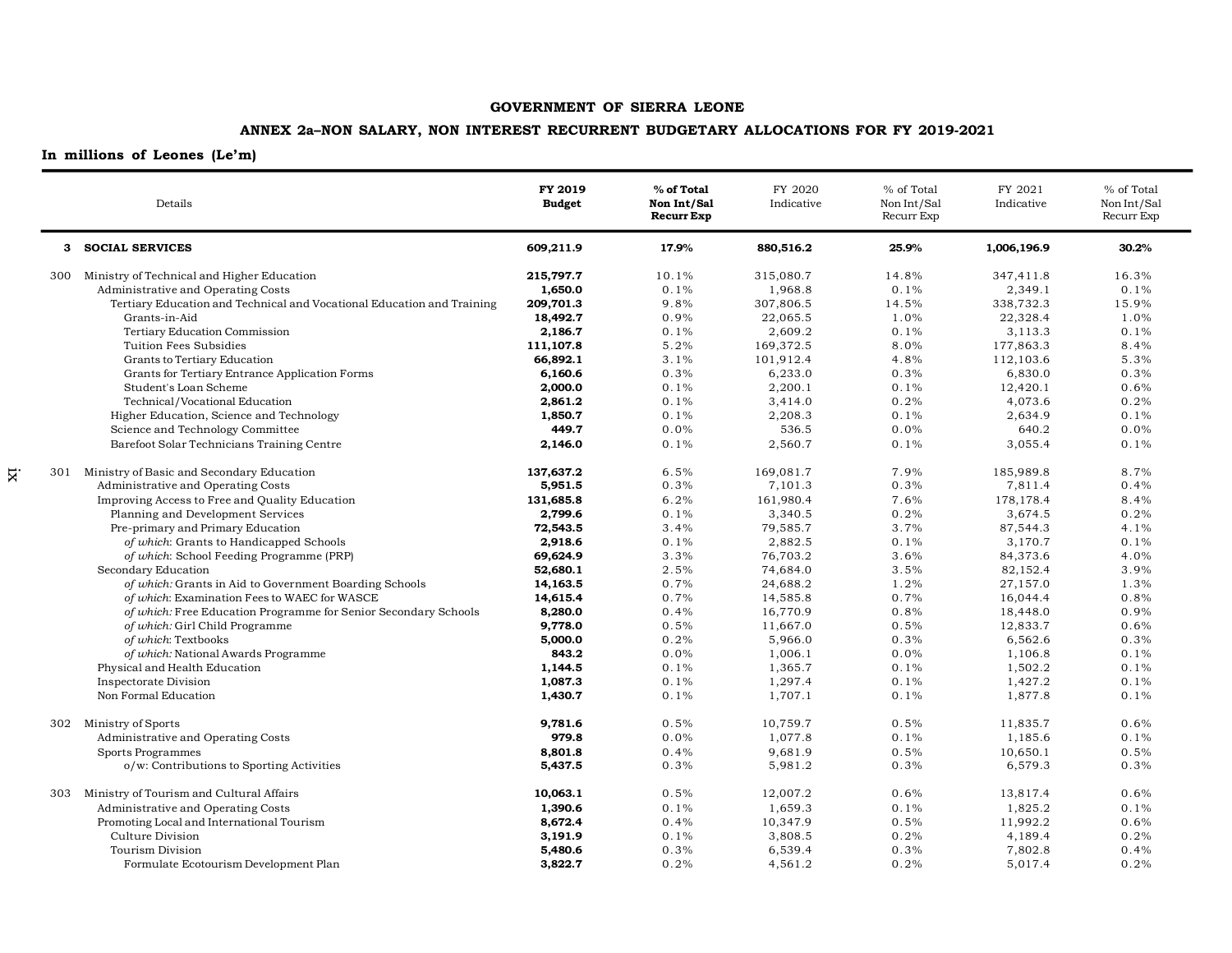## **ANNEX 2a–NON SALARY, NON INTEREST RECURRENT BUDGETARY ALLOCATIONS FOR FY 2019-2021**

|     | Details                                                       | FY 2019<br><b>Budget</b> | % of Total<br>Non Int/Sal<br><b>Recurr Exp</b> | FY 2020<br>Indicative | % of Total<br>Non Int/Sal<br>Recurr Exp | FY 2021<br>Indicative | % of Total<br>Non Int/Sal<br>Recurr Exp |
|-----|---------------------------------------------------------------|--------------------------|------------------------------------------------|-----------------------|-----------------------------------------|-----------------------|-----------------------------------------|
|     | 304 Ministry of Health and Sanitation                         | 174,014.0                | 8.2%                                           | 303,906.2             | 14.3%                                   | 368,619.4             | 17.3%                                   |
|     | Administrative and Operating Costs                            | 10,250.6                 | 0.5%                                           | 12,231.0              | 0.6%                                    | 14,594.0              | 0.7%                                    |
|     | Improving Access and Quality of Basic Health Services         | 35,359.5                 | 1.7%                                           | 42,190.7              | 2.0%                                    | 60,341.8              | 2.8%                                    |
|     | Human Resources Management                                    | 6,080.8                  | 0.3%                                           | 7,255.5               | 0.3%                                    | 18,657.3              | 0.9%                                    |
|     | Primary Health Care Services                                  | 20,350.6                 | 1.0%                                           | 24,282.2              | 1.1%                                    | 28,973.4              | 1.4%                                    |
|     | of which: Malaria Prevention and Control                      | 8,206.8                  | 0.4%                                           | 9,792.3               | 0.5%                                    | 11,684.1              | 0.5%                                    |
|     | STI/HIV/AIDS Prevention and Control Programme                 | 4,278.3                  | 0.2%                                           | 5,104.9               | 0.2%                                    | 6,091.1               | 0.3%                                    |
|     | Tuberculosis and Leprosy Control Programme                    | 2,362.9                  | 0.1%                                           | 2,819.4               | 0.1%                                    | 3,364.1               | 0.2%                                    |
|     | Reproductive and Child Health Care Services                   | 8,928.1                  | 0.4%                                           | 10,653.0              | 0.5%                                    | 12,711.1              | 0.6%                                    |
|     | National School Health Programme                              | 2,117.6                  | 0.1%                                           | 2,526.7               | 0.1%                                    | 3,014.9               | 0.1%                                    |
|     | Immunization Programme/EPI                                    | 6,080.8                  | 0.3%                                           | 7,255.5               | 0.3%                                    | 8,657.3               | 0.4%                                    |
|     | Reproductive Health/Family Planning                           | 729.8                    | 0.0%                                           | 870.7                 | 0.0%                                    | 1,039.0               | 0.0%                                    |
|     | Secondary Health Care Services                                | 1,240.6                  | 0.1%                                           | 2,480.2               | 0.1%                                    | 3,959.4               | 0.2%                                    |
|     | Tertiary Health Care Services (National & Referral Hospitals) | 31,117.1                 | 1.5%                                           | 32,128.8              | 1.5%                                    | 33,335.9              | 1.6%                                    |
|     | Directorate of Hospitals and Laboratory                       | 1,763.5                  | 0.1%                                           | 2,377.7               | 0.1%                                    | 2,837.0               | 0.1%                                    |
|     | <b>Support Services</b>                                       | 94,282.7                 | 4.4%                                           | 212,497.7             | 10.0%                                   | 253,551.3             | 11.9%                                   |
|     | o/w: Procurement of Free Health Care Drugs                    | 31,722.2                 | 1.5%                                           | 87,850.8              | 4.1%                                    | 104,823.2             | 4.9%                                    |
|     | Procurement of Cost Recovery Drugs and Other Medical Supplies | 62,560.5                 | 2.9%                                           | 124,646.9             | 5.9%                                    | 148,728.1             | 7.0%                                    |
| 305 | Ministry of Social Welfare, Gender & Children's Affairs       | 16,167.6                 | 0.8%                                           | 17,784.4              | 0.8%                                    | 19,562.8              | 0.9%                                    |
|     | Administrative and Operating Costs                            | 1,824.8                  | 0.1%                                           | 2,007.3               | 0.1%                                    | 2,208.0               | 0.1%                                    |
|     | Social Protection Programmes                                  | 10,289.5                 | 0.5%                                           | 11,318.5              | 0.5%                                    | 12,450.4              | 0.6%                                    |
|     | Grants to Welfare Institutions                                | 2,812.1                  | 0.1%                                           | 3,093.3               | 0.1%                                    | 3,402.7               | 0.2%                                    |
|     | Diets for Approved School & Remand Home                       | 1,547.9                  | 0.1%                                           | 1,702.6               | 0.1%                                    | 1,872.9               | 0.1%                                    |
|     | Social Development Activities                                 | 2,103.0                  | 0.1%                                           | 2,313.3               | 0.1%                                    | 2,544.7               | 0.1%                                    |
|     | Programme for Disabled Persons - Disability Commission        | 2,602.6                  | 0.1%                                           | 2,862.9               | 0.1%                                    | 3,149.2               | 0.1%                                    |
|     | Policy Development and Strategic Planning                     | 1,223.9                  | 0.1%                                           | 1,346.3               | 0.1%                                    | 1,480.9               | 0.1%                                    |
|     | Gender and Children's Affairs                                 | 1,943.3                  | 0.1%                                           | 2,137.7               | 0.1%                                    | 2,351.4               | 0.1%                                    |
|     | of which: Gender and Children's Programmes                    | 1,295.5                  | 0.1%                                           | 1,425.0               | 0.1%                                    | 1,567.5               | 0.1%                                    |
|     | Children's Commission                                         | 2,109.9                  | 0.1%                                           | 2,320.9               | 0.1%                                    | 2,553.0               | 0.1%                                    |
|     | of which: Child Orphans                                       | 1,624.0                  | 0.1%                                           | 1,786.4               | 0.1%                                    | 1,965.1               | 0.1%                                    |
| 306 | Ministry of Lands, Housing and the Environment                | 5,490.2                  | 0.3%                                           | 6,039.3               | 0.3%                                    | 6,643.2               | 0.3%                                    |
| 307 | National Medical Supplies Agency                              | 7,817.3                  | 0.4%                                           | 8,599.0               | 0.4%                                    | 9,458.9               | 0.4%                                    |
|     | Administrative and Operating Costs                            | 7,817.3                  | 0.4%                                           | 8,599.0               | 0.4%                                    | 9,458.9               | 0.4%                                    |
| 308 | National Commission for Social Action                         | 1,612.3                  | 0.1%                                           | 1,773.5               | 0.1%                                    | 1,950.9               | 0.1%                                    |
| 309 | Dental and Medical Board                                      | 391.1                    | $0.0\%$                                        | 466.7                 | 0.0%                                    | 556.8                 | 0.0%                                    |
|     | 310 Ministry of Youth Affairs                                 | 9,856.0                  | 0.5%                                           | 10,841.6              | 0.5%                                    | 11,925.7              | 0.6%                                    |
|     | Administrative and Operating Costs                            | 2,465.3                  | 0.1%                                           | 2,711.9               | 0.1%                                    | 2,983.1               | 0.1%                                    |
|     | Coordination of Youth Policies and Programmes                 | 2,743.2                  | 0.1%                                           | 3,017.5               | 0.1%                                    | 3,319.3               | 0.2%                                    |
|     | National Youth Commission                                     | 4,647.4                  | 0.2%                                           | 5,112.2               | 0.2%                                    | 5,623.4               | 0.3%                                    |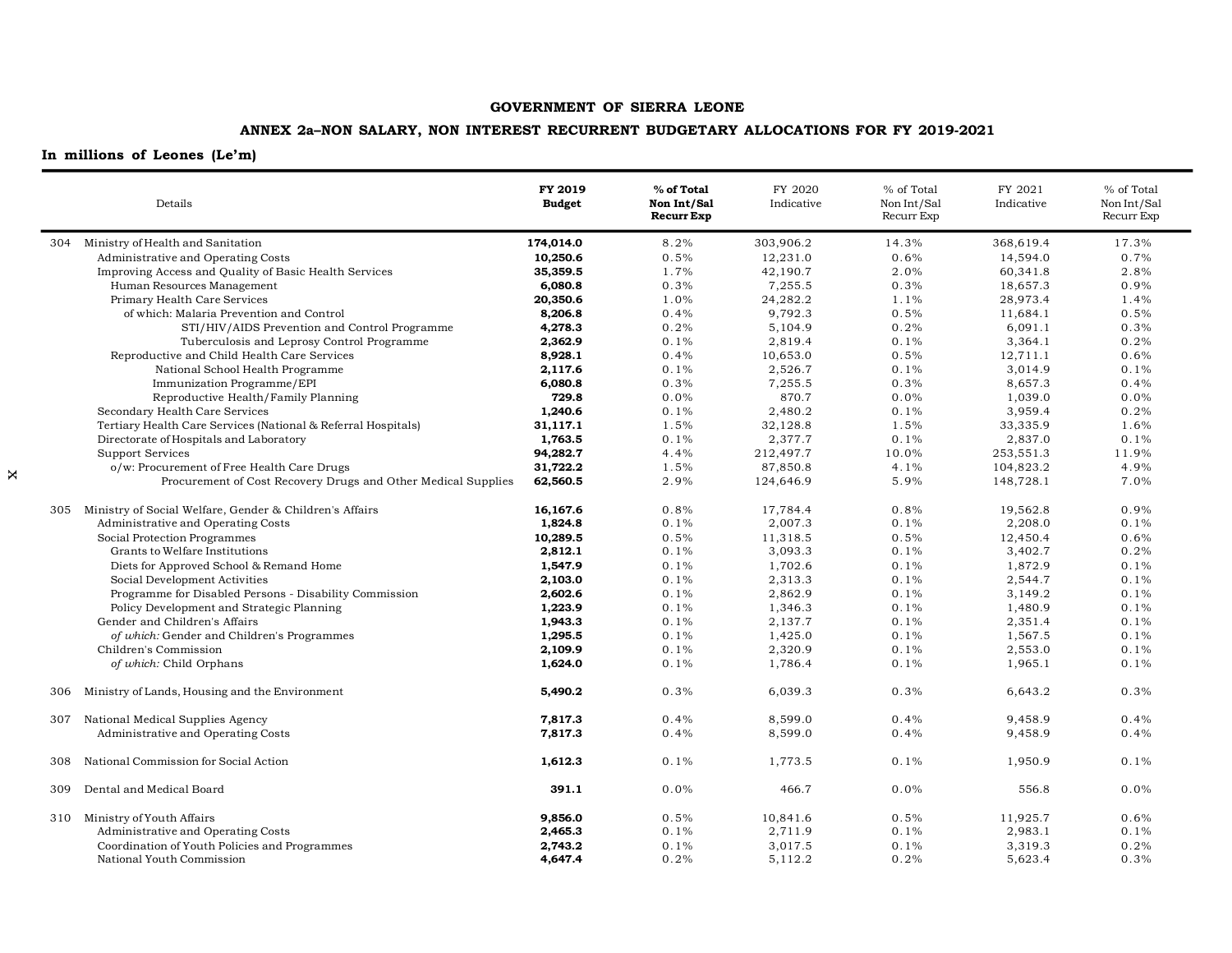## **ANNEX 2a–NON SALARY, NON INTEREST RECURRENT BUDGETARY ALLOCATIONS FOR FY 2019-2021**

## **In millions of Leones (Le'm)**

xi

|     | Details                                                                                                                                                                                                                                                                                                                                                                                                                                                                                                                                                                                                                                                                                                              | FY 2019<br><b>Budget</b>                                                                                                                                                  | % of Total<br>Non Int/Sal<br><b>Recurr Exp</b>                                                                       | FY 2020<br>Indicative                                                                                                                                                          | % of Total<br>Non Int/Sal<br>Recurr Exp                                                                              | FY 2021<br>Indicative                                                                                                                                                          | % of Total<br>Non Int/Sal<br>Recurr Exp                                                                              |
|-----|----------------------------------------------------------------------------------------------------------------------------------------------------------------------------------------------------------------------------------------------------------------------------------------------------------------------------------------------------------------------------------------------------------------------------------------------------------------------------------------------------------------------------------------------------------------------------------------------------------------------------------------------------------------------------------------------------------------------|---------------------------------------------------------------------------------------------------------------------------------------------------------------------------|----------------------------------------------------------------------------------------------------------------------|--------------------------------------------------------------------------------------------------------------------------------------------------------------------------------|----------------------------------------------------------------------------------------------------------------------|--------------------------------------------------------------------------------------------------------------------------------------------------------------------------------|----------------------------------------------------------------------------------------------------------------------|
|     | 311 Health Service Commission                                                                                                                                                                                                                                                                                                                                                                                                                                                                                                                                                                                                                                                                                        | 1,190.9                                                                                                                                                                   | 0.1%                                                                                                                 | 1,421.0                                                                                                                                                                        | 0.1%                                                                                                                 | 1,695.5                                                                                                                                                                        | 0.1%                                                                                                                 |
| 312 | Teaching Service Commission                                                                                                                                                                                                                                                                                                                                                                                                                                                                                                                                                                                                                                                                                          | 1,755.9                                                                                                                                                                   | 0.1%                                                                                                                 | 2,095.1                                                                                                                                                                        | 0.1%                                                                                                                 | 2,499.9                                                                                                                                                                        | 0.1%                                                                                                                 |
| 313 | National Youth Service                                                                                                                                                                                                                                                                                                                                                                                                                                                                                                                                                                                                                                                                                               | 3,167.9                                                                                                                                                                   | 0.1%                                                                                                                 | 3,484.7                                                                                                                                                                        | 0.2%                                                                                                                 | 3,833.2                                                                                                                                                                        | 0.2%                                                                                                                 |
| 314 | National HIV and AIDS Commission                                                                                                                                                                                                                                                                                                                                                                                                                                                                                                                                                                                                                                                                                     | 3,508.0                                                                                                                                                                   | 0.2%                                                                                                                 | 4,185.7                                                                                                                                                                        | 0.2%                                                                                                                 | 4,994.4                                                                                                                                                                        | 0.2%                                                                                                                 |
| 315 | Teaching Hospitals Complex Administration                                                                                                                                                                                                                                                                                                                                                                                                                                                                                                                                                                                                                                                                            | 3,627.3                                                                                                                                                                   | 0.2%                                                                                                                 | 4,328.1                                                                                                                                                                        | 0.2%                                                                                                                 | 5,164.3                                                                                                                                                                        | 0.2%                                                                                                                 |
| 316 | Civil Service Training College                                                                                                                                                                                                                                                                                                                                                                                                                                                                                                                                                                                                                                                                                       | 954.6                                                                                                                                                                     | 0.0%                                                                                                                 | 1,050.0                                                                                                                                                                        | 0.0%                                                                                                                 | 1,155.0                                                                                                                                                                        | 0.1%                                                                                                                 |
|     | 345 Pharmacy Board Services                                                                                                                                                                                                                                                                                                                                                                                                                                                                                                                                                                                                                                                                                          | 6,379.2                                                                                                                                                                   | 0.3%                                                                                                                 | 7,611.6                                                                                                                                                                        | 0.4%                                                                                                                 | 9,082.1                                                                                                                                                                        | 0.4%                                                                                                                 |
| 4   | <b>ECONOMIC SERVICES</b>                                                                                                                                                                                                                                                                                                                                                                                                                                                                                                                                                                                                                                                                                             | 596,689.6                                                                                                                                                                 | 27.5%                                                                                                                | 763,379.0                                                                                                                                                                      | 35.3%                                                                                                                | 797,974.2                                                                                                                                                                      | 36.8%                                                                                                                |
| 401 | Ministry of Agriculture and Forestry<br>Administrative and Operating Costs<br>o/w: National Agricultural Training Centre<br>Increasing Agricultural Productivity and Value Added<br>Production of Export/Cash Crops<br>o/w: Rehabilitation of Existing Plantations<br>Food Security Division<br>o/w: Procurement of Fertilizers<br>Procurement of Seedlings<br>Procurement of Agricultural Tools and Equipment<br>Procurement and Distribution of Agricultual Processing Equipment<br>Emergency Recovery Priority Programme on Agriculture<br>Forestry Conservation Division<br>o/w: Mainstreaming Forestry and Wildlife into Agricultural Practices<br>Agricultural Engineering/Land and Water Development Division | 101,423.0<br>9,882.2<br>4,751.4<br>70,325.9<br>11,141.8<br>9,276.7<br>49,064.3<br>20,609.9<br>10,479.1<br>6,434.4<br>10,089.3<br>1,451.6<br>3,117.2<br>1,758.9<br>7,002.6 | 4.8%<br>0.5%<br>0.2%<br>3.3%<br>0.5%<br>0.4%<br>2.3%<br>1.0%<br>0.5%<br>0.3%<br>0.5%<br>0.1%<br>0.1%<br>0.1%<br>0.3% | 187,818.2<br>11,791.4<br>5,669.3<br>150,713.2<br>13,294.3<br>11,069.0<br>125,344.0<br>41,832.7<br>28,352.4<br>22,412.1<br>25,883.0<br>6,863.9<br>3,719.4<br>2,098.7<br>8,355.5 | 8.8%<br>0.6%<br>0.3%<br>7.1%<br>0.6%<br>0.5%<br>5.9%<br>2.0%<br>1.3%<br>1.1%<br>1.2%<br>0.3%<br>0.2%<br>0.1%<br>0.4% | 197,209.1<br>12,381.0<br>5,952.8<br>158,248.9<br>13,959.1<br>11,622.4<br>131,611.2<br>43,924.3<br>29,770.0<br>23,532.7<br>27,177.1<br>7,207.1<br>3,905.4<br>2,203.6<br>8,773.2 | 9.3%<br>0.6%<br>0.3%<br>7.4%<br>0.7%<br>0.5%<br>6.2%<br>2.1%<br>1.4%<br>1.1%<br>1.3%<br>0.3%<br>0.2%<br>0.1%<br>0.4% |
|     | o/w: Rehabilitation of Inland Valley Swamps<br>Agricultural Extension Services<br>Planning, Evaluation, Monitoring and Statistics Division (PEMSD)<br>o/w: Collection and Analysis of Agricultural Statistics<br>Livestock Division<br>Procurement of Livestock<br>Establishment of District Livestock Clinics<br>Training of Community Animal Health Workers<br>Procurement of Animal Vaccines                                                                                                                                                                                                                                                                                                                      | 6,132.5<br>5,190.9<br>4,029.7<br>1,644.3<br>11,994.4<br>3,500.0<br>2,506.0<br>2,455.4<br>2,379.3                                                                          | 0.3%<br>0.2%<br>0.2%<br>0.1%<br>0.6%<br>0.2%<br>0.1%<br>0.1%<br>0.1%                                                 | 7,317.3<br>6,193.7<br>4,808.2<br>1,962.0<br>14,311.6<br>4,176.2<br>2,990.2<br>2,929.8<br>2,839.0                                                                               | 0.3%<br>0.3%<br>0.2%<br>0.1%<br>0.7%<br>0.2%<br>0.1%<br>0.1%<br>0.1%                                                 | 7,683.2<br>6,503.4<br>5,048.6<br>2,060.1<br>15,027.2<br>4,385.0<br>3,139.7<br>3,076.3<br>2,980.9                                                                               | 0.4%<br>0.3%<br>0.2%<br>0.1%<br>0.7%<br>0.2%<br>0.1%<br>0.1%<br>0.1%                                                 |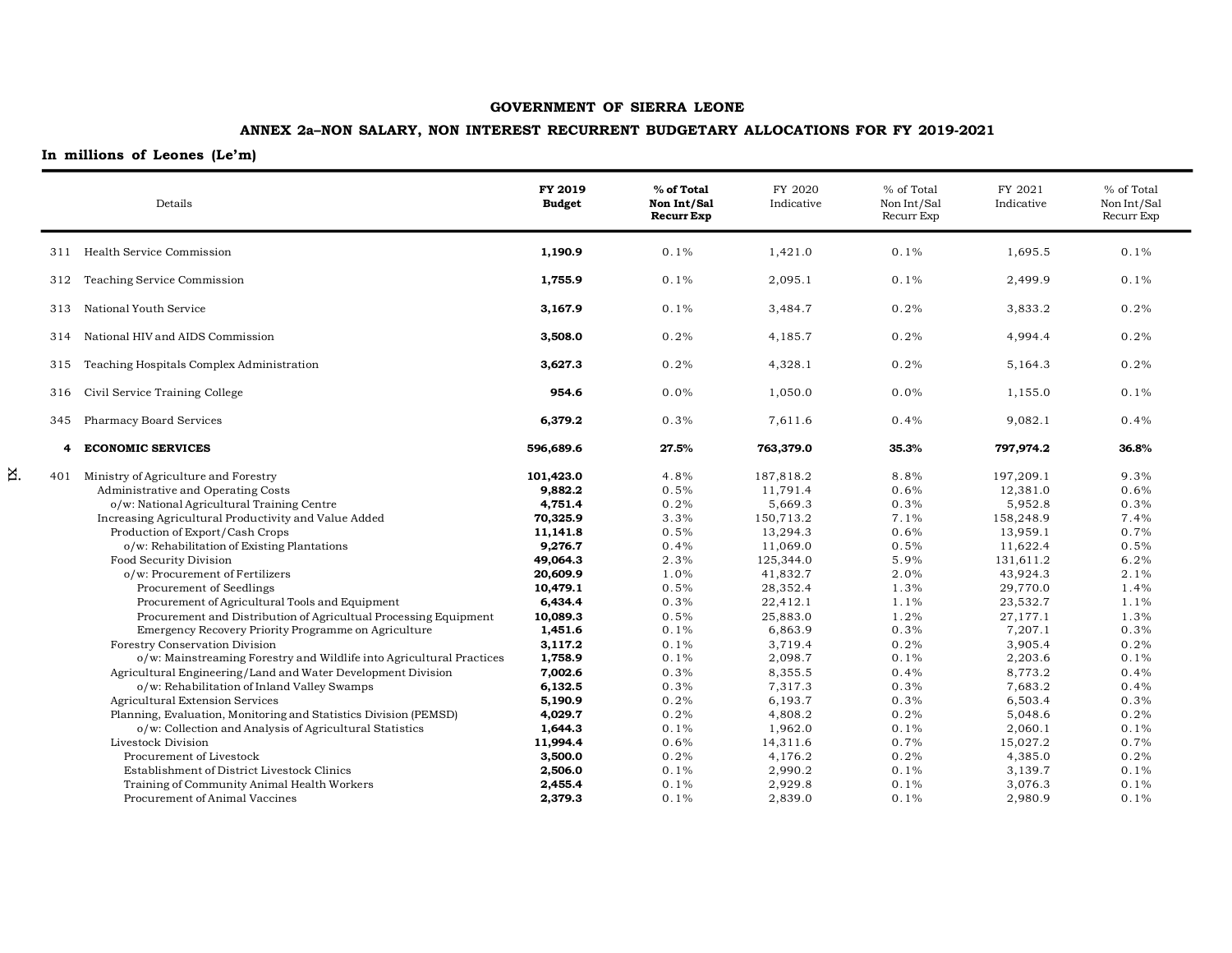## **ANNEX 2a–NON SALARY, NON INTEREST RECURRENT BUDGETARY ALLOCATIONS FOR FY 2019-2021**

|     | Details                                                                       | FY 2019<br><b>Budget</b> | % of Total<br>Non Int/Sal<br><b>Recurr Exp</b> | FY 2020<br>Indicative | % of Total<br>Non Int/Sal<br>Recurr Exp | FY 2021<br>Indicative | % of Total<br>Non Int/Sal<br>Recurr Exp |
|-----|-------------------------------------------------------------------------------|--------------------------|------------------------------------------------|-----------------------|-----------------------------------------|-----------------------|-----------------------------------------|
|     | 402 Ministry of Fisheries and Marine Resources                                | 26,801.2                 | 1.3%                                           | 31,979.1              | 1.5%                                    | 38,157.3              | 1.8%                                    |
|     | Administrative and Operating Costs                                            | 1,692.2                  | 0.1%                                           | 2,019.1               | 0.1%                                    | 2,409.2               | 0.1%                                    |
|     | Support to Artisanal Fishing                                                  | 17,486.6                 | 0.8%                                           | 20,865.0              | 1.0%                                    | 24,896.0              | 1.2%                                    |
|     | Procurement and Distribution of appropriate Fishing Gears                     | 14,149.2                 | 0.7%                                           | 16,882.7              | 0.8%                                    | 20,144.4              | 0.9%                                    |
|     | Training on appropriate and sustainable fishing practices                     | 3,337.5                  | 0.2%                                           | 3,982.2               | 0.2%                                    | 4,751.6               | 0.2%                                    |
|     | Promote Fish Export Activities                                                | 7,622.4                  | 0.4%                                           | 9,095.0               | 0.4%                                    | 10,852.1              | 0.5%                                    |
|     | Establish and Operationalise Fish Testing Laboratory                          | 7,622.4                  | 0.4%                                           | 9,095.0               | 0.4%                                    | 10,852.1              | 0.5%                                    |
| 403 | Ministry of Mines and Mineral Resources                                       | 5,471.3                  | 0.3%                                           | 6,018.5               | 0.3%                                    | 6,620.3               | 0.3%                                    |
|     | Administrative and Operating Costs                                            | 1,182.8                  | 0.1%                                           | 1,301.1               | 0.1%                                    | 1,431.2               | 0.1%                                    |
|     | Mines Division                                                                | 4,288.5                  | 0.2%                                           | 4,717.4               | 0.2%                                    | 5,189.1               | 0.2%                                    |
|     | Review the legal framework for mines and minerals                             | 313.0                    | 0.0%                                           | 344.3                 | 0.0%                                    | 378.7                 | 0.0%                                    |
|     | Support to the National Minerals Agency                                       | 2,877.2                  | 0.1%                                           | 3,164.9               | 0.1%                                    | 3,481.4               | 0.2%                                    |
|     | Support to Artisanal Miners and Small Scale Mining Enterpreneurs              | 1,098.3                  | 0.1%                                           | 1,208.2               | 0.1%                                    | 1,329.0               | 0.1%                                    |
|     | 404 Ministry of Transport and Aviation                                        | 42,806.8                 | 2.0%                                           | 47,087.5              | 2.2%                                    | 32,885.3              | 1.5%                                    |
|     | Administrative and Operating Costs                                            | 355.8                    | 0.0%                                           | 391.4                 | 0.0%                                    | 430.5                 | $0.0\%$                                 |
|     | Payment of outstanding Contracts on Procurement of Government Vehicles        | 42,327.2                 | 2.0%                                           | 46,560.0              | 2.2%                                    | 32,305.1              | 1.5%                                    |
|     | Establish and opeationalise a Planning and Policy Unit                        | 123.8                    | 0.0%                                           | 136.2                 | 0.0%                                    | 149.8                 | 0.0%                                    |
|     | 405 Ministry of Tourism and Cultural Affairs                                  | 25,032.1                 | 1.2%                                           | 27,535.3              | 1.3%                                    | 30,288.8              | 1.4%                                    |
|     | National Tourist Board                                                        | 12,999.9                 | 0.6%                                           | 14,299.9              | 0.7%                                    | 15,729.9              | 0.7%                                    |
|     | o/w Development and Implementation of Tourism Marketing Strategy              | 4,185.8                  | 0.2%                                           | 4,604.4               | 0.2%                                    | 5,064.8               | 0.2%                                    |
|     | Monuments and Relics Commission                                               | 7,152.2                  | 0.3%                                           | 7,867.4               | 0.4%                                    | 8,654.1               | 0.4%                                    |
|     | National and Railway Museums                                                  | 4,880.0                  | 0.2%                                           | 5,368.0               | 0.3%                                    | 5,904.8               | 0.3%                                    |
| 406 | Ministry of Energy                                                            | 104,941.9                | 4.9%                                           | 115,436.0             | 5.4%                                    | 128,234.0             | 6.0%                                    |
|     | Administrative and Operating Expenses                                         | 4,941.9                  | 0.2%                                           | 5,436.0               | 0.3%                                    | 6,486.3               | 0.3%                                    |
|     | Bumbuna Watershed Unit                                                        | 1,270.8                  | 0.1%                                           | 1,397.8               | 0.1%                                    | 1,667.9               | 0.1%                                    |
|     | Energy Subsidies(Incl. Fuel)                                                  | 100,000.0                | 4.7%                                           | 110,000.0             | 5.2%                                    | 121,747.7             | 5.7%                                    |
|     | o/w Karpower Energy                                                           | 57,920.0                 | 2.7%                                           | 63,712.0              | 3.0%                                    | 60,947.1              | 2.9%                                    |
|     | Other Independent Power Supply                                                | 24,080.0                 | 1.1%                                           | 26,488.0              | 1.2%                                    | 31,829.4              | 1.5%                                    |
|     | Fuel For EGTC                                                                 | 18,000.0                 | 0.8%                                           | 19,800.0              | 0.9%                                    | 28,971.2              | 1.4%                                    |
| 407 | Ministry of Labour and Social Security                                        | 7,191.2                  | 0.3%                                           | 7,910.4               | 0.4%                                    | 8,305.9               | 0.4%                                    |
|     | Administrative and Operating Costs                                            | 1,350.3                  | 0.1%                                           | 1,485.4               | 0.1%                                    | 1,559.6               | 0.1%                                    |
|     | Strengthening the legal and Institutional Framework for Labour Administration | 3,092.2                  | 0.1%                                           | 3,401.4               | 0.2%                                    | 3,571.5               | 0.2%                                    |
|     | Social Protection Programmes                                                  | 2,748.7                  | 0.1%                                           | 3,023.6               | 0.1%                                    | 3,174.8               | $0.1\%$                                 |
|     | o/w: Cash Transfers to the Aged and Vulnerable Persons                        | 2,628.8                  | 0.1%                                           | 2,891.7               | 0.1%                                    | 3,036.3               | 0.1%                                    |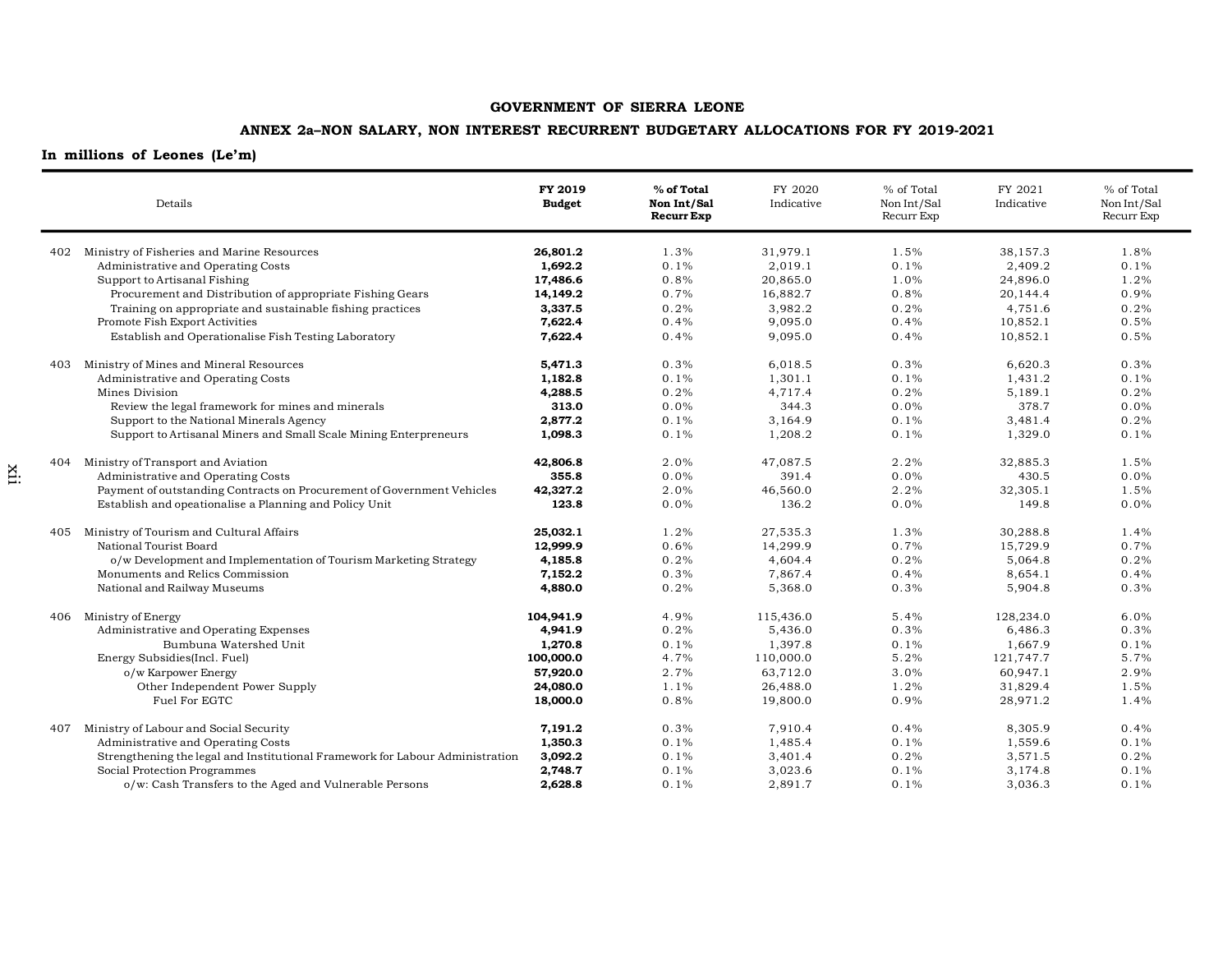## **ANNEX 2a–NON SALARY, NON INTEREST RECURRENT BUDGETARY ALLOCATIONS FOR FY 2019-2021**

|     | Details                                                   | FY 2019<br><b>Budget</b> | % of Total<br>Non Int/Sal<br><b>Recurr Exp</b> | FY 2020<br>Indicative | % of Total<br>Non Int/Sal<br>Recurr Exp | FY 2021<br>Indicative | % of Total<br>Non Int/Sal<br>Recurr Exp |
|-----|-----------------------------------------------------------|--------------------------|------------------------------------------------|-----------------------|-----------------------------------------|-----------------------|-----------------------------------------|
|     | 408 Ministry of Works and Public Assests                  | 12,000.6                 | 0.6%                                           | 13.200.6              | 0.6%                                    | 14,520.7              | 0.7%                                    |
|     | Administrative and Operating Costs                        | 1.082.0                  | 0.1%                                           | 1,190.2               | 0.1%                                    | 1,309.2               | 0.1%                                    |
|     | Architectural, Design, Construction and Maint, Div.       | 3,922.4                  | 0.2%                                           | 4,314.7               | 0.2%                                    | 4,746.1               | 0.2%                                    |
|     | of which: Repairs and Maintenance of Government Buildings | 3,488.8                  | 0.2%                                           | 3,837.7               | 0.2%                                    | 4,221.5               | 0.2%                                    |
|     | Civil Engineering Works Division                          | 539.6                    | 0.0%                                           | 593.6                 | $0.0\%$                                 | 652.9                 | 0.0%                                    |
|     | Mechanical Division                                       | 709.4                    | 0.0%                                           | 780.3                 | 0.0%                                    | 858.3                 | 0.0%                                    |
|     | <b>Housing Division</b>                                   | 5,254.7                  | 0.2%                                           | 5,780.2               | 0.3%                                    | 6,358.2               | 0.3%                                    |
|     | of which: Rent and Rates                                  | 4,596.7                  | 0.2%                                           | 5,056.3               | 0.2%                                    | 5,562.0               | 0.3%                                    |
|     | Works Project Implementation and Monitoring Unit          | 492.4                    | 0.0%                                           | 541.7                 | 0.0%                                    | 595.9                 | 0.0%                                    |
| 409 | Ministry of Trade and Industry                            | 12,948.3                 | 0.6%                                           | 14,243.2              | 0.7%                                    | 15,667.5              | 0.7%                                    |
|     | Administrative and Operating Costs                        | 785.8                    | 0.0%                                           | 864.3                 | 0.0%                                    | 950.8                 | 0.0%                                    |
|     | <b>Export Development</b>                                 | 12,162.6                 | 0.6%                                           | 13,378.8              | 0.6%                                    | 14,716.7              | 0.7%                                    |
|     | Sierra Leone Standards Bureau                             | 3,444.7                  | 0.2%                                           | 3,789.2               | 0.2%                                    | 4,168.1               | 0.2%                                    |
|     | Sierra Leone Investment and Export Promotion Agency       | 4,280.5                  | 0.2%                                           | 4,708.6               | 0.2%                                    | 5,179.4               | 0.2%                                    |
|     | Department of Co-operatives                               | 1,563.5                  | 0.1%                                           | 1,719.8               | 0.1%                                    | 1,891.8               | 0.1%                                    |
|     | Support to Sierra Leone Produce Marketing Company         | 518.4                    | 0.0%                                           | 570.2                 | 0.0%                                    | 627.2                 | 0.0%                                    |
|     | Commodities Monitoring and Marketing Unit                 | 572.9                    | 0.0%                                           | 630.2                 | $0.0\%$                                 | 693.2                 | 0.0%                                    |
|     | Sierra Leone Business Forum                               | 655.0                    | 0.0%                                           | 720.4                 | 0.0%                                    | 792.5                 | 0.0%                                    |
|     | Coordination of Doing Business Reforms Unit               | 505.6                    | 0.0%                                           | 556.1                 | 0.0%                                    | 611.8                 | 0.0%                                    |
|     | Industrial Planning and Development                       | 622.1                    | 0.0%                                           | 684.3                 | 0.0%                                    | 752.7                 | 0.0%                                    |
| 410 | National Protected Area Authority                         | 1,436.7                  | 0.1%                                           | 1,580.4               | 0.1%                                    | 1,738.4               | 0.1%                                    |
|     | o/w: Conservation Trust Fund Agency                       | 444.7                    | 0.0%                                           | 489.2                 | 0.0%                                    | 538.1                 | 0.0%                                    |
| 411 | Road Maintenance Fund                                     | 125,445.3                | 5.9%                                           | 151,717.6             | 7.1%                                    | 159,303.5             | 7.5%                                    |
|     | Road Maintenance Fund Administration                      | 16,290.8                 | 0.8%                                           | 17,105.3              | 0.8%                                    | 17.960.6              | 0.8%                                    |
|     | Sierra Leone Roads Authority                              | 10,607.8                 | 0.5%                                           | 31,138.2              | 1.5%                                    | 32,695.1              | 1.5%                                    |
|     | Road Maintenance Activities                               | 98,546.7                 | 4.6%                                           | 103,474.1             | 4.9%                                    | 108,647.8             | 5.1%                                    |
| 412 | National Telecommunications Commission (NATCOM)           | 59,397.3                 | 2.8%                                           | 80,270.8              | 3.8%                                    | 80,797.8              | 3.8%                                    |
| 413 | Sierra Leone Electricity and Water Regulatory Commission  | 1,230.4                  | 0.1%                                           | 1,292.0               | 0.1%                                    | 1,421.1               | 0.1%                                    |
|     | 414 Ministry of Water Resources                           | 13,255.0                 | 0.6%                                           | 13,917.8              | 0.7%                                    | 10,309.5              | 0.5%                                    |
|     | Administrative and Operating Costs                        | 1,207.4                  | 0.1%                                           | 1,267.7               | 0.1%                                    | 1,394.5               | 0.1%                                    |
|     | Water Directorate                                         | 11,102.6                 | 0.5%                                           | 11,657.7              | 0.5%                                    | 7,823.5               | 0.4%                                    |
|     | $o/w$ : Grants to SALWACO                                 | 8,410.0                  | 0.4%                                           | 8,830.5               | 0.4%                                    | 4,713.6               | 0.2%                                    |
|     | $o/w$ : Emergency Recovery Priority Programmes on Water   | 1,436.0                  | 0.1%                                           | 1,507.7               | 0.1%                                    | 1,658.5               | 0.1%                                    |
|     | Water Resources Management Unit                           | 448.8                    | 0.0%                                           | 471.2                 | 0.0%                                    | 518.3                 | 0.0%                                    |
|     | National Water Resources Management Agency                | 496.3                    | 0.0%                                           | 521.1                 | 0.0%                                    | 573.2                 | 0.0%                                    |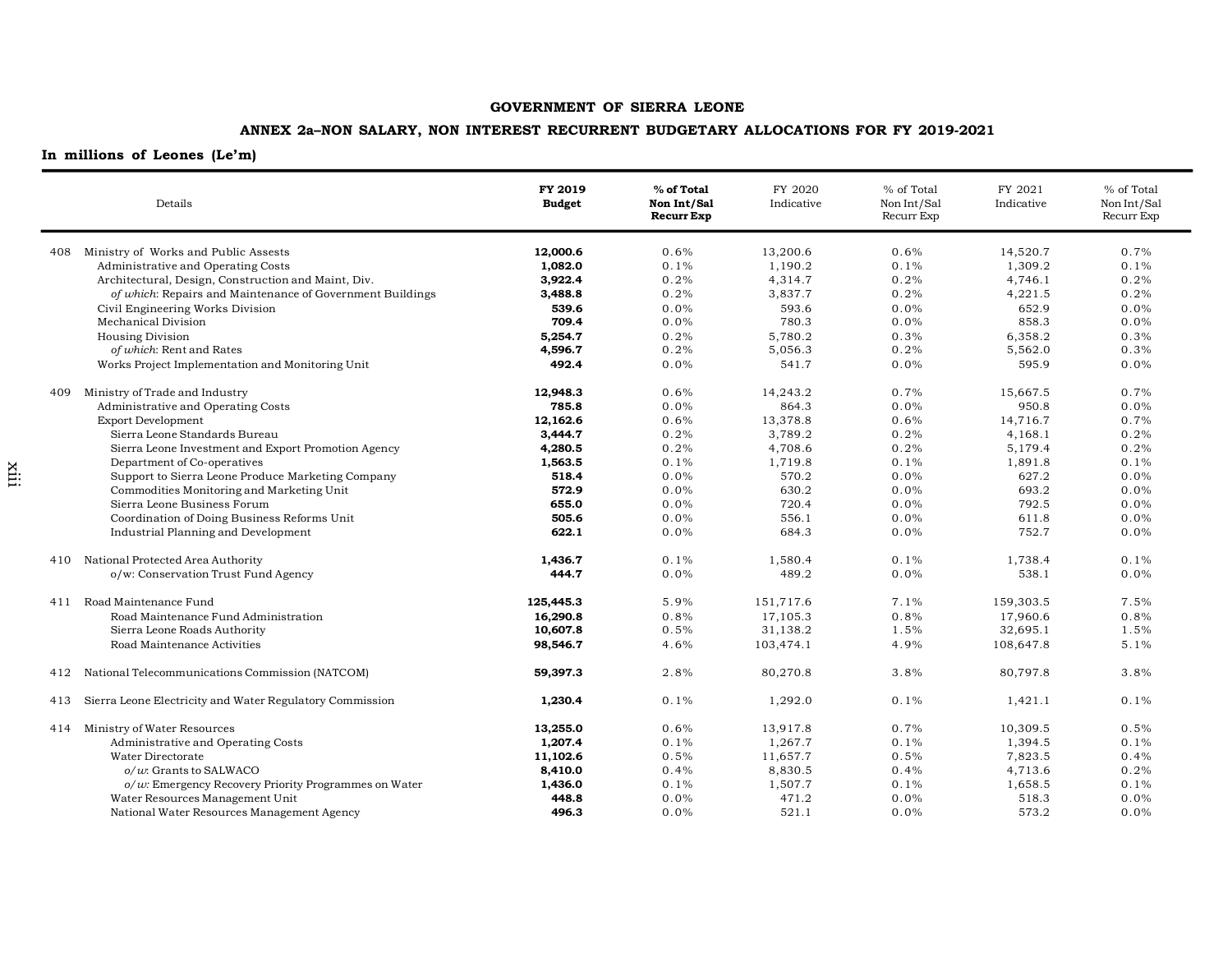## **ANNEX 2a–NON SALARY, NON INTEREST RECURRENT BUDGETARY ALLOCATIONS FOR FY 2019-2021**

|     | Details                                                           | FY 2019<br><b>Budget</b> | % of Total<br>Non Int/Sal<br><b>Recurr Exp</b> | FY 2020<br>Indicative | % of Total<br>Non Int/Sal<br>Recurr Exp | FY 2021<br>Indicative | % of Total<br>Non Int/Sal<br>Recurr Exp |
|-----|-------------------------------------------------------------------|--------------------------|------------------------------------------------|-----------------------|-----------------------------------------|-----------------------|-----------------------------------------|
|     | 415 Sierra Leone Maritime Administration (SLMA)                   | 17,244.9                 | 0.8%                                           | 18,107.1              | 0.9%                                    | 19,917.8              | 0.9%                                    |
| 416 | Civil Aviation Authority                                          | 1,830.8                  | 0.1%                                           | 1,922.4               | 0.1%                                    | 2,114.6               | 0.1%                                    |
| 417 | Nuclear Safety and Radiation Protection Authority                 | 3,294.0                  | 0.2%                                           | 3,458.7               | 0.2%                                    | 4,126.8               | 0.2%                                    |
| 418 | Sierra Leone Agricultural Research Institute (SLARI)              | 5,152.6                  | 0.2%                                           | 6,148.1               | 0.3%                                    | 7,335.9               | 0.3%                                    |
| 419 | Local Content Agency                                              | 718.9                    | 0.0%                                           | 754.8                 | $0.0\%$                                 | 830.3                 | 0.0%                                    |
| 420 | Sierra Leone Environment Protection Agency (SLEPA)                | 15,154.2                 | 0.7%                                           | 18,081.9              | 0.8%                                    | 21,575.2              | 1.0%                                    |
| 421 | Small and Medium Enterprises Development Agency (SMEDA)           | 2,027.3                  | 0.1%                                           | 2,418.9               | 0.1%                                    | 2,886.2               | 0.1%                                    |
| 422 | Sierra Leone Meteorological Agency                                | 1,182.4                  | 0.1%                                           | 1,241.5               | 0.1%                                    | 1,365.6               | 0.1%                                    |
| 423 | Sierra Leone Petroleum Regulation Agency                          | 3,857.1                  | 0.2%                                           | 4,050.0               | 0.2%                                    | 4,455.0               | 0.2%                                    |
| 424 | Sierra Leone Petroleum Directorate                                | 6,846.3                  | 0.3%                                           | 7,188.6               | 0.3%                                    | 7,907.5               | 0.4%                                    |
| 5   | <b>MISCELLANEOUS SERVICES</b>                                     |                          | 0.0%                                           | 0.0                   | 0.0%                                    | 0.0                   | 0.0%                                    |
|     | Miscellaneous Services                                            |                          | 0.0%                                           | 0.0                   | 0.0%                                    | 0.0                   | 0.0%                                    |
|     | 501001 Miscellaneous Services - Secretary to the President        |                          | 0.0%                                           | 0.0                   | 0.0%                                    | 0.0                   | 0.0%                                    |
|     | 501002 Miscellaneous Services - General                           |                          | 0.0%                                           | 0.0                   | 0.0%                                    | 0.0                   | 0.0%                                    |
|     | 501003 Miscellaneous Services - Accountant-General's Office       |                          | 0.0%                                           | 0.0                   | 0.0%                                    | 0.0                   | 0.0%                                    |
| 6   | <b>CONTINGENCY EXPENDITURE</b>                                    | 30,132.6                 | 1.4%                                           | 117,174.5             | 5.5%                                    | 117,095.9             | 5.5%                                    |
|     | Contingency Fund                                                  | 15,066.3                 | 0.7%                                           | 58,587.3              | 2.8%                                    | 58,548.0              | 2.7%                                    |
|     | Special Presidential Warrants                                     | 7,533.1                  | 0.4%                                           | 29,293.6              | 1.4%                                    | 29,274.0              | 1.4%                                    |
|     | Unallocated Expenditures                                          | 7,533.1                  | 0.4%                                           | 29,293.6              | 1.4%                                    | 29,274.0              | 1.4%                                    |
| 7   | TRANSFERS TO LOCAL COUNCILS                                       | 191,890.4                | $9.0\%$                                        | 199,087.9             | 9.3%                                    | 231,477.7             | 10.9%                                   |
|     | Grants for General Administrative Expenses                        | 7,649.9                  | 0.4%                                           | 7,598.0               | 0.4%                                    | 8,326.1               | 0.4%                                    |
|     | Local Government Grants                                           | 7,649.9                  | 0.4%                                           | 7,598.0               | 0.4%                                    | 8,326.1               | 0.4%                                    |
|     | Grants for Devolved Functions                                     | 184,240.5                | 8.7%                                           | 191,489.9             | 9.0%                                    | 223,151.6             | 10.5%                                   |
|     | Sensitisation on Fire Prevention Services                         | 939.9                    | 0.0%                                           | 1,033.9               | $0.0\%$                                 | 1,379.5               | 0.1%                                    |
|     | <b>Education Services</b>                                         | 86,763.1                 | 4.1%                                           | 103,995.9             | 4.9%                                    | 121,407.2             | 5.7%                                    |
|     | Administration                                                    | 3,738.3                  | 0.2%                                           | 4,987.9               | 0.2%                                    | 6,655.3               | 0.3%                                    |
|     | Pre-primary and Primary Education                                 | 43,920.8                 | 2.1%                                           | 48,312.8              | 2.3%                                    | 61,642.1              | 2.9%                                    |
|     | of which: Examination Fees to WAEC for NPSE                       | 5,941.9                  | 0.3%                                           | 6,536.0               | 0.3%                                    | 8,721.0               | 0.4%                                    |
|     | of which: Govt. and Govt. Assisted Schools                        | 37,978.9                 | 1.8%                                           | 41,776.8              | 2.0%                                    | 52,921.2              | 2.5%                                    |
|     | Free Education Programme for Primary Education                    | 23,850.3                 | 1.1%                                           | 26,235.4              | 1.2%                                    | 28,858.9              | 1.4%                                    |
|     | Textbooks                                                         | 10,742.2                 | 0.5%                                           | 11,816.5              | 0.6%                                    | 12,998.1              | 0.6%                                    |
|     | Teaching and Learning Materials                                   | 3,386.3                  | 0.2%                                           | 3,725.0               | 0.2%                                    | 11,064.2              | 0.5%                                    |
|     | Secondary Education                                               | 31,951.4                 | 1.5%                                           | 42,827.2              | 2.0%                                    | 45,611.7              | 2.1%                                    |
|     | of which: Examination Fees to WAEC for BECE                       | 10,027.5                 | 0.5%                                           | 11,030.3              | 0.5%                                    | 8,400.3               | 0.4%                                    |
|     | of which: Free Education Programme for Junior Secondary Education | 13,252.1                 | 0.6%                                           | 22,257.9              | 1.0%                                    | 24,483.7              | 1.1%                                    |
|     | of which: Textbooks                                               | 6,695.8                  | 0.3%                                           | 7,365.4               | 0.3%                                    | 9,827.6               | 0.5%                                    |
|     | of which: Science Equipments                                      | 1,975.9                  | 0.1%                                           | 2,173.5               | 0.1%                                    | 2,900.1               | 0.1%                                    |
|     | Government Libraries                                              | 2,195.8                  | 0.1%                                           | 2,415.4               | 0.1%                                    | 2,222.8               | 0.1%                                    |
|     | <b>Education Development</b>                                      | 4,956.9                  | 0.2%                                           | 5,452.6               | 0.3%                                    | 5,275.3               | 0.2%                                    |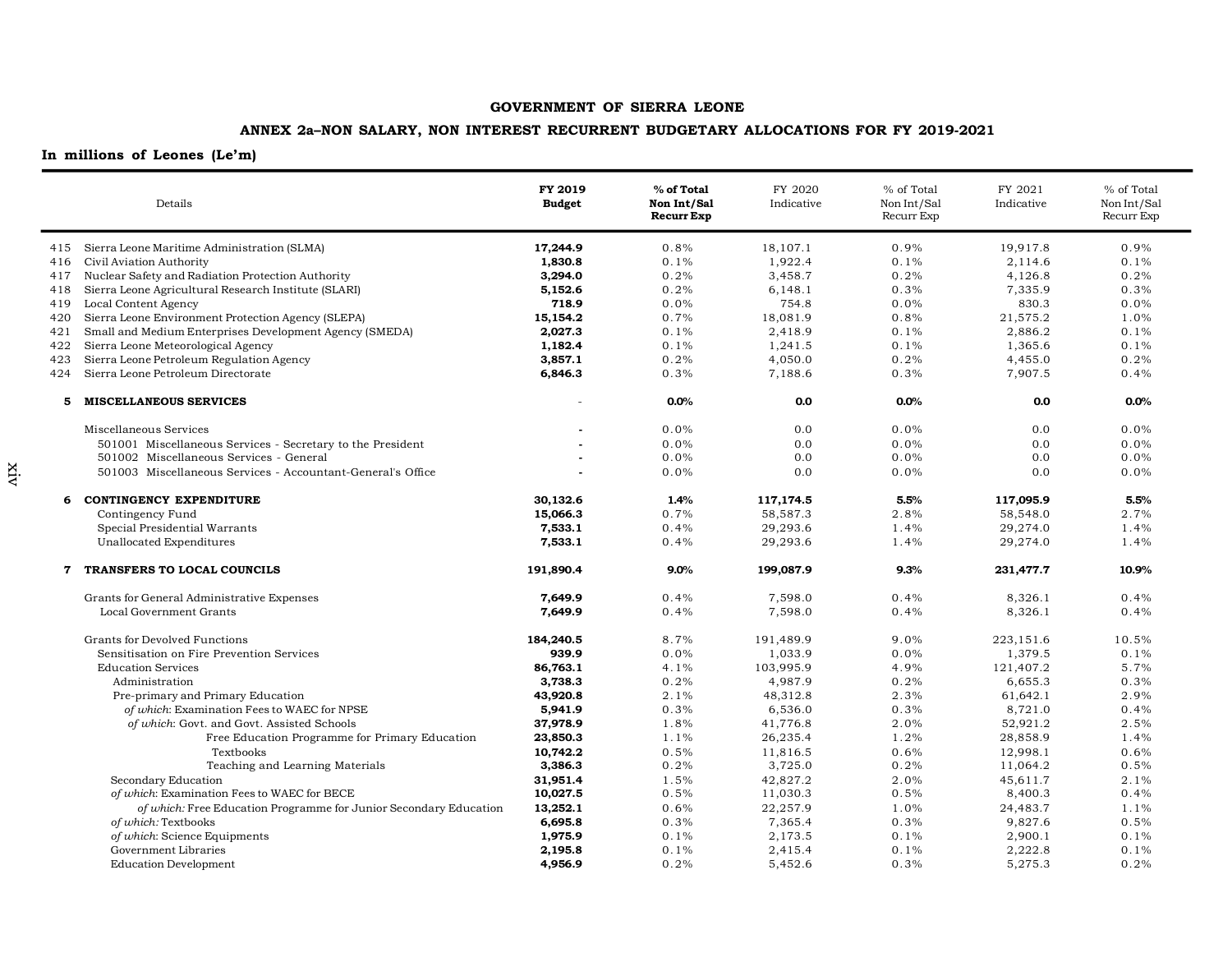## **ANNEX 2a–NON SALARY, NON INTEREST RECURRENT BUDGETARY ALLOCATIONS FOR FY 2019-2021**

| Details                                                                    | FY 2019<br><b>Budget</b> | % of Total<br>Non Int/Sal<br><b>Recurr Exp</b> | FY 2020<br>Indicative | % of Total<br>Non Int/Sal<br>Recurr Exp | FY 2021<br>Indicative | % of Total<br>Non Int/Sal<br>Recurr Exp |
|----------------------------------------------------------------------------|--------------------------|------------------------------------------------|-----------------------|-----------------------------------------|-----------------------|-----------------------------------------|
| Youths and Sports Services                                                 | 2,779.7                  | 0.1%                                           | 3,057.7               | 0.1%                                    | 4,079.8               | 0.2%                                    |
| Sports Equipment                                                           | 1,623.7                  | 0.1%                                           | 1,786.1               | 0.1%                                    | 2,383.1               | 0.1%                                    |
| Youths Division                                                            | 1,156.0                  | 0.1%                                           | 1,271.6               | 0.1%                                    | 1,696.7               | 0.1%                                    |
| Solid Waste Management Services                                            | 21,443.7                 | 1.0%                                           | 13,857.0              | 0.7%                                    | 18,489.2              | 0.9%                                    |
| Health Care Services                                                       | 45,558.0                 | 2.1%                                           | 50,113.8              | 2.4%                                    | 51,868.5              | 2.4%                                    |
| District Peripheral Health Care Services (PHCs)                            | 20,629.3                 | 1.0%                                           | 22,692.2              | $1.1\%$                                 | 25,277.8              | 1.2%                                    |
| Secondary Health Services (District Hospitals except, Bo, Kenema & Makeni) | 24,928.8                 | 1.2%                                           | 27,421.6              | 1.3%                                    | 26,590.7              | 1.2%                                    |
| Social Welfare, Gender and Children's Affairs                              | 4,137.2                  | 0.2%                                           | 4,550.9               | 0.2%                                    | 6,072.2               | 0.3%                                    |
| Social Welfare Division                                                    | 1,850.7                  | 0.1%                                           | 2,035.7               | 0.1%                                    | 2,716.3               | 0.1%                                    |
| Gender and Children's Affairs Division                                     | 2,286.5                  | 0.1%                                           | 2,515.2               | 0.1%                                    | 3,355.9               | 0.2%                                    |
| Agriculture and Food Security Services                                     | 18,728.7                 | 0.9%                                           | 10,601.5              | 0.5%                                    | 14,145.5              | 0.7%                                    |
| Fisheries and Marine Resources                                             | 776.6                    | 0.0%                                           | 854.2                 | 0.0%                                    | 1,139.8               | 0.1%                                    |
| Water services                                                             | 3,113.6                  | 0.1%                                           | 3,425.0               | 0.2%                                    | 4,569.9               | 0.2%                                    |
| Rural Water Services                                                       | 3,113.6                  | 0.1%                                           | 3,425.0               | 0.2%                                    | 4,569.9               | 0.2%                                    |
| Total Non Salary, Non Interest Recurrent Expenditure Provisions            | 2,129,911.3              | 100.0%                                         | 2,864,627.4           | 100.0%                                  | 3,128,664.3           | 100.0%                                  |
| <b>Goods &amp; Services</b>                                                | 1,383,943.3              | 65.0%                                          | 1,808,693.9           | 63.1%                                   | 1,987,551.9           | 63.5%                                   |
| Social and Economic                                                        | 699,956.4                | 32.9%                                          | 983,194.4             | 34.3%                                   | 1,098,499.7           | 35.1%                                   |
| o/w Free Education Programme                                               | 124,380.3                | 5.8%                                           | 153,263.6             | 5.4%                                    | 168,589.9             | 5.4%                                    |
| General and Others                                                         | 447,876.3                | 21.0%                                          | 489,684.0             | 17.1%                                   | 536,445.9             | 17.1%                                   |
| o/w National Revenue Authority                                             | 98,000.0                 | 4.6%                                           | 107,800.0             | 3.8%                                    | 118,580.0             | 3.8%                                    |
| Statistics - Sierra Leone                                                  | 7,530.4                  | 0.4%                                           | 8,283.4               | 0.3%                                    | 9,111.8               | 0.3%                                    |
| Defence Expenditure                                                        | 96,018.1                 | 4.5%                                           | 136,565.0             | 4.8%                                    | 143,393.3             | 4.6%                                    |
| Police                                                                     | 87,722.6                 | 4.1%                                           | 124,765.8             | 4.4%                                    | 131,004.1             | 4.2%                                    |
| Correctional Services                                                      | 52,369.7                 | 2.5%                                           | 74,484.7              | 2.6%                                    | 78,209.0              | 2.5%                                    |
| <b>Subsidies and Transfers</b>                                             | 715,835.5                | 33.6%                                          | 938,759.0             | 32.8%                                   | 1,024,016.5           | 32.7%                                   |
| <b>Transfers to Local Councils</b>                                         | 191,890.4                | 9.0%                                           | 199,087.9             | 6.9%                                    | 231,477.7             | 7.4%                                    |
| Grants for Admin. Expenses                                                 | 7,649.9                  | 0.4%                                           | 7,598.0               | 0.3%                                    | 8,326.1               | 0.3%                                    |
| Grants for Devolved Functions                                              | 184,240.5                | 8.7%                                           | 191,489.9             | 6.7%                                    | 223,151.6             | 7.1%                                    |
| $o/w$ Free Education Programme                                             | 75,872.2                 | 3.6%                                           | 91,140.0              | 3.2%                                    | 107,253.8             | 3.4%                                    |
| <b>Grants to Tertiary Educational Institutions</b>                         | 178,000.0                | 8.4%                                           | 271,284.8             | 9.5%                                    | 289,966.9             | 9.3%                                    |
| <b>Transfer to Road Maintenance Fund</b>                                   | 125,445.3                | 5.9%                                           | 151,717.6             | 5.3%                                    | 159,303.5             | 5.1%                                    |
| <b>Transfers to Other Agencies</b>                                         | 102,499.8                | 4.8%                                           | 127,698.4             | 4.5%                                    | 134,653.4             | 4.3%                                    |
| <b>Energy Subsidies(Incl. Fuel)</b>                                        | 100,000.0                | 4.7%                                           | 110,000.0             | 3.8%                                    | 121,747.7             | 3.9%                                    |
| o/w Karpower Energy                                                        | 57,920.0                 | 2.7%                                           | 63,712.0              | 2.2%                                    | 60,947.1              | 1.9%                                    |
| Other Independent Power Supply                                             | 24,080.0                 | 1.1%                                           | 26,488.0              | 0.9%                                    | 31,829.4              | 1.0%                                    |
| Fuel For EGTC                                                              | 18,000.0                 | 0.8%                                           | 19,800.0              | 0.7%                                    | 28,971.2              | 0.9%                                    |
| <b>Elections and Democratisation - National Electoral Commission</b>       | 18,000.0                 | 0.8%                                           | 78,970.3              | 2.8%                                    | 86,867.3              | 2.8%                                    |
| <b>Contingency Expenditure</b>                                             | 30.132.6                 | 1.4%                                           | 117,174.5             | 4.1%                                    | 117,095.9             | 3.7%                                    |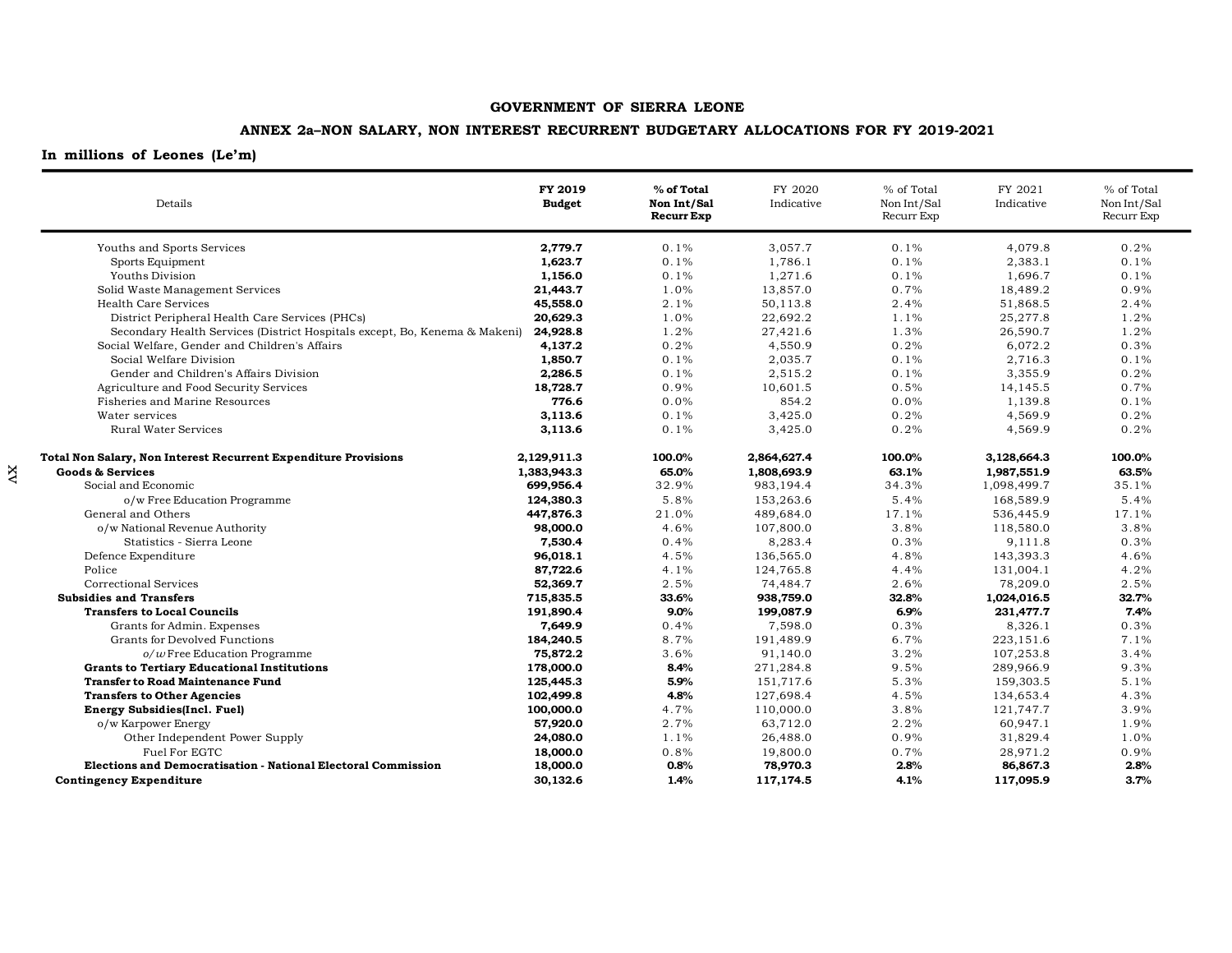## **ANNEX 2b–PRSP CLUSTER ALLOCATION OF NON SALARY, NON INTEREST RECURRENT EXPENDITURES FOR FY 2019-2021**

| Details                                                                                                                                                                                                                                                                                                                                                                                                                                                                                                                                                                                                                                                                                             | FY 2019<br><b>Budget</b>                                                                                                                                                                       | % of Total<br>Non Int/Sal<br><b>Recurr Exp</b>                                                                                       | FY 2020<br>Indicative                                                                                                                                                                              | % of Total<br>Non Int/Sal<br>Recurr Exp                                                                                              | FY 2021<br>Indicative                                                                                                                                                                              | % of Total<br>Non Int/Sal<br>Recurr Exp                                                                                              |
|-----------------------------------------------------------------------------------------------------------------------------------------------------------------------------------------------------------------------------------------------------------------------------------------------------------------------------------------------------------------------------------------------------------------------------------------------------------------------------------------------------------------------------------------------------------------------------------------------------------------------------------------------------------------------------------------------------|------------------------------------------------------------------------------------------------------------------------------------------------------------------------------------------------|--------------------------------------------------------------------------------------------------------------------------------------|----------------------------------------------------------------------------------------------------------------------------------------------------------------------------------------------------|--------------------------------------------------------------------------------------------------------------------------------------|----------------------------------------------------------------------------------------------------------------------------------------------------------------------------------------------------|--------------------------------------------------------------------------------------------------------------------------------------|
| <b>CLUSTER 1 - EDUCATION FOR DEVELOPMENT</b>                                                                                                                                                                                                                                                                                                                                                                                                                                                                                                                                                                                                                                                        | 442,908.5                                                                                                                                                                                      | 20.8%                                                                                                                                | 591,303.4                                                                                                                                                                                          | 27.8%                                                                                                                                | 658,463.8                                                                                                                                                                                          | 30.9%                                                                                                                                |
| 1.1 DELIVERING FREE QUALITY EDUCATION                                                                                                                                                                                                                                                                                                                                                                                                                                                                                                                                                                                                                                                               | 226,156.3                                                                                                                                                                                      | 10.6%                                                                                                                                | 275,172.7                                                                                                                                                                                          | 12.9%                                                                                                                                | 309,897.0                                                                                                                                                                                          | 14.5%                                                                                                                                |
| 301 Ministry of Basic and Secondary Education<br>Administrative and Operating Costs<br>Improving Access to Free and Quality Education<br>Planning and Development Services<br>Pre-primary and Primary Education<br>of which: Grants to Handicapped Schools<br>of which: School Feeding Programme (PRP)<br>Secondary Education<br>of which: Grants in Aid to Government Boarding Schools<br>of which: Examination Fees to WAEC for WASCE<br>of which: Free Education Programme for Senior Secondary Schools<br>of which: Girl Child Programme<br>of which: Textbooks<br>of which: National Awards Programme<br>Physical and Health Education<br><b>Inspectorate Division</b><br>Non Formal Education | 137,637.2<br>5,951.5<br>128,023.2<br>2,799.6<br>72,543.5<br>2,918.6<br>69,624.9<br>52,680.1<br>14,163.5<br>14,615.4<br>8,280.0<br>9,778.0<br>5,000.0<br>843.2<br>1,144.5<br>1,087.3<br>1,430.7 | 6.5%<br>0.3%<br>6.0%<br>0.1%<br>3.4%<br>0.1%<br>3.3%<br>2.5%<br>0.7%<br>0.7%<br>0.4%<br>0.5%<br>0.2%<br>0.0%<br>0.1%<br>0.1%<br>0.1% | 169,081.7<br>7,101.3<br>161,980.4<br>3,340.5<br>79,585.7<br>2,882.5<br>76,703.2<br>74,684.0<br>24,688.2<br>14,585.8<br>16,770.9<br>11,667.0<br>5,966.0<br>1,006.1<br>1,365.7<br>1,297.4<br>1,707.1 | 7.9%<br>0.3%<br>7.6%<br>0.2%<br>3.7%<br>0.1%<br>3.6%<br>3.5%<br>1.2%<br>0.7%<br>0.8%<br>0.5%<br>0.3%<br>0.0%<br>0.1%<br>0.1%<br>0.1% | 185,989.8<br>7,811.4<br>178,178.4<br>3,674.5<br>87,544.3<br>3,170.7<br>84,373.6<br>82,152.4<br>27,157.0<br>16,044.4<br>18,448.0<br>12,833.7<br>6,562.6<br>1,106.8<br>1,502.2<br>1,427.2<br>1,877.8 | 8.7%<br>0.4%<br>8.4%<br>0.2%<br>4.1%<br>0.1%<br>4.0%<br>3.9%<br>1.3%<br>0.8%<br>0.9%<br>0.6%<br>0.3%<br>0.1%<br>0.1%<br>0.1%<br>0.1% |
| 312 Teaching Service Commission                                                                                                                                                                                                                                                                                                                                                                                                                                                                                                                                                                                                                                                                     | 1,755.9                                                                                                                                                                                        | 0.1%                                                                                                                                 | 2,095.1                                                                                                                                                                                            | 0.1%                                                                                                                                 | 2,499.9                                                                                                                                                                                            | 0.1%                                                                                                                                 |
| 701 Devolved Function - Education Services                                                                                                                                                                                                                                                                                                                                                                                                                                                                                                                                                                                                                                                          | 86,763.1                                                                                                                                                                                       | 4.1%                                                                                                                                 | 103,995.9                                                                                                                                                                                          | 4.9%                                                                                                                                 | 121,407.2                                                                                                                                                                                          | 5.7%                                                                                                                                 |
| 1.2 STRENGHTENING TECHNICAL AND HIGHER EDUCATION                                                                                                                                                                                                                                                                                                                                                                                                                                                                                                                                                                                                                                                    | 216,752.2                                                                                                                                                                                      | 10.2%                                                                                                                                | 316,130.8                                                                                                                                                                                          | 14.8%                                                                                                                                | 348,566.8                                                                                                                                                                                          | 16.4%                                                                                                                                |
| 300 Ministry of Technical and Higher Education<br>Administrative and Operating Costs<br>Tertiary Education and Technical and Vocational Education and Training<br>Grants-in-Aid<br>Tertiary Education Commission<br>Tuition Fees Subsidies<br>Grants to Tertiary Education<br>Grants for Tertiary Entrance Application Forms<br>Student's Loan Scheme<br>Technical/Vocational Education<br>Higher Education, Science and Technology<br>Science and Technology Committee<br>Barefoot Solar Technicians Training Centre                                                                                                                                                                               | 215,797.7<br>1,650.0<br>209,701.3<br>18,492.7<br>2,186.7<br>111,107.8<br>66,892.1<br>6,160.6<br>2,000.0<br>2,861.2<br>1,850.7<br>449.7<br>2,146.0                                              | 10.1%<br>0.1%<br>9.8%<br>0.9%<br>0.1%<br>5.2%<br>3.1%<br>0.3%<br>0.1%<br>0.1%<br>0.1%<br>0.0%<br>0.1%                                | 315,080.7<br>1,968.8<br>307,806.5<br>22,065.5<br>2,609.2<br>169,372.5<br>101,912.4<br>6,233.0<br>2,200.1<br>3,414.0<br>2,208.3<br>536.5<br>2,560.7                                                 | 14.8%<br>0.1%<br>14.5%<br>1.0%<br>0.1%<br>8.0%<br>4.8%<br>0.3%<br>0.1%<br>0.2%<br>0.1%<br>0.0%<br>0.1%                               | 347,411.8<br>2,349.1<br>338,732.3<br>22,328.4<br>3,113.3<br>177,863.3<br>112,103.6<br>6,830.0<br>12,420.1<br>4,073.6<br>2,634.9<br>640.2<br>3,055.4                                                | 16.3%<br>0.1%<br>15.9%<br>1.0%<br>0.1%<br>8.4%<br>5.3%<br>0.3%<br>0.6%<br>0.2%<br>0.1%<br>0.0%<br>0.1%                               |
| 316 Civil Service Training College                                                                                                                                                                                                                                                                                                                                                                                                                                                                                                                                                                                                                                                                  | 954.6                                                                                                                                                                                          | 0.0%                                                                                                                                 | 1,050.0                                                                                                                                                                                            | 0.0%                                                                                                                                 | 1,155.0                                                                                                                                                                                            | 0.1%                                                                                                                                 |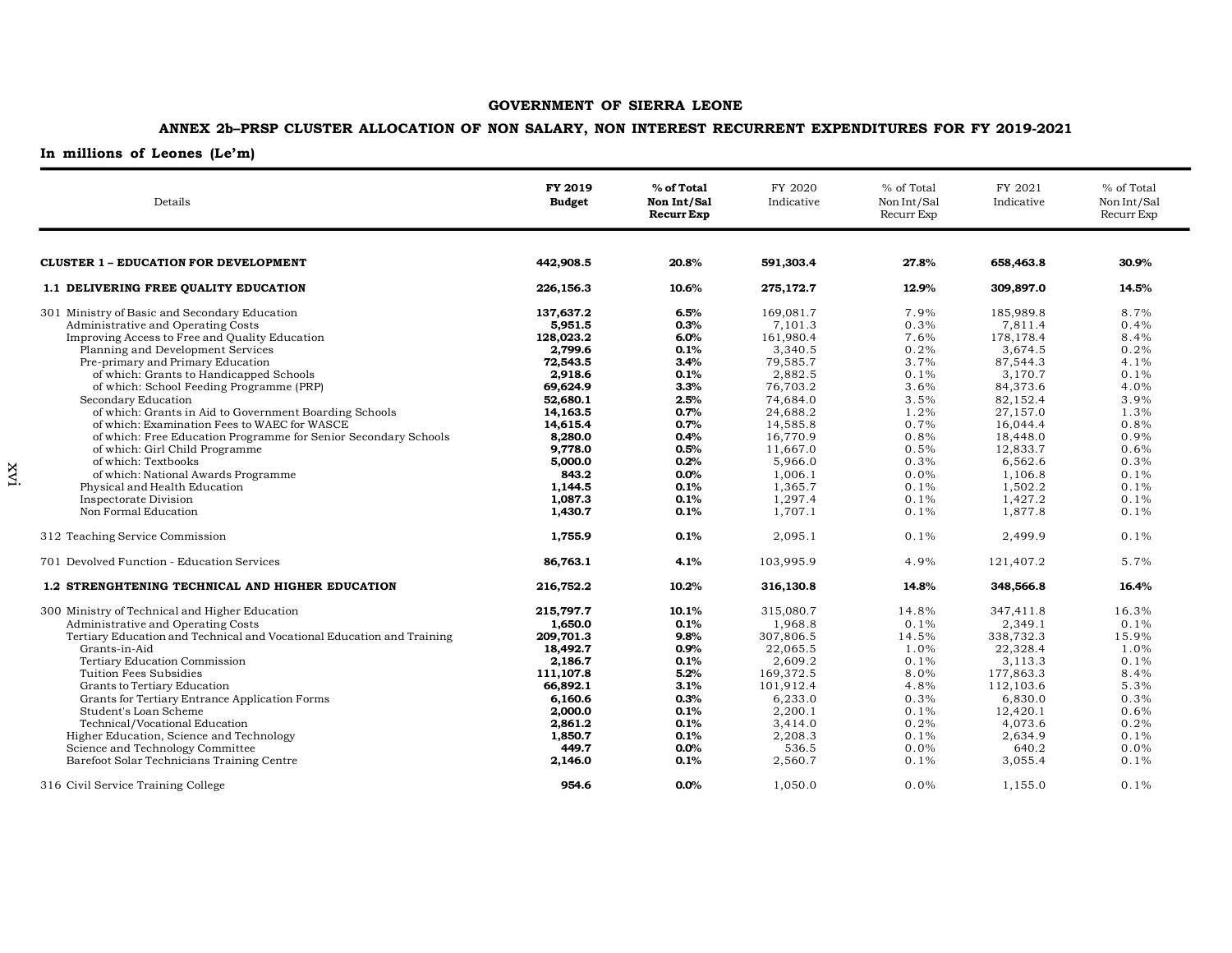## **ANNEX 2b–PRSP CLUSTER ALLOCATION OF NON SALARY, NON INTEREST RECURRENT EXPENDITURES FOR FY 2019-2021**

| Details                                                                                                                                                                                                                                                                                                                                                                                                                                                                                                                                                                                                                                                                                                                                                                        | FY 2019<br><b>Budget</b>                                                                                                                                                                                  | % of Total<br>Non Int/Sal<br><b>Recurr Exp</b>                                                                                               | FY 2020<br>Indicative                                                                                                                                                                                        | % of Total<br>Non Int/Sal<br>Recurr Exp                                                                                                        | FY 2021<br>Indicative                                                                                                                                                                                             | % of Total<br>Non Int/Sal<br>Recurr Exp                                                                                                        |
|--------------------------------------------------------------------------------------------------------------------------------------------------------------------------------------------------------------------------------------------------------------------------------------------------------------------------------------------------------------------------------------------------------------------------------------------------------------------------------------------------------------------------------------------------------------------------------------------------------------------------------------------------------------------------------------------------------------------------------------------------------------------------------|-----------------------------------------------------------------------------------------------------------------------------------------------------------------------------------------------------------|----------------------------------------------------------------------------------------------------------------------------------------------|--------------------------------------------------------------------------------------------------------------------------------------------------------------------------------------------------------------|------------------------------------------------------------------------------------------------------------------------------------------------|-------------------------------------------------------------------------------------------------------------------------------------------------------------------------------------------------------------------|------------------------------------------------------------------------------------------------------------------------------------------------|
| <b>CLUSTER 2 - OTHER HUMAN DEVELOPMENT</b>                                                                                                                                                                                                                                                                                                                                                                                                                                                                                                                                                                                                                                                                                                                                     | 330,466.7                                                                                                                                                                                                 | 15.5%                                                                                                                                        | 467,017.2                                                                                                                                                                                                    | 21.9%                                                                                                                                          | 545,833.4                                                                                                                                                                                                         | 25.6%                                                                                                                                          |
| 2.1 HEALTHCARE IMPROVEMENT                                                                                                                                                                                                                                                                                                                                                                                                                                                                                                                                                                                                                                                                                                                                                     | 242,485.8                                                                                                                                                                                                 | 11.4%                                                                                                                                        | 380,632.1                                                                                                                                                                                                    | 17.9%                                                                                                                                          | 451,440.0                                                                                                                                                                                                         | 21.2%                                                                                                                                          |
| 304 Ministry of Health and Sanitation<br>Administrative and Operating Costs<br>Improving Access and Quality of Basic Health Services<br>Human Resources Management<br>Primary Health Care Services<br>Malaria Prevention and Control<br>STI/HIV/AIDS Prevention and Control Programme<br>Tuberculosis and Leprosy Control Programme<br>Reproductive and Child Health Care Services<br>National School Health Programme<br>Immunization Programme/EPI<br>Reproductive Health/Family Planning<br>Secondary Health Care Services<br>Tertiary Health Care Services (National & Referral Hospitals)<br>Directorate of Hospitals and Laboratory<br><b>Support Services</b><br>Procurement of Free Health Care Drugs<br>Procurement of Cost Recovery Drugs and Other Medical Supplies | 174,014.0<br>10,250.6<br>35,359.5<br>6,080.8<br>20,350.6<br>8,206.8<br>4,278.3<br>2,362.9<br>8,928.1<br>2.117.6<br>6,080.8<br>729.8<br>1,240.6<br>31,117.1<br>1,763.5<br>94,282.7<br>31,722.2<br>62,560.5 | 8.2%<br>0.5%<br>1.7%<br>0.3%<br>1.0%<br>0.4%<br>0.2%<br>0.1%<br>0.4%<br>0.1%<br>0.3%<br>0.0%<br>0.1%<br>1.5%<br>0.1%<br>4.4%<br>1.5%<br>2.9% | 303,906.2<br>12,231.0<br>42,190.7<br>7,255.5<br>24,282.2<br>9,792.3<br>5,104.9<br>2,819.4<br>10,653.0<br>2,526.7<br>7,255.5<br>870.7<br>2,480.2<br>32,128.8<br>2,377.7<br>212,497.7<br>87,850.8<br>124,646.9 | 14.3%<br>0.6%<br>2.0%<br>0.3%<br>1.1%<br>0.5%<br>0.2%<br>0.1%<br>0.5%<br>0.1%<br>0.3%<br>0.0%<br>0.1%<br>1.5%<br>0.1%<br>10.0%<br>4.1%<br>5.9% | 368,619.4<br>14.594.0<br>60,341.8<br>18.657.3<br>28,973.4<br>11,684.1<br>6,091.1<br>3,364.1<br>12,711.1<br>3.014.9<br>8.657.3<br>1,039.0<br>3,959.4<br>33,335.9<br>2,837.0<br>253,551.3<br>104,823.2<br>148,728.1 | 17.3%<br>0.7%<br>2.8%<br>0.9%<br>1.4%<br>0.5%<br>0.3%<br>0.2%<br>0.6%<br>0.1%<br>0.4%<br>0.0%<br>0.2%<br>1.6%<br>0.1%<br>11.9%<br>4.9%<br>7.0% |
| 307 National Medical Supplies Agency<br>Administrative and Operating Costs                                                                                                                                                                                                                                                                                                                                                                                                                                                                                                                                                                                                                                                                                                     | 7,817.3<br>7,817.3                                                                                                                                                                                        | 0.4%<br>0.4%                                                                                                                                 | 8,599.0<br>8,599.0                                                                                                                                                                                           | 0.4%<br>0.4%                                                                                                                                   | 9,458.9<br>9,458.9                                                                                                                                                                                                | 0.4%<br>0.4%                                                                                                                                   |
| 309 Dental and Medical Board                                                                                                                                                                                                                                                                                                                                                                                                                                                                                                                                                                                                                                                                                                                                                   | 391.1                                                                                                                                                                                                     | 0.0%                                                                                                                                         | 466.7                                                                                                                                                                                                        | 0.0%                                                                                                                                           | 556.8                                                                                                                                                                                                             | 0.0%                                                                                                                                           |
| 311 Health Service Commission                                                                                                                                                                                                                                                                                                                                                                                                                                                                                                                                                                                                                                                                                                                                                  | 1,190.9                                                                                                                                                                                                   | 0.1%                                                                                                                                         | 1,421.0                                                                                                                                                                                                      | 0.1%                                                                                                                                           | 1,695.5                                                                                                                                                                                                           | 0.1%                                                                                                                                           |
| 314 National HIV and AIDS Commission                                                                                                                                                                                                                                                                                                                                                                                                                                                                                                                                                                                                                                                                                                                                           | 3,508.0                                                                                                                                                                                                   | 0.2%                                                                                                                                         | 4,185.7                                                                                                                                                                                                      | 0.2%                                                                                                                                           | 4,994.4                                                                                                                                                                                                           | 0.2%                                                                                                                                           |
| 315 Teaching Hospitals Complex Administration                                                                                                                                                                                                                                                                                                                                                                                                                                                                                                                                                                                                                                                                                                                                  | 3,627.3                                                                                                                                                                                                   | 0.2%                                                                                                                                         | 4,328.1                                                                                                                                                                                                      | 0.2%                                                                                                                                           | 5,164.3                                                                                                                                                                                                           | 0.2%                                                                                                                                           |
| 345 Pharmacy Board Services                                                                                                                                                                                                                                                                                                                                                                                                                                                                                                                                                                                                                                                                                                                                                    | 6,379.2                                                                                                                                                                                                   | 0.3%                                                                                                                                         | 7,611.6                                                                                                                                                                                                      | 0.4%                                                                                                                                           | 9,082.1                                                                                                                                                                                                           | 0.4%                                                                                                                                           |
| 701 Devolved Function - Health Care Services                                                                                                                                                                                                                                                                                                                                                                                                                                                                                                                                                                                                                                                                                                                                   | 45,558.0                                                                                                                                                                                                  | 2.1%                                                                                                                                         | 50,113.8                                                                                                                                                                                                     | 2.4%                                                                                                                                           | 51,868.5                                                                                                                                                                                                          | 2.4%                                                                                                                                           |
| 2.2 IMPROVING WATER SANITATION                                                                                                                                                                                                                                                                                                                                                                                                                                                                                                                                                                                                                                                                                                                                                 | 37,812.4                                                                                                                                                                                                  | 1.8%                                                                                                                                         | 31,199.8                                                                                                                                                                                                     | 1.5%                                                                                                                                           | 33,368.7                                                                                                                                                                                                          | 1.6%                                                                                                                                           |
| 414 Ministry of Water Resources                                                                                                                                                                                                                                                                                                                                                                                                                                                                                                                                                                                                                                                                                                                                                | 13,255.0                                                                                                                                                                                                  | 0.6%                                                                                                                                         | 13,917.8                                                                                                                                                                                                     | 0.7%                                                                                                                                           | 10,309.5                                                                                                                                                                                                          | 0.5%                                                                                                                                           |
| 701 Devolved Function - Solid Waste Management Services                                                                                                                                                                                                                                                                                                                                                                                                                                                                                                                                                                                                                                                                                                                        | 21,443.7                                                                                                                                                                                                  | 1.0%                                                                                                                                         | 13,857.0                                                                                                                                                                                                     | 0.7%                                                                                                                                           | 18,489.2                                                                                                                                                                                                          | 0.9%                                                                                                                                           |
| 701 Devolved Function - Rural Water Services                                                                                                                                                                                                                                                                                                                                                                                                                                                                                                                                                                                                                                                                                                                                   | 3,113.6                                                                                                                                                                                                   | 0.1%                                                                                                                                         | 3,425.0                                                                                                                                                                                                      | 0.2%                                                                                                                                           | 4,569.9                                                                                                                                                                                                           | 0.2%                                                                                                                                           |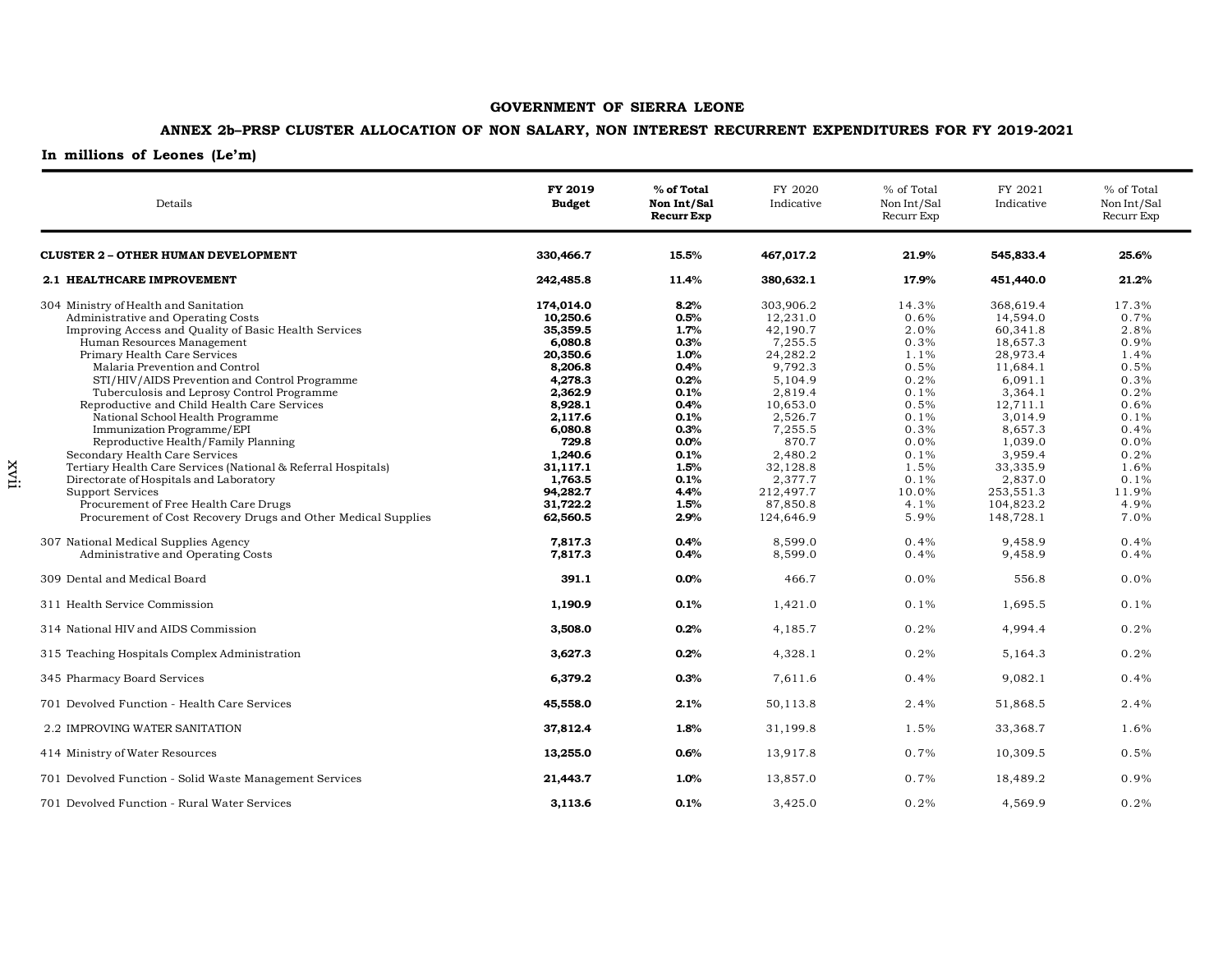## **ANNEX 2b–PRSP CLUSTER ALLOCATION OF NON SALARY, NON INTEREST RECURRENT EXPENDITURES FOR FY 2019-2021**

## **In millions of Leones (Le'm)**

xviii

| Details                                                                                                                                                                                                          | FY 2019<br><b>Budget</b>                                        | % of Total<br>Non Int/Sal<br><b>Recurr Exp</b> | FY 2020<br>Indicative                                            | % of Total<br>Non Int/Sal<br>Recurr Exp      | FY 2021<br>Indicative                                            | % of Total<br>Non Int/Sal<br>Recurr Exp      |
|------------------------------------------------------------------------------------------------------------------------------------------------------------------------------------------------------------------|-----------------------------------------------------------------|------------------------------------------------|------------------------------------------------------------------|----------------------------------------------|------------------------------------------------------------------|----------------------------------------------|
| 2.3 EMPLOYMENT, YOUTH EMPOWERMENT AND MIGRATION                                                                                                                                                                  | 32,776.4                                                        | 1.5%                                           | 36,054.1                                                         | 1.7%                                         | 39,980.3                                                         | 1.9%                                         |
| 302 Ministry of Sports                                                                                                                                                                                           | 9,781.6                                                         | 0.5%                                           | 10,759.7                                                         | 0.5%                                         | 11,835.7                                                         | 0.6%                                         |
| 310 Ministry of Youth Affairs                                                                                                                                                                                    | 5,208.6                                                         | 0.2%                                           | 5,729.4                                                          | 0.3%                                         | 6,302.4                                                          | 0.3%                                         |
| 310 National Youth Commission                                                                                                                                                                                    | 4,647.4                                                         | 0.2%                                           | 5,112.2                                                          | 0.2%                                         | 5,623.4                                                          | 0.3%                                         |
| 313 National Youth Service                                                                                                                                                                                       | 3,167.9                                                         | 0.1%                                           | 3,484.7                                                          | 0.2%                                         | 3,833.2                                                          | 0.2%                                         |
| 407 Ministry of Labour and Social Security                                                                                                                                                                       | 7,191.2                                                         | 0.3%                                           | 7,910.4                                                          | 0.4%                                         | 8,305.9                                                          | 0.4%                                         |
| 701 Devolved Function - Youth and Sports Services                                                                                                                                                                | 2,779.7                                                         | 0.1%                                           | 3,057.7                                                          | 0.1%                                         | 4,079.8                                                          | 0.2%                                         |
| 2.4 SOCIAL PROTECTION                                                                                                                                                                                            | 11,901.9                                                        | 0.6%                                           | 13,092.0                                                         | 0.6%                                         | 14,401.2                                                         | 0.7%                                         |
| 305 Social Protection Programmes                                                                                                                                                                                 | 10,289.5                                                        | 0.5%                                           | 11,318.5                                                         | 0.5%                                         | 12,450.4                                                         | 0.6%                                         |
| 308 National Commission for Social Action                                                                                                                                                                        | 1,612.3                                                         | 0.1%                                           | 1,773.5                                                          | 0.1%                                         | 1,950.9                                                          | 0.1%                                         |
| 2.5 POPULATION, LANDS AND HOUSING                                                                                                                                                                                | 5,490.2                                                         | 0.3%                                           | 6,039.3                                                          | 0.3%                                         | 6,643.2                                                          | 0.3%                                         |
| 306 Ministry of Lands, Country Planning & the Environment                                                                                                                                                        | 5,490.2                                                         | 0.3%                                           | 6,039.3                                                          | 0.3%                                         | 6,643.2                                                          | 0.3%                                         |
| <b>CLUSTER 3 - DIVERSIFYING THE ECONOMY</b>                                                                                                                                                                      | 234,978.8                                                       | 11.0%                                          | 327,593.8                                                        | 15.4%                                        | 358,034.3                                                        | 16.8%                                        |
| 3.1 AGRICULTURE                                                                                                                                                                                                  | 126,741.0                                                       | 6.0%                                           | 206,148.1                                                        | 9.7%                                         | 220,428.8                                                        | 10.3%                                        |
| 401 Ministry of Agriculture, Forestry and Food Security                                                                                                                                                          | 101,423.0                                                       | 4.8%                                           | 187,818.2                                                        | 8.8%                                         | 197,209.1                                                        | 9.3%                                         |
| 410 National Protected Area Authority                                                                                                                                                                            | 1,436.7                                                         | 0.1%                                           | 1,580.4                                                          | 0.1%                                         | 1,738.4                                                          | 0.1%                                         |
| 418 Sierra Leone Agricultural Research Institute                                                                                                                                                                 | 5,152.6                                                         | 0.2%                                           | 6,148.1                                                          | 0.3%                                         | 7,335.9                                                          | 0.3%                                         |
| 701 Devolved Function - Agriculture and Food Security Services                                                                                                                                                   | 18,728.7                                                        | 0.9%                                           | 10,601.5                                                         | 0.5%                                         | 14,145.5                                                         | 0.7%                                         |
| 3.2 FISHERIES                                                                                                                                                                                                    | 44,822.6                                                        | 2.1%                                           | 50,940.4                                                         | 2.4%                                         | 59,214.9                                                         | 2.8%                                         |
| 402 Ministry of Fisheries and Marine Resources                                                                                                                                                                   | 26,801.2                                                        | 1.3%                                           | 31,979.1                                                         | 1.5%                                         | 38,157.3                                                         | 1.8%                                         |
| 415 Sierra Leone Maritime Administration                                                                                                                                                                         | 17,244.9                                                        | 0.8%                                           | 18,107.1                                                         | 0.9%                                         | 19,917.8                                                         | 0.9%                                         |
| 701 Devolved Function - Fisheries and Marine Resources                                                                                                                                                           | 776.6                                                           | $0.0\%$                                        | 854.2                                                            | 0.0%                                         | 1,139.8                                                          | 0.1%                                         |
| 3.3 TOURISM                                                                                                                                                                                                      | 35,095.1                                                        | 1.6%                                           | 39,542.5                                                         | 1.9%                                         | 44,106.2                                                         | 2.1%                                         |
| 303 Ministry of Tourism and Cultural Affairs<br>Administrative and Operating Costs<br>Promoting Local and International Tourism<br>Culture Division<br>Tourism Division<br>Formulate Ecotourism Development Plan | 10,063.1<br>1.390.6<br>8,672.4<br>3,191.9<br>5,480.6<br>3,822.7 | 0.5%<br>0.1%<br>0.4%<br>0.1%<br>0.3%<br>0.2%   | 12,007.2<br>1,659.3<br>10,347.9<br>3,808.5<br>6,539.4<br>4,561.2 | 0.6%<br>0.1%<br>0.5%<br>0.2%<br>0.3%<br>0.2% | 13,817.4<br>1,825.2<br>11,992.2<br>4,189.4<br>7,802.8<br>5,017.4 | 0.6%<br>0.1%<br>0.6%<br>0.2%<br>0.4%<br>0.2% |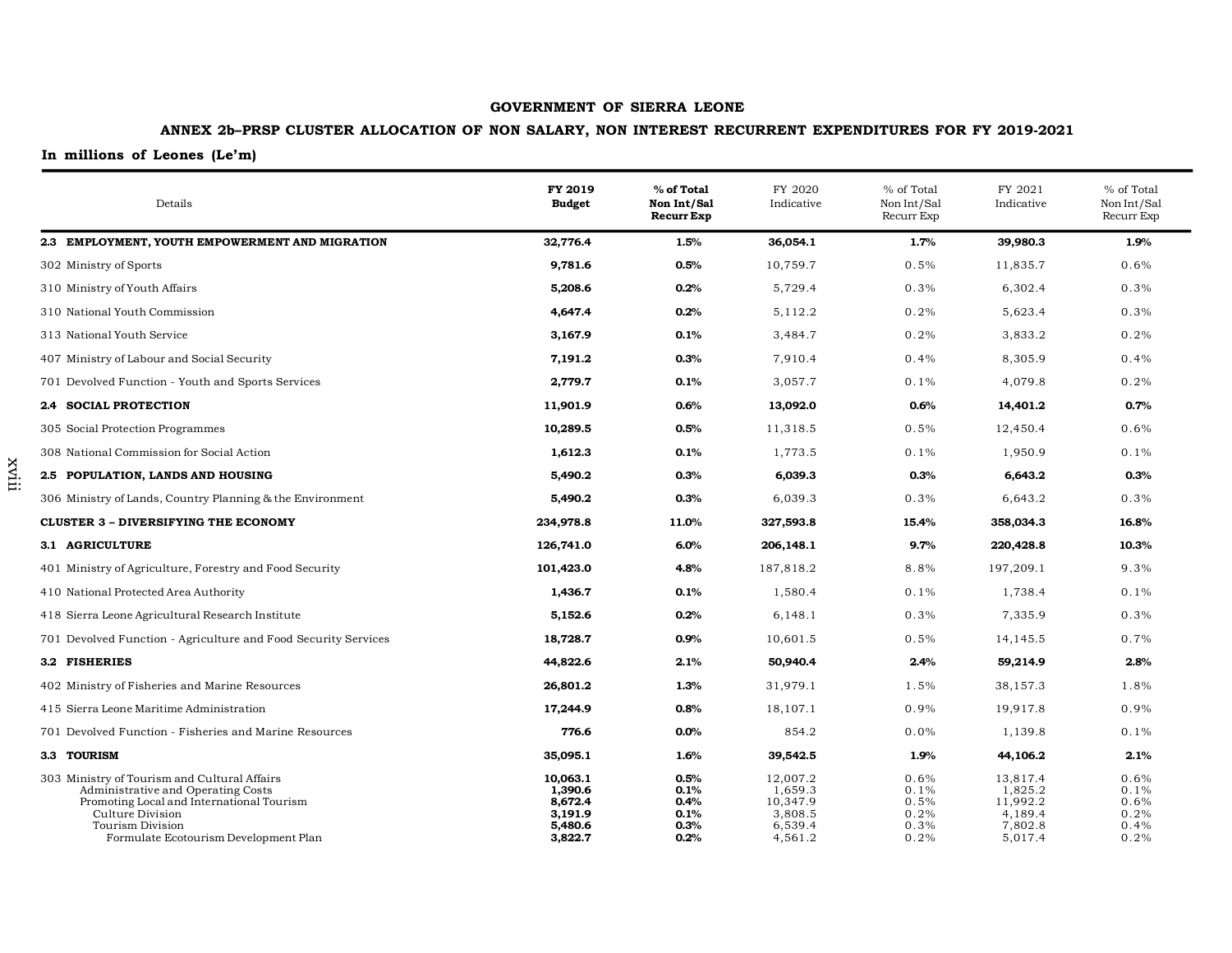## **ANNEX 2b–PRSP CLUSTER ALLOCATION OF NON SALARY, NON INTEREST RECURRENT EXPENDITURES FOR FY 2019-2021**

| Details                                                          | FY 2019<br><b>Budget</b> | % of Total<br>Non Int/Sal<br><b>Recurr Exp</b> | FY 2020<br>Indicative | % of Total<br>Non Int/Sal<br>Recurr Exp | FY 2021<br>Indicative | % of Total<br>Non Int/Sal<br>Recurr Exp |
|------------------------------------------------------------------|--------------------------|------------------------------------------------|-----------------------|-----------------------------------------|-----------------------|-----------------------------------------|
| 405 Ministry of Tourism and Cultural Affairs                     | 25,032.1                 | 1.2%                                           | 27,535.3              | 1.3%                                    | 30,288.8              | 1.4%                                    |
| National Tourist Board                                           | 12.999.9                 | 0.6%                                           | 14,299.9              | 0.7%                                    | 15.729.9              | 0.7%                                    |
| o/w Development and Implementation of Tourism Marketing Strategy | 4,185.8                  | 0.2%                                           | 4,604.4               | 0.2%                                    | 5,064.8               | 0.2%                                    |
| Monuments and Relics Commission                                  | 7,152.2                  | 0.3%                                           | 7,867.4               | 0.4%                                    | 8,654.1               | 0.4%                                    |
| National and Railway Museums                                     | 4,880.0                  | 0.2%                                           | 5,368.0               | 0.3%                                    | 5,904.8               | 0.3%                                    |
| <b>3.4 TRADE AND INDUSTRY</b>                                    | 14,975.6                 | 0.7%                                           | 16,662.1              | 0.8%                                    | 18,553.7              | 0.9%                                    |
| 409 Ministry of Trade and Industry                               | 12,948.3                 | 0.6%                                           | 14,243.2              | 0.7%                                    | 15,667.5              | 0.7%                                    |
| Administrative and Operating Costs                               | 785.8                    | 0.0%                                           | 864.3                 | 0.0%                                    | 950.8                 | $0.0\%$                                 |
| <b>Export Development</b>                                        | 12,162.6                 | 0.6%                                           | 13,378.8              | 0.6%                                    | 14,716.7              | 0.7%                                    |
| Sierra Leone Standards Bureau                                    | 3,444.7                  | 0.2%                                           | 3,789.2               | 0.2%                                    | 4,168.1               | 0.2%                                    |
| Sierra Leone Investment and Export Promotion Agency              | 4,280.5                  | 0.2%                                           | 4,708.6               | 0.2%                                    | 5,179.4               | 0.2%                                    |
| Department of Co-operatives                                      | 1,563.5                  | 0.1%                                           | 1,719.8               | 0.1%                                    | 1,891.8               | 0.1%                                    |
| Support to Sierra Leone Produce Marketing Company                | 518.4                    | 0.0%                                           | 570.2                 | 0.0%                                    | 627.2                 | $0.0\%$                                 |
|                                                                  |                          |                                                |                       |                                         |                       |                                         |
| Commodities Monitoring and Marketing Unit                        | 572.9                    | 0.0%                                           | 630.2                 | 0.0%                                    | 693.2                 | 0.0%                                    |
| Sierra Leone Business Forum                                      | 655.0                    | 0.0%                                           | 720.4                 | 0.0%                                    | 792.5                 | $0.0\%$                                 |
| Coordination of Doing Business Reforms Unit                      | 505.6                    | 0.0%                                           | 556.1                 | 0.0%                                    | 611.8                 | $0.0\%$                                 |
| Industrial Planning and Development                              | 622.1                    | 0.0%                                           | 684.3                 | 0.0%                                    | 752.7                 | $0.0\%$                                 |
| 421 Small and Medium Enterprises Development Agency (SMEDA)      | 2,027.3                  | 0.1%                                           | 2,418.9               | 0.1%                                    | 2,886.2               | 0.1%                                    |
| 3.5 MADE IN SIERRA LEONE                                         | 718.9                    | 0.0%                                           | 754.8                 | 0.0%                                    | 830.3                 | 0.0%                                    |
| 419 Local Content Agency                                         | 718.9                    | 0.0%                                           | 754.8                 | 0.0%                                    | 830.3                 | $0.0\%$                                 |
| 3.6 ONE DISTRICT, ONE FACTORY                                    | 307.9                    | 0.0%                                           | 338.7                 | 0.0%                                    | 372.6                 | $0.0\%$                                 |
| 112 Public Private Partnership Unit                              | 307.9                    | 0.0%                                           | 338.7                 | 0.0%                                    | 372.6                 | 0.0%                                    |
| 3.7 MANAGING NATURAL RESOURCES                                   | 12,317.7                 | 0.6%                                           | 13,207.1              | 0.6%                                    | 14,527.8              | 0.7%                                    |
| 403 Ministry of Mines and Mineral Resources                      | 5,471.3                  | 0.3%                                           | 6,018.5               | 0.3%                                    | 6,620.3               | 0.3%                                    |
| Administrative and Operating Costs                               | 1,182.8                  | 0.1%                                           | 1,301.1               | 0.1%                                    | 1,431.2               | 0.1%                                    |
| Mines Division                                                   | 4,288.5                  | 0.2%                                           | 4,717.4               | 0.2%                                    | 5,189.1               | 0.2%                                    |
| Review the legal framework for mines and minerals                | 313.0                    | 0.0%                                           | 344.3                 | 0.0%                                    | 378.7                 | $0.0\%$                                 |
| Support to the National Minerals Agency                          | 2,877.2                  | 0.1%                                           | 3,164.9               | 0.1%                                    | 3,481.4               | 0.2%                                    |
| Support to Artisanal Miners and Small Scale Mining Enterpreneurs | 1,098.3                  | 0.1%                                           | 1,208.2               | 0.1%                                    | 1,329.0               | 0.1%                                    |
| 424 Sierra Leone Petroleum Directorate                           | 6,846.3                  | 0.3%                                           | 7,188.6               | 0.3%                                    | 7,907.5               | 0.4%                                    |
| <b>CLUSTER 4 - GOVERNANCE AND ACCOUNTABILITY FOR RESULTS</b>     | 912,799.8                | 42.9%                                          | 1,163,924.2           | 54.6%                                   | 1,246,444.0           | 58.5%                                   |
|                                                                  |                          |                                                |                       |                                         |                       | 0.1%                                    |
| Ministry of Political and Public Affairs<br>105                  | 2,121.2                  | 0.1%                                           | 2,333.3               | 0.1%                                    | 2,566.6               |                                         |
| Office of the Chief Minister<br>106                              | 5,463.1                  | 0.3%                                           | 6,009.4               | 0.3%                                    | 6,610.3               | 0.3%                                    |
| 106<br>Presidential Infrastructure Initiative                    | 900.0                    | 0.0%                                           | 990.0                 | 0.0%                                    | 1,089.0               | 0.1%                                    |
| 106<br>Directorate of Science, Technology and Innovation         | 4,500.0                  | 0.2%                                           | 4,950.0               | 0.2%                                    | 5,445.0               | 0.3%                                    |
| 107<br>Ministry of Local Government and Rural Development        | 4.196.6                  | 0.2%                                           | 4,616.3               | 0.2%                                    | 5,077.9               | 0.2%                                    |
| 107<br>Southern Province                                         | 3,289.4                  | 0.2%                                           | 3,618.3               | 0.2%                                    | 3,980.1               | 0.2%                                    |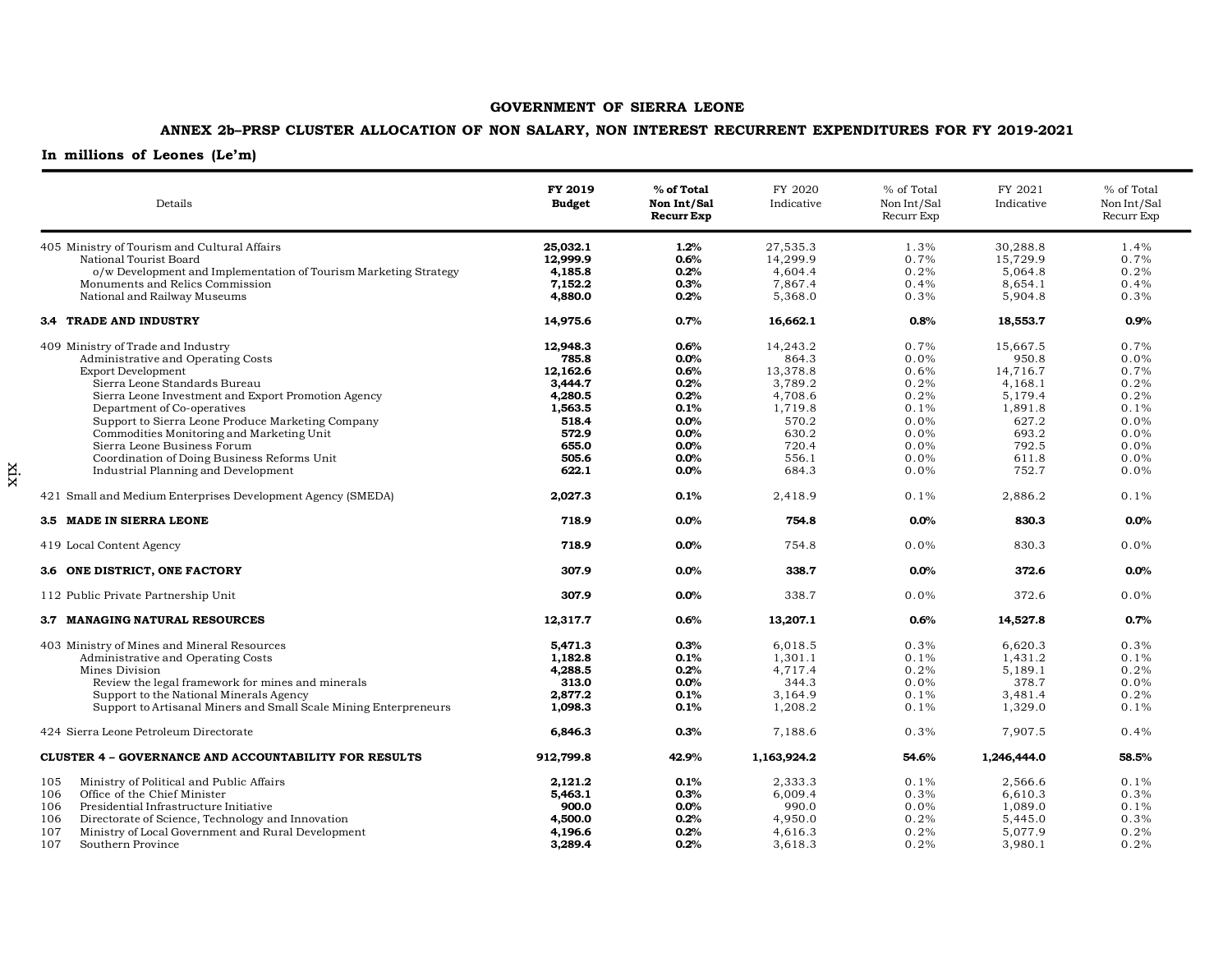## **ANNEX 2b–PRSP CLUSTER ALLOCATION OF NON SALARY, NON INTEREST RECURRENT EXPENDITURES FOR FY 2019-2021**

## **In millions of Leones (Le'm)**

xx

| Details    |                                                                              | FY 2019<br><b>Budget</b> | % of Total<br>Non Int/Sal<br><b>Recurr Exp</b> | FY 2020<br>Indicative | % of Total<br>Non Int/Sal<br>Recurr Exp | FY 2021<br>Indicative | % of Total<br>Non Int/Sal<br>Recurr Exp |
|------------|------------------------------------------------------------------------------|--------------------------|------------------------------------------------|-----------------------|-----------------------------------------|-----------------------|-----------------------------------------|
| 107        | Eastern Province                                                             | 2,343.7                  | 0.1%                                           | 2,578.1               | 0.1%                                    | 2,835.9               | 0.1%                                    |
| 107        | Northern Province                                                            | 3,183.9                  | 0.1%                                           | 3,502.3               | 0.2%                                    | 3,852.5               | 0.2%                                    |
| 107        | North West Province                                                          | 2,226.5                  | 0.1%                                           | 2,449.1               | 0.1%                                    | 2,694.0               | 0.1%                                    |
| 108        | Sierra Leone Small Arms Commission                                           | 813.4                    | 0.0%                                           | 894.7                 | 0.0%                                    | 984.2                 | 0.0%                                    |
| 110        | Office of the Secretary to the President                                     | 18,251.5                 | 0.9%                                           | 20,076.6              | 0.9%                                    | 22,084.3              | 1.0%                                    |
| 110        | National Assets and Government Property Commission                           | 1,087.8                  | 0.1%                                           | 1,196.6               | 0.1%                                    | 1,316.3               | 0.1%                                    |
| 110        | Anti-Corruption Commission                                                   | 5,516.2                  | 0.3%                                           | 6,067.8               | 0.3%                                    | 6,674.6               | 0.3%                                    |
| 110        | Office of the Ombudsman                                                      | 1,520.0                  | 0.1%                                           | 1,671.9               | 0.1%                                    | 1,839.1               | 0.1%                                    |
| 110        | Independent Media Commission                                                 | 578.7                    | $0.0\%$                                        | 636.6                 | 0.0%                                    | 700.2                 | 0.0%                                    |
| 110        | Political Parties Registration Commission                                    | 1,205.5                  | 0.1%                                           | 1,326.1               | 0.1%                                    | 1,458.7               | 0.1%                                    |
| 110        | Law Reform Commission                                                        | 490.2                    | 0.0%                                           | 539.2                 | 0.0%                                    | 593.1                 | 0.0%                                    |
| 110        | Sierra Leone Insurance Commission                                            | 526.1                    | 0.0%                                           | 578.7                 | 0.0%                                    | 636.6                 | 0.0%                                    |
| 110        | Local Government Service Commission                                          | 322.2                    | 0.0%                                           | 354.4                 | 0.0%                                    | 389.8                 | 0.0%                                    |
| 110        | Public Sector Reform Unit                                                    | 1,893.7                  | 0.1%                                           | 2,083.1               | 0.1%                                    | 2,291.4               | 0.1%                                    |
| 110        | Corporate Affairs Commission                                                 | 434.5                    | 0.0%                                           | 478.0                 | 0.0%                                    | 525.8                 | $0.0\%$                                 |
| 112        | Office of the Vice President                                                 | 15,330.1                 | 0.7%                                           | 16,863.1              | 0.8%                                    | 18,549.4              | 0.9%                                    |
| 116        | Parliament                                                                   | 14,500.0                 | 0.7%                                           | 15,950.0              | 0.7%                                    | 17,545.0              | 0.8%                                    |
| 117        | Cabinet Secretariat                                                          | 2,301.9                  | 0.1%                                           | 2,532.1               | 0.1%                                    | 2,785.3               | 0.1%                                    |
| 118        | The Judiciary                                                                | 14,429.9                 | 0.7%                                           | 15,872.9              | 0.7%                                    | 17,460.1              | 0.8%                                    |
| 121        | Audit Service Sierra Leone                                                   | 6,567.6                  | 0.3%                                           | 7,224.3               | 0.3%                                    | 7,946.8               | 0.4%                                    |
| 122        | Human Resource Management Office                                             | 2,777.3                  | 0.1%                                           | 3,055.0               | 0.1%                                    | 3,360.5               | 0.2%                                    |
| 123        | Public Service Commission                                                    | 2.295.1                  | 0.1%                                           | 2,524.6               | 0.1%                                    | 2,777.1               | 0.1%                                    |
| 124        | Law Officers' Department                                                     | 12,048.4                 | 0.6%                                           | 13,253.2              | 0.6%                                    | 14,578.5              | 0.7%                                    |
| 125        | Local Courts                                                                 | 690.1                    | $0.0\%$                                        | 759.1                 | 0.0%                                    | 835.0                 | 0.0%                                    |
| 126        | Independent Police Complaints Board                                          | 958.5                    | $0.0\%$                                        | 1,054.3               | 0.0%                                    | 1,159.8               | 0.1%                                    |
| 127        | Ministry of Planning and Economic Development                                | 14,357.1                 | 0.7%                                           | 15,792.9              | 0.7%                                    | 17,372.1              | 0.8%                                    |
| 128        | Ministry of Foreign Affairs & International Co-operation                     | 43,752.3                 | 2.1%                                           | 47,249.1              | 2.2%                                    | 51,974.0              | 2.4%                                    |
| 129        | Ministry of Finance                                                          | 58,019.7                 | 2.7%                                           | 63,821.6              | 3.0%                                    | 70,203.8              | 3.3%                                    |
| 130        | National Revenue Authority                                                   | 98,000.0                 | 4.6%                                           | 107,800.0             | 5.1%                                    | 118,580.0             | 5.6%                                    |
| 131        | Revenue Appellate Board                                                      | 653.1                    | $0.0\%$                                        | 718.4                 | 0.0%                                    | 790.2                 | 0.0%                                    |
| 132<br>133 | Accountant-General's Department<br>Ministry of Information and Communication | 33,222.7<br>4,055.5      | 1.6%<br>0.2%                                   | 36,544.9<br>4,461.1   | 1.7%<br>0.2%                            | 40,199.4<br>4,907.2   | 1.9%<br>0.2%                            |
|            |                                                                              |                          |                                                | 78,970.3              | 3.7%                                    | 86,867.3              | 4.1%                                    |
| 134<br>137 | National Electoral Commission<br>National Commission For Democracy           | 18,000.0<br>853.4        | 0.8%<br>0.0%                                   | 938.8                 | 0.0%                                    | 1,032.6               | 0.0%                                    |
| 138        | Statistics - Sierra Leone                                                    | 7,530.4                  | 0.4%                                           | 8,283.4               | 0.4%                                    | 9,111.8               | 0.4%                                    |
| 139        | National Commission for Privatisation                                        | 2,032.1                  | 0.1%                                           | 2,235.4               | 0.1%                                    | 2,458.9               | 0.1%                                    |
| 140        | Mass Media Services                                                          | 1,589.0                  | 0.1%                                           | 1,747.9               | 0.1%                                    | 1,922.7               | 0.1%                                    |
| 141        | Government Printing Department                                               | 3,050.8                  | 0.1%                                           | 3,355.8               | 0.2%                                    | 3,691.4               | 0.2%                                    |
| 142        | National Public Procurement Authority                                        | 3,207.5                  | 0.2%                                           | 3,528.3               | 0.2%                                    | 3,881.1               | 0.2%                                    |
| 143        | Justice and Legal Service Commission                                         | 164.6                    | $0.0\%$                                        | 181.0                 | 0.0%                                    | 199.1                 | 0.0%                                    |
| 144        | National Commission for Human Rights                                         | 1,263.3                  | 0.1%                                           | 1,389.6               | 0.1%                                    | 1,528.6               | 0.1%                                    |
| 145        | Rights to Access Information Commission                                      | 1.024.7                  | 0.0%                                           | 1,127.2               | 0.1%                                    | 1,239.9               | 0.1%                                    |
| 201        | Ministry of Defence                                                          | 96,018.1                 | 4.5%                                           | 136,565.0             | 6.4%                                    | 143,393.3             | 6.7%                                    |
| 203        | National Civil Registration Authority                                        | 2,442.8                  | 0.1%                                           | 2,565.0               | 0.1%                                    | 2,693.2               | 0.1%                                    |
| 205        | Ministry of Internal Affairs                                                 | 1,220.7                  | 0.1%                                           | 1,281.7               | 0.1%                                    | 1,345.8               | 0.1%                                    |
| 206        | Sierra Leone Police                                                          | 87,722.6                 | 4.1%                                           | 124,765.8             | 5.9%                                    | 131,004.1             | 6.2%                                    |
| 207        | Sierra Leone Correctional Services                                           | 52,369.7                 | 2.5%                                           | 74,484.7              | 3.5%                                    | 78,209.0              | 3.7%                                    |
| 208        | National Fire Authority                                                      | 17,760.9                 | 0.8%                                           | 18,649.0              | 0.9%                                    | 19,581.4              | 0.9%                                    |
| 209        | Central Intelligence & Security Unit                                         | 6,277.6                  | 0.3%                                           | 6,591.5               | 0.3%                                    | 6,921.0               | 0.3%                                    |
|            |                                                                              |                          |                                                |                       |                                         |                       |                                         |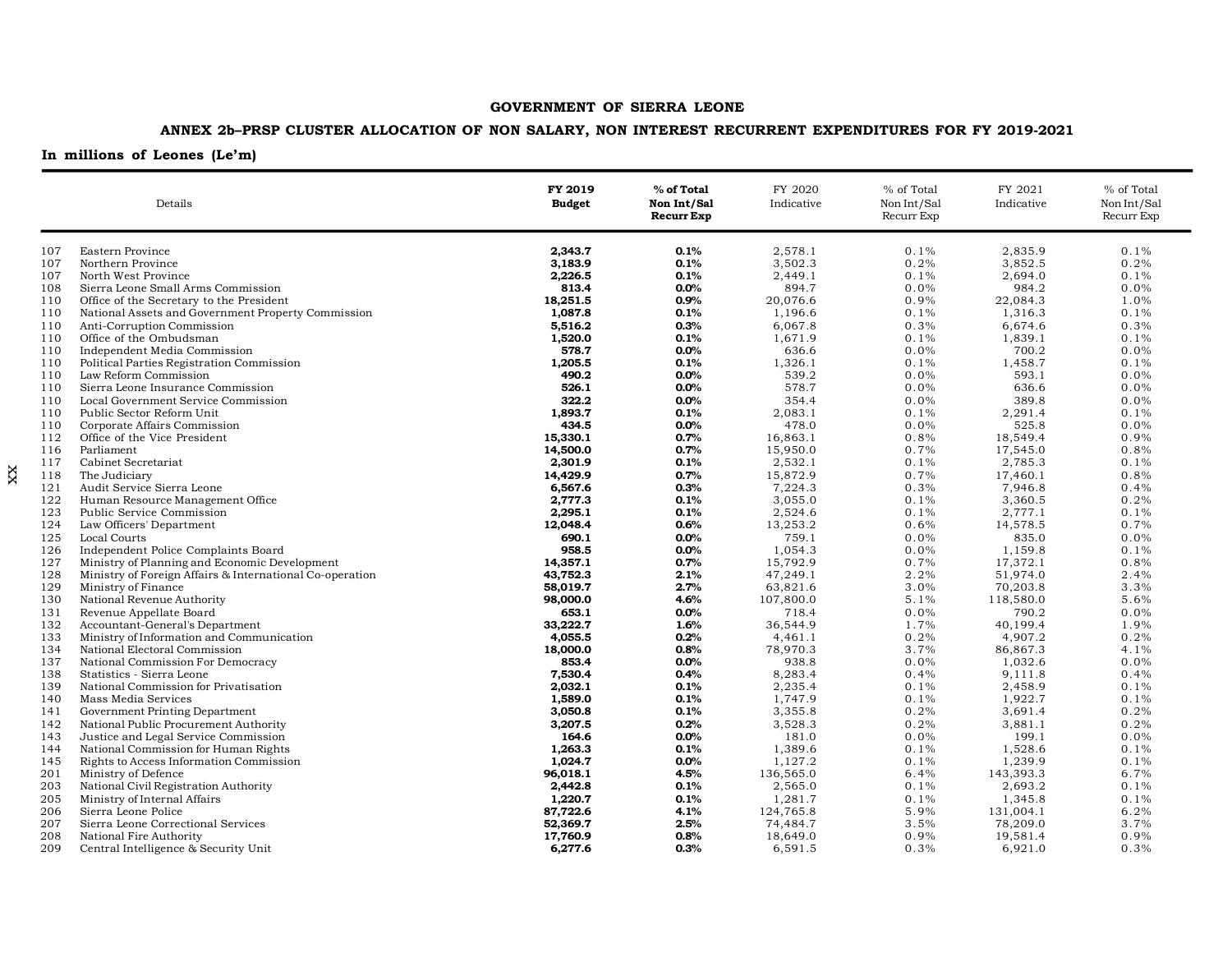## **ANNEX 2b–PRSP CLUSTER ALLOCATION OF NON SALARY, NON INTEREST RECURRENT EXPENDITURES FOR FY 2019-2021**

**In millions of Leones (Le'm)**

xxi

| Details                                                                                                                                                                                                                                                                                                                                                                                                    | FY 2019<br><b>Budget</b>                                                                          | % of Total<br>Non Int/Sal<br><b>Recurr Exp</b>                       | FY 2020<br>Indicative                                                                             | % of Total<br>Non Int/Sal<br>Recurr Exp                              | FY 2021<br>Indicative                                                                             | % of Total<br>Non Int/Sal<br>Recurr Exp                                 |
|------------------------------------------------------------------------------------------------------------------------------------------------------------------------------------------------------------------------------------------------------------------------------------------------------------------------------------------------------------------------------------------------------------|---------------------------------------------------------------------------------------------------|----------------------------------------------------------------------|---------------------------------------------------------------------------------------------------|----------------------------------------------------------------------|---------------------------------------------------------------------------------------------------|-------------------------------------------------------------------------|
| 210<br>Office of National Security<br>211<br><b>Immigration Department</b><br>212<br>National Drugs Law Enforcement Agency<br>Ministry of Works, Housing and Infrastructure<br>408<br>Road Maintenance Fund<br>411<br>National Telecommunications Commission<br>412<br>416<br>Civil Aviation Authority<br>423<br>Sierra Leone Petroleum Regulation Agency<br>Local Government Administration Grants<br>701 | 8,490.3<br>5,244.8<br>592.1<br>12,000.6<br>125,445.3<br>59,397.3<br>1,830.8<br>3,857.1<br>8,589.8 | 0.4%<br>0.2%<br>0.0%<br>0.6%<br>5.9%<br>2.8%<br>0.1%<br>0.2%<br>0.4% | 8,914.8<br>5,507.1<br>621.8<br>13,200.6<br>151,717.6<br>80,270.8<br>1,922.4<br>4,050.0<br>8,631.9 | 0.4%<br>0.3%<br>0.0%<br>0.6%<br>7.1%<br>3.8%<br>0.1%<br>0.2%<br>0.4% | 9,360.5<br>5,782.4<br>652.8<br>14,520.7<br>159,303.5<br>80,797.8<br>2.114.6<br>4,455.0<br>9,705.6 | 0.4%<br>0.3%<br>$0.0\%$<br>0.7%<br>7.5%<br>3.8%<br>0.1%<br>0.2%<br>0.5% |
| <b>CLUSTER 5-INFRASTRUCTURE AND ECONOMIC COMPETITIVENESS</b>                                                                                                                                                                                                                                                                                                                                               | 148,979.1                                                                                         | 7.0%                                                                 | 163,815.5                                                                                         | 7.7%                                                                 | 162,540.5                                                                                         | 7.6%                                                                    |
| 5.1 IMPROVING SUPPLY OF ENERGY                                                                                                                                                                                                                                                                                                                                                                             | 106,172.3                                                                                         | 5.0%                                                                 | 116,728.0                                                                                         | 5.5%                                                                 | 129,655.1                                                                                         | 6.1%                                                                    |
| 406 Ministry of Energy                                                                                                                                                                                                                                                                                                                                                                                     | 104,941.9                                                                                         | 4.9%                                                                 | 115,436.0                                                                                         | 5.4%                                                                 | 128,234.0                                                                                         | $6.0\%$                                                                 |
| 413 Sierra Leone Electricity and Water Regulatory Commission                                                                                                                                                                                                                                                                                                                                               | 1,230.4                                                                                           | 0.1%                                                                 | 1,292.0                                                                                           | 0.1%                                                                 | 1,421.1                                                                                           | 0.1%                                                                    |
| 5.2 IMPROVING WATER SUPPLY INFRASTRUCTURE                                                                                                                                                                                                                                                                                                                                                                  | 0.0                                                                                               | 0.0%                                                                 | 0.0                                                                                               | 0.0%                                                                 | 0.0                                                                                               | 0.0%                                                                    |
| 000 Not Applicable                                                                                                                                                                                                                                                                                                                                                                                         | 0.0                                                                                               | 0.0%                                                                 | 0.0                                                                                               | 0.0%                                                                 | 0.0                                                                                               | $0.0\%$                                                                 |
| 5.3 ADVANCING NATIONAL TRANSPORT SYSTEM                                                                                                                                                                                                                                                                                                                                                                    | 42,806.8                                                                                          | 2.0%                                                                 | 47,087.5                                                                                          | 2.2%                                                                 | 32,885.3                                                                                          | $1.5\%$                                                                 |
| 404 Ministry of Transport and Aviation                                                                                                                                                                                                                                                                                                                                                                     | 42,806.8                                                                                          | 2.0%                                                                 | 47,087.5                                                                                          | 2.2%                                                                 | 32,885.3                                                                                          | 1.5%                                                                    |
| 5.4 IMPROVING ROADS NETWORK SYSTEM                                                                                                                                                                                                                                                                                                                                                                         | 0.0                                                                                               | 0.0%                                                                 | 0.0                                                                                               | 0.0%                                                                 | 0.0                                                                                               | $0.0\%$                                                                 |
| 000 Not Applicable                                                                                                                                                                                                                                                                                                                                                                                         | 0.0                                                                                               | 0.0%                                                                 | 0.0                                                                                               | 0.0%                                                                 | 0.0                                                                                               | $0.0\%$                                                                 |
| 5.5 IMPROVING INFORMATION, COMMUNICATION AND TECHNOLOGY                                                                                                                                                                                                                                                                                                                                                    | 0.0                                                                                               | 0.0%                                                                 | 0.0                                                                                               | 0.0%                                                                 | 0.0                                                                                               | $0.0\%$                                                                 |
| 000 Not Applicable                                                                                                                                                                                                                                                                                                                                                                                         | 0.0                                                                                               | 0.0%                                                                 | 0.0                                                                                               | 0.0%                                                                 | 0.0                                                                                               | $0.0\%$                                                                 |
| <b>CLUSTER 6 - ADDRESSING WOMEN AND CHILDREN</b>                                                                                                                                                                                                                                                                                                                                                           | 10,015.2                                                                                          | 0.5%                                                                 | 11,016.8                                                                                          | 0.5%                                                                 | 13,184.6                                                                                          | 0.6%                                                                    |
| <b>6.1 WOMEN ISSUES</b>                                                                                                                                                                                                                                                                                                                                                                                    | 5,618.8                                                                                           | 0.3%                                                                 | 6,180.7                                                                                           | 0.3%                                                                 | 7,275.7                                                                                           | 0.3%                                                                    |
| 305 Ministry of Social Welfare                                                                                                                                                                                                                                                                                                                                                                             | 3,768.1                                                                                           | 0.2%                                                                 | 4,144.9                                                                                           | 0.2%                                                                 | 4,559.4                                                                                           | 0.2%                                                                    |
| 701 Devolved Function - Social Welfare                                                                                                                                                                                                                                                                                                                                                                     | 1,850.7                                                                                           | 0.1%                                                                 | 2,035.7                                                                                           | 0.1%                                                                 | 2,716.3                                                                                           | 0.1%                                                                    |
| <b>6.2 CHILDREN ISSUES</b>                                                                                                                                                                                                                                                                                                                                                                                 | 4,396.4                                                                                           | 0.2%                                                                 | 4,836.1                                                                                           | 0.2%                                                                 | 5,908.9                                                                                           | 0.3%                                                                    |
| 305 National Children's Commission                                                                                                                                                                                                                                                                                                                                                                         | 2,109.9                                                                                           | 0.1%                                                                 | 2,320.9                                                                                           | 0.1%                                                                 | 2,553.0                                                                                           | 0.1%                                                                    |
| 701 Devolved Function - Children's Affairs Services                                                                                                                                                                                                                                                                                                                                                        | 2,286.5                                                                                           | 0.1%                                                                 | 2,515.2                                                                                           | 0.1%                                                                 | 3,355.9                                                                                           | 0.2%                                                                    |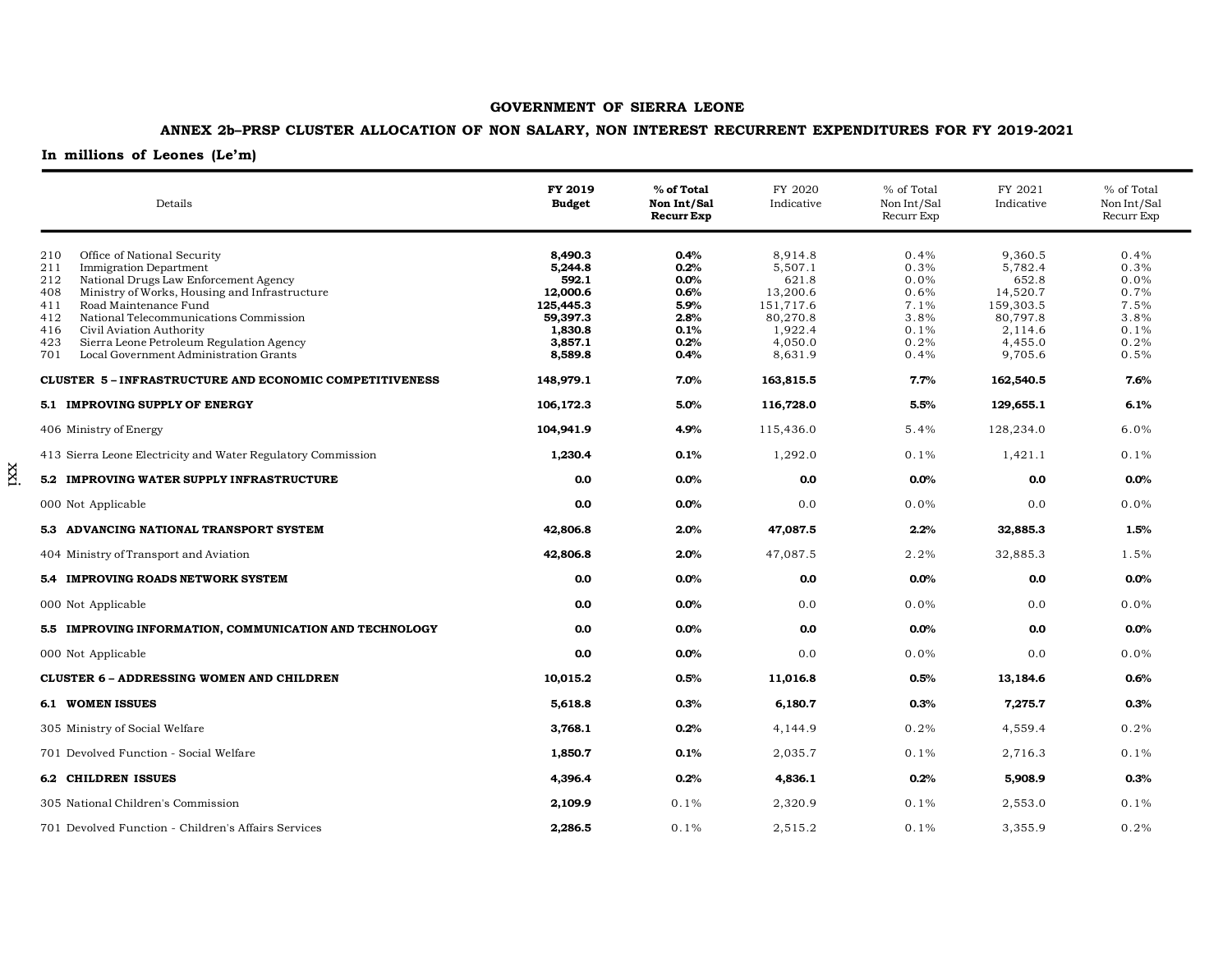## **ANNEX 2b–PRSP CLUSTER ALLOCATION OF NON SALARY, NON INTEREST RECURRENT EXPENDITURES FOR FY 2019-2021**

|                                                               | Details                                           | FY 2019<br><b>Budget</b> | % of Total<br>Non Int/Sal<br>Recurr Exp | FY 2020<br>Indicative | % of Total<br>Non Int/Sal<br>Recurr Exp | FY 2021<br>Indicative | % of Total<br>Non Int/Sal<br>Recurr Exp |
|---------------------------------------------------------------|---------------------------------------------------|--------------------------|-----------------------------------------|-----------------------|-----------------------------------------|-----------------------|-----------------------------------------|
|                                                               |                                                   |                          |                                         |                       |                                         |                       |                                         |
| CLUSTER 7-ENVIRONMENT, CLIMATE CHANGE AND DISASTER MANAGEMENT |                                                   | 19,630.5                 | $0.9\%$                                 | 22,782.0              | 1.1%                                    | 27,067.7              | 1.3%                                    |
| 417                                                           | Nuclear Safety and Radiation Protection Authority | 3,294.0                  | 0.2%                                    | 3,458.7               | 0.2%                                    | 4,126.8               | 0.2%                                    |
| 420                                                           | Sierra Leone Environment Protection Agency        | 15,154.2                 | 0.7%                                    | 18,081.9              | 0.8%                                    | 21,575.2              | 1.0%                                    |
| 422                                                           | Sierra Leone Meteorological Agency                | 1,182.4                  | 0.1%                                    | 1,241.5               | 0.1%                                    | 1,365.6               | 0.1%                                    |
|                                                               | <b>CLUSTER 8 - OTHERS</b>                         | 30,132.6                 | 1.4%                                    | 117,174.5             | 5.5%                                    | 117,095.9             | 5.5%                                    |
| 610 Contingency Fund                                          |                                                   | 30,132.6                 | 1.4%                                    | 117,174.5             | 5.5%                                    | 117,095.9             | 5.5%                                    |
| <b>GRAND TOTAL</b>                                            |                                                   | 2,129,911.3              | 100.0%                                  | 2,864,627.4           | 134.5%                                  | 3,128,664.3           | 146.9%                                  |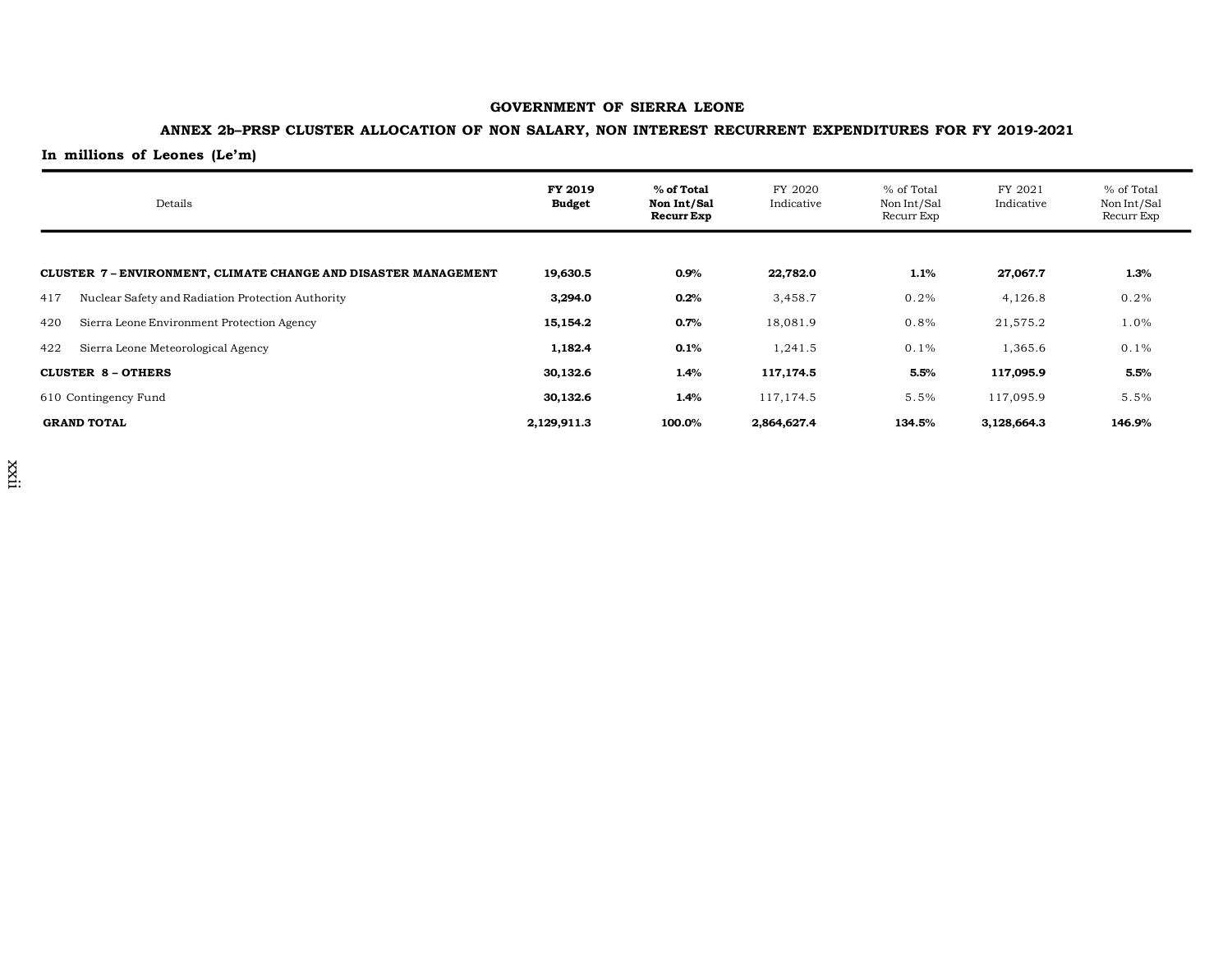## **ANNEX 3– EXTERNAL BUDGETARY SUPPORT BY DONOR, FY 2018-2021**

| <b>Development Partners</b>                              | FY2018<br>$Q1-4$<br>Estimate | <b>FY2019</b><br>$Q1-4$<br><b>Budget</b> | FY2020<br>$O1-4$<br>Indicative | FY2021<br>$Q1-4$<br>Indicative |
|----------------------------------------------------------|------------------------------|------------------------------------------|--------------------------------|--------------------------------|
|                                                          | Jan-Dec                      | <b>Jan-Dec</b>                           | Jan-Dec                        | Jan-Dec                        |
| Total External Budgetary Support - Direct Budget Support | 617,132                      | 409,016                                  | 502,748                        | 288,416                        |
| European Commission                                      | 223,532                      | 217,710                                  | 216,864                        |                                |
| Direct Budget Support - (Euro 25m) - US\$'m              | 27.26                        | 26.55                                    | 26.55                          | $\overline{a}$                 |
| World Bank                                               | 246,000                      | 164,000                                  | 163,362                        | 164,809                        |
| IDA Loan - US\$'m (Foreign Financing)                    | 30.00                        | 20.00                                    | 20.00                          | 20.00                          |
| African Development Bank                                 | 147,600                      |                                          | 122,522                        | 123,607                        |
| ADF Grant - US\$'m                                       | 18.00                        |                                          | 15.00                          | 15.00                          |
| Global Fund                                              | ٠                            | 27,306                                   | $\overline{\phantom{a}}$       | $\overline{a}$                 |
| Global Fund Support to Health Workers Salary             | $\overline{\phantom{0}}$     | 3.33                                     | $\overline{\phantom{0}}$       | $\overline{\phantom{a}}$       |
| Total External Budgetary Support - Under Financing       | 120,000                      | 128,000                                  | $\overline{\phantom{a}}$       |                                |
| International Monetary Fund (IMF)                        | 120,000                      | 128,000                                  |                                |                                |
| Grant - US\$'m                                           | 14.63                        | 15.61                                    |                                |                                |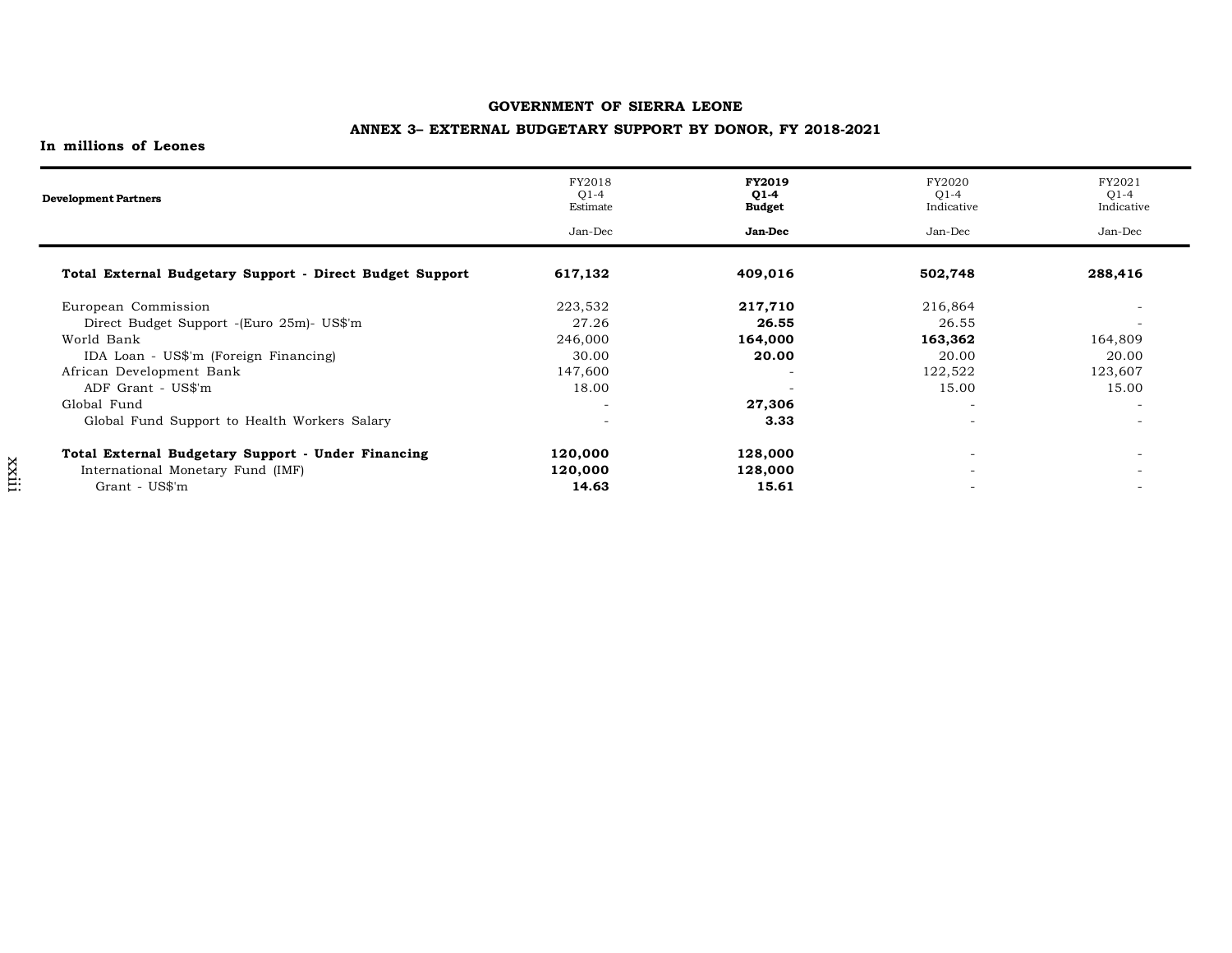|     |                                                                          |                    |               |                       |                     | FY 2019                  |          | FY 2020   |                          | FY 2021   |           |
|-----|--------------------------------------------------------------------------|--------------------|---------------|-----------------------|---------------------|--------------------------|----------|-----------|--------------------------|-----------|-----------|
|     | National Development Plan Cluster/Ministry, Department and Agency (MDAs) | <b>Status</b>      | Location      | <b>Funding Source</b> | <b>Funding Type</b> | Foreign                  | Domestic | Foreign   | Domestic                 | Foreign   | Domestic  |
|     | <b>GRAND TOTAL</b>                                                       |                    |               |                       |                     | 1,243,206                | 901,186  | 1,364,538 | 1,277,417                | 1,288,035 | 1,766,758 |
|     | <b>Cluster One: Education for Development</b>                            |                    |               |                       |                     | 110,300                  | 56,400   | 73,320    | 41,250                   | 44,151    | 55,500    |
|     | 301 Ministry of Basic and Secondary Education (MoBSE)                    |                    |               |                       |                     | 61,400                   | 33,700   | 50,000    | 30,750                   | 40,831    | 44,000    |
|     | Revitalization of Education In Sierra Leone                              | Ongoing            | Nationwide    | WB/GoSL               | Grant/Budget        | 13,500                   | 8,500    | 20.000    | 5.500                    | 25,000    | 6.000     |
|     | Refurbishment of Seven (7) government boarding Schools                   | Ongoing            | Nationwide    | GoSL                  | Budget              |                          | 2,500    | $\sim$    | 3,500                    | ÷.        | 5,000     |
|     | Rehabilitation of Government Secondary Schools                           | New                | Nationwide    | BADEA/GoSL            | Grant/Budget        | 16,400                   | 2,000    | $\sim$    | 3,500                    | $\sim$    | 5,000     |
|     | Enhancement of Capacity For Schools Monitoring and Supervision           | New                | Nationwide    | GoSL                  | Budget              |                          | 7,500    | $\sim$    | 3,500                    |           | 5,000     |
|     | Rehabilitation of Three(3) Office Buildings                              | Ongoing            | Nationwide    | GoSL                  | Budget              | $\sim$                   | 1,500    | ÷.        | 2,500                    | $\sim$    | 3,500     |
|     | Establishment/Strengthening of Laboratories in Secondary Schools         | New                | Nationwide    | GoSL                  | Budget              |                          | 1,500    | ÷.        | 2,500                    | $\sim$    | 3,500     |
|     | Providing Diasability Friendly Environment in schools                    |                    | Nationwide    | GoSL                  | Budget              | $\sim$                   | 1,200    | $\sim$    | 1,250                    | $\sim$    | 3,500     |
|     | Sierra Leone Secondary Education Improvement Project (Leh Wi Lan)        | Ongoing<br>Ongoing | Nationwide    | DfID/GoSL             | Grant/Budget        | 16,500                   | 2,500    | 17,500    | 3,500                    | 5,831     | 5,000     |
|     |                                                                          |                    |               |                       |                     |                          |          |           |                          |           |           |
|     | 11 EDF Support to Education Sector Project                               | Ongoing            | Nationwide    | EU/GoSL               | Grant/Budget        | 15,000                   | 6,500    | 12,500    | 5.000                    | 10,000    | 7,500     |
| 300 | Ministry of Tertiary and Higher Education (MoTHE)                        |                    |               |                       |                     | 48,900                   | 22,700   | 23.320    | 10,500                   | 3,320     | 11.500    |
|     | Rehabilitation of Fourah Bay College                                     | Ongoing            | Western Area  | BADEA/Saudi           | Loan/Budget         | 20,000                   | 7,500    | 20,000    | 5,500                    | $\sim$    | 5,000     |
|     |                                                                          |                    |               | Fund/GoSL             |                     |                          |          |           |                          |           |           |
|     | Rehabilitation and Refurbishment of Technical and Vocational             | New                | Nationwide    | GoSL                  | Budget              |                          | 8,000    | $\sim$    | 2,500                    |           | 5,000     |
|     | <b>Training Centres</b>                                                  |                    |               |                       |                     |                          |          |           |                          |           |           |
|     | Reconstruction of Bununbu Teachers College                               | New                | Nationwide    | BADEA/GoSL            | Grant/Budget        | 8,200                    | 1,000    | ÷.        |                          | $\sim$    |           |
|     |                                                                          |                    |               |                       |                     |                          |          |           |                          |           |           |
|     | Rehabilitation of Milton Margai Teachers College                         | New                | Nationwide    | BADEA/GoSL            | Grant/Budget        | 8,200                    | 1,000    |           |                          |           |           |
|     | Skills Development Scheme Project                                        | Ongoing            | Nationwide    | IDA/GoSL              | Grant/Budget        | 12,500                   | 5,200    | 3,320     | 2,500                    | 3,320     | 1,500     |
|     | <b>Cluster Two: Other Human Developmemt</b>                              |                    |               |                       |                     | 377,532                  | 100,177  | 402,607   | 97.970                   | 281,634   | 126,768   |
|     | 304 Ministry of Health and Sanitation (MoHS)                             |                    |               |                       |                     | 301,981                  | 52,000   | 345,078   | 52,200                   | 222,184   | 37,768    |
|     | Providing Diasability Friendly Environment in Health Facilities          | Ongoing            | Nationwide    | GoSL                  | Budget              |                          | 1,200    |           | 1,250                    | $\sim$    | 3,500     |
|     | Health Systems Strenthening Project(Save the Mothers Project)            | Ongoing            | Nationwide    | IDB/GoSL              | Loan/GoSL           | 24,428                   | 1,500    | 24,428    | $\overline{\phantom{a}}$ | 24,428    |           |
|     | Global Fund Round 10 - Phase II Malaria                                  | Ongoing            | Nationwide    | GF/GoSL               | Grant/GoSL          | 38,668                   | 5,500    | 115,420   | 16,417                   | 76,780    | 11,520    |
|     | Global Fund Transistional Funding Mechanism Grants to TB                 | Ongoing            | Nationwide    | GF/GoSL               | Grant/GoSL          | 35,600                   | 5,000    | 27,790    | 4,000                    | 15,300    | 2,740     |
|     | Global Fund Health System Strengthening Project                          | Ongoing            | Nationwide    | GF/GoSL               | Grant/Budget        | 37,350                   | 4,500    | 4,983     | 747                      | 2,721     | 408       |
|     | GAVI Health System Strengthening Project                                 | Ongoing            | Nationwide    | GAVI/GoSL             | Grant/Budget        | 20,750                   | 3,000    | 29,687    | 3,000                    |           |           |
|     | Primary Health Care Support Project                                      | Ongoing            | Nationwide    | BADEA/GoSL            | Grant               | 15,770                   | 4,000    | 15,770    |                          | 15,770    |           |
|     | Ebola Emergency Response Project                                         | Ongoing            | Nationwide    | <b>IDA</b>            | Grant               | 38,753                   | $\sim$   | 38,753    |                          | 38,753    |           |
|     | Health Sector Development and Systems Support project                    | New                | Nationwide    | <b>WB</b>             | Grant               | 27,957                   |          | 27,957    |                          | 27,957    |           |
|     | Regional Disease Surveillance System Enhancement Project                 | New                | Nationwide    | <b>WB</b>             | Grant               | 41,500                   | $\sim$   | 47,790    |                          | 20,475    |           |
|     |                                                                          |                    |               |                       |                     |                          |          |           |                          |           |           |
|     | Strengthening Three Tertiary Hospitals in Freetown                       | Ongoing            | Nationwide    | Kuwait Fund/GoSl      | Loan/GoSL           | 10,000                   | 1,200    | 12,500    | 1,200                    |           | 1,200     |
|     | Construction of Diagnostic Medical Centre                                | New                | Nationwide    | GoSL                  | Budget              | $\sim$                   | 8,400    | $\sim$    | 1,200                    |           | 1,200     |
|     | Protecting Public Health Globally                                        | New                | Nationwide    | CDC                   | Grant               | 11,205                   | $\sim$   | $\sim$    |                          | ÷.        |           |
|     | Construction of A & E Department at Waterloo Hospital                    | New                | Waterloo      | GoSL                  | Budget              |                          | 2,500    | $\sim$    | 2,750                    |           | 3,025     |
|     | Construction of Children and Maternal Wing at Waterloo Hospital          | New                | Waterloo      | GoSL                  | Budget              | $\sim$                   | 1,200    | $\sim$    | 1,440                    | ä,        | 1,584     |
|     | Construction of Macauley streeet Children and Maternal Ward              | New                | Western Urban | GoSL                  | Budget              |                          | 1,200    | $\sim$    | 1,344                    |           | 1,478     |
|     | Construction of Rokupa Hospital                                          | New                | Western Rural | GoSL                  | Budget              | $\overline{\phantom{a}}$ | 1,200    | $\sim$    | 1,452                    | ÷,        | 1,597     |
|     | Construction of Kingharman Road Hospital Diagnostic Center               | New                | Western Urban | GoSL                  | Budget              |                          | 1,500    |           | 1,650                    | ÷         | 1,815     |
|     |                                                                          |                    |               |                       |                     |                          |          |           |                          |           |           |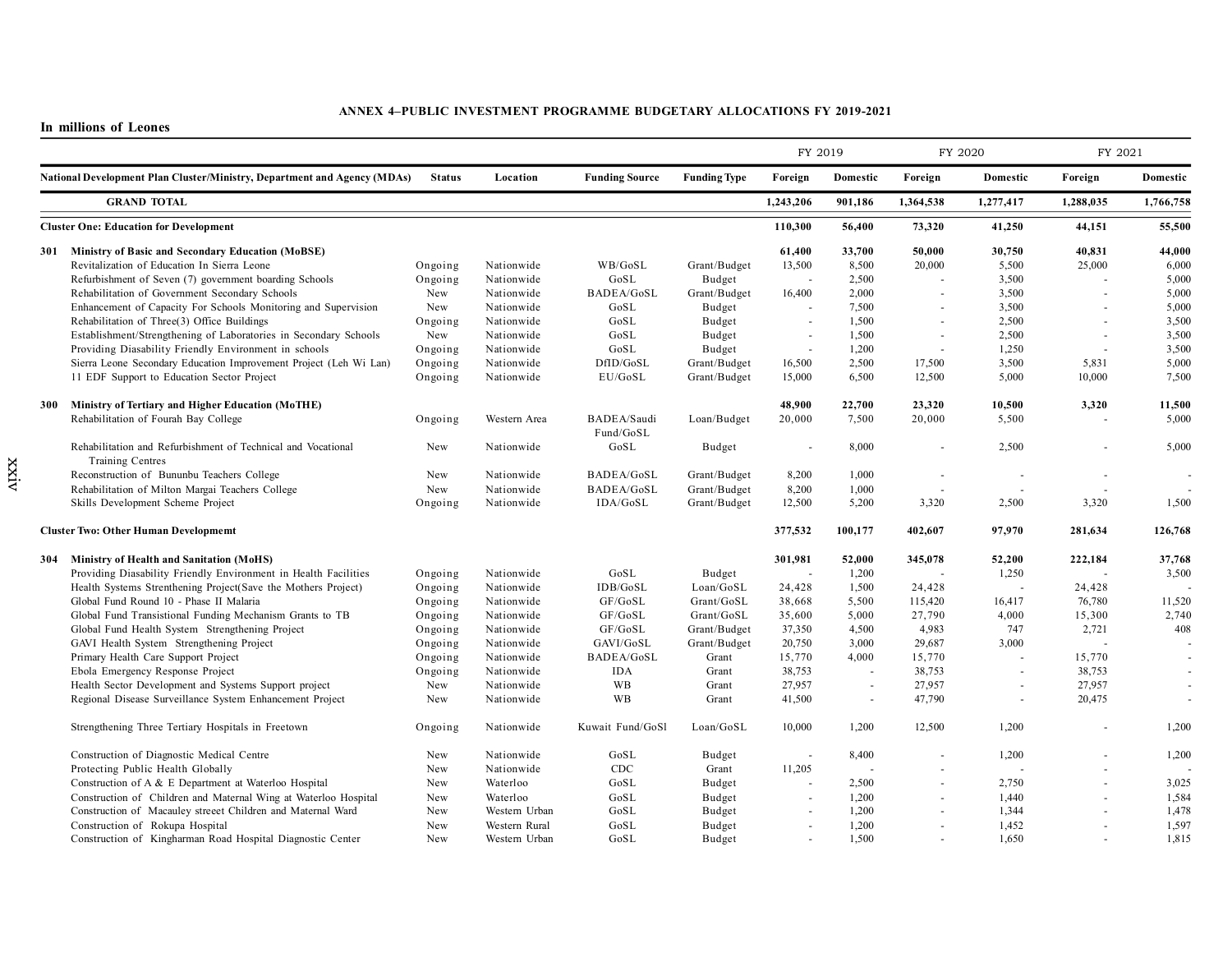|     |                                                                                             |               |              |                       |                     | FY 2019                  |                          | FY 2020                  |          | FY 2021                  |          |
|-----|---------------------------------------------------------------------------------------------|---------------|--------------|-----------------------|---------------------|--------------------------|--------------------------|--------------------------|----------|--------------------------|----------|
|     | <b>National Development Plan Cluster/Ministry, Department and Agency (MDAs)</b>             | <b>Status</b> | Location     | <b>Funding Source</b> | <b>Funding Type</b> | Foreign                  | Domestic                 | Foreign                  | Domestic | Foreign                  | Domestic |
|     | Refurbish & Equip Government Hospital, Mortuaries &<br>Rehabilitation of Regional Hospitals | Ongoing       | Nationwide   | GoSL                  | Budget              |                          | 5,000                    |                          | 8,000    |                          |          |
|     | Public Health Sierra Leone                                                                  | Ongoing       | Nationwide   | GoSL                  | Budget              |                          | 1,200                    |                          | 1,500    |                          | 1,700    |
|     | Construction of State of the Art Cancer Unit (Preparatory Work)                             | New           | Nationwide   | GoSL                  | Budget              | $\overline{\phantom{a}}$ | 1,200                    |                          | 5,000    |                          | 2,500    |
|     | Adolescents Sexual Reproductive Health Programme                                            | Ongoing       | Nationwide   | GoSL                  | Budget              |                          | 1,200                    |                          | 1,250    |                          | 3,500    |
|     | Construction of Children and Maternal Wing at Lumley Hospital                               | New           | Western Area | GoSl                  | Budget              |                          | 1,500                    |                          |          | $\sim$                   |          |
|     | 314 National HIV/Aids Commission                                                            |               |              |                       |                     | 10,701                   | 2,650                    | 10,179                   | 1,770    | 1,350                    | 450      |
|     | HIV Programme Continuation Grant                                                            | Ongoing       | Nationwide   | GF/GoSL               | Grant/GoSL          | 8.901                    | 2,200                    | 8,829                    | 1,320    | ÷,                       |          |
|     | HIV Prevention Programme IV (HAPP IV)                                                       | Ongoing       | Nationwide   | KFW/GoSL              | Grant/GoSL          | 1.800                    | 450                      | 1,350                    | 450      | 1,350                    | 450      |
| 407 | Ministry of Labour and Social Security (MoLSS)                                              |               |              |                       |                     |                          | 400                      |                          |          |                          | $\sim$   |
|     | Institutional Capacity Building Project                                                     | New           | Nationwide   | GoSL                  | Budget              |                          | 400                      |                          |          |                          |          |
|     | 310 Ministry of Youth Affairs (MoYA)                                                        |               |              |                       |                     |                          | 11,900                   |                          | 7,500    |                          | 30,000   |
|     | National Youth Enterpreneurship Scheme (YES)                                                | Ongoing       | Nationwide   | GoSL                  | Budget              |                          | 2,500                    | $\overline{\phantom{a}}$ | 2,000    | $\overline{a}$           | 6,000    |
|     | Livelihood Support to Youths                                                                | New           | Nationwide   | GoSL                  | Budget              |                          | 1,500                    |                          | 1,000    |                          | 7,000    |
|     | Youth in Agriculture                                                                        | Ongoing       | Nationwide   | GoSL                  | Budget              | $\sim$                   | 3,500                    | $\sim$                   | 1,000    | ÷                        | 8,000    |
|     | Youth in Commercial Transportation (Pull We Pan Por)                                        | New           | Nationwide   | GoSl                  | Budget              |                          | 1,500                    |                          | 1,000    |                          | 3,000    |
|     | Youth in Fisheries Project                                                                  | Ongoing       | Nationwide   | GoSL                  | Budget              | $\overline{\phantom{a}}$ | 2,500                    |                          | 2,500    | $\overline{\phantom{a}}$ | 6,000    |
|     | Institutional Capacity Building Project                                                     | New           | Nationwide   | GoSL                  | Budget              |                          | 400                      |                          |          |                          |          |
| 310 | <b>Ministry of Youth Commission</b>                                                         |               |              |                       |                     |                          | 400                      |                          | 500      |                          | 550      |
|     | Institutional Capacity Building Project                                                     | New           | Nationwide   | GoSL                  | Budget              |                          | 400                      |                          | 500      |                          | 550      |
|     | 313 National Youth Service                                                                  |               |              |                       |                     |                          | 3,500                    |                          | 4,000    |                          | 10.000   |
|     | National Youth Service Programme                                                            | Ongoing       | Nationwide   | GoSL                  | Budget              |                          | 3,500                    |                          | 4,000    |                          | 10,000   |
|     | 305 Ministry of Social Welfare, Gender and Children Affairs<br>(MoSWG&CA)                   |               |              |                       |                     | 12,500                   | 3,600                    | 10,000                   | 1,500    |                          | 5,000    |
|     | Post Ebola Recovery Social Investment Fund (PERSIF)                                         | Ongoing       | Nationwide   | AfDB/GoSL             | Grant/Budget        | 12,500                   | 1,200                    | 10,000                   | 1,500    |                          | 5,000    |
|     | Institutional Capacity Building Project                                                     | New           | Nationwide   | GoSL                  | Budget              |                          | 400                      |                          |          |                          |          |
|     | Women Empowerment Programme                                                                 | New           | Nationwide   | GoSL                  | Budget              |                          | 2,000                    |                          |          |                          |          |
| 308 | <b>National Commission for Social Action (NaCSA)</b>                                        |               |              |                       |                     | 52,350                   | 25,727                   | 37,350                   | 30,500   | 58,100                   | 43,000   |
|     | Sierra Leone Commmunity Driven Development Project (SLCDD) 2                                | Ongoing       | Nationwide   | IDB/GoSL              | Loan/Budget         | 10,000                   | 4,500                    |                          | 10,000   | $\sim$                   | 7,000    |
|     | Relief and Resettlement (RR)                                                                | Ongoing       | Nationwide   | <b>UNHCR</b>          | Grant               | 5,000                    | $\overline{\phantom{a}}$ |                          |          | $\sim$                   |          |
|     | Growth for Peace Consolidation 11 (GPC2)                                                    | Ongoing       | Nationwide   | KfW/GoSL              | Loan/Budget         | 16,600                   | 711                      | 16,600                   | 3,500    | 29,050                   | 10,000   |
|     | National Social Safety Nets Programme (NSSNP)                                               | Ongoing       | Nationwide   | IDA/GoSL              | Grant/Budget        | 20,750                   | 5,416                    | 20,750                   | 15,000   | 29,050                   | 20,000   |
|     | Rehabilitation of NaCSA Funded Schools and Health                                           | New           | Nationwide   | GoSl                  | Budget              |                          | 5,800                    |                          | 1,000    |                          | 3,000    |
|     | Centres in Selected Towns                                                                   |               |              |                       |                     |                          |                          |                          |          |                          |          |
|     | Rehabilitation of Community Facilities                                                      | New           | Nationwide   | GoSl                  | Budget              |                          | 5,800                    |                          | 1,000    |                          | 3,000    |
|     | Support to Reparation Programme                                                             | Ongoing       | Nationwide   | GoSL                  | Budget              | $\sim$                   | 3,500                    |                          |          |                          |          |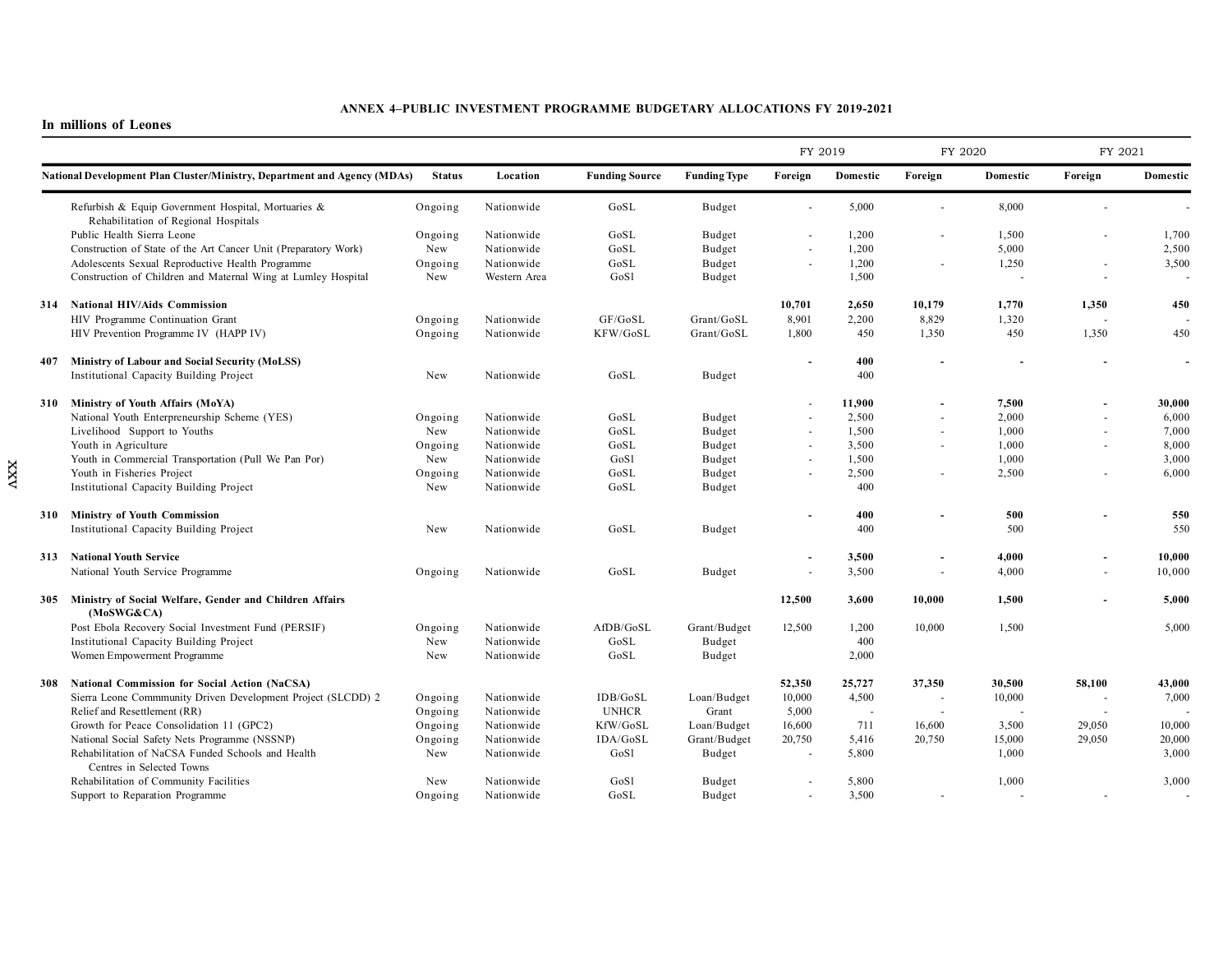#### **In millions of Leones**

xxvi

|     |                                                                                                                                                                                                  |                               |                                            |                           |                            | FY 2019                                    |                           | FY 2020                   |                         | FY 2021                  |                         |
|-----|--------------------------------------------------------------------------------------------------------------------------------------------------------------------------------------------------|-------------------------------|--------------------------------------------|---------------------------|----------------------------|--------------------------------------------|---------------------------|---------------------------|-------------------------|--------------------------|-------------------------|
|     | National Development Plan Cluster/Ministry, Department and Agency (MDAs)                                                                                                                         | Foreign                       | Domestic                                   | Foreign                   | Domestic                   | Foreign                                    | Domestic                  |                           |                         |                          |                         |
|     | <b>Cluster Three: Diversifying the Economy</b>                                                                                                                                                   |                               |                                            |                           |                            | 154,645                                    | 104,000                   | 115,295                   | 70,650                  | 150,000                  | 105,655                 |
|     | 401 Ministry of Agriculture and Forestry (MoAF)<br>Linking Small Holders Farmers to Market<br>Small Holder Commercialization Programme/Global Agriculture<br>and Food Security Programme (GAFSP) | Ongoing<br>Ongoing            | Nationwide<br>Nationwide                   | IDB/GoSL<br>IFAD/GoSL     | Loan/Budget<br>Grant       | 124,500<br>29,050<br>24,900                | 70,650<br>4,150<br>2,500  | 86,550<br>29,050<br>4,000 | 32,000<br>6,000<br>800  | 135,000<br>45,000        | 41,150<br>10,000        |
|     | Smallholder Commercialisation and Agribusiness<br>Development Project (SCADeP)                                                                                                                   | Ongoing                       | Nationwide                                 | IDA/DFID/GoSL             | Loan/Budget                | 20,750                                     | 1,500                     | 41,500                    | 2,500                   | 75,000                   | 5,000                   |
|     | Seed Multiplication Programme                                                                                                                                                                    | Ongoing                       | Kambia, Bombali                            | GoSL                      | Budget                     |                                            | 4,000                     |                           | 8,000                   |                          | 9,500                   |
|     | West Africa Agricultural Productivity Programme (WAPP)<br>Palm Oil Production Project in Sierra Leone in the Framework<br>of Capacity Building (POPSLCB)                                         | Ongoing<br>Ongoing            | Nationwide<br>Bonthe                       | IDA/JICA/GoSL<br>IDB/GoSL | Loan/Budget<br>Loan        | $\sim$<br>29,050                           | 100<br>3,500              |                           | 200                     | ÷.                       | 250                     |
|     | Rural Finance and Community Improvement Project Phase 11<br>Support to Sierra Leone Seed Certification Agency (SLeSCA)                                                                           | Ongoing<br>Ongoing            | Nationwide<br>Nationwide                   | IFAD/GoSL<br>GoSL         | Loan<br>Budget             | 20,750                                     | 2,500<br>800              | 12,000                    | 3,500<br>1,600          | 15,000                   | 4,000<br>2,000          |
|     | Development of Rice and Lovestock Value Chains<br>National Re-Aforestation Programme<br>National Tractorisation Programme (Procurement of 150 Tractors)                                          | New<br>New<br>New             | Nationwide<br>Nationwide<br>Nationwide     | GoSl<br>GoSL<br>GoSL      | Budget<br>Budget<br>Budget | ä,<br>ä,                                   | 2,500<br>10,000<br>36,900 | $\sim$<br>$\sim$          | 4,500<br>1,200<br>1,200 | $\sim$<br>$\blacksquare$ | 4,000<br>1,200<br>1,200 |
|     | Sierra Leone Biodiversity Project<br>Institutional Capacity Building Project                                                                                                                     | Ongoing<br>New                | Nationwide<br>Nationwide                   | GoSL<br>GoSL              | Budget<br>Budget           |                                            | 300<br>400                |                           | 500                     | $\overline{a}$           | 500                     |
|     | Sierra Leone Wetlands Conservation Project                                                                                                                                                       | Ongoing                       | Nationwide                                 | GoSL                      | Budget                     |                                            | 1,500                     | $\sim$                    | 2,000                   | ÷.                       | 3,500                   |
|     | 418 Sierra Leone Agricultural Research Institute (SLARI)<br>Support to Sierra Leone Agricultural Research Institute                                                                              | Ongoing                       | Nationwide                                 | GoSL                      | Budget                     | ÷.                                         | 1,000<br>1,000            |                           | 1,200<br>1,200          |                          | 1,200<br>1,200          |
|     | 402 Ministry of Fisheries and Marine Resources (MoFMR)<br>Promote Sustainable Fisheries and Acquaculture Management<br>Institutional Capacity Building Project                                   | Ongoing<br>New                | Nationwide<br>Nationwide                   | GoSL<br>GoSL              | Budget<br>Budget           |                                            | 5,600<br>1,500<br>400     | $\overline{\phantom{a}}$  | 7,050<br>2,200<br>500   |                          | 8,150<br>2,500<br>600   |
|     | Fish Stock Assesment Project<br>Development of Trade and Finance Scheme for Fisheries Development<br>Enhancing the Radar and Surveillance Suystems for Effective Monitory                        | Ongoing<br>New<br>Ongoing     | Nationwide<br>Nationwide<br>Nationwide     | GoSL<br>GoSL<br>GoSL      | Budget<br>Budget<br>Budget | ä,<br>ä,<br>$\overline{\phantom{a}}$       | 2,200<br>1,000<br>500     | $\sim$<br>$\blacksquare$  | 2,400<br>1,200<br>750   | $\overline{\phantom{a}}$ | 2,600<br>1,500<br>950   |
| 405 | Ministry of Toursim and Cultural Affairs (MoTCA)<br>Construction of Cultural Village                                                                                                             | Ongoing                       | Nationwide                                 | GoSL                      | Budget                     | 12,250                                     | 4,400<br>1,000            | 15,000                    | 3,100<br>750            | 15,000                   | 4,005<br>500            |
|     | Promotion and Reactivation of Domestic Tourism in Coastal Areas<br>Susttainable Tourism Development Project (STDP)                                                                               | Ongoing<br>Ongoing            | Nationwide<br>Nationwide                   | GoSL<br>IDA/GoSL          | Budget<br>Grant/Budget     | $\overline{\phantom{a}}$<br>12,250         | 750<br>1,000              | 15,000                    | 250<br>1,000            | $\overline{a}$<br>15,000 | 350<br>1,200            |
|     | Institutional Capacity Building Project<br>Beaches Sanitation Project<br>Construction of a Nationl Art Gallery                                                                                   | New<br>New<br>Ongoing         | Nationwide<br>Nationwide<br>Nationwide     | GoSl<br>GoSl<br>GoSL      | Budget<br>Budget<br>Budget | $\overline{a}$<br>$\overline{\phantom{a}}$ | 750<br>200<br>700         | $\sim$<br>$\sim$          | 750<br>100<br>250       | $\overline{a}$<br>÷.     | 1,500<br>200<br>255     |
| 405 | <b>National Tourist Board (NTB)</b>                                                                                                                                                              |                               |                                            |                           |                            | 12,500                                     | 6,900                     | 12,500                    | 8,000                   |                          | 17,500                  |
|     | Lumley Beach Development Project - Phase II<br>Peninsular Beaches Development Project<br>Sustainable Eco-Tourism Development Project                                                             | Ongoing<br>Ongoing<br>Ongoing | Western Area<br>Western Area<br>Nationwide | GoSL<br>GoSL<br>GoSL      | Budget<br>Budget<br>Budget | $\overline{a}$                             | 1,500<br>1,200<br>500     | $\sim$                    | 1,500<br>1,500<br>750   | $\sim$                   | 3,000<br>3,000<br>5,000 |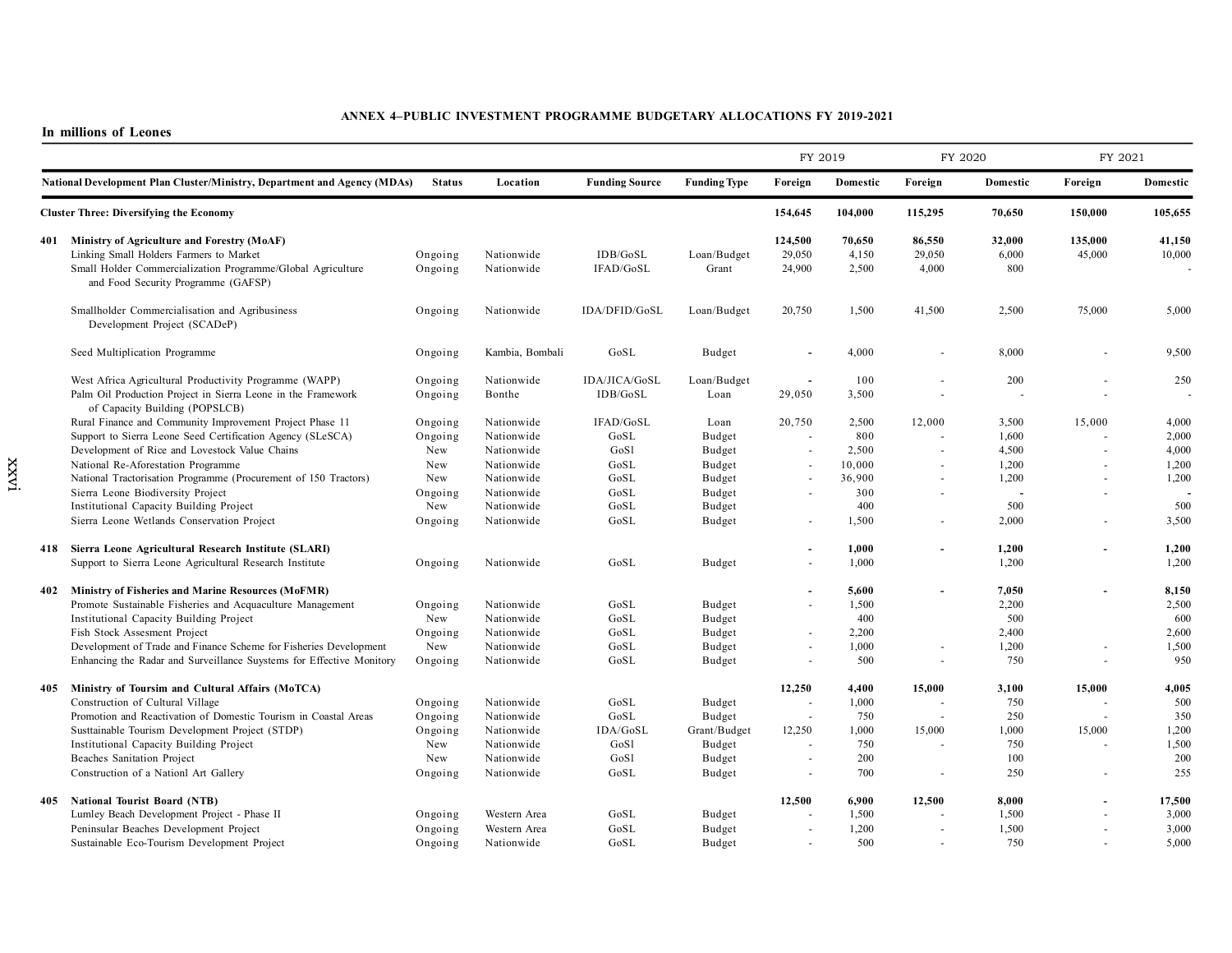#### **In millions of Leones**

xxvii

|     |                                                                                        |               |               |                       |                     | FY 2019                  |          | FY 2020                  |                | FY 2021 |          |
|-----|----------------------------------------------------------------------------------------|---------------|---------------|-----------------------|---------------------|--------------------------|----------|--------------------------|----------------|---------|----------|
|     | <b>National Development Plan Cluster/Ministry, Department and Agency (MDAs)</b>        | <b>Status</b> | Location      | <b>Funding Source</b> | <b>Funding Type</b> | Foreign                  | Domestic | Foreign                  | Domestic       | Foreign | Domestic |
|     | Sustainable Tourism Development and Promotion Project (STDPP)                          | Ongoing       | Nationwide    | EIF/GoSl              | Grant/GoSL          | 12,500                   | 2,000    | 12,500                   | 2,000          | $\sim$  | 2,500    |
|     | Support to Tourism Related Small & Medium Enterprises                                  | New           | Nationwide    | GoSL                  | Budget              |                          | 1,200    |                          | 1,500          |         | 1,500    |
|     | Support to Adapting Climate Change Induced Coastal Risk Management                     | New           | Nationwide    | GoSL                  | Budget              | ÷,                       | 500      | $\blacksquare$           | 750            |         | 2,500    |
| 405 | <b>Monument and Relics Commission (MRC)</b>                                            |               |               |                       |                     | 4,150                    | 3,200    | $\overline{\phantom{a}}$ | 5,950          |         | 11,450   |
|     | Monument and Relics Development Project Phase II                                       | Ongoing       | Nationwide    | GoSL                  | Budget              |                          | 500      | $\overline{a}$           | 1,200          |         | 5,000    |
|     | Restoration of Protected/Proclaimed Sites Western Area and<br>the Provinces            | Ongoing       | Nationwide    | GoSL                  | Budget              | $\sim$                   | 1,700    | $\overline{\phantom{a}}$ | 2,500          | $\sim$  | 3,500    |
|     | Restoration of Old Fourah Bah College - Phase II                                       | Ongoing       | Western Area  | GoSL                  | Budget              | $\overline{a}$           | 500      | $\sim$                   | 750            |         | 450      |
|     | Comprehensive Preservation and Development of Bunce Island                             | Ongoing       | Port Loko     | USAFCP/GoSL           | Grant/Budget        | 4,150                    | 500      |                          | 1,500          |         | 2,500    |
| 409 | Ministry of Trade and Industry (MoTI)                                                  |               |               |                       |                     | 1,245                    | 6,650    | 1,245                    | 5,900          |         | 9,000    |
|     | Growth Centre Programme                                                                | Ongoing       | Nationwide    | GoSL                  | Budget              |                          | 750      |                          | 1,000          |         | 1,000    |
|     | Institutional Capacity Building Project                                                | New           | Nationwide    | GoSl                  | Budget              | ÷.                       | 400      | ÷.                       | 450            |         | 500      |
|     | Reconstrcution and Expansion of Koindu Market                                          | New           | Nationwide    | GoSl                  | Budget              |                          | 2,000    | $\overline{\phantom{a}}$ | 450            |         | 500      |
|     | Establishment of Regional Offices for trade engagement                                 | New           | Nationwide    | GoSL                  | Budget              | $\sim$                   | 1,000    |                          | 1,000          |         | 2,500    |
|     | Private Sector Development Programme                                                   | Ongoing       | Nationwide    | GoSL                  | Budget              | $\sim$                   | 500      |                          | 1,000          |         | 2,500    |
|     | Technical Assistance and Implement the SEZ                                             | Ongoing       | Nationwide    | IDB/GoSL              | Grant/Budget        | 1,245                    | 2,000    | 1,245                    | 2,000          |         | 2,000    |
| 409 | Sierra Leone Standards Bureau                                                          |               |               |                       |                     |                          | 900      | $\sim$                   | 250            |         |          |
|     | Construction of Solar Powered Bore hole                                                | New           | Western Area  | GoSL                  | Budget              |                          | 150      | $\overline{a}$           |                |         |          |
|     | Procurement of Additional Laboratory Equipment and re-agents                           | New           | Western Area  | GoSL                  | Budget              | $\overline{\phantom{a}}$ | 750      |                          | 250            |         | ÷.       |
| 409 | Sierra Leone Investment and Export Promotion Agency (SLIEPA)                           |               |               |                       |                     |                          | 1,200    | $\blacksquare$           | 1,200          |         | 1,200    |
|     | Institutional support to SLIEPA                                                        | Ongoing       | Nationwide    | GoSL                  | Budget              |                          | 1,200    | $\overline{\phantom{a}}$ | 1,200          |         | 1,200    |
|     | 408 Sierra Leone Housing Cooperation (SaLHOC)                                          |               |               |                       |                     |                          | 1,000    | $\sim$                   | 1,000          |         | 2,000    |
|     | Promoting the production of local building materials and youth<br>economic empowerment | New           | Nationwide    | GoSL                  | Budget              |                          | 1,000    | $\sim$                   | 1,000          |         | 2,000    |
|     | 142 National Public Procurement Agency (NPPA)                                          |               |               |                       |                     |                          | 2,500    | $\overline{\phantom{a}}$ | 5,000          |         | 10,000   |
|     | Construction of Ultra Modern NPPA Secretariat                                          | New           | Western Area  | GoSL                  | Budget              |                          | 2,500    | $\sim$                   | 5,000          |         | 10,000   |
|     | <b>Cluster Four: Governance and Accountability for Results</b>                         |               |               |                       |                     | 12,324                   | 170,170  | 12,166                   | 266.338        |         | 255,925  |
|     | 112 Office of the Vice President                                                       |               |               |                       |                     |                          | 2,000    |                          | 1,500          |         | 1,500    |
|     | Scaling Up Nutrition (SUN)                                                             |               | New           | Nationwide            | GoSL                | <b>Budget</b>            | ÷,       | 2,000                    | $\overline{a}$ | 1,500   |          |
|     |                                                                                        |               |               |                       |                     |                          |          |                          |                |         | 1,500    |
|     | 128 Ministry of Foreign Affairs and International Cooperation (MoFAIC)                 |               |               |                       |                     |                          | 5,000    | $\blacksquare$           | 7,500          |         | 10,500   |
|     | Rehabilitation of Foreign Missions                                                     | Ongoing       | International | GoSL                  | Budget              |                          | 5,000    | $\overline{\phantom{a}}$ | 7,500          |         | 10,500   |
|     | 124 Law Officers Department (LOD)                                                      |               |               |                       |                     |                          | 4,750    | $\blacksquare$           | 6,200          |         | 7,500    |
|     | Support to Access to Security and Justice Programme                                    | Ongoing       | Nationwide    | GoSL                  | Budget              |                          | 500      | $\sim$                   | 750            |         | 1,500    |
|     | Institutional Capacity Building Project                                                | New           | Nationwide    | GoSL                  | Budget              |                          | 400      |                          | 500            |         | 600      |
|     | Restructuring, facelift and reorganisation of Law Officers Department                  | Ongoing       | Nationwide    | GoSL                  | Budget              |                          | 750      | $\sim$                   | 800            |         | 1,500    |
|     | Modernisation of ARG Office Project                                                    | Ongoing       | Western Area  | GoSL                  | Budget              |                          | 1,500    |                          | 1,700          |         | 1,200    |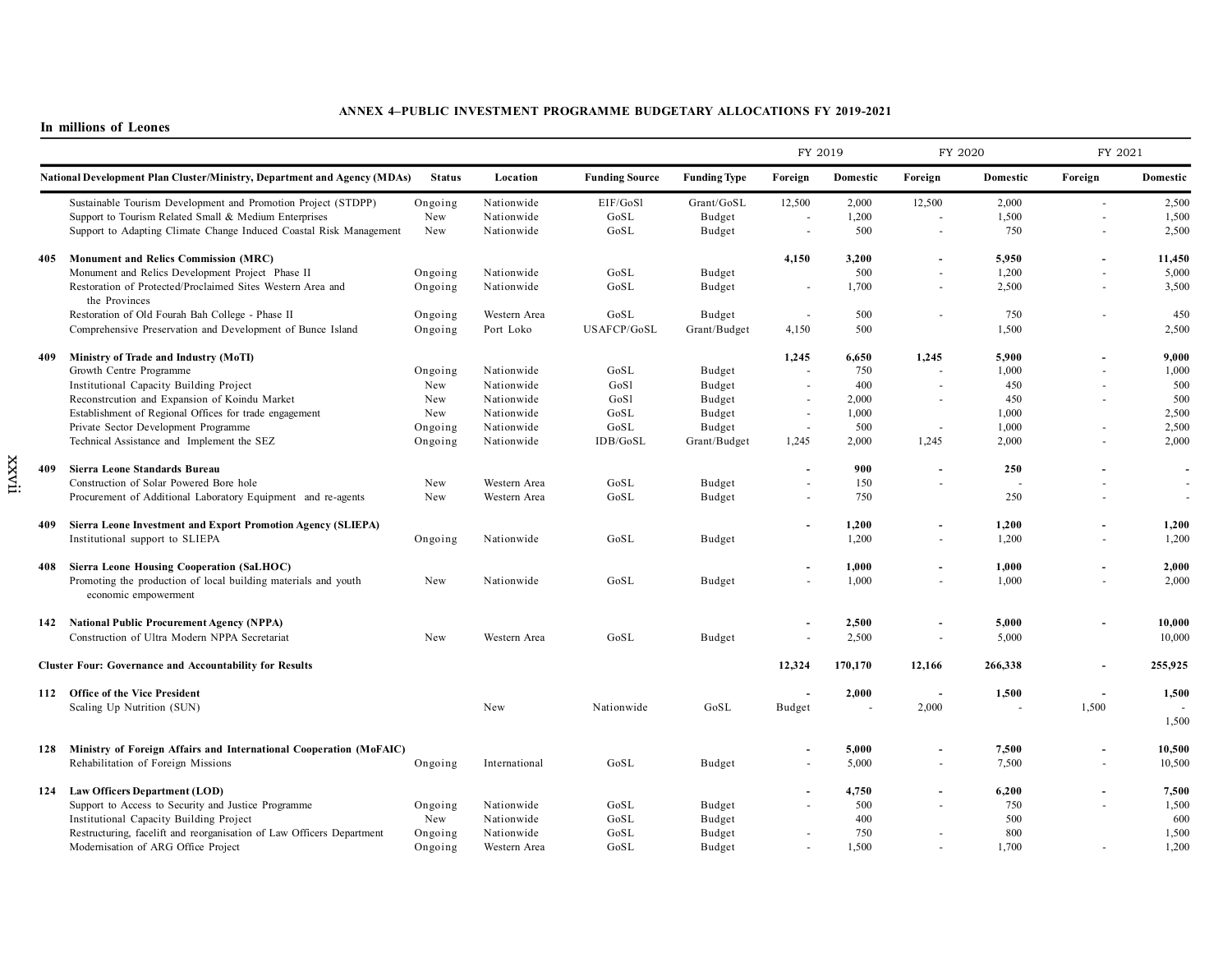#### **In millions of Leones**

|     |                                                                                                                                                                                                                                                            |                           |                                            |                       |                            | FY 2019        |                                | FY 2020                             |                                | FY 2021                  |                                  |
|-----|------------------------------------------------------------------------------------------------------------------------------------------------------------------------------------------------------------------------------------------------------------|---------------------------|--------------------------------------------|-----------------------|----------------------------|----------------|--------------------------------|-------------------------------------|--------------------------------|--------------------------|----------------------------------|
|     | <b>National Development Plan Cluster/Ministry, Department and Agency (MDAs)</b>                                                                                                                                                                            | <b>Status</b>             | Location                                   | <b>Funding Source</b> | <b>Funding Type</b>        | Foreign        | Domestic                       | Foreign                             | Domestic                       | Foreign                  | Domestic                         |
|     | Establishment and Strengthening of Regional Offices of ARG Office<br>Technical Grant Capacity Building for the Law Reform Commission<br>The Establishment of a Legal framework for Alternative dispute<br>Resolution in Sierra Leone                       | Ongoing<br>Ongoing<br>New | Western Area<br>Nationwide<br>Western Area | GoSL<br>GoSL<br>GoSL  | Budget<br>Budget<br>Budget | $\sim$         | 1,200<br>150<br>250            | ä,                                  | 1,700<br>250<br>500            | $\sim$                   | 1,200<br>750<br>750              |
|     | 110 Law Reform Commission (LRC)<br>Alternate Dispute Resolution (ADR) Project                                                                                                                                                                              | New                       | Nationwide                                 | IDB/GoSL              | Grant/Budget               | 2,324<br>2,324 | 498<br>498                     | 166<br>166                          | 415<br>415                     |                          |                                  |
|     | 133 Ministry of Information and Communications (MoIC)<br>West Africa Regional Communications Infrastructural Programme<br>Enhancing the Dedicated Information Security System<br>Government Unified Messaging and Collaboration System Project             | Ongoing<br>Ongoing<br>New | Nationwide<br>Nationwide<br>Nationwide     | GoSL<br>GoSL<br>GoSL  | Budget<br>Budget<br>Budget | $\sim$         | 6,750<br>250<br>1,000<br>1,000 | ä,<br>٠<br>$\overline{\phantom{a}}$ | 6,550<br>750<br>1,200<br>1,100 | $\sim$<br>$\sim$         | 9,000<br>1,000<br>1,200<br>1,200 |
|     | Operationalization and Expansion of eGovernment Platform<br>105 Ministry of Public and Political Affairs (MoPPA)<br>Strengthening Diaspora Engagement Programme                                                                                            | New<br>Ongoing            | Nationwide<br>International                | GoSL<br>GoSL          | Budget<br>Budget           | $\sim$         | 4,500<br>500<br>500            | $\sim$<br>٠                         | 3,500<br>750<br>750            |                          | 5,600<br>1,000<br>1,000          |
|     | 205 Ministry of Internal Affairs (MoIA)<br>Establishment of an Integrated Immigration Control System<br>Strengthening Border Security                                                                                                                      |                           |                                            |                       |                            |                | 1.250<br>750<br>500            | $\overline{\phantom{a}}$<br>ä,      | 1.000<br>250<br>750            | $\overline{\phantom{a}}$ | 1,000<br>1,000                   |
|     | 203 National Civil Registration Commission (NCRA)<br>Integrated National Civil Registrtaion Programme<br>o/w Exhibition and Update of the Civil Register<br>Priniting and Distribition of ECOWAS/ICAO Compliant<br>Multi-purpose ID Cards and Certificates | Ongoing<br>Ongoing        | Nationwide<br>Nationwide                   | GoSL<br>GoSL          | Budget<br>Budget           |                | 53,000<br>8,000<br>45,000      | ÷.                                  | 75,000<br>10,000<br>65,000     |                          | 90,000<br>20,000<br>70,000       |
| 107 | Ministry of Local Government and Rural Development (MoLG&RD)<br>Social Capital Approaches Development in Sierra Leone (SCARDSiL)<br>Support to Decentralization Secretariat                                                                                | New<br>New                | Nationwide<br>Nationwide                   | GoSL<br>GoSL          | Budget<br>Budget           |                | 1,000<br>500<br>500            |                                     | 1,500<br>1,000<br>500          |                          | 500<br>500                       |
|     | 117 Cabinet Secretariat and Head of the Civil Services (CS&HOCS)<br>Wages and Compensation Commission<br>Construction of Public Service Academy                                                                                                            | Ongoing<br>Ongoing        | Nationwide<br>Western Area                 | GoSL<br>GoSL          | Budget<br>Budget           |                | 1,500<br>500<br>1,000          | ä,                                  | 2,500<br>500<br>2,000          |                          | 5,500<br>500<br>5,000            |
|     | 122 Human Resource Management Office (HRMO)<br>Civil Service Reform Project<br>Establishment of Wages and Compensation Commission                                                                                                                          | Ongoing<br>New            | Nationwide<br>Western Area                 | GoSL<br>GoSL          | Budget<br>Budget           |                | 2,200<br>1,000<br>1,200        | ä,<br>$\overline{\phantom{a}}$      | 3,800<br>2,500<br>1,300        |                          | 3,000<br>3,000                   |
|     | 316 Civil Service Training College (CSTC)<br>Constreution of Civil Service Training College                                                                                                                                                                | New                       | Western Area                               | GoSL                  | Budget                     |                | 1,200<br>1,200                 | $\overline{\phantom{a}}$            | 1,200<br>1,200                 |                          | 1,200<br>1,200                   |
|     | 116 Parliamentary Service Commission<br>Members of Parliament Oversight Support                                                                                                                                                                            | Ongoing                   | Nationwide                                 | GoSL                  | Budget                     |                | 10,100<br>10,100               | ä,                                  | 15,100<br>15,100               |                          | 16,100<br>16,100                 |

xxviii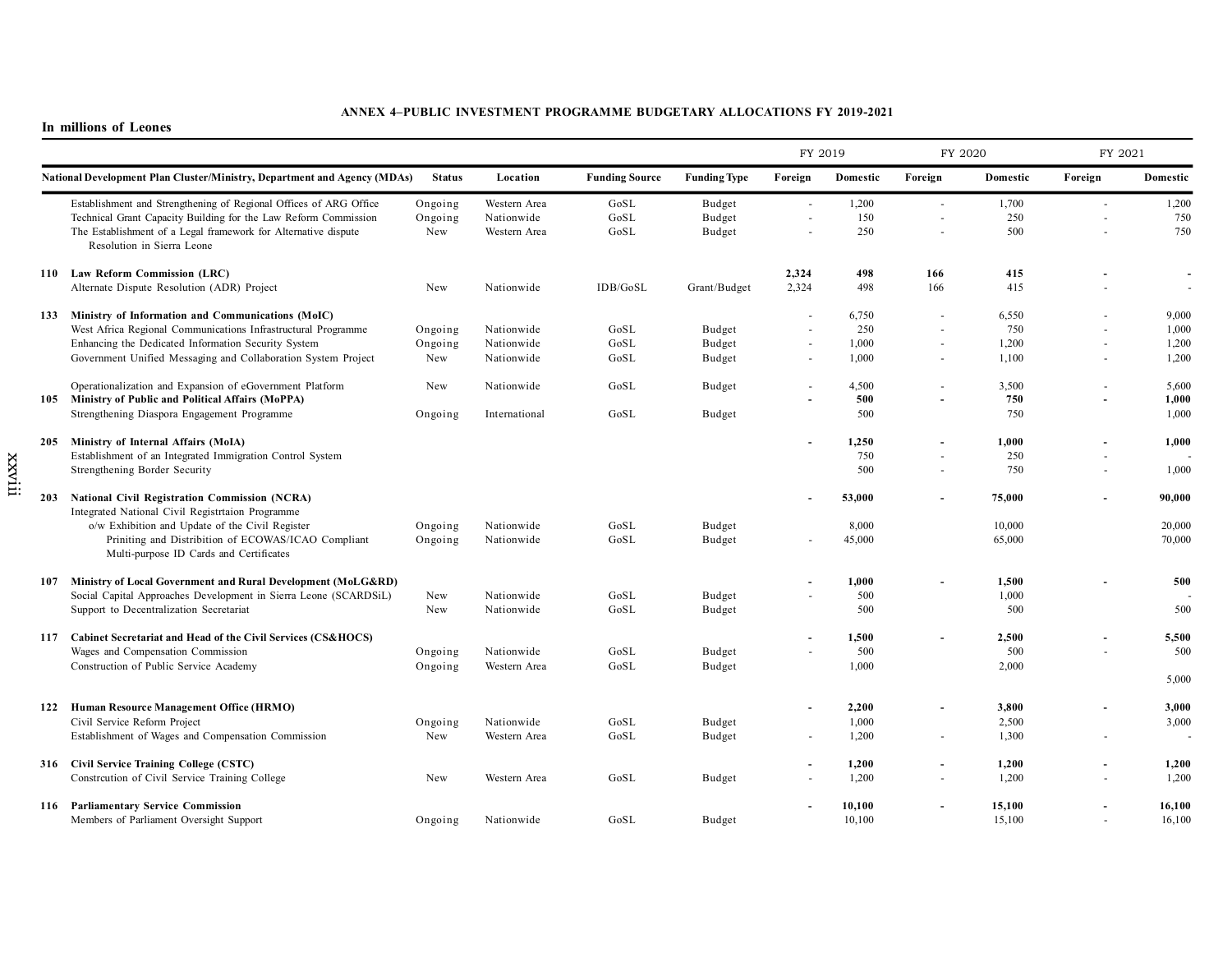|     |                                                                                                          |               |              |                       |                     | FY 2019                  |                          | FY 2020 |          | FY 2021 |          |
|-----|----------------------------------------------------------------------------------------------------------|---------------|--------------|-----------------------|---------------------|--------------------------|--------------------------|---------|----------|---------|----------|
|     | <b>National Development Plan Cluster/Ministry, Department and Agency (MDAs)</b>                          | <b>Status</b> | Location     | <b>Funding Source</b> | <b>Funding Type</b> | Foreign                  | Domestic                 | Foreign | Domestic | Foreign | Domestic |
|     | 206 Sierra Leone Police (SLP)                                                                            |               |              |                       |                     | 9,350                    | $\overline{\phantom{a}}$ | 1,430   |          |         | 200      |
|     | Construction of Police Academy                                                                           | Ongoing       | Bombali      | GoSL                  | Budget              |                          | 2,000                    |         | 1,430    |         | 200      |
|     | Construction of Ross Road Regional HQ                                                                    | Ongoing       | Western Area | GoSL                  | Budget              |                          | 500                      |         |          |         |          |
|     | Construction of APOTS, Samu                                                                              | Ongoing       | Kambia       | GoSL                  | Budget              |                          | 750                      |         |          |         |          |
|     | Construction of Aberdeen Divisional HQ                                                                   | Ongoing       | Western Area | GoSL                  | <b>Budget</b>       |                          | 750                      |         |          |         |          |
|     | Construction of Wilberforce Police Station                                                               | Ongoing       | Western Area | GoSL                  | Budget              | $\sim$                   | 500                      |         |          |         |          |
|     | Construction of Bamoi Luma Police Station                                                                | ongoing       | Kambia       | GoSL                  | Budget              |                          | 250                      |         |          |         |          |
|     | Construction of Police Stations in Koidu, Gando and Taedu Towns                                          | New           | East         | GoSL                  | <b>Budget</b>       | $\overline{\phantom{a}}$ | 1,500                    |         |          |         |          |
|     | Rehabilitation of Mountain Division HQ                                                                   | New           | Western Area | GoSL                  | Budget              | $\sim$                   | 1,000                    |         |          |         |          |
|     | Renovation of Kingtom Police Field, Pavilion and Construction of toilets                                 | New           | Western Area | GoSL                  | Budget              | $\overline{\phantom{a}}$ | 500                      |         |          |         |          |
|     | Construction of Bonthe Police Station                                                                    | New           | Bonthe       | GoSL                  | Budget              |                          | 750                      |         |          |         |          |
|     | Rehablitation of Mattru Jong Police Station                                                              | New           | Bonthe       | GoSL                  | <b>Budget</b>       | ÷.                       | 500                      |         |          |         |          |
|     | Construction of Blackhall Road Police Station                                                            | Ongoing       | Western Area | GoSL                  | Budget              |                          | 350                      |         |          |         |          |
| 201 | Ministry of Defence (MoD)                                                                                |               |              |                       |                     |                          | 37,100                   |         | 108.900  |         | 84.940   |
|     | Construction of Modern Barracks at Kambia                                                                | New           | Kambia       | GoSL                  | Budget              | ä,                       | 16,600                   | $\sim$  | 85,000   | $\sim$  | 60.000   |
|     | Reconstruction of Wilberforce Barracks                                                                   | Ongoing       | Western Area | GoSL                  | <b>Budget</b>       |                          | 4,500                    |         | 6,000    |         | 6,500    |
|     | Reconstruction of Daru Barracks                                                                          | Ongoing       | Kailahun     | GoSL                  | <b>Budget</b>       | $\blacksquare$           | 4,500                    | $\sim$  | 6,000    | ÷.      | 6,500    |
|     | Rehabilitation of Operating Theatres and Wards at 34 Military Hospital                                   |               | Western Area | GoSL                  | Budget              | $\sim$                   | 1,500                    |         | 1,500    |         | 1,500    |
|     | Construction of Four (4) Forward Patrol Bases and Forward<br>Operating Bases to be done once per quarter |               |              | GoSL                  | Budget              | $\blacksquare$           | 2,500                    |         | 3,500    | $\sim$  | 4,000    |
|     | Fencing of 34 Military Hospital                                                                          |               | Western Area | GoSL                  | <b>Budget</b>       | $\sim$                   | 250                      |         | 100      | ÷.      |          |
|     | Construction of Male Psychiatric Building at Joint Medical Unit                                          |               |              | GoSL                  | Budget              | $\sim$                   | 200                      |         |          |         |          |
|     | Rehabilitation of Female Psychiatric Building at Joint Medical Unit                                      |               |              | GoSL                  | <b>Budget</b>       | $\sim$                   | 250                      |         |          |         |          |
|     | Rehabilitation of Main Catering Building and Stores                                                      |               |              | GoSL                  | <b>Budget</b>       | $\sim$                   | 150                      |         |          |         |          |
|     | Construction of one Storey Adminstative Building For Peace                                               |               |              | GoSL                  | <b>Budget</b>       | $\sim$                   | 500                      |         |          |         |          |
|     | Support Operations                                                                                       |               |              |                       |                     |                          |                          |         |          |         |          |
|     | Completion of the Construction of Defence School of Nursing                                              |               | Western Area | GoSL                  | <b>Budget</b>       |                          | 1,000                    |         |          |         |          |
|     | Construction of Accommodation Blocks at Gondama (Phase 2)                                                |               | Kenema       | GoSL                  | <b>Budget</b>       | $\sim$                   | 1,200                    |         | 1,500    |         | 1,500    |
|     | Construction of 8x6 Accommodation Blocks at Wilberforce                                                  | Ongoing       | Western Area | GoSL                  | Budget              | $\omega$                 | 1,200                    |         | 2,000    | $\sim$  | 2,500    |
|     | Extention and Fencing of Hockey Pitch at Wilberforce Barracks<br>Barracks (Phases I & II)                |               | Western Area | GoSL                  | <b>Budget</b>       | $\sim$                   | 250                      |         | 300      |         |          |
|     | Construction of Perimeter Fence at Wilberforce Barracks                                                  |               | Western Area | GoSL                  | Budget              | ÷.                       | 450                      |         | 500      |         |          |
|     | Extention of the JMU Drugs Store                                                                         |               |              | GoSL                  | Budget              |                          | 150                      |         | 250      |         | 190      |
|     | Rehabilitation of Gondama Battle School                                                                  |               | Kenema       | GoSL                  | Budget              | $\sim$                   | 100                      |         |          | $\sim$  |          |
|     | Rehabilitation of Armed Forces Technical Education College<br>(AFTEC) Facilities                         |               | Western Area | GoSL                  | <b>Budget</b>       | $\sim$                   | 250                      |         | 250      | ÷.      | $\sim$   |
|     | Rehabilitation of Nine blocks Married Quarters at Teko Barracks                                          |               | Bombali      | GoSL                  | Budget              |                          | 1,300                    | $\sim$  | 1,500    | ÷       | 1,500    |
|     | Equiping the Electrical and Mechanical Engineers Worshop                                                 |               |              |                       | GoSL                | Budget                   |                          | 250     |          | 500     |          |
|     |                                                                                                          |               |              |                       |                     |                          |                          |         |          |         | 750      |
| 209 | Central Intelligence and Security Unit (CISU)                                                            |               |              |                       |                     |                          | 1,200                    |         | 2.400    |         | 4,000    |
|     | Procurement of Specialized Surveillance Equipments                                                       | Ongoing       | Nationwide   | GoSL                  | <b>Budget</b>       |                          | 1,200                    | $\sim$  | 2,400    | ÷       | 4,000    |
|     | 110 Anti Corruption Commission (ACC)                                                                     |               |              |                       |                     |                          | 6,800                    |         | 2,500    |         | 3,500    |
|     | Construction of Anti-Corruption Building                                                                 | Ongoing       | Western Area | GoSL                  | Budget              |                          | 6,800                    |         | 2,500    |         | 3.500    |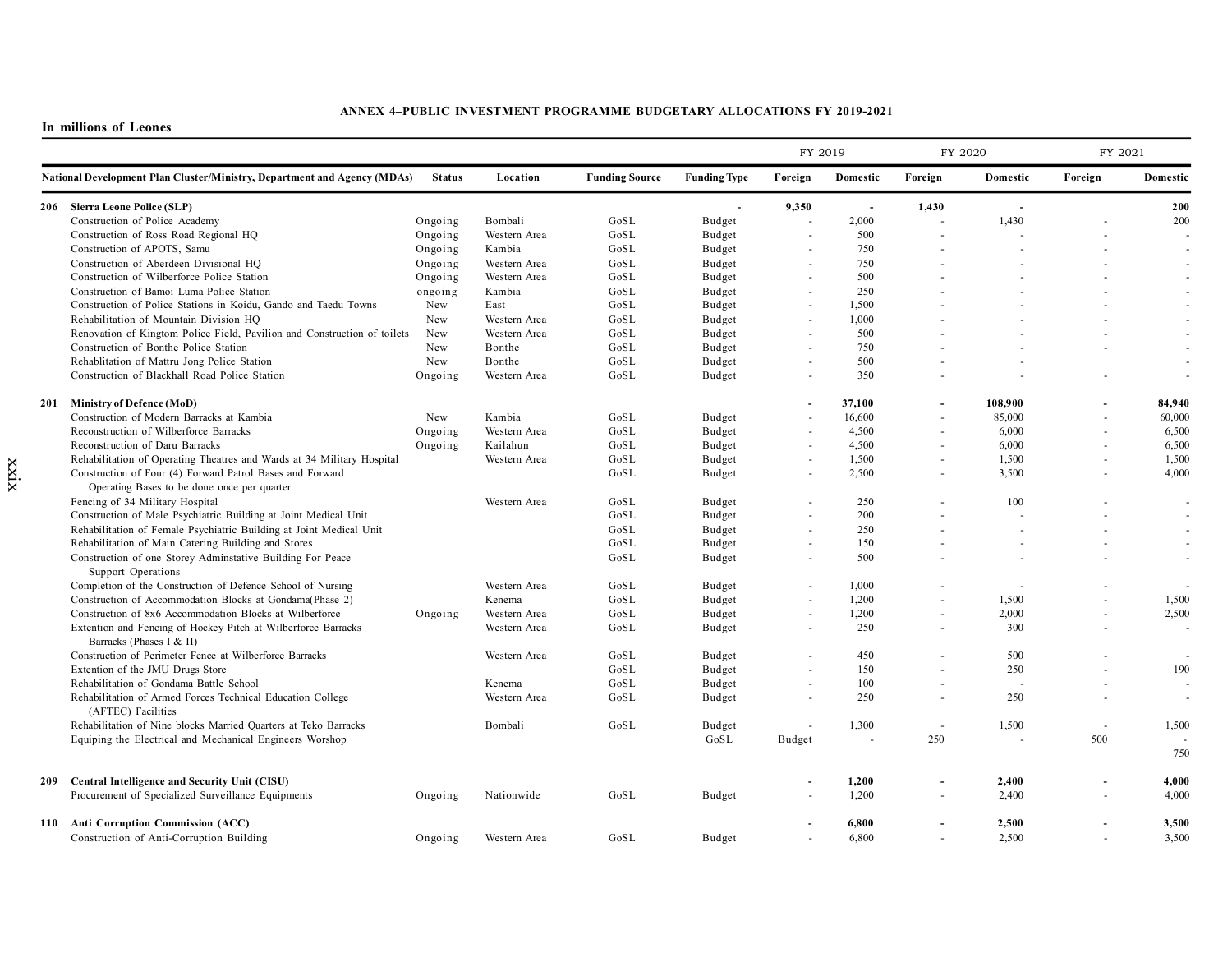#### **In millions of Leones**

xxx

|     |                                                                                                 |               |              |                                 |                     | FY 2019                  |                          | FY 2020                  |          | FY 2021 |              |
|-----|-------------------------------------------------------------------------------------------------|---------------|--------------|---------------------------------|---------------------|--------------------------|--------------------------|--------------------------|----------|---------|--------------|
|     | National Development Plan Cluster/Ministry, Department and Agency (MDAs)                        | <b>Status</b> | Location     | <b>Funding Source</b>           | <b>Funding Type</b> | Foreign                  | Domestic                 | Foreign                  | Domestic | Foreign | Domestic     |
|     | 121 Audit Service Sierra Leone (ASSL)                                                           |               |              |                                 |                     |                          | 6,000                    | $\blacksquare$           | 6,000    |         | 3,542        |
|     | Construction of ASSL Headquarters                                                               | Ongoing       | Western Area | GoSL                            | Budget              |                          | 6,000                    |                          | 6,000    |         | 3,542        |
|     | 123 Public Service Commission (PSC)                                                             |               |              |                                 |                     |                          | 1,072                    | $\overline{\phantom{a}}$ | 2,143    |         | 2,143        |
|     | Construction of PSC Headquarter Building                                                        | New           | Western Area | GoSl                            | Budget              |                          | 1,072                    |                          | 2,143    |         | 2,143        |
|     | 208 National Fire Force (NFF)                                                                   |               |              |                                 |                     |                          | 4,500                    |                          | 6.000    |         | 4,300        |
|     | Construction of Fire Stations                                                                   | Ongoing       | Nationwide   | GOSL                            | Budget              |                          | 2,500                    | $\blacksquare$           | 2,000    | $\sim$  | 1,000        |
|     | Procurement of Five Fire Engines                                                                | New           | Nationwide   | GOSL                            | Budget              |                          | 2,000                    | $\sim$                   | 4,000    |         | 3,300        |
| 207 | Sierra Leone Correctional Centre (SLCC)                                                         |               |              |                                 |                     |                          | 7,100                    | $\blacksquare$           | 11,450   |         | 3,000        |
|     | Rehabilitation/Reconstruction of Correctional Services Buildings                                | Ongoing       | Western Area | GoSL                            | Budget              |                          | 1,200                    | $\blacksquare$           | 1,500    |         |              |
|     | Relocation of Pademba Road Correctional Centre to Songo                                         | New           | Western Area | GoSL                            | Budget              |                          | 500                      |                          | 2,500    |         | 3,000        |
|     | Construction/Rehabilitation of Waterloo Correctional Centre                                     |               |              | GoSL                            | Budget              | $\sim$                   | 950                      |                          | 1,100    |         |              |
|     | Construction of Perimeter Wall Fence                                                            | New           | Western Area | GoSL                            | Budget              |                          | 750                      |                          | 850      |         |              |
|     | Construction of Dinning Wall                                                                    | New           | Western Area | GoSL                            | Budget              | $\overline{\phantom{a}}$ | 200                      |                          | 250      |         |              |
|     | Construction of Correctional Centre in Karene District                                          | New           | Karene       | GoSL                            | Budget              | ÷.                       | 1,500                    |                          | 2,500    |         |              |
|     | Construction of Correctional Centre in Falaba District                                          | New           | Falaba       | GoSL                            | Budget              | $\blacksquare$           | 1,500                    | $\sim$                   | 2,500    |         |              |
|     | Rehabilitation of Regional Commander's Quarter North                                            | New           | Bombali      | GoSL                            | Budget              | $\sim$                   | 500                      | $\sim$                   | 250      |         |              |
| 134 | <b>National Elections Commission (NEC)</b>                                                      |               |              |                                 |                     | $\blacksquare$           | 6,300                    | $\blacksquare$           |          |         |              |
|     | Construction Regional Office and warehouse                                                      |               |              |                                 |                     |                          |                          |                          |          |         |              |
|     | o/w Southern Regional Office                                                                    |               | Ongoing      | Bo                              | GoSL                | Budget                   | $\overline{\phantom{a}}$ | 2,000                    |          |         |              |
|     | Eastern Regional Office                                                                         | Ongoing       | Kenema       | GoSL                            | Budget              |                          | 2,000                    |                          |          |         |              |
|     | Perimeter Fence in North Regional Regional Office                                               | Ongoing       | Bombali      | GoSL                            | Budget              |                          | 300                      |                          |          |         |              |
|     | Installation of Solar Power Back-up                                                             | New           | Nationwiden  | GoSL                            | Budget              |                          | 1,000                    |                          |          |         |              |
|     | Refurbishment of NEC Headquarter Builidng                                                       | New           | Western Area | GoSL                            | Budget              | ÷.                       | 500                      |                          |          |         |              |
|     | Refurbishment of NEC Wellington Premises                                                        | New           | Western Area | GoSL                            | Budget              |                          | 500                      |                          |          |         |              |
|     | 413 Sierra Leone Electricity and Water Regulatory Commission                                    |               |              |                                 |                     | 10,000                   | 1,000                    | 12,000                   | 2,500    |         | 3,500        |
|     | Electricity Sector Reform Project: Result Based Financing - MCC                                 | New           | Nationwide   | MCC/GoSL                        | Grant/Budget        | 10,000                   | 1,000                    | 12,000                   | 2,500    |         | 3,500        |
|     | <b>Cluster Five: Infrastructure and Economic Competitiveness</b>                                |               |              |                                 |                     | 557,455                  | 386,740                  | 748,700                  | 683,700  | 796,750 | 960,635      |
|     | 406 Ministry of Energy (MoE)                                                                    |               |              |                                 |                     | 196,365                  | 99,600                   | 322,500                  | 112,576  | 395,000 | 143,376      |
|     | Rural Electrification Project (Transmission and Distribution<br>Materials for Eleven Districts) | Ongoing       | Nationwide   | GoSL                            | Budget              |                          | 79,700                   |                          | 85,000   |         | 85,000       |
|     | Rehabilitation and Extention of Bo-Kenema Distibution System                                    | Ongoing       | Bo, Kenema   | AfDB/DFID/GoSL                  | Grant/Loan          | 33,200                   | 1,200                    | 60,000                   | 1,500    | 80,000  | 5,000        |
|     | Solar Park Project                                                                              | Ongoing       | Western Area | Abu Dhabi Fund/GoSL Loan/Budget |                     | 33,615                   | 2,000                    | 55,000                   | 2,000    | 65,000  | 12,000       |
|     | Barefoot Women Solar Project                                                                    | Ongoing       | Nationwide   | GoSL                            | Budget              |                          | 1,000                    |                          | 1,826    |         | 1,826        |
|     | West African Power Pool Project                                                                 | Ongoing       | Nationwide   | EU/AfDB/IDA/GoSL                | Loan                | 33,200                   | 1,200                    | 50,000                   | 5,000    | 60,000  | 1,200        |
|     | Extension of Electricity supply from Makeni- Magburaka,                                         | Ongoing       | Nationwide   | GoSL                            | Budget              |                          |                          |                          |          |         |              |
|     | Makali and Matotoka (phase II)                                                                  |               |              |                                 |                     |                          |                          |                          |          |         |              |
|     | Rural Electrification Project - CLSG (Serving Communities along<br>the Transmission Line)       | Ongoin        | Nationwide   | AfDB/GoSl                       | Grant/Budget        | 30,000                   |                          | 45,000                   | $\Omega$ | 65,000  | $\mathbf{0}$ |
|     | Lumley Beach Electrification Project                                                            | ongoing       | Nationwide   | GoSL                            | Budget              |                          | 5,000                    |                          | 5,000    |         | 8,000        |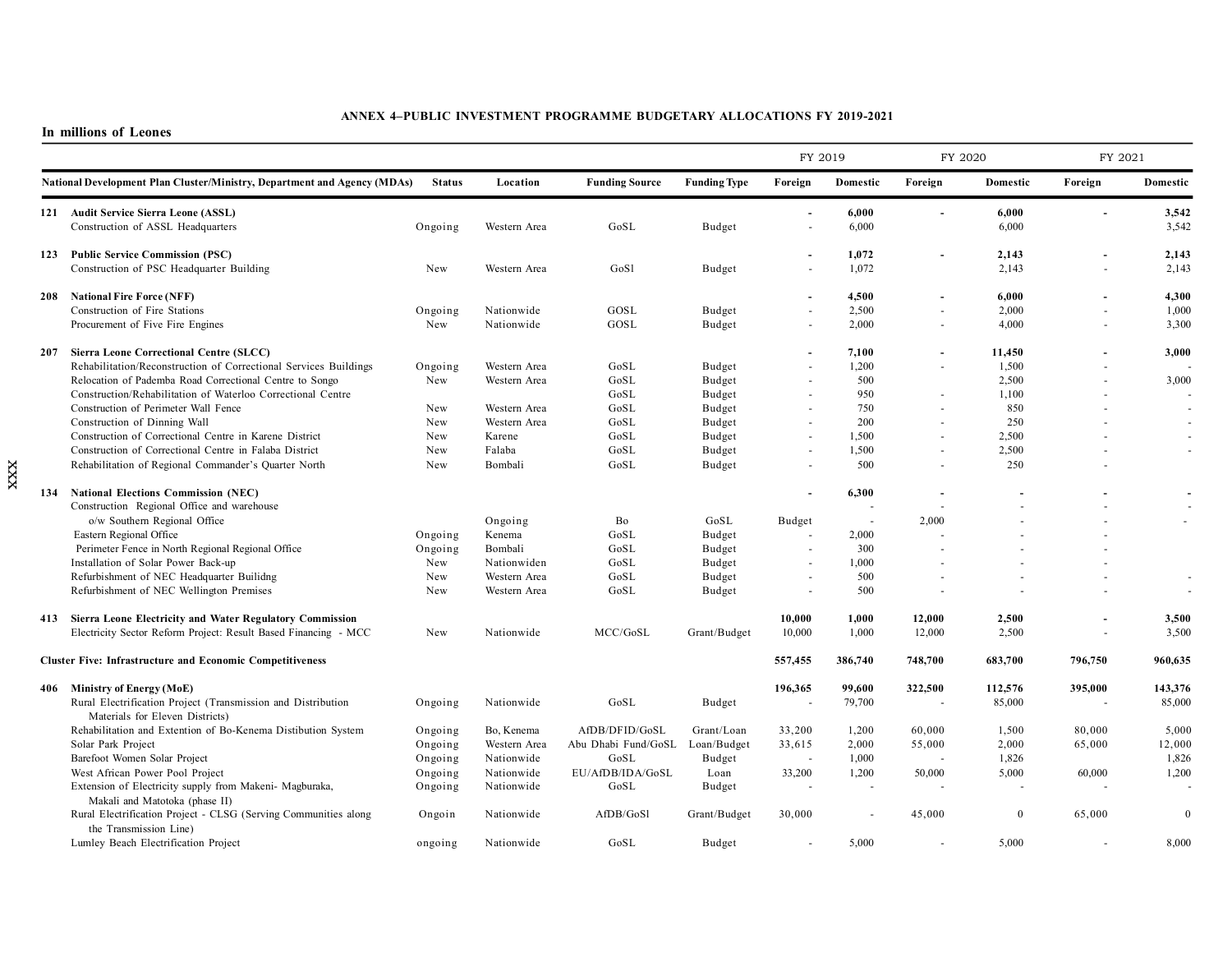|  |                                                                                                 |               |                               |                       |                                                                     | FY 2019 |                          |                          | FY 2020                  | FY 2021        |          |
|--|-------------------------------------------------------------------------------------------------|---------------|-------------------------------|-----------------------|---------------------------------------------------------------------|---------|--------------------------|--------------------------|--------------------------|----------------|----------|
|  | National Development Plan Cluster/Ministry, Department and Agency (MDAs)                        | <b>Status</b> | Location                      | <b>Funding Source</b> | <b>Funding Type</b>                                                 | Foreign | Domestic                 | Foreign                  | Domestic                 | Foreign        | Domestic |
|  | Supply and Installation of 225KV Double Circuit Transmision<br>Line from Bumbuna II to Waterloo | Ongoing       | Nationwide                    | India Exim/GoSL       | Loan/Budget                                                         | 37,350  | 2,500                    | 75,000                   | 3,500                    | 85,000         | 15,000   |
|  | Energy Sector Utility Reform Project (ESURP)                                                    | ongoing       | Nationwide                    | <b>IDA</b>            | Grant                                                               | 17,000  |                          | 25,000                   | $\overline{a}$           | 40,000         |          |
|  | Electricity Sector Reform Project                                                               | Ongoing       | Nationwide                    | <b>IDA</b>            | Grant                                                               | 12,000  | $\sim$                   | 12,500                   | $\sim$                   |                |          |
|  | Bumbuna Water shed Management Project                                                           | Ongoing       | Tonkolili                     | GoSL                  | Budget                                                              |         | 500                      | ÷.                       | 750                      | $\overline{a}$ | 850      |
|  | Institutional Capacity Building for the Energy Sector                                           | New           | Nationwide                    | GoSL                  | Budget                                                              |         | 5,000                    | $\sim$                   | 6,000                    |                | 7,000    |
|  | Extension of Mini grids to 100 Rural Communities                                                | New           | Nationwide                    | GoSL                  | Budget                                                              |         | 1,500                    | $\overline{\phantom{a}}$ | 2,000                    |                | 7,500    |
|  | 414 Ministry of Water Resources (MoWR)                                                          |               |                               |                       |                                                                     |         | 9,600                    |                          | 14,700                   |                | 96,700   |
|  | Emergency Recovery Programs on Water                                                            | Ongoing       | Western Area                  | GoSL                  | $\mathbf{B} \mathbf{u} \mathbf{d} \mathbf{g} \mathbf{e} \mathbf{t}$ |         | 2,500                    |                          | 2,500                    |                | 2,500    |
|  | Institutional Capacity Building                                                                 | New           | Nationwide                    | GoSL                  | Budget                                                              |         | 5,000                    | ÷.                       | 6,000                    |                | 7,000    |
|  | Feasibiity Studies on River Rokel - Freetown Water Supply                                       | New           | Nationwide                    | GoSL                  | Budget                                                              |         | 2,000                    | ÷.                       | 6,000                    |                | 87,000   |
|  | Water Resources Agency (Refuribishment of Office space at the<br>Water Directorate              | New           | Western Area                  | GoSL                  | Budget                                                              |         | 100                      | ÷.                       | 200                      |                | 200      |
|  | 414 Ministry of Water Resources/Sierra Leone Water Company<br>(SALWAC <sub>0</sub> )            |               |                               |                       |                                                                     | 98,000  | 76,891                   | 105,500                  | 165,365                  | 107,000        | 115,500  |
|  | Three (3) Towns - Bo, Kenema and Makeni - Water Supply<br>System Project Phase II               | Ongoing       | Bo, Kenema, Bombali OPEC/GoSL |                       | Loan/Budget                                                         | 10,000  | 2,000                    | 8,500                    | 1,200                    |                | 2,000    |
|  | 100 Solar Powered Boreholes (Rural Water supply) in 13 Districts                                | New           | Nationwide                    | GoSL                  | Budget                                                              |         | 3,500                    |                          | 4,000                    |                | 4,500    |
|  | 200 Boreholes (Rural water supply)                                                              | New           | Nationwide                    | GoSL                  | Budget                                                              |         | 1,200                    | $\sim$                   | 2,000                    |                | 1,500    |
|  | 100 Saudi Solar Powered Boreholes                                                               | New           | Nationwide                    | GoSL                  | Loan/Budget                                                         | 41,000  | $\overline{\phantom{a}}$ | 41,000                   | 10,000                   | 41,000         | 10,000   |
|  | Construction of Forty Five (45) Industrial Boreholes (Urban wash supply)                        | New           | Western Area                  | GoSL                  | Budget                                                              |         | 5,000                    | $\overline{a}$           | 25,000                   |                | 10,000   |
|  | Water supply in school (WASH)- 200 schools                                                      | New           | Nationwide                    | GoSL                  | Budget                                                              |         | 2,000                    | $\sim$                   | 3,000                    |                | 4,500    |
|  | Rural Water Supply and Sanitation Project                                                       | Ongoing       | Natiowide                     | IsDB/GoSL             | Loan/Budget                                                         | 6,000   | 1,200                    | 15,000                   | 1,300                    | 25,000         |          |
|  | Construction of Water Supply in District Capitals                                               | New           | Nationwide                    | GoSL                  | Loan/Budget                                                         | 41,000  | 20,000                   | 41,000                   | 71,000                   | 41,000         | 48,000   |
|  | Construction of Water Gravity Scheme                                                            | New           | Wester Area                   | GoSL                  | Budget                                                              |         | 1,200                    |                          |                          |                |          |
|  | Provision of Water Supply to Beaches                                                            | New           | Wester Area                   | GoSL                  | Budget                                                              |         | 5,000                    |                          |                          |                |          |
|  | Improvement of Mile 91/Yonibana Water Supply Source (Phase 11)                                  | Ongoing       | Tonkolili                     | GoSL                  | Budget                                                              |         | 3,200                    |                          |                          |                |          |
|  | Reconstruction of Blama and Bandawor and Six Villages<br>Water Supply System                    | Ongoing       | South                         | GoSL                  | Budget                                                              |         | 1,500                    |                          |                          |                |          |
|  | Lungi Water Supply (Extension of Distribution Network)                                          | Ongoing       | Port Loko                     | GoSL                  | Budget                                                              |         | 10,000                   | $\sim$                   | 20,000                   |                | 25,000   |
|  | Improving Quality of Water Supply                                                               | Ongoing       | Nationwide                    | GoSL                  | Budget                                                              |         | 10,450                   | $\sim$                   | 15,000                   |                | 10,000   |
|  | Procurement and Installation of Meters , Billing Software and<br>Laboratory Equipment           | Ongoing       | Nationwide                    | GoSL                  | Budget                                                              |         | 10,641                   | $\sim$                   | 12,865                   |                | $\sim$   |
|  | 414 Ministry of Water Resources/Guma Valley Water Company (GVWC)                                |               |                               |                       |                                                                     | 33,490  | 17,000                   | 43,500                   | 17,500                   | 25,000         | 13,000   |
|  | Freetowm Water Supply Rehabilitation Project                                                    | ongoing       | Western Area                  | DfID/GoSL             | Grant/Budget                                                        | 25,000  | 5,000                    | 32,000                   | 4,500                    |                |          |
|  | Water Sector Reform Project                                                                     | Ongoing       | Western Area                  | AfDB/GoSL             | Loan/Budget                                                         | 3,500   | 2,000                    | 11,500                   | 3,000                    | 25,000         | 3,000    |
|  | Freetown Emergency Recovery Project                                                             | Ongoing       | Western Area                  | IDA/GoSL              | Grant/Budget                                                        | 2,500   | 1,000                    |                          |                          |                |          |
|  | Freetown Water Supply and Sanitation Master Plan                                                | Ongoing       | Western Area                  | AfDB                  | Grant                                                               | 2,490   | $\overline{\phantom{a}}$ | $\overline{\phantom{a}}$ | $\overline{\phantom{a}}$ |                |          |
|  | Supply of Machinery, Procurement and Installation of 60Km of Pipeline                           | Ongoing       | Western Area                  | GoSL                  | Budget                                                              |         | 9,000                    | $\sim$                   | 10,000                   |                | 10,000   |
|  | 404 Ministry of Transport and Aviation (MoTA)                                                   |               |                               |                       |                                                                     | 8,300   | 9,625                    |                          | 16,609                   |                | 17,609   |
|  | National Transport Database System Project                                                      | New           | Nationwide                    | GoSL                  | Budget                                                              |         | 850                      | $\blacksquare$           | 1,650                    |                | 1,650    |
|  | Procurement of 50 Government School Buses                                                       | New           | Nationwide                    | GoSL                  | Budget                                                              |         | 1,820                    |                          | 3,640                    |                | 3,640    |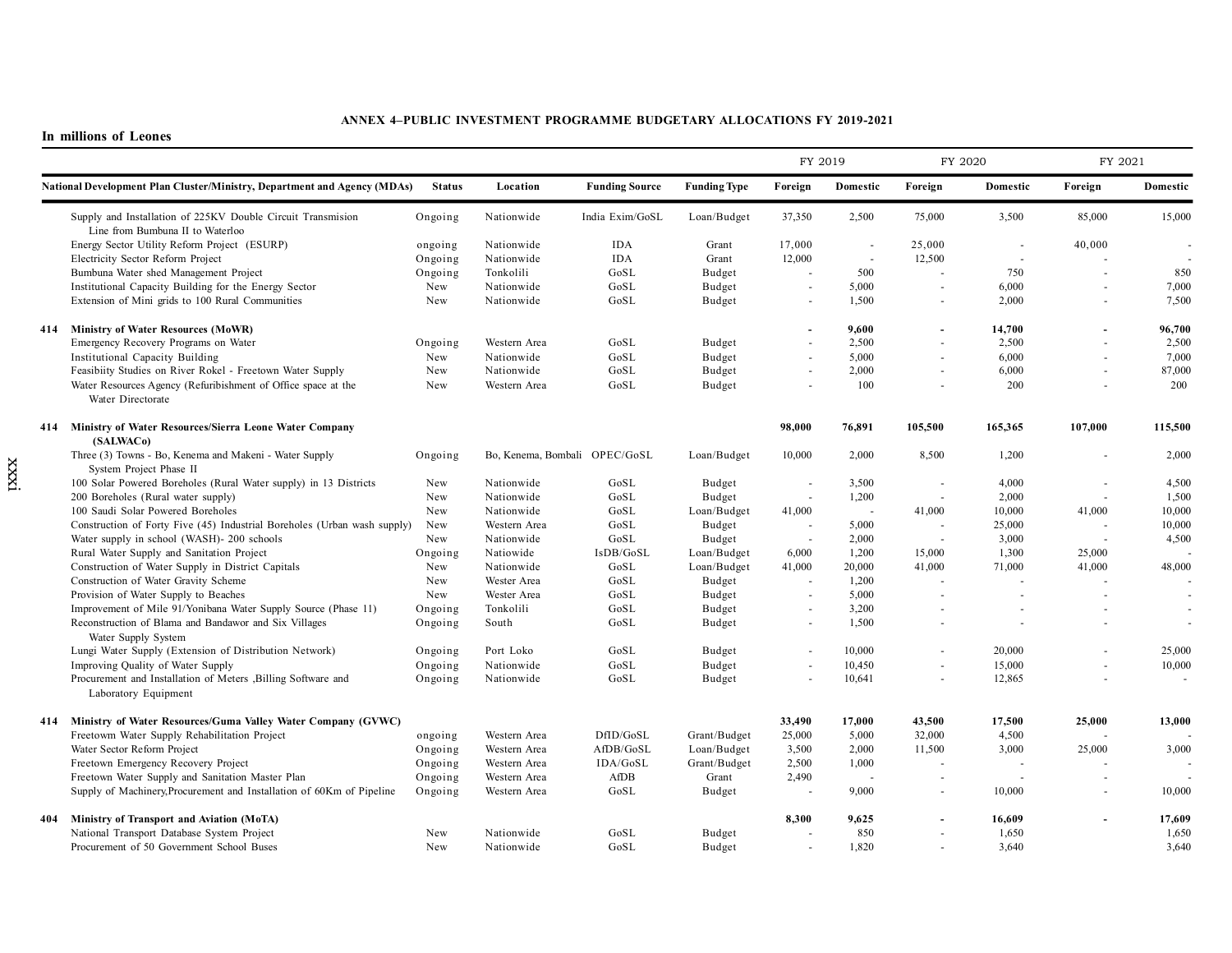**In millions of Leones**

|     |                                                                                                                                      |               |                |                       |                     |                          | FY 2019  |                          | FY 2020  | FY 2021 |          |
|-----|--------------------------------------------------------------------------------------------------------------------------------------|---------------|----------------|-----------------------|---------------------|--------------------------|----------|--------------------------|----------|---------|----------|
|     | <b>National Development Plan Cluster/Ministry, Department and Agency (MDAs)</b>                                                      | <b>Status</b> | Location       | <b>Funding Source</b> | <b>Funding Type</b> | Foreign                  | Domestic | Foreign                  | Domestic | Foreign | Domestic |
|     | Freetown Sustainable Urban Transportation Project                                                                                    | Ongoing       | Western Area   | IDA/GoSL              | Budget              | 8,300                    | 1,500    | $\sim$                   | 2,000    | ÷.      |          |
|     | Traffic Lights Project                                                                                                               | Ongoing       | Nationwide     | GoSL                  | Budget              |                          | 455      | ٠                        | 1,819    |         | 1,819    |
|     | Procurement of Two (2) New Ferries                                                                                                   | New           | Western Area   | GoSL                  | Budget              |                          | 5,000    | $\sim$                   | 7.500    |         | 10,500   |
| 408 | Ministry of Works and Public Assets (MoWPA)                                                                                          |               |                |                       |                     |                          | 19,524   | $\overline{\phantom{a}}$ | 17,950   |         | 10,450   |
|     | Construction of three Additional Floors over Laundary Area<br>at State House                                                         | Ongong        | Western Area   | GoSL                  | Budget              |                          | 750      | ÷,                       | 750      |         |          |
|     | Rehabilitation Work to Freetown Law Court Building                                                                                   | Ongoing       | Western Area   | GoSL                  | Budget              |                          | 250      |                          | 500      |         | 750      |
|     | Construction of Magistrate Court and Quarter in Bo District                                                                          | New           | Western Area   | GoSL                  | Budget              | $\sim$                   | 1,500    | $\sim$                   | 1,700    | ÷.      | 500      |
|     | Construction of Perimeter Wall and Sentry Post at Parliament                                                                         | Ongoing       | Western Area   | GoSL                  | Budget              |                          | 200      |                          |          |         |          |
|     | Rehabilitation Work and Construction of Outside Toilet to<br>Presidential Lounge-Lungi International Airport                         | New           | Port Loko      | GoSL                  | Budget              | $\sim$                   | 850      |                          |          | $\sim$  |          |
|     | Construction of the SLICOM Head Office Building,                                                                                     | Ongoing       | Western Area   | GoSL                  | Budget              |                          | 1,000    |                          | 1,500    |         |          |
|     | Installation of Passenger Lift at Vice President's Office                                                                            | New           | Western Area   | GoSL                  | Budget              |                          | 440      |                          |          |         |          |
|     | Rehabilitation of the Guinea Ambassador Quarter                                                                                      | New           | Western Area   | GoSL                  | Budget              | $\sim$                   | 450      | ÷.                       |          |         |          |
|     | Construction of 1 Additional floor and Rehabilitation of the<br>Admisitrative Bulding of MoWPA                                       | New           | Western Area   | GoSL                  | Budget              | $\sim$                   | 1,500    | $\sim$                   | 2,500    |         | 1,400    |
|     | Construction of Makeni Presidential Lodge and other<br>Ancillary Buildings                                                           | Ongoing       | Bombali        | GoSL                  | Budget              | $\sim$                   | 2,000    |                          | 4,000    |         | 1,500    |
|     | Rehabilitation of Provincial Secretary's Office in Bo                                                                                | Ongoing       | Bo             | GoSL                  | Budget              | $\sim$                   | 375      |                          |          |         |          |
|     | Rehabilitation of Senior District Officer's Office in Bo                                                                             | Ongoing       | Bo             | GoSL                  | Budget              |                          | 209      |                          |          |         |          |
|     | Rehabilitation Provinial Seretary's Quarter in Bo                                                                                    | Ongoing       | Bo             | GoSL                  | Budget              | $\sim$                   | 200      |                          |          |         |          |
|     | Rehabilition District officer's Office in Pujehun                                                                                    | New           | Pujehun        | GoSL                  | Budget              |                          | 200      |                          |          |         |          |
|     | Rehabilitation work to Provincial Secretary's Building in Kenema                                                                     | Ongoing       | Kenema         | GoSL                  | Budget              | $\overline{\phantom{a}}$ | 200      |                          |          |         |          |
|     | Demolition of a Multi-story Building (fomer UN Building)<br>at Siaka Steven Street                                                   | New           | Western Area   | GoSL                  | Budget              | ä,                       | 2,000    |                          | 2,500    |         | 1,300    |
|     | Rehabilitation work to architectual (Division/Quantity<br>Surveying Section) MoWPA                                                   | New           | Western Area   | GoSL                  | Budget              | $\sim$                   | 350      |                          |          |         |          |
|     | Refurbishment work (i.e Hard Furniture/soft furnishing and Electricals)<br>to architectural division/Quality survying section) MoWPA | New           | Western Area   | GoSL                  | Budget              |                          | 850      |                          |          |         |          |
|     | Construction of 1000 Steel Insulated Panel Houses at Mile 6                                                                          | New           | Western Area   | GoSl                  | Budget              |                          | 4,000    | ÷.                       | 4,500    | ÷.      | 5,000    |
|     | Reconstruction of Ministry of Works Workshop Complex                                                                                 | New           | Western Area   | GoSL                  | Budget              |                          | 1,000    |                          |          |         |          |
|     | Rehabilitation of Youyi Building Complex                                                                                             | New           | Western Area   | GoSL                  | Budget              | $\sim$                   | 1,200    | $\sim$                   |          | $\sim$  |          |
| 408 | Ministry of Works and Public Assets/Sierra Leone Roads                                                                               |               |                |                       |                     | 221,300                  | 154,500  | 277,200                  | 339,000  | 269,750 | 564,000  |
|     | <b>Authority (SLRA)</b>                                                                                                              |               |                |                       |                     |                          |          |                          |          |         |          |
|     | Rehabilitation of the Makeni-Kamakwe-Madina Oula Road                                                                                | Ongoing       | Bombali        | GoSL                  | Budget              |                          | 5,000    | ÷,                       | 30,000   |         | 40,000   |
|     | Rehabilitation of Makeni-Kabala Road Phase 11                                                                                        | Ongoing       | Makeni, Kabala | GoSL                  | Budget              |                          | 8,500    | ÷.                       | 30,000   |         | 25,000   |
|     | Completion of Bandajuma - Pujehun Road                                                                                               | Ongoing       | Pujehun        | GoSL                  | Budget              | $\overline{\phantom{a}}$ | 7,500    | $\sim$                   | 30,000   | $\sim$  | 15,000   |
|     | Rahabilitation of Taiama Junction - N'jala University Road                                                                           | Ongoing       | Moyamba        | GoSL                  | Budget              | $\sim$                   | 7,500    | $\overline{\phantom{a}}$ | 30,000   | $\sim$  | 30,000   |
|     | Reconstruction of Bo-Bandajuma Road                                                                                                  | Ongoing       | Bo, Bandajuma  | ABD/OFID/GosL         | Loan                | 37,350                   | 1,500    | 40,000                   |          | 75,000  |          |
|     | Construction of Bo -Mattru Jong Road                                                                                                 | Ongoing       | Nationwide     | GoSL                  | Budget              |                          | 10,000   |                          | 40,000   |         | 55,000   |
|     | Rehabilitation of Targrin - Lungi -<br>Konakridee (Targrin - Lungi:<br>Dual Carriageway 14Km x 2)and (Lungi - Konakridee (14Km)      | Ongoing       | Port Loko      | GoSL                  | Budget              |                          | 10,000   | $\sim$                   | 20,750   | $\sim$  | 45,000   |

+ Lungi Township Roads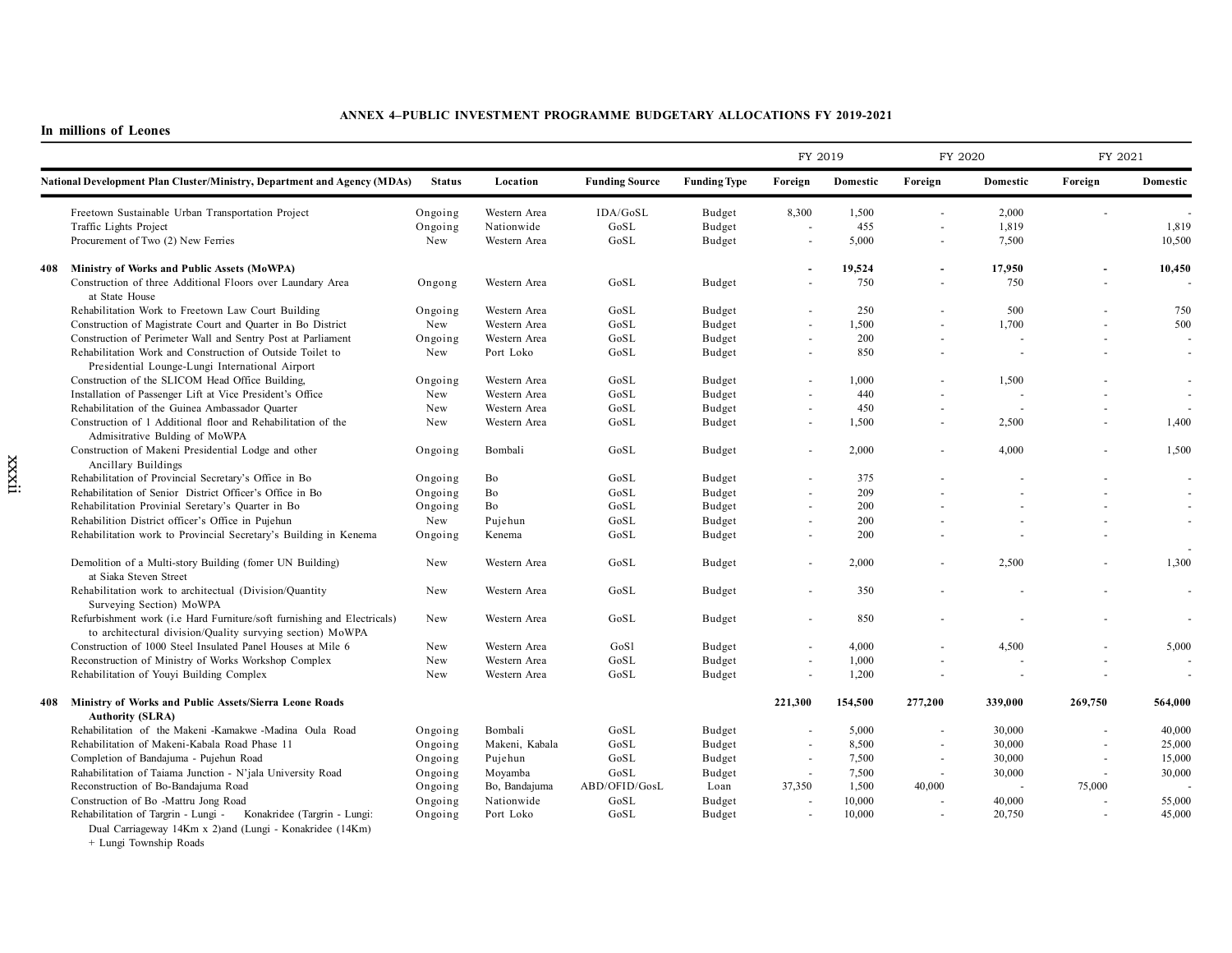|     |                                                                                                                    |               |                     |                       |                     | FY 2019                  |          | FY 2020                  |          | FY 2021                  |          |
|-----|--------------------------------------------------------------------------------------------------------------------|---------------|---------------------|-----------------------|---------------------|--------------------------|----------|--------------------------|----------|--------------------------|----------|
|     | National Development Plan Cluster/Ministry, Department and Agency (MDAs)                                           | <b>Status</b> | Location            | <b>Funding Source</b> | <b>Funding Type</b> | Foreign                  | Domestic | Foreign                  | Domestic | Foreign                  | Domestic |
|     | Reconstruction of Makakura - Yifin - Alkalia - Kumala - Sumbaria -<br>Masingbi (142.1Km) Phase I (Segment 1: 38Km) | Ongoing       | Nationwide          | GoSL                  | Budget              | $\sim$                   | 12,000   | $\sim$                   | 10,000   | $\sim$                   | 42,000   |
|     | Rehabilitation of Kabala - Krubonla - Kono                                                                         | Ongoing       | Nationwide          | GoSL                  | Budget              | $\overline{\phantom{a}}$ | 10,000   | $\sim$                   | 20,750   |                          | 60,000   |
|     | Rehabilitation of Pendembu - Kailahun Road                                                                         | Ongong        | Kenema, Kailahun    | IDB/GoSL              | Loan/Budget         | 30,000                   | 2,500    | 35,000                   | 2,500    |                          |          |
|     | Rehabilitation of Matotoka - Sefadu Road (Matotoka-Yiye Section)                                                   | Ongoing       | Tonkolili, Kono     | IDB/GoSL              | Loan                | 12,450                   | 5,000    | 16,600                   | 2,500    |                          |          |
|     | Rehabilitation of Matotoka - Sefadu Road (Yive- Sefadu Section)                                                    | Ongoing       | Tonkolili, Kono     | ADB/OFID/GoSL         | Loan                | 12,450                   | 5,000    | 16,600                   | 8,300    | $\sim$                   |          |
|     | Reconstruction of Bandajuma - MRU Bridges and 3 Bridges                                                            | Ongoing       |                     | KFAED/GoSL            | Loan                | 37,500                   | 3,500    | 45,000                   | 3,200    | 64,250                   | 1,500    |
|     | Magbele, Mabang, Kpangbama, Moyamba Bridges - Moyamba Junction                                                     | Ongoing       | South               | EU/GoSL               | Grant               | 27,500                   | 2,500    | 45,000                   | 2,500    | 70,500                   | 3,000    |
|     | Completion of Hill Side By Pass Road Phase II                                                                      | Ongoing       | North, South        | KFAED/GoSL            | Loan                | 35,000                   | 1,500    | 45,000                   | 1,000    | $\overline{\phantom{a}}$ |          |
|     | Completion of Township Roads (Western Area)                                                                        | Ongoing       | Western Area        | GoSL                  | Budget              | $\overline{\phantom{a}}$ | 10,000   | $\overline{\phantom{a}}$ | 25,000   |                          | 65,000   |
|     | Freetown City streets (Phase II)                                                                                   | New           | Western Area        | GoSL                  | Budget              | $\sim$                   | 8,000    | $\sim$                   | 7,500    |                          | 15,000   |
|     | Completion of Township Roads (Kenema)                                                                              | Ongoing       | Western Area        | GoSL                  | Budget              |                          | 10,000   |                          | 22,000   |                          | 75,000   |
|     | Completion of Tokeh-Lumely (Peninsular) Road                                                                       | Ongoing       | Western Area        | KFAED/GoSL            | Loan/Budget         | 29,050                   | 5,000    | 34,000                   | 5,000    | 60,000                   | 25,000   |
|     | Completion of Township Roads (Bo)                                                                                  | Ongoing       | Tonkolili           | GoSL                  | Budget              | $\overline{a}$           | 7,500    |                          | 7,500    | $\sim$                   | 10,500   |
|     | Construction of Township Roads (Bonthe)                                                                            | New           | South               | GoSL                  | Budget              |                          | 5,000    | $\overline{\phantom{a}}$ | 7,500    |                          | 10,000   |
|     | Sea Surface Reconstruction Project                                                                                 | New           | Bonthe Municipality | GoSL                  | Budget              | $\overline{a}$           | 10,000   |                          | 23,000   |                          | 40,000   |
|     | Rehabilitation of Blama - Hangha Road                                                                              | Ongoing       | Kenema              | GoSL                  | Budget              | ÷.                       | 5,000    | $\sim$                   | 8,500    | $\sim$                   | 5,000    |
|     | Rehabilitation of Limkokwing University - Regent Road                                                              | New           | Western Area        | China Exim            | Grant/GoSL          |                          | 2,000    |                          | 1,500    | $\sim$                   | 2,000    |
|     | <b>Cluster Six: Addressing Women and Children</b>                                                                  |               |                     |                       |                     |                          | 1,200    | $\blacksquare$           | 1,500    |                          | 2,000    |
|     | 305 Ministry of Social Welfare, Gender and Children<br>Affairs (MoSWC&CA)                                          |               |                     |                       |                     |                          | 1,200    | $\overline{\phantom{a}}$ | 1,500    | $\overline{\phantom{a}}$ | 2,000    |
|     | Post Ebola Recovery Social Investment Project                                                                      |               | Nationwide          | GoSL                  | <b>Budget</b>       |                          | 1,200    | $\sim$                   | 1,500    |                          | 2,000    |
|     | Cluster Seven: Enviroment, Climate Change and Disaster Management                                                  |               |                     |                       |                     | 12,450                   | 5,450    | 12,450                   | 7,600    | 15,500                   | 16,900   |
|     | 417 Nuclear Safety and Radiation Protection Authority (NSRPA)                                                      |               |                     |                       |                     |                          | 1,500    | $\overline{\phantom{a}}$ | 2,000    |                          | 5,000    |
|     | Establsihment of a Central Waste facility for Radioactive Wastes                                                   | New           | Western Area        | GoSL                  | Budget              |                          | 1,500    |                          | 2,000    |                          | 5,000    |
|     | 306 Ministry of Lands, Country Planning and the<br>Environment MoLCP&E)                                            |               |                     |                       |                     | 12,450                   | 1,500    | 12,450                   | 1,950    | 15,500                   | 6,000    |
|     | National Land Policy Reform Project                                                                                | Ongoing       | Nationwide          | IDA/GoSL              | Grant/Budget        | 12,450                   | 1,000    | 12,450                   | 750      | 15,500                   | 4,500    |
|     | Lands Registration Project                                                                                         | Ongoing       | Nationwide          | GoSL                  | Budget              |                          | 500      |                          | 1,200    |                          | 1,500    |
| 410 | <b>National Protected Area Authority (NPAA)</b>                                                                    |               |                     |                       |                     |                          | 450      | $\blacksquare$           | 650      |                          | 900      |
|     | REDD Plus and Capacity Building Project                                                                            | Ongoing       | Nationwide          | GoSL                  | Budget              | $\overline{a}$           | 250      | $\overline{\phantom{a}}$ | 400      | $\sim$                   | 400      |
|     | Sierra Leone Sustainable Protected Areas Management<br>and Livelihoods Project                                     | Ongoing       | Nationwide          | GoSL                  | Budget              | $\overline{a}$           | 200      | $\sim$                   | 250      | ä,                       | 500      |
| 420 | <b>Environment Protection Agency (EPA)</b>                                                                         |               |                     |                       |                     |                          | 2,000    |                          | 3,000    |                          | 5,000    |
|     | Construction of EPA Head Office                                                                                    | Ongoing       | Western Area        | GoSL                  | Budget              |                          | 2,000    |                          | 3,000    | ÷.                       | 5,000    |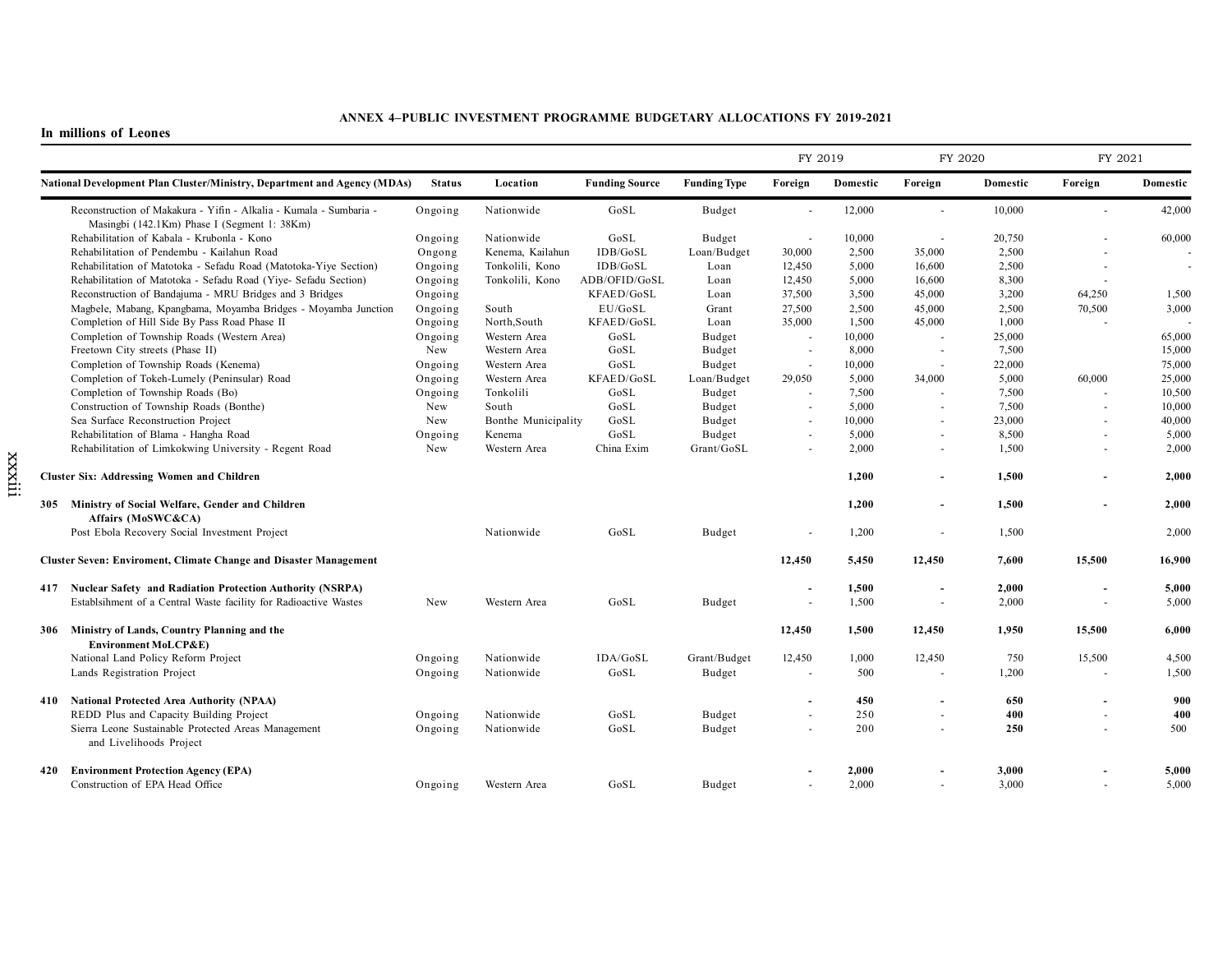|  |                                                                                                                |               |              |                       |                     | FY 2019        |          | FY 2020        |                          | FY 2021   |           |
|--|----------------------------------------------------------------------------------------------------------------|---------------|--------------|-----------------------|---------------------|----------------|----------|----------------|--------------------------|-----------|-----------|
|  | National Development Plan Cluster/Ministry, Department and Agency (MDAs)                                       | <b>Status</b> | Location     | <b>Funding Source</b> | <b>Funding Type</b> | Foreign        | Domestic | Foreign        | Domestic                 | Foreign   | Domestic  |
|  | <b>Cluster Eight: Others</b>                                                                                   |               |              |                       |                     | 18,500         | 77,050   | $\blacksquare$ | 108,409                  |           | 243,376   |
|  | 127 Ministry of Planning and Economic Development (MoPED)                                                      |               |              |                       |                     |                | 30,750   | $\blacksquare$ | 50,359                   |           | 137,050   |
|  | Capacity Building for Public Investment Management                                                             | Ongoing       | Nationwide   | GoSL                  | Budget              |                | 1,000    | $\sim$         | 1,500                    |           | 2,500     |
|  | Rehabilitation of MRU Building                                                                                 | New           | Western Area | GoSL                  | Budget              |                | 1,750    |                |                          |           |           |
|  | Support to Civic Education and Development Programme                                                           | New           | Western Area | GoSL                  | Budget              |                | 1,000    | $\sim$         | 1,200                    |           | 1,500     |
|  | Donors Conference on the PRSP IV                                                                               | New           | Nationwide   | GoSL                  | Budget              | ÷.             | 1,000    | $\sim$         | 2,000                    |           | 3,500     |
|  | Project Preparation Facility (PPF)                                                                             | Ongoing       | Nationwide   | GoSL                  | Budget              |                | 23,000   |                | 43,159                   |           | 128,000   |
|  | Monitoring and Evaluation of Development Programmes and Projects                                               | New           | Nationwide   | GoSL                  | Budget              | ÷.             | 3,000    | $\sim$         | 2,500                    |           | 1,550     |
|  | 129 Ministry of Finance (MoF)                                                                                  |               |              |                       |                     |                | 39,300   | $\sim$         | 55,300                   |           | 103,326   |
|  | Support to West African Monetary Zone (WAMZ)                                                                   | Ongoing       | Nationwide   | GoSL                  | Budget              |                | 1,000    |                | 1,000                    |           | 1,000     |
|  | Improving Ease of Doing Business and Competitiveness                                                           | Ongoing       | Nationwide   | GoSL                  | Budget              | ÷.             | 1,000    | $\sim$         | 1,300                    |           | 1,600     |
|  | Public Expenditure Review and Tracking                                                                         | Ongoing       | Nationwide   | GoSL                  | Budget              |                | 1,000    |                | 1,200                    |           | 1,500     |
|  | Support to West African Monetary Agency (WAMA)                                                                 | Ongoing       | Nationwide   | GoSL                  | Budget              | $\sim$         | 1,000    | $\sim$         | 1,000                    |           | 1,000     |
|  | Support to Medium Term Expenditure Framework (MTEF)                                                            | Ongoing       | Nationwide   | GoSL                  | Budget              |                | 1,700    | $\overline{a}$ | 1,800                    |           | 1,900     |
|  | Rehabilitation of the National Development Bank                                                                | Ongoing       | Western Area | GoSL                  | Budget              | $\blacksquare$ | 500      | $\sim$         | 500                      |           | 2,500     |
|  | Rehabilitation of Treasury Building, Sixth and Seventh Floors<br>(Including Elevators) of Ministerial Building | New           | Nationwide   | GoSL                  | Budget              |                | 5,000    | $\overline{a}$ | 500                      |           | 500       |
|  | Public Financial Management Improvement and Consolidated<br>Project (PFMICP)                                   | Ongoing       | Nationwide   | GoSL                  | Budget              |                | 1,900    | $\sim$         | 1,900                    |           | 2,500     |
|  | Project Fiduciary Management Unit (FMU)                                                                        | Ongoing       | Nationwide   | GoSL                  | Budget              |                | 1,200    |                | 1,200                    |           | 2,500     |
|  | Support to Public Finanacial Management Reform                                                                 | Ongoing       | Nationwide   | GoSL                  | Budget              |                | 3,000    | $\blacksquare$ | 2,500                    |           | 5,000     |
|  | Local Government Develoment Grants (Transfers)                                                                 | Ongoing       | Nationwide   | GoSL                  | Budget              |                | 22,000   |                | 42,400                   |           | 83,326    |
|  | 138 Statistics Sierra Leone (Stat SL)                                                                          |               |              |                       |                     | 18,500         | 5,000    |                | 750                      |           | 1,000     |
|  | Agriculture Tracking Survey (ATS)                                                                              | Ongoing       | Nationwide   | FAO/GoSL              | Grant/Budget        | 3,500          | 1,000    |                |                          |           |           |
|  | Demographic Health Survey (DHS)                                                                                | Ongoing       | Nationwide   | UNFPA/DfID/GoSl       | Grant/Budget        | 8,500          | 1,000    |                |                          |           |           |
|  | Labour Force Survey(LFS)                                                                                       | Ongoing       | Nationwide   | IDA/GoSL              | Grant/Budget        | 3,500          | 500      |                |                          |           |           |
|  | Sierra Leone Integrated Household Survey (SLIHS)                                                               | Ongoing       | Nationwide   | IDA/GoSL              | Grant/Budget        | 3,000          |          |                |                          |           |           |
|  | Census on Business Establishment                                                                               | Ongoing       | Nationwide   | GoSL                  | Budget              |                | 1,200    |                |                          |           |           |
|  | Rehabilitation of Statistics Sierra Leone Head Office Building                                                 | Ongoing       | Nationwide   | GoSL                  | Budget              |                | 500      |                | 750                      |           | 1,000     |
|  | 2015 PHC Data Re-analysis                                                                                      | Ongoing       | Nationwide   | GoSL                  | Budget              |                | 800      |                |                          |           |           |
|  | 130 National Revenue Authority                                                                                 |               |              |                       |                     |                | 2,000    | $\sim$         | 2,000                    |           | 2,000     |
|  | Construction of Revenue House                                                                                  | New           | Nationwide   | GoSL                  | Budget              |                | 2,000    | $\sim$         | 2,000                    |           | 2,000     |
|  | <b>GRAND TOTAL</b>                                                                                             |               |              |                       |                     | 1,243,206      | 901,186  | 1,364,538      | 1,277,417                | 1,288,035 | 1,766,758 |
|  | Foreign Grant                                                                                                  |               |              |                       |                     | 654,813        |          | 679,260        | $\overline{\phantom{a}}$ | 558,307   |           |
|  | Foreign Loan                                                                                                   |               |              |                       |                     | 588,393        |          | 685,278        | $\sim$                   | 729,728   |           |
|  | Domestic Capital                                                                                               |               |              |                       |                     | $\sim$         | 901,186  | $\sim$         | 1,277,417                | $\sim$    | 1,766,758 |
|  | <b>GRAND TOTAL</b>                                                                                             |               |              |                       |                     | 1,243,206      | 901,186  | 1,364,538      | 1,277,417                | 1,288,035 | 1,766,758 |
|  |                                                                                                                |               |              |                       |                     |                |          |                |                          |           |           |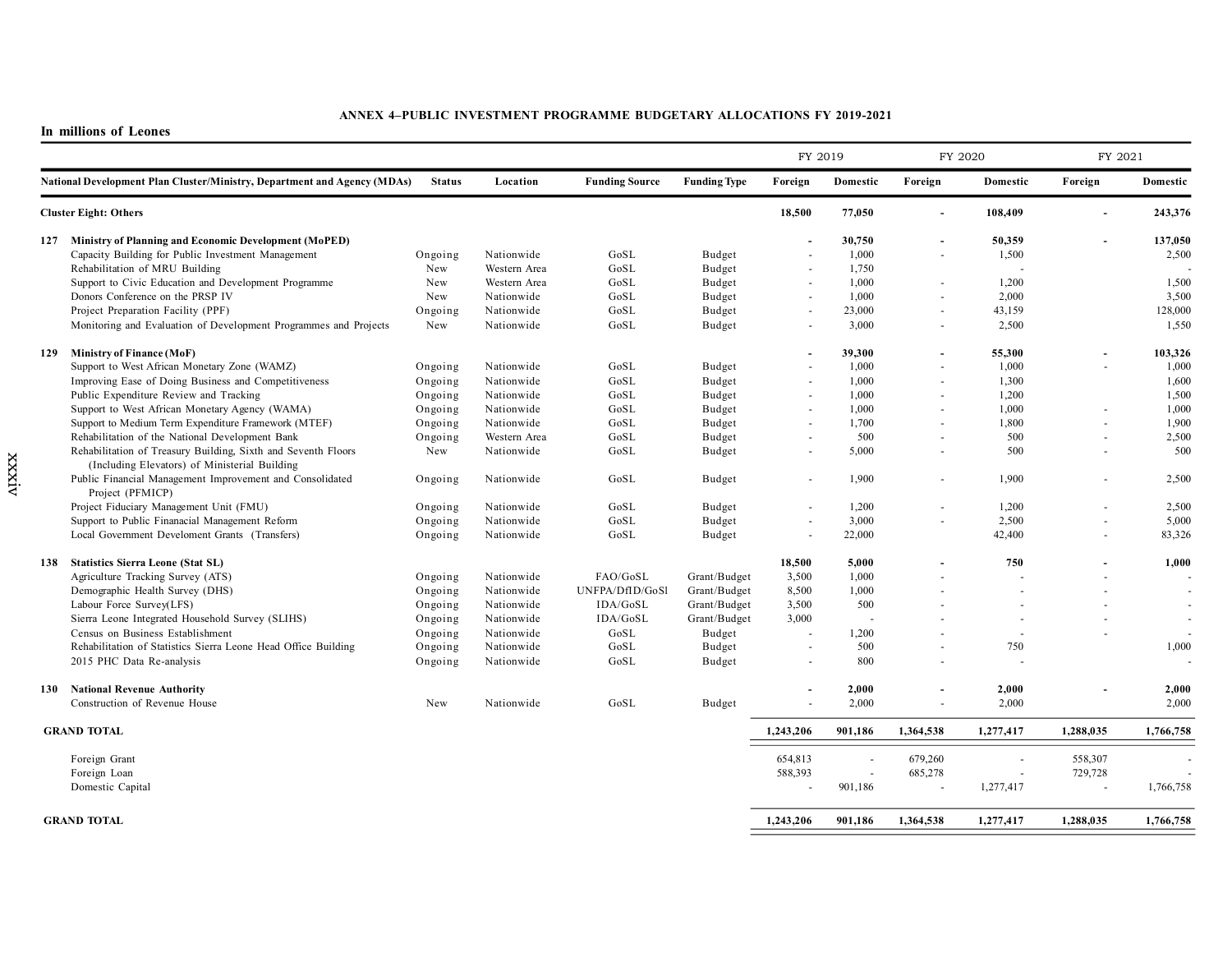# **ANNEX 5a–ALLOCATION TO EDUCATION, FY 2018-2021**

| PARTICULARS                                                | FY2018<br>Estimate | <b>FY2019</b><br><b>Budget</b> | FY2020<br>Indicative | FY2021<br>Indicative |
|------------------------------------------------------------|--------------------|--------------------------------|----------------------|----------------------|
|                                                            |                    |                                |                      |                      |
| Wages and Salaries                                         | 2,067,800          | 2,400,301                      | 2,610,523            | 3,022,553            |
| Non-Salary, Non-Interest, Recurrent Expenditures           | 2,154,806          | 2,099,779                      | 2,488,836            | 3,007,634            |
| Domestic Capital                                           | 800,677            | 901,186                        | 1,277,417            | 1,766,759            |
| <b>Total Government Discretionary Budget</b>               | 5,023,283          | 5,401,266                      | 6,376,777            | 7,796,945            |
| <b>Education Sector Programmes</b>                         |                    |                                |                      |                      |
| Salaries for Teachers                                      | 565,021            | 631,613                        | 687,195              | 864,491              |
| Salaries for Teaching Service Commission Staffs            | 4.000              | 2,458                          | 2,674                | 3,364                |
| Salaries for Tertiary Education Commission Staffs          | 2,188              | 1,839                          | 2,001                | 2,517                |
| Recurrent Expenditure for Basic Education                  | 134,642            | 137,637                        | 169,082              | 185,990              |
| Recurrent Expenditure for Technical and Higher Education   | 241,480            | 215,798                        | 315,081              | 347,412              |
| o/w Grants-in-Aid                                          | 16,794             | 18,493                         | 22,065               | 22,328               |
| Student's Loan Scheme (Start up)                           | 2,000              | 2,000                          | 2,200                | 12,420               |
| Grants for Devolved Education Services to Local Councils   | 83,019             | 86,763                         | 103,996              | 121,407              |
| Recurrent Expenditure for Teaching Service Commission      | 1,472              | 1,756                          | 2,095                | 2,500                |
| Recurrent Expenditure for Teaching Hospitals Complex       | 1,956              | 3,627                          | 4,328                | 5,164                |
| Domestic Capital budget allocation to Education            | 25,150             | 56,400                         | 41,250               | 55,500               |
| o/w Procurement of 50 School Buses                         | 12,000             |                                |                      |                      |
| <b>Total Allocations to Education Sector</b>               | 1,058,928          | 1,137,891                      | 1,327,702            | 1,588,346            |
| % Government Budgetary Allocations to the Education Sector | 21%                | 21%                            | 21%                  | 20%                  |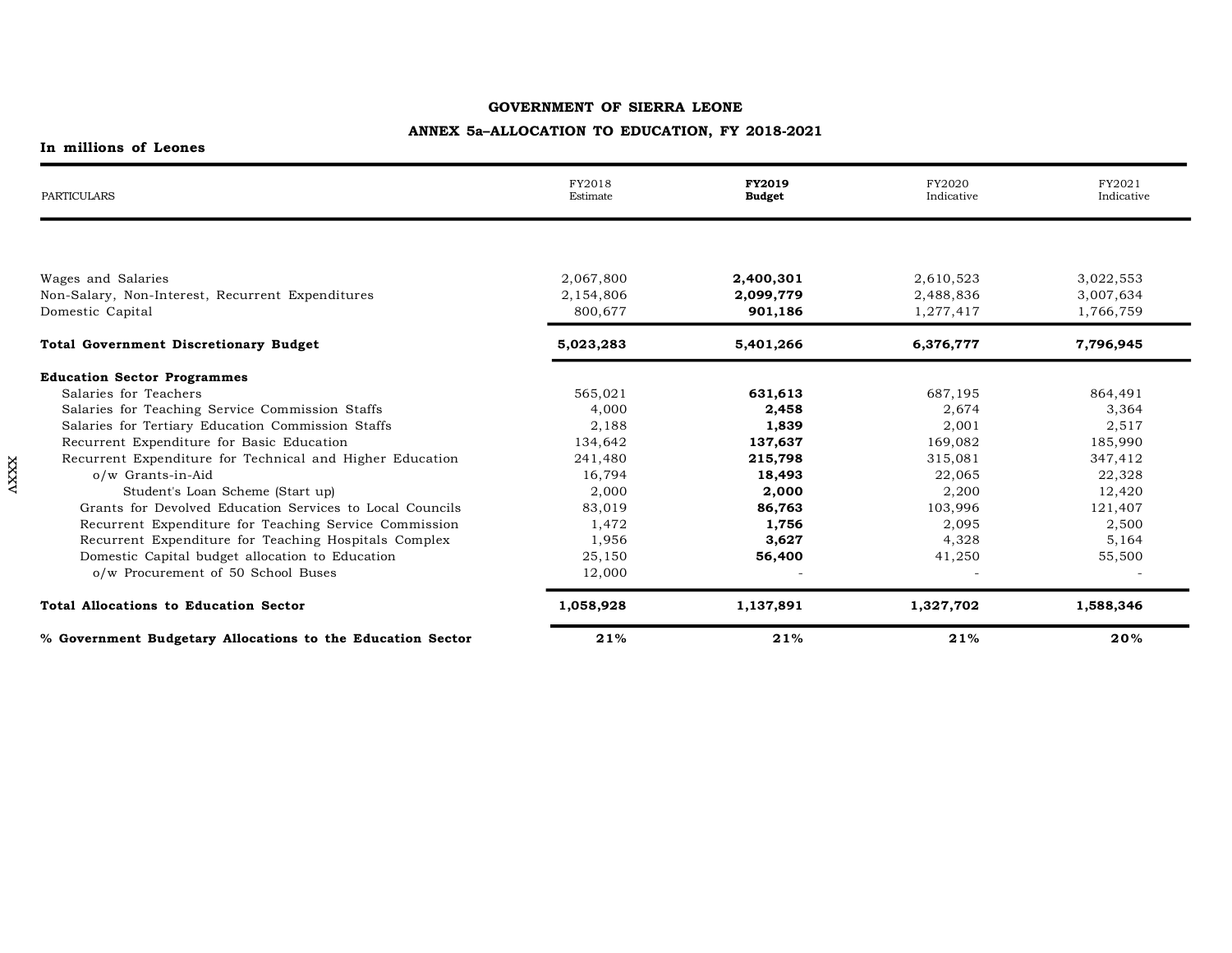## **ANNEX 5b–ALLOCATION TO HEALTH, FY 2018-2021**

| <b>PARTICULARS</b>                                                   | FY2018<br>Estimate   | <b>FY2019</b><br><b>Budget</b> | FY2020<br>Indicative   | FY2021<br>Indicative   |
|----------------------------------------------------------------------|----------------------|--------------------------------|------------------------|------------------------|
| Wages and Salaries                                                   | 2,067,800            | 2,400,301                      | 2,610,523              | 3,022,553              |
| Non-Salary, Non-Interest, Recurrent Expenditures<br>Domestic Capital | 2,154,806<br>800,677 | 2,099,779<br>901,186           | 2,488,836<br>1,277,417 | 3,007,634<br>1,766,759 |
| <b>Total Government Discretionary Budget</b>                         | 5,023,283            | 5,401,266                      | 6,376,777              | 7,796,945              |
| <b>Health Sector Programmes</b>                                      |                      |                                |                        |                        |
| Salaries for Health Workers                                          | 183,826              | 246,604                        | 271,264                | 379,770                |
| Salaries for National Medical Supplies Agency                        | 770                  | 1,000                          | 1,100                  | 1,540                  |
| Salaries for Health Service Commission                               | 1,542                | 2,000                          | 2,200                  | 3,080                  |
| Salaries for National HIV & AIDS Commission                          | 1,798                | 1,835                          | 2,019                  | 2,826                  |
| Salaries for Teaching Hospitals Complex Administration               | 1,926                | 1,926                          | 2,119                  | 2,966                  |
| Salaries for Pharmacy Board Services                                 | 8,440                | 1,458                          | 1,604                  | 2,245                  |
| Grants for Devolved Health Services to Local Councils                | 73,927               | 67,002                         | 63,971                 | 70,358                 |
| Recurrent Expenditure for Health                                     | 112,435              | 174,014                        | 303,906                | 368,619                |
| Domestic Capital budget allocation to Health                         | 21,054               | 54,650                         | 53,970                 | 38,218                 |
| Recurrent Expenditure for Pharmacy Board Services                    | 5,346                | 6,379                          | 7,612                  | 9,082                  |
| Recurrent Expenditure for National Medical Supplies Agency           | 8,686                | 7,817                          | 8,599                  | 9,459                  |
| Recurrent Expenditure for Health Service Commission                  | 1,323                | 1,191                          | 1,421                  | 1,695                  |
| Recurrent Expenditure for National HIV & AIDS Commission             | 2,940                | 3,508                          | 4,186                  | 4,994                  |
| Recurrent Expenditure for Dental and Medical Board                   | 435                  | 391                            | 467                    | 557                    |
| <b>Total Allocations to Health Sector</b>                            | 397,279              | 549,031                        | 700,548                | 867,376                |
| % Government Budgetary Allocations to the Health Sector              | 8%                   | 10%                            | 11%                    | 11%                    |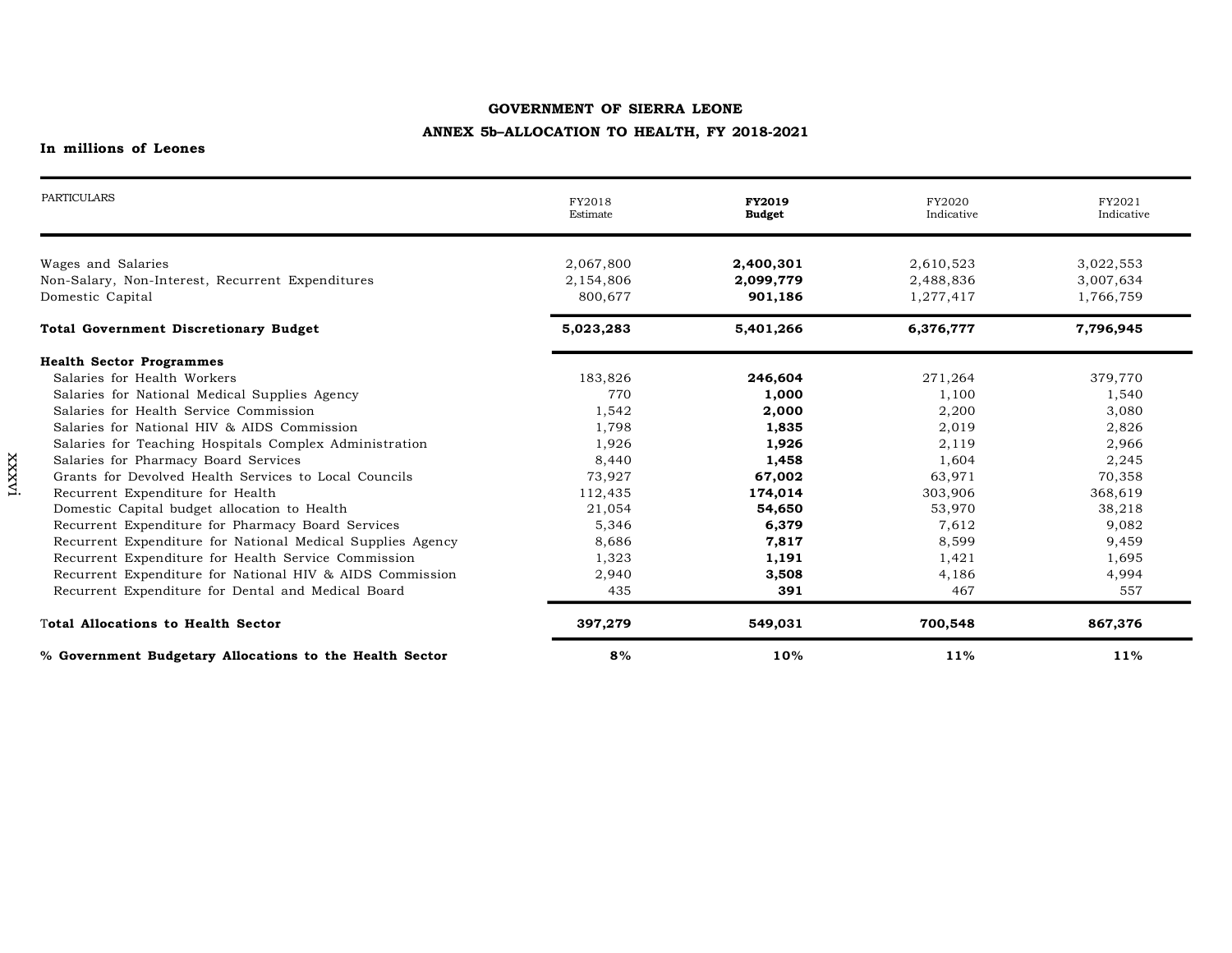# **ANNEX 5c–ALLOCATION TO AGRICULTURE, FY 2018-2021**

| PARTICULARS                                                            | FY2018<br>Estimate | <b>FY2019</b><br><b>Budget</b> | FY2020<br>Indicative | FY2021<br>Indicative |
|------------------------------------------------------------------------|--------------------|--------------------------------|----------------------|----------------------|
|                                                                        |                    |                                |                      |                      |
| Wages and Salaries                                                     | 2,067,800          | 2,400,301                      | 2,610,523            | 3,022,553            |
| Non-Salary, Non-Interest, Recurrent Expenditures                       | 2,154,806          | 2,099,779                      | 2,488,836            | 3,007,634            |
| Domestic Capital                                                       | 800,677            | 901,186                        | 1,277,417            | 1,766,759            |
| <b>Total Government Discretionary Budget</b>                           | 5,023,283          | 5,401,266                      | 6,376,777            | 7,796,945            |
| <b>Agriculture Sector Programmes</b>                                   |                    |                                |                      |                      |
| Salaries for Agriculture Workers                                       | 14,972             | 14,602                         | 23,363               | 37,381               |
| Salaries for Fisheries and Marine Workers                              | 1,177              | 1,295                          | 2,072                | 3,314                |
| Salaries for National Protected Area Authority                         | 9,907              | 10,127                         | 16,203               | 25,925               |
| Salaries for Sierra Leone Agricultural Research Institute              | 18,490             | 15,551                         | 24,882               | 39,811               |
| Salaries for Small and Medium Enterprises Development                  |                    |                                |                      |                      |
| Agency (SMEDA)                                                         | 4,109              | 4,520                          | 7,232                | 11,571               |
| Recurrent Expenditure for National Protected Area Authority            | 1,249              | 1,437                          | 1,580                | 1,738                |
| Recurrent Expenditure for Sierra Leone Agricultural Research Institute | 5,725              | 5,153                          | 6,148                | 7,336                |
| Recurrent Expenditure for Small and Medium Enterprises                 |                    |                                |                      |                      |
| Development Agency (SMEDA)                                             | 2,253              | 2,027                          | 2,419                | 2,886                |
| Recurrent Expenditure for Sierra Leone Environment Protection          |                    |                                |                      |                      |
| Agency                                                                 | 17,621             | 15,154                         | 18,082               | 21,575               |
| Recurrent Expenditure for Agriculture Workers                          | 53,517             | 101,423                        | 187,818              | 197,209              |
| Recurrent Expenditure for Fisheries and Marine Resources               | 10,024             | 26,801                         | 31,979               | 38,157               |
| Domestic Capital budget allocation to Agriculture                      | 12,350             | 77,250                         | 40,250               | 50,500               |
| Grants for Devolved Agriculture and Fishing Services to Local Councils | 15,479             | 18,729                         | 10,611               | 14,145               |
| <b>Total Allocations to Agriculture Sector</b>                         | 166,873            | 294,068                        | 372,638              | 451,550              |
| % Government Budgetary Allocations to the Agriculture Sector           | 3%                 | 5%                             | 6%                   | 6%                   |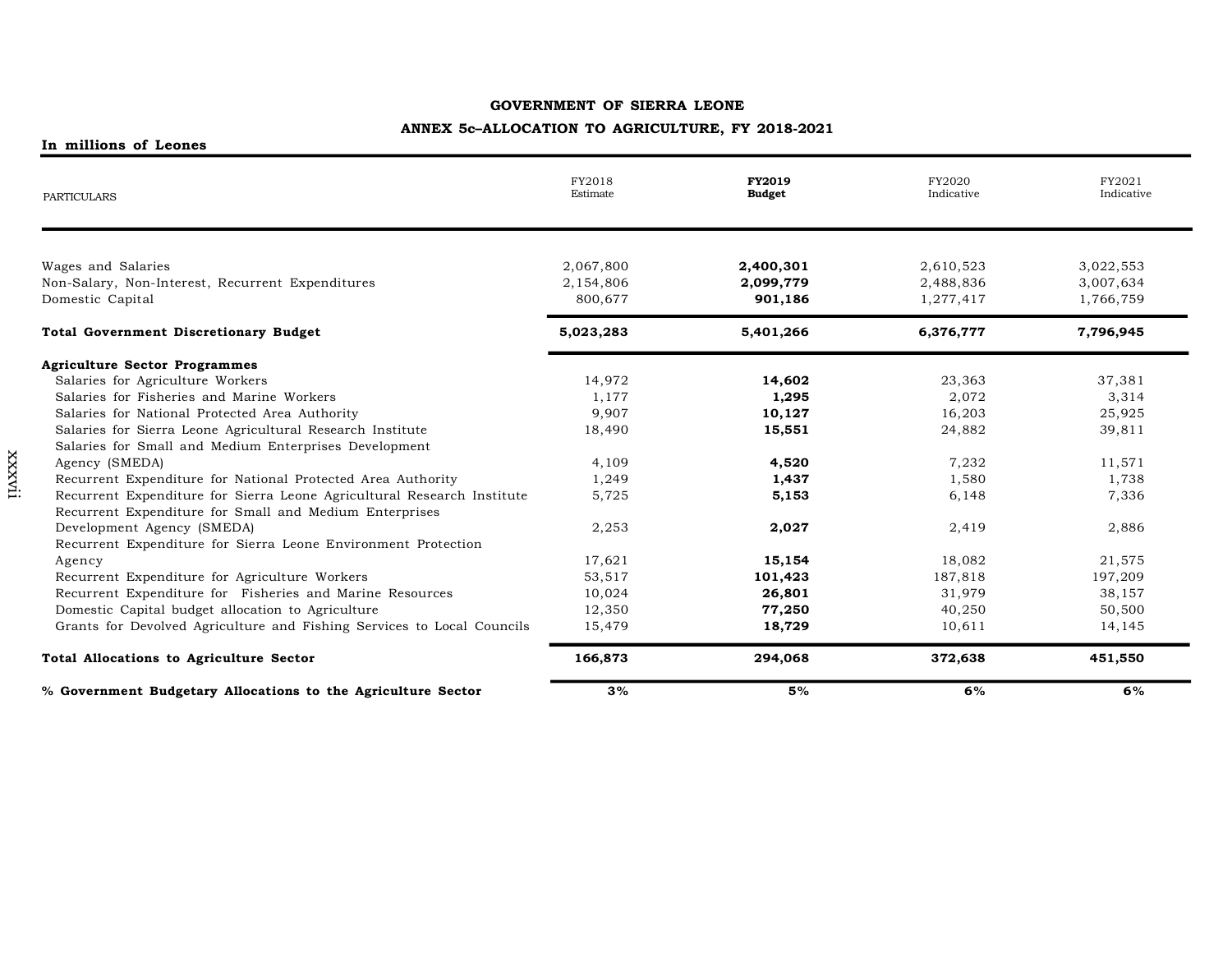#### **ANNEX 6–PAYROOL BUDGET, FY 2019**

| NO. | Category                                                                                | No. of<br>Workforce | FY 2019<br><b>Budget</b> | % of<br><b>GDP</b> | $%$ of<br>Domestic |
|-----|-----------------------------------------------------------------------------------------|---------------------|--------------------------|--------------------|--------------------|
|     |                                                                                         |                     |                          | Revenue            |                    |
|     | Baseline Salaries and Allowances - (General Public Sector)                              | 75,296              | 1,421,430                | 3.9%               | 25.1%              |
| 2.  | Employer's Social Security Contributions                                                | 75,296              | 164,205                  | 0.4%               | 2.9%               |
| 3.  | Annual Leave Allowances                                                                 | 75,296              | 119,308                  | 0.3%               | 2.1%               |
| 4.  | Manual Vouchers:                                                                        |                     | 116,859                  | $0.3\%$            | 2.1%               |
|     | Subvented Agencies (ACC, Audit Service, NEC and HRCSL)                                  |                     | 97,400                   | 0.3%               | 1.7%               |
|     | Paramount Chiefs                                                                        |                     | 19,459                   | 0.1%               | 0.3%               |
| 5.  | Foreign Missions                                                                        | 471                 | 163,229                  | 0.4%               | 2.9%               |
| 6.  | End of Service Benefits and Gratuity                                                    |                     | 94,696                   | 0.3%               | 1.7%               |
| 7.  | Provision for New Recruitments:                                                         |                     | 124,171                  | $0.3\%$            | 2.2%               |
|     | Health Workers                                                                          | 3,000               | 59,752                   | $0.2\%$            | 1.1%               |
|     | Civil Servants (All MDAs)                                                               | 1,000               | 15,197                   | $0.0\%$            | 0.3%               |
|     | Police                                                                                  | 1,000               | 11,435                   | $0.0\%$            | $0.2\%$            |
|     | Teachers                                                                                | 5,000               | 22,839                   | 0.1%               | $0.4\%$            |
|     | Fire Force                                                                              | 200                 | 3,026                    | $0.0\%$            | 0.1%               |
|     | Newly Established MDAs                                                                  | 205                 | 5,922                    | $0.0\%$            | 0.1%               |
|     | Subvented Agencies                                                                      | 200                 | 6,000                    | $0.0\%$            | 0.1%               |
| 8.  | Treasury Single Accounts Entities                                                       |                     | 91,581                   | $0.2\%$            | 1.6%               |
| 9.  | Annual Rent Allowance for Ministers, Deputy Ministers, Judges and Members of Parliament | 238                 | 24,562                   | 0.1%               | $0.4\%$            |
| 10. | Provision for Improved Conditions of Service for Parliamentarians & Ministers           | 207                 | 10,261                   | $0.0\%$            | $0.2\%$            |
| 11. | Unallocated Personnel Emolument (New Presidential Appointments in 2019)                 |                     | 10,000                   | $0.0\%$            | $0.2\%$            |
| 12. | Government Pensions (Past Ministers, MPs, Judges and Commissioners)                     |                     | 60,000                   | $0.2\%$            | 1.1%               |
|     | <b>Total Wage Bill</b>                                                                  |                     | 2,400,301                | 6.5%               | 42.4%              |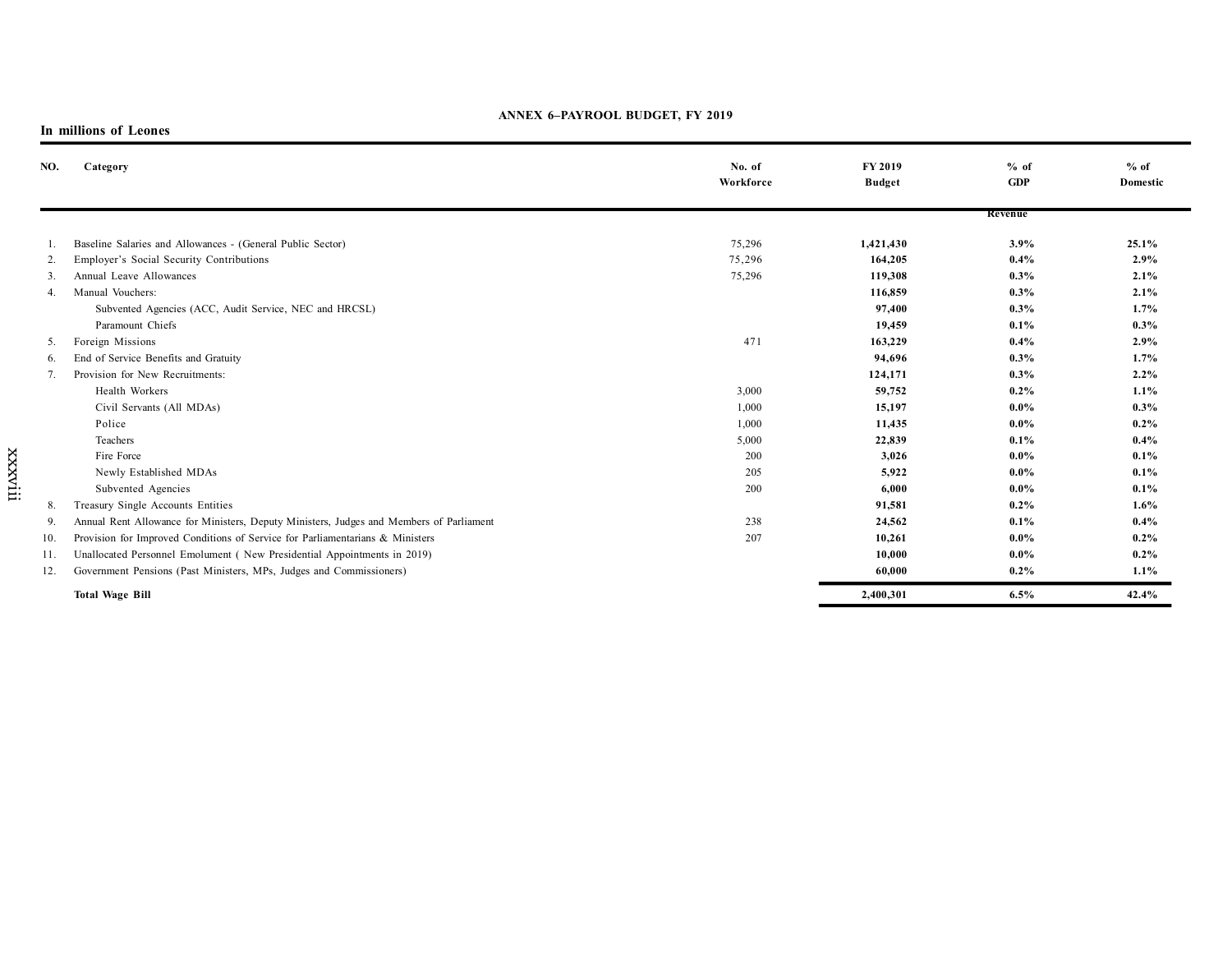# **ANNEX 7 -FINANCIAL PERFORMANCE OF STATE-OWNED ENTERPRISES, FY 2017-2021**

**In millions of Leones (Le'm)**

| 1 Electricity Distribution and Supply Authority (EDSA)<br>Turnover<br>309,586<br>539,078<br>Loss Making<br>360,199<br>484,065<br>566,016<br>380,553<br>489,237<br>591,228<br>602,673<br>Expenditure<br>615,583<br>(70, 967)<br>Net Profit (Loss)<br>(129, 038)<br>(131, 519)<br>(52, 150)<br>(36, 656)<br>Subsidy from Government<br>6,922<br>22,490<br>44,092<br>32,122<br>6,607<br>2 Electricity Generation and Transmission Company (EGTC)<br>271,894<br>Loss Making<br>Turnover<br>266,363<br>284,266<br>202,942<br>315,432<br>415,936<br>Expenditure<br>Net Profit (Loss)<br>68,952<br>(49,069)<br>(131, 669)<br>Subsidy from Government<br>18,000<br>Sierra Leone State Lottery (SLSL)<br>з<br>22,349<br><b>Break Even</b><br>Turnover<br>19,954<br>$\overline{\phantom{a}}$<br>Expenditure<br>19,073<br>21,291<br>Net Profit (Loss)<br>882<br>1,058<br>Subsidy from Government<br>$\overline{a}$<br>$\overline{\phantom{a}}$<br><b>Sierra Leone Housing Corporation (SALHOC)</b><br>4<br>1,475<br>6,288<br>Turnover<br>956<br>2,620<br>3,930<br>Loss Making<br>Expenditure<br>1.440<br>1,397<br>40,073<br>4,371<br>4,808<br>Net Profit (Loss)<br>35<br>(440)<br>(37, 454)<br>(441)<br>1,480<br>Subsidy from Government<br>1,000<br>1,000<br>5 Sierra Leone Ports Authority (SLPA)<br>Turnover<br>58,998<br>69,150<br>Profit Making<br>49,425<br>Expenditure<br>53,071<br>$\overline{a}$<br>Net Profit (Loss)<br>9,573<br>16,079<br>$\overline{a}$<br>Subsidy from Government<br>Sierra Leone National Shipping Company (SLNSC)<br>6<br>3,903<br>9,951<br>12,936<br>Profit Making<br>Turnover<br>4,642<br>7,654<br>Expenditure<br>4,015<br>4,406<br>6,332<br>6,366<br>7,613<br>236<br>3,585<br>5,323<br>Net Profit (Loss)<br>(111)<br>1,322<br>Subsidy from Government<br>Sierra Leone Telecommunication Company Limited (SIERRATEL)<br>7<br>Turnover<br>74,004<br>68,910<br>75,211<br>118,238<br>135,974 Potential to Make Profit<br>Expenditure<br>62,051<br>62,024<br>105,637<br>112,034<br>121,489<br>Net Profit (Loss)<br>11,953<br>6,886<br>(30, 426)<br>6,204<br>14,485<br>Subsidy from Government | Details | Actual<br>2017 | Estimate<br>2018 | <b>Budget</b><br>2019 | Indicative<br>2020 | Indicative<br>2021 | Comments |
|-----------------------------------------------------------------------------------------------------------------------------------------------------------------------------------------------------------------------------------------------------------------------------------------------------------------------------------------------------------------------------------------------------------------------------------------------------------------------------------------------------------------------------------------------------------------------------------------------------------------------------------------------------------------------------------------------------------------------------------------------------------------------------------------------------------------------------------------------------------------------------------------------------------------------------------------------------------------------------------------------------------------------------------------------------------------------------------------------------------------------------------------------------------------------------------------------------------------------------------------------------------------------------------------------------------------------------------------------------------------------------------------------------------------------------------------------------------------------------------------------------------------------------------------------------------------------------------------------------------------------------------------------------------------------------------------------------------------------------------------------------------------------------------------------------------------------------------------------------------------------------------------------------------------------------------------------------------------------------------------------------------------------------------------------------------------------------------------------------------------|---------|----------------|------------------|-----------------------|--------------------|--------------------|----------|
|                                                                                                                                                                                                                                                                                                                                                                                                                                                                                                                                                                                                                                                                                                                                                                                                                                                                                                                                                                                                                                                                                                                                                                                                                                                                                                                                                                                                                                                                                                                                                                                                                                                                                                                                                                                                                                                                                                                                                                                                                                                                                                                 |         |                |                  |                       |                    |                    |          |
|                                                                                                                                                                                                                                                                                                                                                                                                                                                                                                                                                                                                                                                                                                                                                                                                                                                                                                                                                                                                                                                                                                                                                                                                                                                                                                                                                                                                                                                                                                                                                                                                                                                                                                                                                                                                                                                                                                                                                                                                                                                                                                                 |         |                |                  |                       |                    |                    |          |
|                                                                                                                                                                                                                                                                                                                                                                                                                                                                                                                                                                                                                                                                                                                                                                                                                                                                                                                                                                                                                                                                                                                                                                                                                                                                                                                                                                                                                                                                                                                                                                                                                                                                                                                                                                                                                                                                                                                                                                                                                                                                                                                 |         |                |                  |                       |                    |                    |          |
|                                                                                                                                                                                                                                                                                                                                                                                                                                                                                                                                                                                                                                                                                                                                                                                                                                                                                                                                                                                                                                                                                                                                                                                                                                                                                                                                                                                                                                                                                                                                                                                                                                                                                                                                                                                                                                                                                                                                                                                                                                                                                                                 |         |                |                  |                       |                    |                    |          |
|                                                                                                                                                                                                                                                                                                                                                                                                                                                                                                                                                                                                                                                                                                                                                                                                                                                                                                                                                                                                                                                                                                                                                                                                                                                                                                                                                                                                                                                                                                                                                                                                                                                                                                                                                                                                                                                                                                                                                                                                                                                                                                                 |         |                |                  |                       |                    |                    |          |
|                                                                                                                                                                                                                                                                                                                                                                                                                                                                                                                                                                                                                                                                                                                                                                                                                                                                                                                                                                                                                                                                                                                                                                                                                                                                                                                                                                                                                                                                                                                                                                                                                                                                                                                                                                                                                                                                                                                                                                                                                                                                                                                 |         |                |                  |                       |                    |                    |          |
|                                                                                                                                                                                                                                                                                                                                                                                                                                                                                                                                                                                                                                                                                                                                                                                                                                                                                                                                                                                                                                                                                                                                                                                                                                                                                                                                                                                                                                                                                                                                                                                                                                                                                                                                                                                                                                                                                                                                                                                                                                                                                                                 |         |                |                  |                       |                    |                    |          |
|                                                                                                                                                                                                                                                                                                                                                                                                                                                                                                                                                                                                                                                                                                                                                                                                                                                                                                                                                                                                                                                                                                                                                                                                                                                                                                                                                                                                                                                                                                                                                                                                                                                                                                                                                                                                                                                                                                                                                                                                                                                                                                                 |         |                |                  |                       |                    |                    |          |
|                                                                                                                                                                                                                                                                                                                                                                                                                                                                                                                                                                                                                                                                                                                                                                                                                                                                                                                                                                                                                                                                                                                                                                                                                                                                                                                                                                                                                                                                                                                                                                                                                                                                                                                                                                                                                                                                                                                                                                                                                                                                                                                 |         |                |                  |                       |                    |                    |          |
|                                                                                                                                                                                                                                                                                                                                                                                                                                                                                                                                                                                                                                                                                                                                                                                                                                                                                                                                                                                                                                                                                                                                                                                                                                                                                                                                                                                                                                                                                                                                                                                                                                                                                                                                                                                                                                                                                                                                                                                                                                                                                                                 |         |                |                  |                       |                    |                    |          |
|                                                                                                                                                                                                                                                                                                                                                                                                                                                                                                                                                                                                                                                                                                                                                                                                                                                                                                                                                                                                                                                                                                                                                                                                                                                                                                                                                                                                                                                                                                                                                                                                                                                                                                                                                                                                                                                                                                                                                                                                                                                                                                                 |         |                |                  |                       |                    |                    |          |
|                                                                                                                                                                                                                                                                                                                                                                                                                                                                                                                                                                                                                                                                                                                                                                                                                                                                                                                                                                                                                                                                                                                                                                                                                                                                                                                                                                                                                                                                                                                                                                                                                                                                                                                                                                                                                                                                                                                                                                                                                                                                                                                 |         |                |                  |                       |                    |                    |          |
|                                                                                                                                                                                                                                                                                                                                                                                                                                                                                                                                                                                                                                                                                                                                                                                                                                                                                                                                                                                                                                                                                                                                                                                                                                                                                                                                                                                                                                                                                                                                                                                                                                                                                                                                                                                                                                                                                                                                                                                                                                                                                                                 |         |                |                  |                       |                    |                    |          |
|                                                                                                                                                                                                                                                                                                                                                                                                                                                                                                                                                                                                                                                                                                                                                                                                                                                                                                                                                                                                                                                                                                                                                                                                                                                                                                                                                                                                                                                                                                                                                                                                                                                                                                                                                                                                                                                                                                                                                                                                                                                                                                                 |         |                |                  |                       |                    |                    |          |
|                                                                                                                                                                                                                                                                                                                                                                                                                                                                                                                                                                                                                                                                                                                                                                                                                                                                                                                                                                                                                                                                                                                                                                                                                                                                                                                                                                                                                                                                                                                                                                                                                                                                                                                                                                                                                                                                                                                                                                                                                                                                                                                 |         |                |                  |                       |                    |                    |          |
|                                                                                                                                                                                                                                                                                                                                                                                                                                                                                                                                                                                                                                                                                                                                                                                                                                                                                                                                                                                                                                                                                                                                                                                                                                                                                                                                                                                                                                                                                                                                                                                                                                                                                                                                                                                                                                                                                                                                                                                                                                                                                                                 |         |                |                  |                       |                    |                    |          |
|                                                                                                                                                                                                                                                                                                                                                                                                                                                                                                                                                                                                                                                                                                                                                                                                                                                                                                                                                                                                                                                                                                                                                                                                                                                                                                                                                                                                                                                                                                                                                                                                                                                                                                                                                                                                                                                                                                                                                                                                                                                                                                                 |         |                |                  |                       |                    |                    |          |
|                                                                                                                                                                                                                                                                                                                                                                                                                                                                                                                                                                                                                                                                                                                                                                                                                                                                                                                                                                                                                                                                                                                                                                                                                                                                                                                                                                                                                                                                                                                                                                                                                                                                                                                                                                                                                                                                                                                                                                                                                                                                                                                 |         |                |                  |                       |                    |                    |          |
|                                                                                                                                                                                                                                                                                                                                                                                                                                                                                                                                                                                                                                                                                                                                                                                                                                                                                                                                                                                                                                                                                                                                                                                                                                                                                                                                                                                                                                                                                                                                                                                                                                                                                                                                                                                                                                                                                                                                                                                                                                                                                                                 |         |                |                  |                       |                    |                    |          |
|                                                                                                                                                                                                                                                                                                                                                                                                                                                                                                                                                                                                                                                                                                                                                                                                                                                                                                                                                                                                                                                                                                                                                                                                                                                                                                                                                                                                                                                                                                                                                                                                                                                                                                                                                                                                                                                                                                                                                                                                                                                                                                                 |         |                |                  |                       |                    |                    |          |
|                                                                                                                                                                                                                                                                                                                                                                                                                                                                                                                                                                                                                                                                                                                                                                                                                                                                                                                                                                                                                                                                                                                                                                                                                                                                                                                                                                                                                                                                                                                                                                                                                                                                                                                                                                                                                                                                                                                                                                                                                                                                                                                 |         |                |                  |                       |                    |                    |          |
|                                                                                                                                                                                                                                                                                                                                                                                                                                                                                                                                                                                                                                                                                                                                                                                                                                                                                                                                                                                                                                                                                                                                                                                                                                                                                                                                                                                                                                                                                                                                                                                                                                                                                                                                                                                                                                                                                                                                                                                                                                                                                                                 |         |                |                  |                       |                    |                    |          |
|                                                                                                                                                                                                                                                                                                                                                                                                                                                                                                                                                                                                                                                                                                                                                                                                                                                                                                                                                                                                                                                                                                                                                                                                                                                                                                                                                                                                                                                                                                                                                                                                                                                                                                                                                                                                                                                                                                                                                                                                                                                                                                                 |         |                |                  |                       |                    |                    |          |
|                                                                                                                                                                                                                                                                                                                                                                                                                                                                                                                                                                                                                                                                                                                                                                                                                                                                                                                                                                                                                                                                                                                                                                                                                                                                                                                                                                                                                                                                                                                                                                                                                                                                                                                                                                                                                                                                                                                                                                                                                                                                                                                 |         |                |                  |                       |                    |                    |          |
|                                                                                                                                                                                                                                                                                                                                                                                                                                                                                                                                                                                                                                                                                                                                                                                                                                                                                                                                                                                                                                                                                                                                                                                                                                                                                                                                                                                                                                                                                                                                                                                                                                                                                                                                                                                                                                                                                                                                                                                                                                                                                                                 |         |                |                  |                       |                    |                    |          |
|                                                                                                                                                                                                                                                                                                                                                                                                                                                                                                                                                                                                                                                                                                                                                                                                                                                                                                                                                                                                                                                                                                                                                                                                                                                                                                                                                                                                                                                                                                                                                                                                                                                                                                                                                                                                                                                                                                                                                                                                                                                                                                                 |         |                |                  |                       |                    |                    |          |
|                                                                                                                                                                                                                                                                                                                                                                                                                                                                                                                                                                                                                                                                                                                                                                                                                                                                                                                                                                                                                                                                                                                                                                                                                                                                                                                                                                                                                                                                                                                                                                                                                                                                                                                                                                                                                                                                                                                                                                                                                                                                                                                 |         |                |                  |                       |                    |                    |          |
|                                                                                                                                                                                                                                                                                                                                                                                                                                                                                                                                                                                                                                                                                                                                                                                                                                                                                                                                                                                                                                                                                                                                                                                                                                                                                                                                                                                                                                                                                                                                                                                                                                                                                                                                                                                                                                                                                                                                                                                                                                                                                                                 |         |                |                  |                       |                    |                    |          |
|                                                                                                                                                                                                                                                                                                                                                                                                                                                                                                                                                                                                                                                                                                                                                                                                                                                                                                                                                                                                                                                                                                                                                                                                                                                                                                                                                                                                                                                                                                                                                                                                                                                                                                                                                                                                                                                                                                                                                                                                                                                                                                                 |         |                |                  |                       |                    |                    |          |
|                                                                                                                                                                                                                                                                                                                                                                                                                                                                                                                                                                                                                                                                                                                                                                                                                                                                                                                                                                                                                                                                                                                                                                                                                                                                                                                                                                                                                                                                                                                                                                                                                                                                                                                                                                                                                                                                                                                                                                                                                                                                                                                 |         |                |                  |                       |                    |                    |          |
|                                                                                                                                                                                                                                                                                                                                                                                                                                                                                                                                                                                                                                                                                                                                                                                                                                                                                                                                                                                                                                                                                                                                                                                                                                                                                                                                                                                                                                                                                                                                                                                                                                                                                                                                                                                                                                                                                                                                                                                                                                                                                                                 |         |                |                  |                       |                    |                    |          |
|                                                                                                                                                                                                                                                                                                                                                                                                                                                                                                                                                                                                                                                                                                                                                                                                                                                                                                                                                                                                                                                                                                                                                                                                                                                                                                                                                                                                                                                                                                                                                                                                                                                                                                                                                                                                                                                                                                                                                                                                                                                                                                                 |         |                |                  |                       |                    |                    |          |
|                                                                                                                                                                                                                                                                                                                                                                                                                                                                                                                                                                                                                                                                                                                                                                                                                                                                                                                                                                                                                                                                                                                                                                                                                                                                                                                                                                                                                                                                                                                                                                                                                                                                                                                                                                                                                                                                                                                                                                                                                                                                                                                 |         |                |                  |                       |                    |                    |          |
|                                                                                                                                                                                                                                                                                                                                                                                                                                                                                                                                                                                                                                                                                                                                                                                                                                                                                                                                                                                                                                                                                                                                                                                                                                                                                                                                                                                                                                                                                                                                                                                                                                                                                                                                                                                                                                                                                                                                                                                                                                                                                                                 |         |                |                  |                       |                    |                    |          |
|                                                                                                                                                                                                                                                                                                                                                                                                                                                                                                                                                                                                                                                                                                                                                                                                                                                                                                                                                                                                                                                                                                                                                                                                                                                                                                                                                                                                                                                                                                                                                                                                                                                                                                                                                                                                                                                                                                                                                                                                                                                                                                                 |         |                |                  |                       |                    |                    |          |
|                                                                                                                                                                                                                                                                                                                                                                                                                                                                                                                                                                                                                                                                                                                                                                                                                                                                                                                                                                                                                                                                                                                                                                                                                                                                                                                                                                                                                                                                                                                                                                                                                                                                                                                                                                                                                                                                                                                                                                                                                                                                                                                 |         |                |                  |                       |                    |                    |          |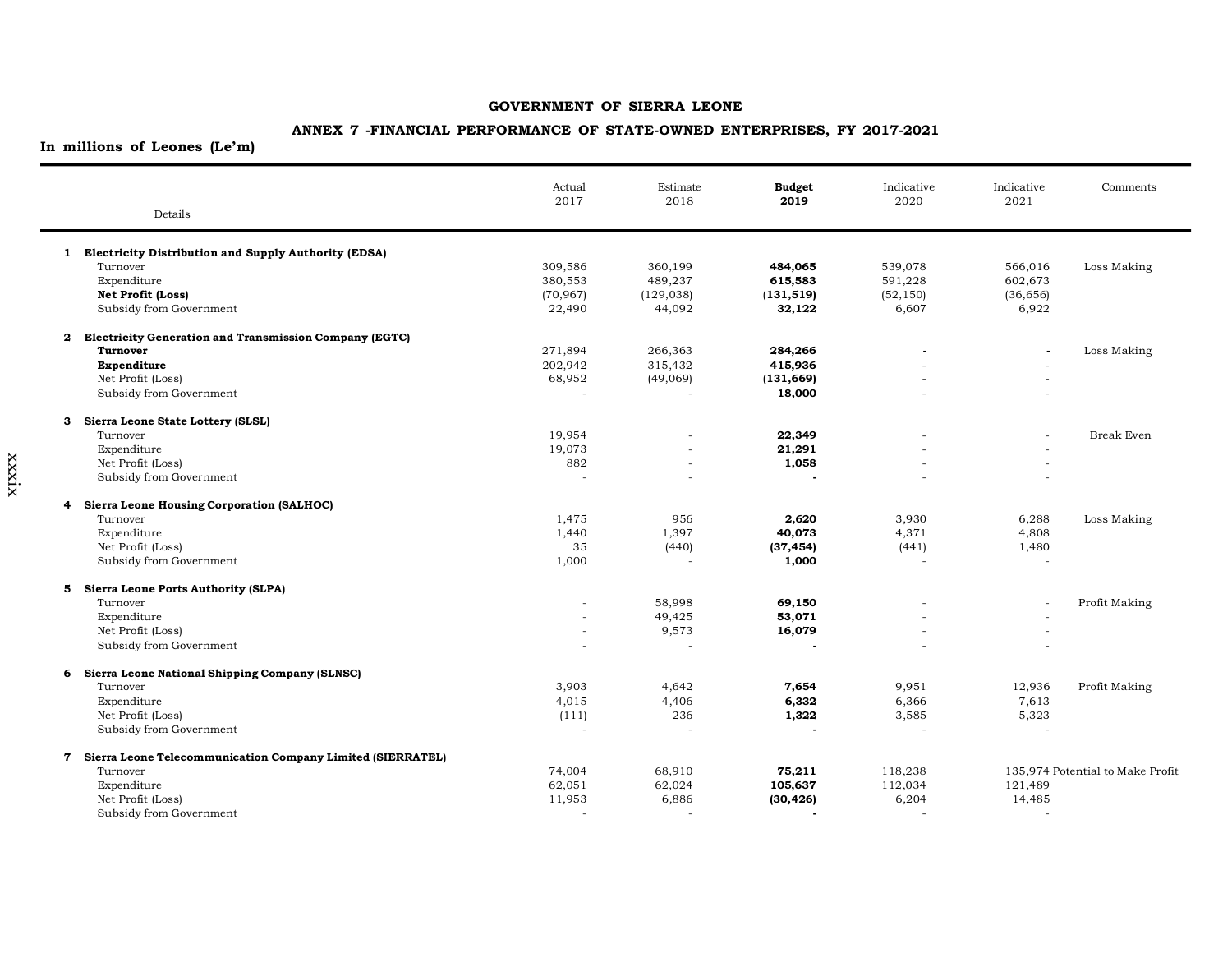#### **ANNEX 7 -FINANCIAL PERFORMANCE OF STATE-OWNED ENTERPRISES, FY 2017-2021**

**In millions of Leones (Le'm)**

 $\overline{\textbf{x}}$ 

|   | Details                                           | Actual<br>2017 | Estimate<br>2018 | <b>Budget</b><br>2019    | Indicative<br>2020 | Indicative<br>2021       | Comments                  |
|---|---------------------------------------------------|----------------|------------------|--------------------------|--------------------|--------------------------|---------------------------|
|   | 8 Sierra Leone Road Transport Corporation (SLRTC) |                |                  |                          |                    |                          |                           |
|   | Turnover                                          | 11,166         | 11,817           | 11,391                   | 11,427             | 12,020                   | Loss Making               |
|   | Expenditure                                       | 13,276         | 17,507           | 17,039                   | 17,077             | 17,701                   |                           |
|   | Net Profit (Loss)                                 | (2, 110)       | (5,690)          | (5, 648)                 | (5,650)            | (5,682)                  |                           |
|   | Subsidy from Government                           | 2,183          | 5,640            | 5,640                    | 5,640              | 5,640                    |                           |
| 9 | Sierra Leone Commercial Bank (SLCB)               |                |                  |                          |                    |                          |                           |
|   | Turnover                                          | 190,025        | 214,830          | 240,361                  | 249,985            | 281,800                  | Profit Making             |
|   | Expenditure                                       | 144,290        | 109,320          | 116,417                  | 124,162            | 132,567                  |                           |
|   | Net Profit (Loss)                                 | 45,735         | 105,510          | 123,944                  | 125,823            | 149,233                  |                           |
|   | Subsidy from Government                           |                |                  |                          |                    |                          |                           |
|   | 10 Rokel Commercial Bank (RCB)                    |                |                  |                          |                    |                          |                           |
|   | Turnover                                          | 210,183        | 226,287          | 283,166                  | 308,953            | 345,150                  | Potential to Make Profit  |
|   | Expenditure                                       | 258,685        | 249,969          | 198,550                  | 210,303            | 221,249                  |                           |
|   | Net Profit (Loss)                                 | (48, 502)      | (23, 682)        | 84,616                   | 98,650             | 123,901                  |                           |
|   | Subsidy from Government                           |                |                  |                          |                    | $\overline{a}$           |                           |
|   | 11 Sierra Leone Airport Authority (SLAA)          |                |                  |                          |                    |                          |                           |
|   | Turnover                                          | 83,123         | 78,440           | 74,616                   | 84,738             | $\overline{\phantom{a}}$ | Profit Making             |
|   | Expenditure                                       | 66,264         | 60,027           | 59,882                   | 70,222             |                          |                           |
|   | Net Profit (Loss)                                 | 16,859         | 18,414           | 14,734                   | 14,515             |                          |                           |
|   | Subsidy from Government                           |                |                  |                          |                    |                          |                           |
|   | 12 Sierra Leone Water Company (SALWACO            |                |                  |                          |                    |                          |                           |
|   | Turnover                                          | 1,936          | 1,009            | 5,550                    |                    |                          | Loss Making               |
|   | Expenditure                                       | 13,836         | 2,333            | 35,678                   |                    |                          |                           |
|   | Net Profit (Loss)                                 | (11,901)       | (1, 325)         | (30, 128)                |                    |                          |                           |
|   | Subsidy from Government                           | 5,510          | 1,388            | 11,150                   |                    |                          |                           |
|   | 13 Guma Valley Water Company (GVWC)               |                |                  |                          |                    |                          |                           |
|   | Turnover                                          | 22,064         | 31,376           | 48,407                   |                    |                          | -Potential to Make Profit |
|   | Expenditure                                       | 23,526         | 30,767           | 47,122                   |                    |                          |                           |
|   | Net Profit (Loss)                                 | (1, 462)       | 609              | 1,285                    |                    |                          |                           |
|   | Subsidy from Government                           |                |                  |                          |                    |                          |                           |
|   | 14 Sierra Leone Road Safety Authority (SLRSA)     |                |                  |                          |                    |                          |                           |
|   | Turnover                                          | 53,308         |                  |                          |                    |                          | Profit Making             |
|   | Expenditure                                       | 48,279         |                  |                          |                    |                          |                           |
|   | Net Profit (Loss)                                 | 5,029          |                  | $\overline{\phantom{a}}$ |                    |                          |                           |
|   | Subsidy from Government                           |                |                  |                          |                    |                          |                           |
|   | 15 National Insurance Company Limited (NIC)       |                |                  |                          |                    |                          |                           |
|   | Turnover                                          | 10,948         | 15,312           | 22,562                   |                    |                          |                           |
|   | Expenditure                                       | 9,827          | 14,350           | 21,024                   |                    |                          |                           |
|   | Net Profit (Loss)                                 | 1,121          | 961              | 1,538                    |                    |                          |                           |
|   | Subsidy from Government                           |                |                  |                          |                    |                          |                           |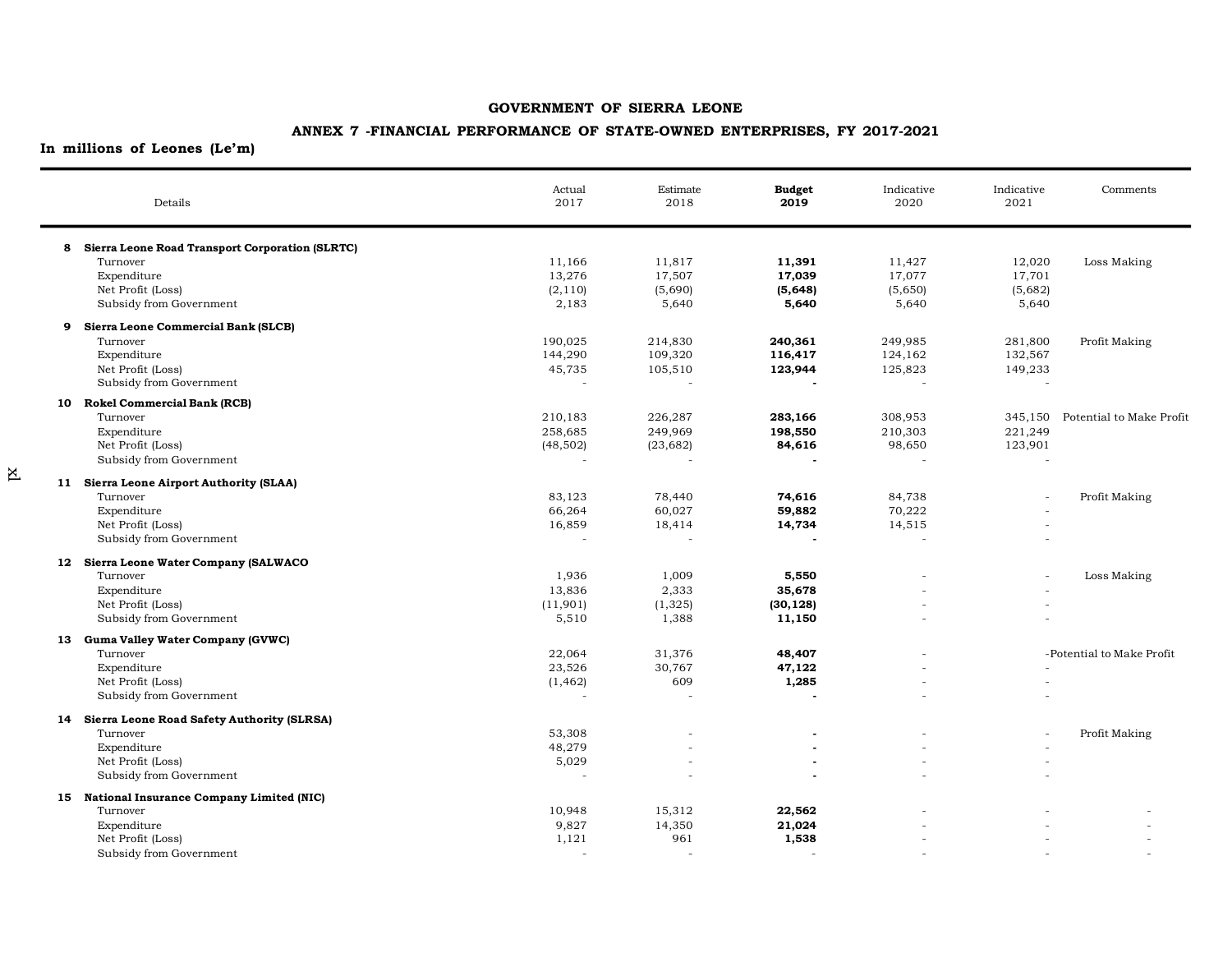#### **ANNEX 8a–LOCAL COUNCILS OWN SOURCE REVENUE AND GOVERNMENT TRANSFERS FOR DEVOLVED FUNCTIONS, FY 2019 In millions of Leones**

| No.                                        | Own Source<br>Revenue | Direct<br>Transfer | Indirect<br>Transfer | Total      |
|--------------------------------------------|-----------------------|--------------------|----------------------|------------|
| Local Councils                             |                       |                    |                      |            |
| Bo District Council                        | 1,391.6               | 4,905.5            |                      | 6,297.10   |
| $\overline{2}$<br>Bo City Council          | 3,577.8               | 2,482.7            |                      | 6,060.46   |
| 3<br>Bombali District Council              | 1,080.4               | 3,944.0            |                      | 5,024.38   |
| Makeni City Council<br>$\overline{4}$      | 2,058.8               | 2,122.6            |                      | 4,181.41   |
| 5<br>Bonthe District council               | 820.6                 | 3,263.4            |                      | 4,083.98   |
| Bonthe Municipal Council<br>6              | 100.0                 | 2,653.0            |                      | 2,753.01   |
| Freetown City Council<br>7                 | 20,614.5              | 15,817.2           |                      | 36,431.77  |
| Kailahun District<br>8                     | 1,686.1               | 8,779.0            |                      | 10,465.02  |
| Kambia District Council<br>9               | 965.2                 | 6,465.2            |                      | 7,430.45   |
| 10 Kenema District                         | 1,349.1               | 5,323.5            |                      | 6,672.58   |
| 11 Kenema City                             | 2,758.2               | 2,671.3            |                      | 5,429.54   |
| 12 Koinadugu District                      | 1,369.8               | 5,667.3            |                      | 7,037.12   |
| 13 Kono District Council                   | 1,092.3               | 5,190.7            |                      | 6,283.01   |
| 14 Koidu New Sembehun City Council         | 2,600.7               | 4,427.1            |                      | 7,027.81   |
| 15 Moyamba District Council                | 1,891.1               | 6,343.4            |                      | 8,234.49   |
| 16 Port Loko District Council              | 1,670.4               | 7,357.6            |                      | 9,028.05   |
| 17 Pujehun District Council                | 1,098.0               | 6,126.7            |                      | 7,224.74   |
| 18 Tonkolili District Council              | 2,021.5               | 8,655.5            |                      | 10,676.97  |
| 19 Western Area Rural District Council     | 12,175.8              | 4,936.4            |                      | 17,112.19  |
| 20 Port Loko City Council                  | 1,450.0               | 3,367.2            |                      | 4,817.21   |
| 21 Karene District Council                 | 120.0                 | 3,957.6            |                      | 4,077.57   |
| 22 Falaba District Council                 | 633.0                 | 3,537.0            |                      | 4,170.07   |
| <b>Primary Education</b>                   |                       |                    | 43,920.70            | 43,920.70  |
| School Fees                                |                       |                    | 23,850.30            | 23,850.30  |
| Text Books                                 |                       |                    | 10,742.20            | 10,742.20  |
| Teaching & Learning Materials              |                       |                    | 3.386.30             | 3,386.30   |
| Examination Fees to WAEC-NPSE              |                       |                    | 5,941.90             | 5,941.90   |
| <b>Secondary Education</b>                 |                       |                    | 29,975.40            | 29,975.40  |
| School Fees                                |                       |                    | 13,252.10            | 13,252.10  |
| Text Books                                 |                       |                    | 6,695.80             | 6,695.80   |
| Examination Fees to WAEC-BECE              |                       |                    | 10,027.50            | 10,027.50  |
| <b>Local Government Development Grants</b> |                       |                    | 22,000.00            | 22,000.00  |
| <b>GRAND TOTAL</b>                         | 62,524.67             | 117,994.27         | 95,896.10            | 276,415.04 |

xli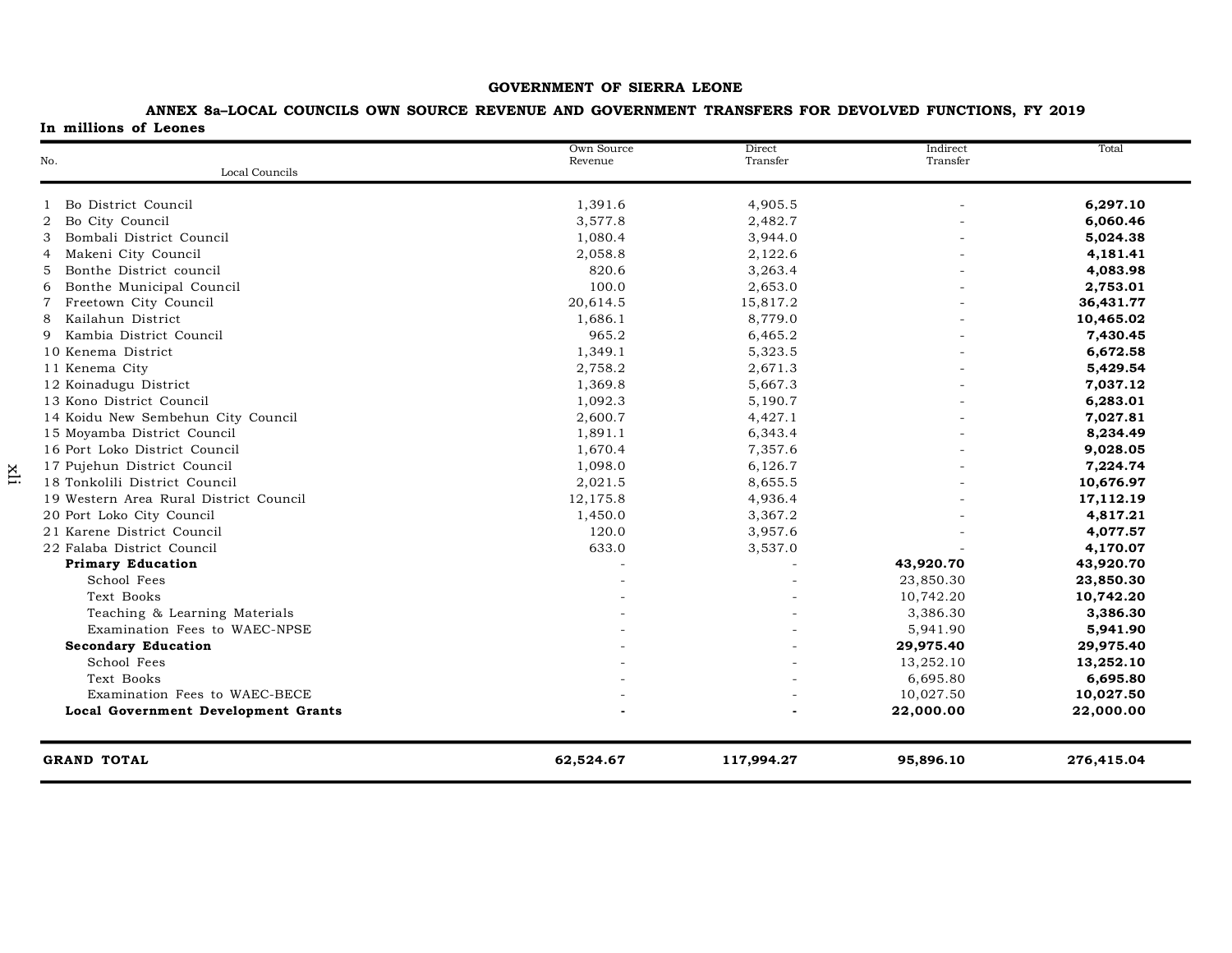## **ANNEX 8b–FY 2019 TRANSFERS TO LOCAL COUNCILS**

# **In millions of Leones (Le'm)**

| No.            | Grant Type                            | <b>FY2019</b><br><b>Budget</b> | Local<br>Council       | Education                 | Library | Agri-<br>Services culture | Primary<br>Health | Secondary<br>Health      | Total<br>Health | Rural<br>Water           | Social<br>Welfare | Marine<br>Services       | Uncon-<br>ditional<br>Block<br>Grant | Support to<br>Ward<br>Comm-<br>ittees | Local<br>Council<br>Total<br>Transfer |
|----------------|---------------------------------------|--------------------------------|------------------------|---------------------------|---------|---------------------------|-------------------|--------------------------|-----------------|--------------------------|-------------------|--------------------------|--------------------------------------|---------------------------------------|---------------------------------------|
|                | <b>Transfers to</b>                   | 213,890.3                      | <b>Transfers to</b>    |                           |         |                           |                   |                          |                 |                          |                   |                          |                                      |                                       | 213,890.4                             |
|                | <b>Local Councils</b>                 |                                | <b>Local Councils</b>  |                           |         |                           |                   |                          |                 |                          |                   |                          |                                      |                                       |                                       |
|                | <b>Direct Transfers to</b>            | 117,994.2                      | Direct Transfers       | 10,671.1 2,195.8 18,728.7 |         |                           |                   | 20,629.3 24,928.8        | 45,558.1        | 3,113.6                  | 4,137.2           | 776.6                    | 31,013.2                             |                                       | 1,800.0 117,994.3                     |
|                | <b>Local Council</b>                  |                                | to Local Councils      |                           |         |                           |                   |                          |                 |                          |                   |                          |                                      |                                       |                                       |
| $\mathbf{1}$   | <b>Administrative Grant</b>           | 1,800.0                        | <b>Bo District</b>     | 564.4                     |         | 1,128.7                   | 1,058.8           |                          | 1,058.8         | 186.4                    | 239.1             | $\overline{\phantom{a}}$ | 1,608.9                              | 119.1                                 | 4,905.5                               |
|                | Support to Ward Committees            | 1,800.0                        | Bo City                | 434.7                     | 96.7    | 269.6                     | 539.9             | $\overline{\phantom{a}}$ | 539.9           | $\overline{\phantom{a}}$ | 122.6             | $\sim$                   | 1,005.3                              | 13.7                                  | 2,482.7                               |
| $\overline{2}$ | <b>Block Education Grant</b>          | 10,671.1                       | Bombali District       | 436.9                     |         | 886.1                     | 869.2             | $\sim$                   | 869.2           | 225.9                    | 188.5             | $\overline{\phantom{a}}$ | 1,263.3                              | 74.2                                  | 3,944.0                               |
|                | Administration                        | 3,738.3                        | Makeni City            | 343.6                     | 78.3    | 280.4                     | 481.2             | $\overline{\phantom{a}}$ | 481.2           | $\overline{\phantom{a}}$ | 103.4             | $\overline{a}$           | 822.0                                | 13.7                                  | 2,122.6                               |
|                | <b>Education Dev Grant</b>            | 4,956.9                        | <b>Bonthe District</b> | 341.7                     |         | 726.4                     | 791.4             |                          | 791.4           | 139.1                    | 133.8             | 132.1                    | 916.6                                | 82.4                                  | 3,263.4                               |
|                | Science Equipments                    | 1,975.9                        | Bonthe Municipal       | 157.6                     | 46.4    | 237.7                     | 352.7             | 1,333.8                  | 1,686.4         | $\overline{\phantom{a}}$ | 51.2              | 70.2                     | 389.8                                | 13.7                                  | 2,653.0                               |
| 3              | <b>Library Services</b>               | 2,195.8                        | Freetown               | 1,044.4                   | 529.9   | 263.0                     | 1,610.5           | 7,109.0                  | 8,719.5         |                          | 428.0             | 75.9                     | 4,532.0                              | 224.4                                 | 15,817.2                              |
| 4              | <b>Free Eduction Program- Primary</b> | $\blacksquare$                 | o/w: Rokupa Hospital   |                           |         |                           |                   | 2,123.7                  |                 |                          |                   |                          |                                      |                                       |                                       |
| 5              | <b>Free Eduction Program-</b>         |                                | Lumley Hospital        |                           |         |                           |                   | 1,455.4                  |                 |                          |                   |                          |                                      |                                       |                                       |
|                | Secondary                             |                                |                        |                           |         |                           |                   |                          |                 |                          |                   |                          |                                      |                                       |                                       |
| 6              | <b>Unconditional Block Grant</b>      | 31,013.1                       | King Harman Road       |                           |         |                           |                   | 2,404.7                  |                 |                          |                   |                          |                                      |                                       |                                       |
|                | Solid Waste Management                | 21,443.7                       | <b>Macauley Street</b> |                           |         |                           |                   | 1,125.2                  |                 |                          |                   |                          |                                      |                                       |                                       |
|                | Fire Prevention                       | 939.9                          | Kailahun District      | 610.3                     | 190.9   | 1,927.3                   | 1,606.6           | 1,772.0                  | 3,378.6         | 259.7                    | 300.0             |                          | 1,979.3                              | 132.8                                 | 8,779.0                               |
|                | Youths and Sports                     | 2,779.7                        | Kambia District        | 558.1                     | 124.2   | 1,068.2                   | 1,167.3           | 1,501.9                  | 2,669.1         | 239.5                    | 205.4             | 92.7                     | 1,393.4                              | 114.5                                 | 6,465.2                               |
|                | Other Recurrent Administrative        | 5,849.8                        | Kenema District        | 555.4                     |         | 1,460.4                   | 1,074.0           |                          | 1,074.0         | 183.2                    | 236.7             |                          | 1,681.0                              | 132.8                                 | 5,323.5                               |
|                | Expenses                              |                                |                        |                           |         |                           |                   |                          |                 |                          |                   |                          |                                      |                                       |                                       |
| $7^{\circ}$    | <b>Fisheries and Marine Resources</b> | 776.6                          | Kenema City            | 444.0                     | 100.5   | 303.2                     | 571.6             |                          | 571.6           |                          | 132.8             | $\overline{\phantom{a}}$ | 1,105.6                              | 13.7                                  | 2,671.3                               |
| 8              | Social Welfare, Gender and            | 4,137.2                        | Koinadugu District     | 381.6                     | 92.7    | 952.5                     | 823.7             | 2,110.1                  | 2,933.9         | 154.1                    | 139.0             |                          | 958.6                                | 55.0                                  | 5,667.3                               |
|                | <b>Children's Affairs</b>             |                                |                        |                           |         |                           |                   |                          |                 |                          |                   |                          |                                      |                                       |                                       |
| 9              | <b>Health Care Services</b>           | 45,558.1                       | Kono District          | 538.6                     | $\sim$  | 1,341.7                   | 1,246.4           |                          | 1,246.4         | 234.5                    | 213.8             | $\overline{a}$           | 1,505.8                              | 109.9                                 | 5,190.7                               |
|                | Primary Health Care                   |                                |                        |                           |         |                           |                   |                          |                 |                          |                   |                          |                                      |                                       |                                       |
|                | services (PHC)                        | 20,629.3                       | Koidu New Sembehun     | 309.1                     | 79.8    | 301.0                     | 483.7             | 2,305.1                  | 2,788.7         | $\overline{\phantom{a}}$ | 102.5             |                          | 832.2                                | 13.7                                  | 4,427.1                               |
|                | Secondary Health Services             | 24,928.8                       | Moyamba District       | 549.3                     | 119.5   | 1,109.7                   | 908.5             | 1,797.8                  | 2,706.3         | 210.0                    | 204.7             | 95.4                     | 1,238.7                              | 109.9                                 | 6,343.4                               |
|                | (District Hospitals)                  |                                |                        |                           |         |                           |                   |                          |                 |                          |                   |                          |                                      |                                       |                                       |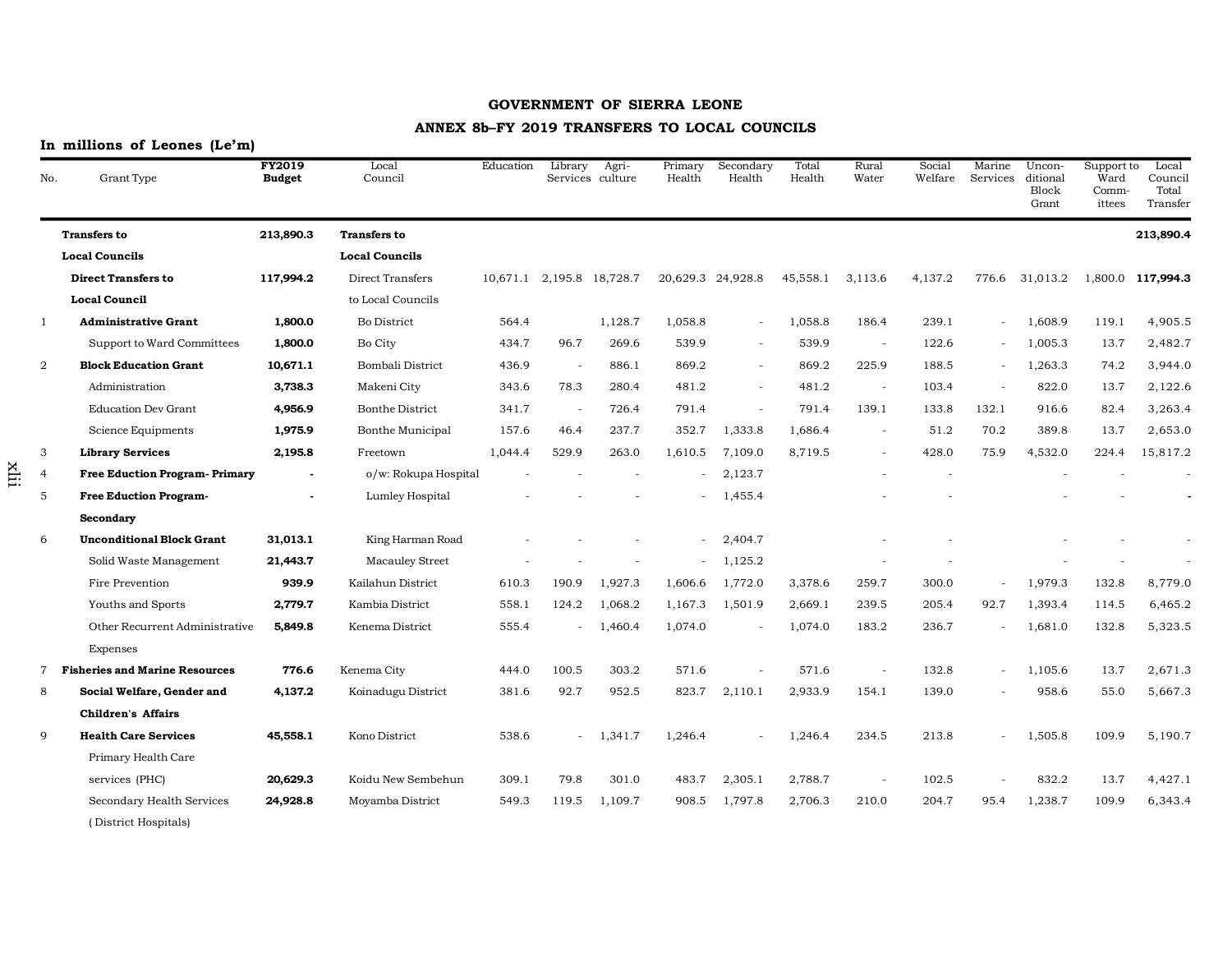## **ANNEX 8b–FY 2019 TRANSFERS TO LOCAL COUNCILS**

## **In millions of Leones (Le'm)**

| No. | Grant Type                            | <b>FY2019</b><br><b>Budget</b> | Local<br>Council            | Education | Library                  | Agri-<br>Services culture | Primary<br>Health | Secondary<br>Health      | Total<br>Health | Rural<br>Water           | Social<br>Welfare | Marine<br>Services | Uncon-<br>ditional<br>Block<br>Grant | Support to<br>Ward<br>Comm-<br>ittees | Local<br>Council<br>Total<br>Transfer |
|-----|---------------------------------------|--------------------------------|-----------------------------|-----------|--------------------------|---------------------------|-------------------|--------------------------|-----------------|--------------------------|-------------------|--------------------|--------------------------------------|---------------------------------------|---------------------------------------|
| 10  | <b>Agriculture and Food Security</b>  | 18,728.7                       | Port Loko District          | 729.6     | 168.0                    | 1,316.2                   | 1,216.8           | 1,343.6                  | 2,560.4         | 299.4                    | 266.8             | 96.3               | 1,821.5                              | 99.4                                  | 7,357.6                               |
| 11  | <b>Rural Water Services</b>           | 3,113.6                        | Pujehun District            | 419.3     | 130.6                    | 968.3                     | 1,169.7           | 1,471.4                  | 2,641.0         | 198.3                    | 204.0             | 111.6              | 1,352.8                              | 100.8                                 | 6,126.7                               |
| 12  | <b>Local Government Development</b>   | 22,000.0                       | Tonkolili District          | 737.2     | 165.5                    | 1,426.3                   | 1,264.5           | 2,498.8                  | 3,763.2         | 289.1                    | 271.4             |                    | 1,879.1                              | 123.7                                 | 8,655.5                               |
|     | Grant                                 |                                |                             |           |                          |                           |                   |                          |                 |                          |                   |                    |                                      |                                       |                                       |
|     |                                       |                                | Western Area District       | 578.1     | 217.9                    | 425.4                     | 1,137.5           | $\overline{\phantom{a}}$ | 1,137.5         | 131.8                    | 218.7             | 102.4              | 2,033.0                              | 91.6                                  | 4,936.4                               |
|     |                                       |                                | Port Loko City Council      | 200.6     | 54.9                     | 424.2                     | 406.6             | 1,685.5                  | 2,092.1         | $\overline{\phantom{a}}$ |                   | 70.3               | 511.5                                | 13.7                                  | 3,367.2                               |
|     |                                       |                                | Karene District             | 427.9     | $\overline{a}$           | 854.7                     | 1,021.7           | $\overline{\phantom{a}}$ | 1,021.7         | 208.0                    |                   | 175.5              | 1,220.3                              | 49.5                                  | 3,957.6                               |
|     |                                       |                                | Falaba District             | 308.6     | $\overline{\phantom{a}}$ | 1,057.5                   | 826.9             |                          | 826.9           | 154.8                    |                   | 129.0              | 962.6                                | 97.7                                  | 3,537.0                               |
|     | In-Kind (Indirect)                    | 73,896.1                       | In-Kind (Indirect)Transfers |           |                          |                           |                   |                          |                 |                          |                   |                    |                                      |                                       | 73,896.1                              |
|     | <b>Transfers to Local Councils</b>    |                                | to Local Councils           |           |                          |                           |                   |                          |                 |                          |                   |                    |                                      |                                       |                                       |
| 2.1 | Education                             | 73,896.1                       | <b>Education Program</b>    |           |                          |                           |                   |                          |                 |                          |                   |                    |                                      |                                       | 43,920.7                              |
|     |                                       |                                | Primary                     |           |                          |                           |                   |                          |                 |                          |                   |                    |                                      |                                       |                                       |
|     | Primary Education                     | 43,920.7                       | <b>Education Program</b>    |           |                          |                           |                   |                          |                 |                          |                   |                    |                                      |                                       | 29,975.4                              |
|     |                                       |                                | Secondary                   |           |                          |                           |                   |                          |                 |                          |                   |                    |                                      |                                       |                                       |
|     | <b>Free Education Primary</b>         | 23,850.3                       | Local Government            |           |                          |                           |                   |                          |                 |                          |                   |                    |                                      |                                       | 22,000.0                              |
|     |                                       |                                | Development Grant           |           |                          |                           |                   |                          |                 |                          |                   |                    |                                      |                                       |                                       |
|     | <b>Text Books</b>                     | 10,742.2                       |                             |           |                          |                           |                   |                          |                 |                          |                   |                    |                                      |                                       |                                       |
|     | <b>Teach &amp; Learning Materials</b> | 3,386.3                        |                             |           |                          |                           |                   |                          |                 |                          |                   |                    |                                      |                                       |                                       |
|     | <b>Examination Fees to</b>            |                                |                             |           |                          |                           |                   |                          |                 |                          |                   |                    |                                      |                                       |                                       |
|     | <b>WAEC-NPSE</b>                      | 5,941.9                        |                             |           |                          |                           |                   |                          |                 |                          |                   |                    |                                      |                                       |                                       |
|     | Secondary Education                   | 29,975.4                       |                             |           |                          |                           |                   |                          |                 |                          |                   |                    |                                      |                                       |                                       |
|     | <b>Free Education Secondary</b>       | 13,252.1                       |                             |           |                          |                           |                   |                          |                 |                          |                   |                    |                                      |                                       |                                       |
|     | <b>Text Books</b>                     | 6,695.8                        |                             |           |                          |                           |                   |                          |                 |                          |                   |                    |                                      |                                       |                                       |
|     | <b>Examination Fees to</b>            | 10,027.5                       |                             |           |                          |                           |                   |                          |                 |                          |                   |                    |                                      |                                       |                                       |
|     | WAEC-BECE                             |                                |                             |           |                          |                           |                   |                          |                 |                          |                   |                    |                                      |                                       |                                       |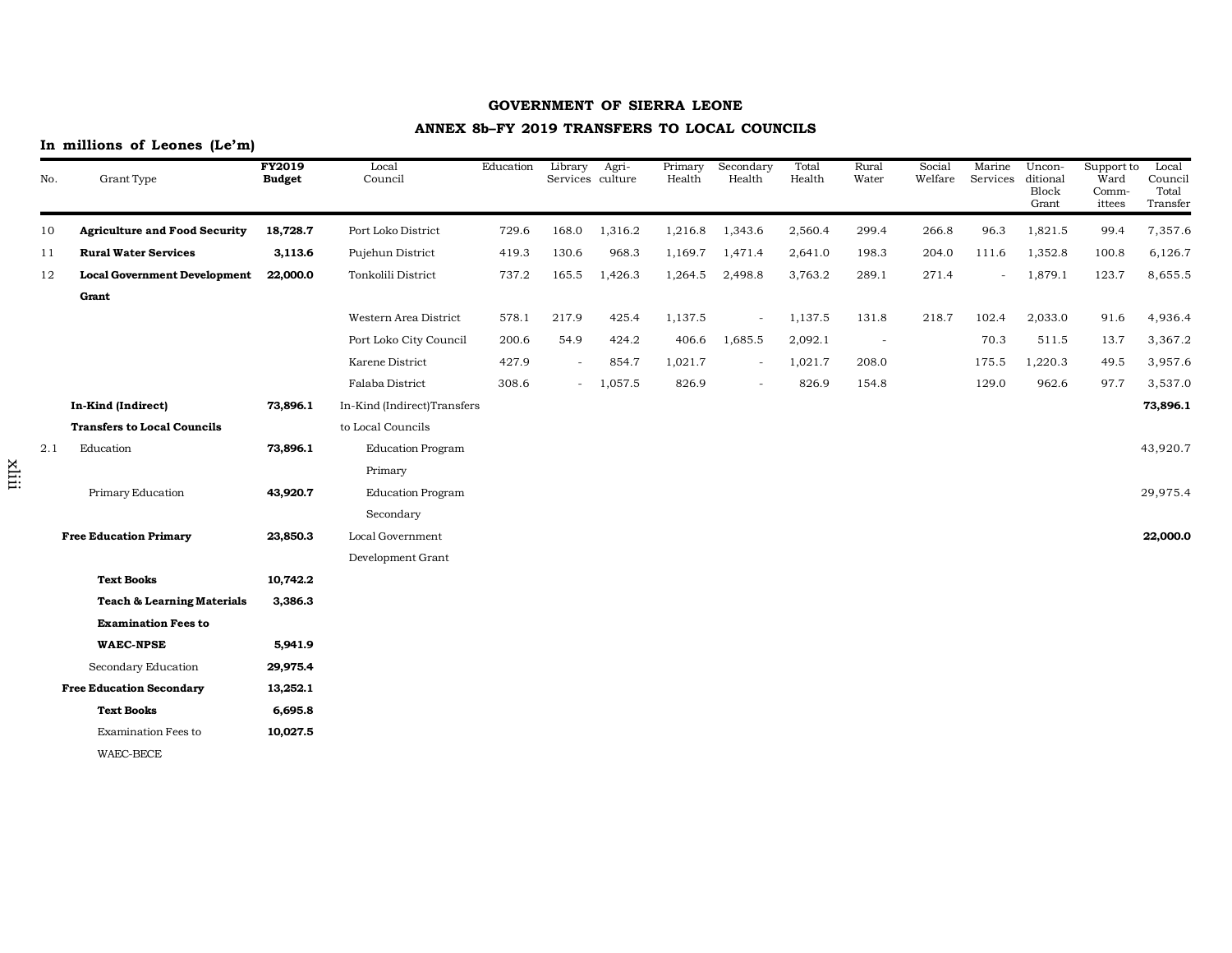#### **ANNEX 8c–DETAILED PROJECTED OWN SOURCE REVENUES OF LOCAL COUNCILS, FY 2019**

#### **In millions of Leones**

xliv

| No. | <b>Local Council</b>                | <b>Local Tax</b> | <b>Property Tax</b> | <b>Market Dues</b> | <b>Business</b><br>Registration | Licenses      | Fees &<br><b>Charges</b> | Mining<br>Revenues | Other Non-<br><b>Tax Revenue</b> | Total<br>Revenue |
|-----|-------------------------------------|------------------|---------------------|--------------------|---------------------------------|---------------|--------------------------|--------------------|----------------------------------|------------------|
|     | Bo District Council                 | 98,860,125       | 374,399,991         | 17,718,750         | 55,072,500                      | 99,015,000    | 452,057,109              | 204,435,000        | 90,000,000                       | 1,391,558,475    |
| 2   | Bo City Council                     | 15,000,000       | 1,320,524,384       | 432,000,000        | 90,950,000                      | 675,000,000   | 1,023,300,000            |                    | 21,000,000                       | 3,577,774,384    |
| 3   | Bombali District Council            | 50,198,750       | 375,147,262         | $\sim$             | 37,170,000                      | 129,690,000   | 481,160,000              | 7,000,000          | $\sim$                           | 1,080,366,012    |
|     | Makeni City Council                 | 6,400,000        | 822,533,099         | 364,800,000        | 11,250,000                      | 355,282,005   | 476,025,000              |                    | 22,500,000                       | 2,058,790,104    |
| 5   | Bonthe District council             | 38,500,000       | 144,650,000         | 1,608,750          | 22,500,000                      | 101,376,000   | 57,370,500               | 424,874,144        | 29,700,000                       | 820,579,394      |
| 6   | Bonthe Municipal Council            | 8,000,000        | 8,000,000           | 5,000,000          | 5,000,000                       | 40,250,000    | 12,000,000               | 21,750,000         | $\sim$                           | 100,000,000      |
|     | Freetown City Council               | 750,000,000      | 11,456,108,580      | 2,181,805,875      | $\sim$                          | 3,226,612,500 | $\sim 100$ m $^{-1}$     | $\sim$             | 3,000,000,000                    | 20,614,526,955   |
| 8   | Kailahun District                   | 53,455,140       | 851,777,850         | 30,000,000         | 87,287,040                      | 62,001,712    | 260,680,000              | 42,048,057         | 298,809,841                      | 1,686,059,640    |
|     | Kambia District Council             | 53,135,620       | 403,500,904         | 10,560,000         | 23,635,000                      | 240,160,000   | 234,258,000              |                    | $\sim$                           | 965,249,524      |
| 10  | Kenema District                     | 282,633,400      | 278,460,000         | 14,208,000         | 38,550,000                      | 34,280,000    | 289,401,250              | 354,718,747        | 56,800,000                       | 1,349,051,397    |
| 11  | Kenema City                         | 6,720,000        | 1,218,546,373       | 840,000,000        | 20,000,000                      | 583,830,000   | 89,118,000               |                    | $\sim$                           | 2,758,214,373    |
| 12  | Koinadugu District                  | 76,824,675       | 300,000,000         | 58,860,000         | 84,640,000                      | 260,000,000   | 297,055,200              | 50,000,000         | 242,415,200                      | 1,369,795,075    |
| 13  | Kono District Council               | 110,266,400      | 373,390,000         |                    | $\sim$                          | 45,000,000    | 154,150,000              | 390,000,000        | 19,470,000                       | 1,092,276,400    |
| 14  | Koidu New Sembehun City Council     | 16,010,000       | 752,610,000         | 447,957,000        | 31,500,000                      | 930,000,000   | 260,000,000              | 115,310,000        | 47,294,721                       | 2,600,681,721    |
| 15  | Moyamba District Council            | 303,036,750      | 527,223,636         | 100,000,000        | 87,360,000                      | 197,400,000   | 9,350,000                | 575,593,000        | 91,110,000                       | 1,891,073,386    |
| 16  | Port Loko District Council          | 45,000,000       | 500,000,000         | 9,425,000          | 41,000,000                      | 340,000,000   | 65,000,000               | 500,000,000        | 170,000,000                      | 1,670,425,000    |
| 17  | Pujehun District Council            | 23,820,000       | 283,350,000         | 72,528,750         | 17,500,000                      | 111,820,000   | 535,980,597              | 53,000,000         | $\sim$                           | 1,097,999,347    |
| 18  | Tonkolili District Council          | 100,000,000      | 990,000,000         | 32,000,000         | 27,000,000                      | 271,805,000   | 149,650,000              | 375,500,000        | 75,500,000                       | 2,021,455,000    |
| 19  | Western Area Rural District Council | 904,860,000      | 7,500,000,000       | 450,000,000        | 408,400,000                     | 1,680,000,000 | 151,500,000              | 672,000,000        | 409,000,000                      | 12,175,760,000   |
| 20  | Port Loko City Council              | 50,000,000       | 500,000,000         | 300,000,000        | 100,000,000                     | 300,000,000   | $\sim$                   | 100,000,000        | 100,000,000                      | 1,450,000,000    |
| 21  | Karene District Council             | 22,114,000       | $\sim$              | 10,560,000         | 19,010,000                      | 20,066,500    | 24,720,000               |                    | 23,539,500                       | 120,010,000      |
| 22  | Falaba District Council             | 50,625,000       | 45,158,400          | 49,452,000         | 28,000,000                      | 293,405,000   | 126,547,200              | 35,200,000         | 4,640,000                        | 633,027,600      |
|     | Total                               | 3,065,459,860    | 29,025,380,479      | 5,428,484,125      | 1,235,824,540                   | 9,996,993,717 | 5,149,322,856            | 3,921,428,948      | 4,701,779,262                    | 62,524,673,787   |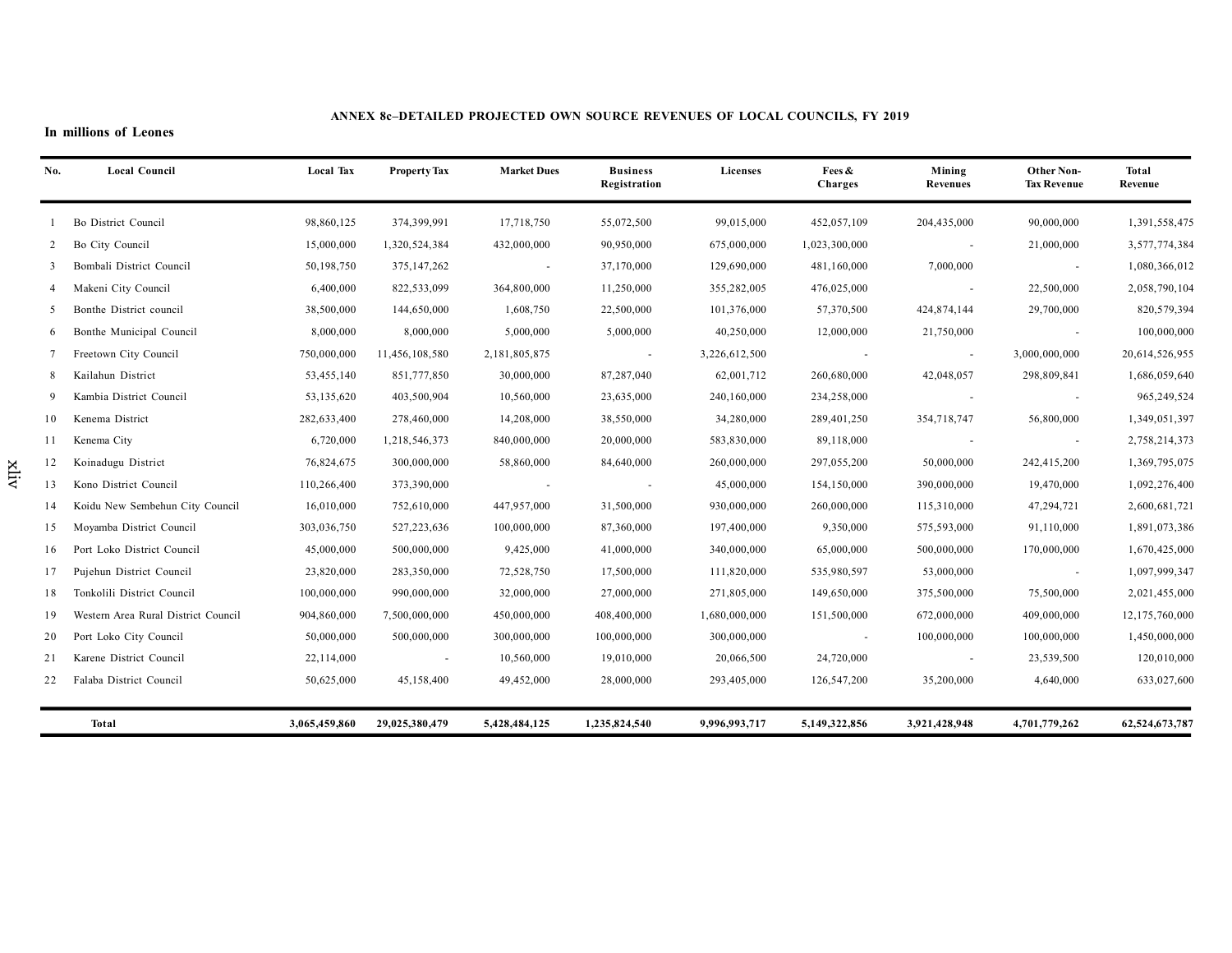# **ANNEX 9a -PROJECTD EXTERNAL DEBT STOCK, 2018 TO 2023**

## **In Millions of USS**

| Creditor                   | $Jun-18$ | 2019     | 2020     | 2021     | 2022     | 2023     |
|----------------------------|----------|----------|----------|----------|----------|----------|
| <b>Total External Debt</b> | 1,530.03 | 1,605.51 | 1,623.33 | 1,630.89 | 1,598.22 | 1,536.01 |
| <b>Multilateral</b>        | 1,159.19 | 1,196.81 | 1,195.93 | 1,194.95 | 1,157.86 | 1,105.38 |
| World Bank                 | 285.31   | 324.96   | 346.61   | 355.33   | 350.51   | 342.54   |
| IMF                        | 354.06   | 318.38   | 286.18   | 276.51   | 264.20   | 250.70   |
| ADB                        | 137.50   | 154.87   | 166.08   | 174.44   | 173.41   | 170.56   |
| <b>IFAD</b>                | 47.90    | 43.38    | 42.74    | 41.53    | 40.07    | 38.22    |
| IDB                        | 122.50   | 140.38   | 144.21   | 144.10   | 138.72   | 127.71   |
| EEC/EIB                    | 46.30    | 49.54    | 46.41    | 43.27    | 40.14    | 37.05    |
| <b>BADEA</b>               | 51.95    | 59.23    | 59.70    | 59.79    | 57.92    | 55.67    |
| OFID                       | 59.97    | 67.11    | 68.61    | 68.21    | 64.78    | 58.44    |
| <b>EBID</b>                | 53.70    | 38.97    | 35.39    | 31.76    | 28.12    | 24.49    |
| <b>Bilaterals</b>          | 178.79   | 221.15   | 247.35   | 263.39   | 275.32   | 273.09   |
| China                      | 13.81    | 4.69     | 4.38     | 3.75     | 3.13     | 2.50     |
| Exim Bank of China         | 34.20    | 33.52    | 30.46    | 27.19    | 23.93    | 20.67    |
| Kuwait Fund                | 53.32    | 72.11    | 78.55    | 77.10    | 74.11    | 69.60    |
| Saudi Fund                 | 26.20    | 25.08    | 26.09    | 26.98    | 26.93    | 25.93    |
| Exim Bank of India         | 35.90    | 54.82    | 67.44    | 80.06    | 92.68    | 93.62    |
| Exim Bank of Korea         | 10.75    | 22.61    | 29.80    | 37.00    | 44.19    | 51.39    |
| Abu Dhabi                  | 4.62     | 8.32     | 10.64    | 11.31    | 10.35    | 9.38     |
| Commercial                 | 192.05   | 187.55   | 180.05   | 172.55   | 165.05   | 157.55   |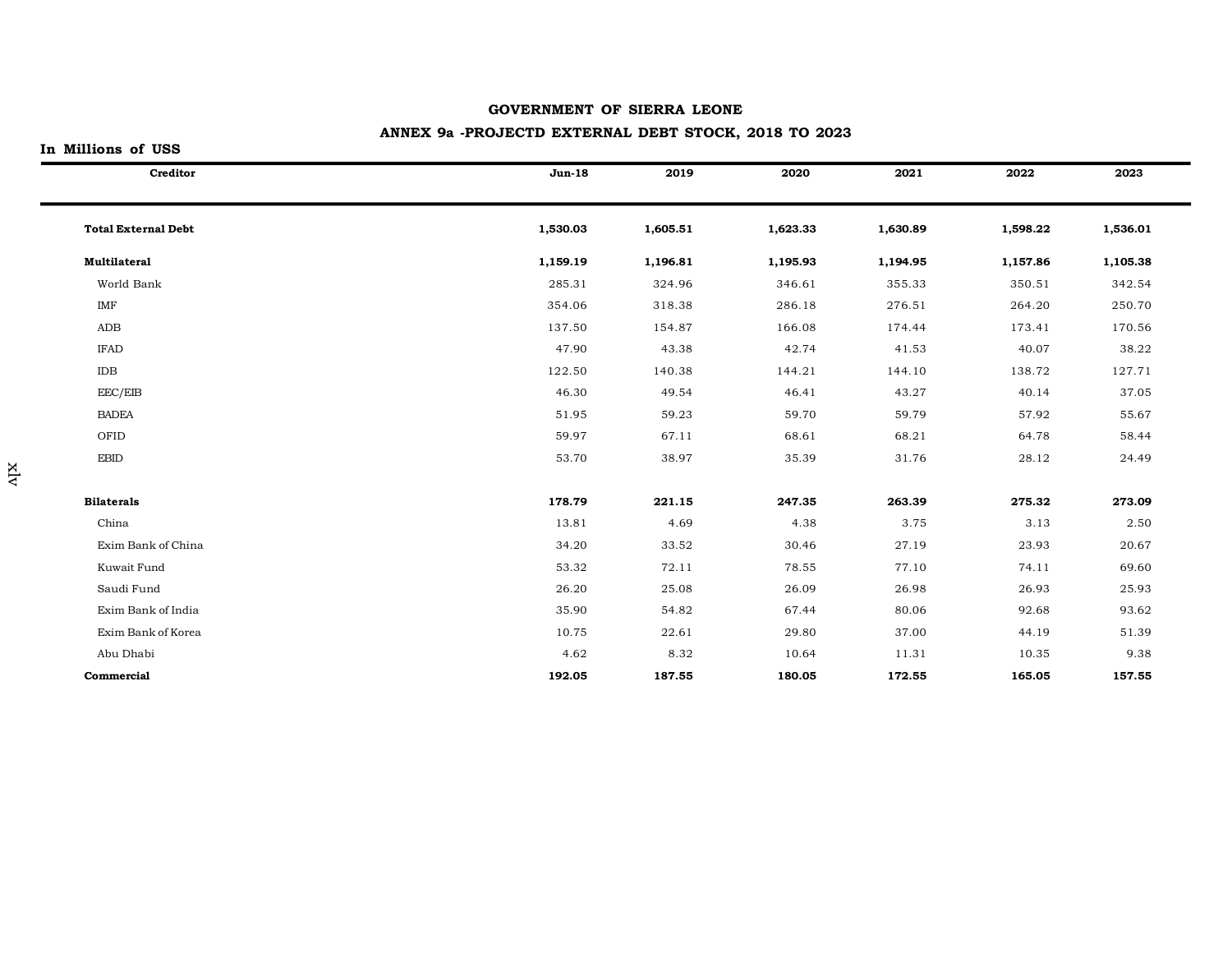### **ANNEX 9b–GUARANTEES ISSUED BY GOVERNMENT AS AT 30 SEPTEMBER 2018**

| <b>Institutions</b>                          | <b>Year of Guarantee</b> | Amount   |
|----------------------------------------------|--------------------------|----------|
|                                              |                          |          |
| Njala University College                     | 2018                     | 3,900.0  |
| Sierra Leone State Lottery                   | 2016                     | 1,000.0  |
| Sierra Leone Postal Services Ltd (SALPOST)   | 2015                     | 394.0    |
| Sierra Leone Broadcasting Corporation (SLBC) | 2013                     | 3,765.0  |
| Guma Valley Water Company                    | 2013                     | 2,164.0  |
| National Hajj Committee/1                    | 2018                     | 15,872.0 |
| Road Maintenance Fund Administration         | 2017                     | 65,000.0 |
| Sierra Leone Postal Services Ltd (SALPOST)   | 2018                     | 489.0    |
| <b>Total</b>                                 |                          | 92,584.0 |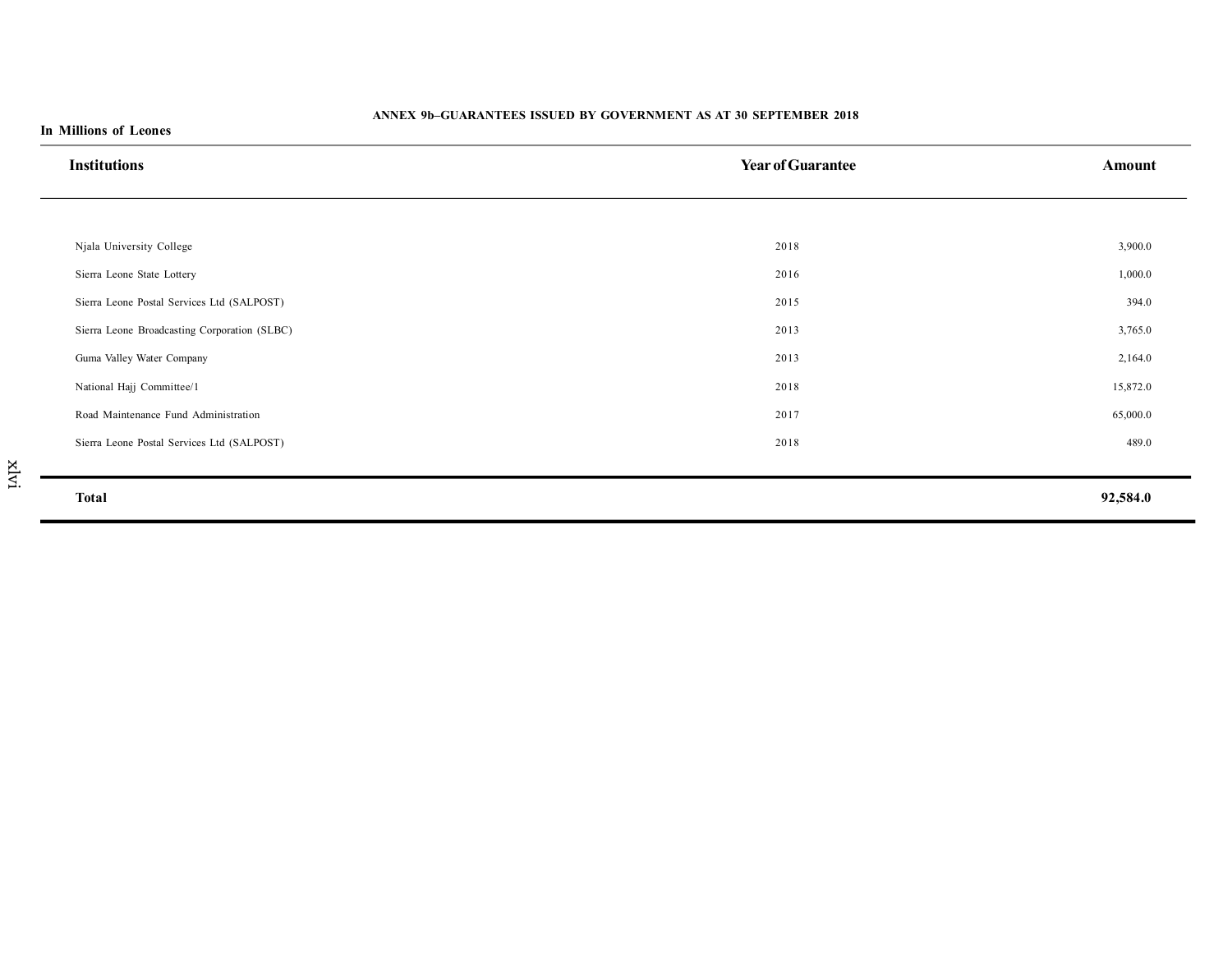#### **ANNEX 9C–PROJECTED EXTERNAL DEBT SERVICE PAYMENTS, 2018-2022**

# **(In Thousand of USD)**

|                                               | FY 2020   |                | FY 2019   |            | FY 2020   |                      | FY 2019   |                          | FY 2020   |            |
|-----------------------------------------------|-----------|----------------|-----------|------------|-----------|----------------------|-----------|--------------------------|-----------|------------|
| Creditors/International Financial Institution | PR        | <b>INT</b>     | PR        | <b>INT</b> | PR        | <b>INT</b>           | PR        | <b>INT</b>               | PR        | <b>INT</b> |
|                                               |           |                |           |            |           |                      |           |                          |           |            |
| <b>IDA</b>                                    | 2,112.76  | 2,013.72       | 2,317.70  | 2,045.10   | 3,095.50  | 2,297.60             | 3,945.30  | 2,450.30                 | 6,475.50  | 2,495.30   |
| IMF                                           | 18,410.05 | $\blacksquare$ | 15,778.00 | $\sim$     | 29,638.00 | $\sim$               | 43,554.00 | $\sim$                   | 58,996.00 | $\sim$     |
| ADB                                           | 863.13    | 1,251.02       | 941.50    | 1,664.00   | 1,700.50  | 1,177.20             | 1,700.50  | 1,247.60                 | 1,871.40  | 1,299.30   |
| <b>IFAD</b>                                   | 1,129.80  | 259.73         | 1,117.10  | 357.30     | 1,117.10  | 351.80               | 1,447.20  | 343.60                   | 1,463.20  | 332.10     |
| IDB                                           | 7,616.56  | 3,245.86       | 20,247.80 | 1,760.60   | 13,303.10 | 1,616.30             | 13,303.10 | 1,483.40                 | 13,303.10 | 854.50     |
| EIB                                           | 361.58    | 964.43         | 1,192.30  | 872.20     | 2,384.60  | 839.20               | 2,384.60  | 789.80                   | 2,384.60  | 789.80     |
| <b>BADEA</b>                                  | 947.17    | 104.72         | 951.10    | 103.10     | 1,062.00  | 155.30               | 1,301.90  | 171.00                   | 1,873.20  | 178.50     |
| OFID                                          | 6,160.62  | 932.48         | 6,160.70  | 1,072.50   | 6,160.70  | 1,205.70             | 6,827.30  | 1,250.90                 | 7,704.40  | 1,251.50   |
| EBID 2,971.70                                 | 1,001.24  | 4,999.40       | 1,153.90  | 3,636.40   | 1,061.40  | 3,636.40             | 960.00    | 3,636.40                 |           | 858.40     |
| <b>Multilateral Total</b>                     | 40,573.4  | 9,773.2        | 53,705.6  | 9,028.7    | 62,097.9  | 8,704.5              | 78,100.3  | 8,696.6                  | 97,707.8  | 8,059.4    |
| China EXIM Bank                               | 2,741.26  | 797.04         | 3,263.70  | 723.80     | 3,263.70  | 665.00               | 3,263.70  | 600.60                   | 3,263.70  | 534.20     |
| Govt. Of China                                | 307.10    | $\sim$         | 928.50    | $\sim$     | 1,236.40  | $\sim 100$ m $^{-1}$ | 1,857.00  | $\sim 100$ m $^{-1}$     | 2,164.40  |            |
| India EXIM Bank                               | 2,935.44  | 639.10         | 2,935.50  | 725.60     | 2,935.50  | 915.00               | 2,935.50  | 1,097.00                 | 2,935.50  | 1,281.00   |
| Korea EXIM Bank                               | $\sim$    | 2.24           | $\sim$    | 1.70       | $\sim$    | 2.50                 | $\sim$    | 3.20                     | $\sim$    | 3.60       |
| Kuwait Fund                                   | 2,347.11  | 741.21         | 2,697.00  | 1,065.70   | 2,697.00  | 1,290.70             | 4,517.50  | 1,345.20                 | 4,517.50  | 1,319.50   |
| Saudi Fund                                    | 658.07    | 274.40         | 913.10    | 291.10     | 953.10    | 321.70               | 993.00    | 349.80                   | 993.00    | 377.50     |
| Abu Dhabi Fund                                | 364.03    | 89.89          | 663.00    | 99.90      | 962.90    | 149.60               | 962.00    | 195.30                   | 962.00    | 222.50     |
| <b>Bilateral Total</b>                        | 9,353.0   | 2,543.9        | 11,400.8  | 2,907.8    | 12,048.6  | 3,344.5              | 14,528.7  | 3,591.1                  | 14,836.1  | 3,738.3    |
| Commercial                                    | 7,500.00  |                | 7,500.0   | $\sim$     | 7,500.0   |                      | 7,500.0   | $\overline{\phantom{a}}$ | 7,500.0   |            |
| <b>Grand Total</b>                            | 57,426.4  | 12,317.1       | 72,606.4  | 11,936.5   | 81,646.5  | 12,049.0             | 100,129.0 | 12,287.7                 | 120,043.9 | 11,797.7   |
| <b>Grand Total (Excluding IMF Prin.)</b>      | 39,016.3  | 12,317.1       | 56,828.4  | 11,936.5   | 52,008.5  | 12,049.0             | 56,575.0  | 12,287.7                 | 61,047.9  | 11,797.7   |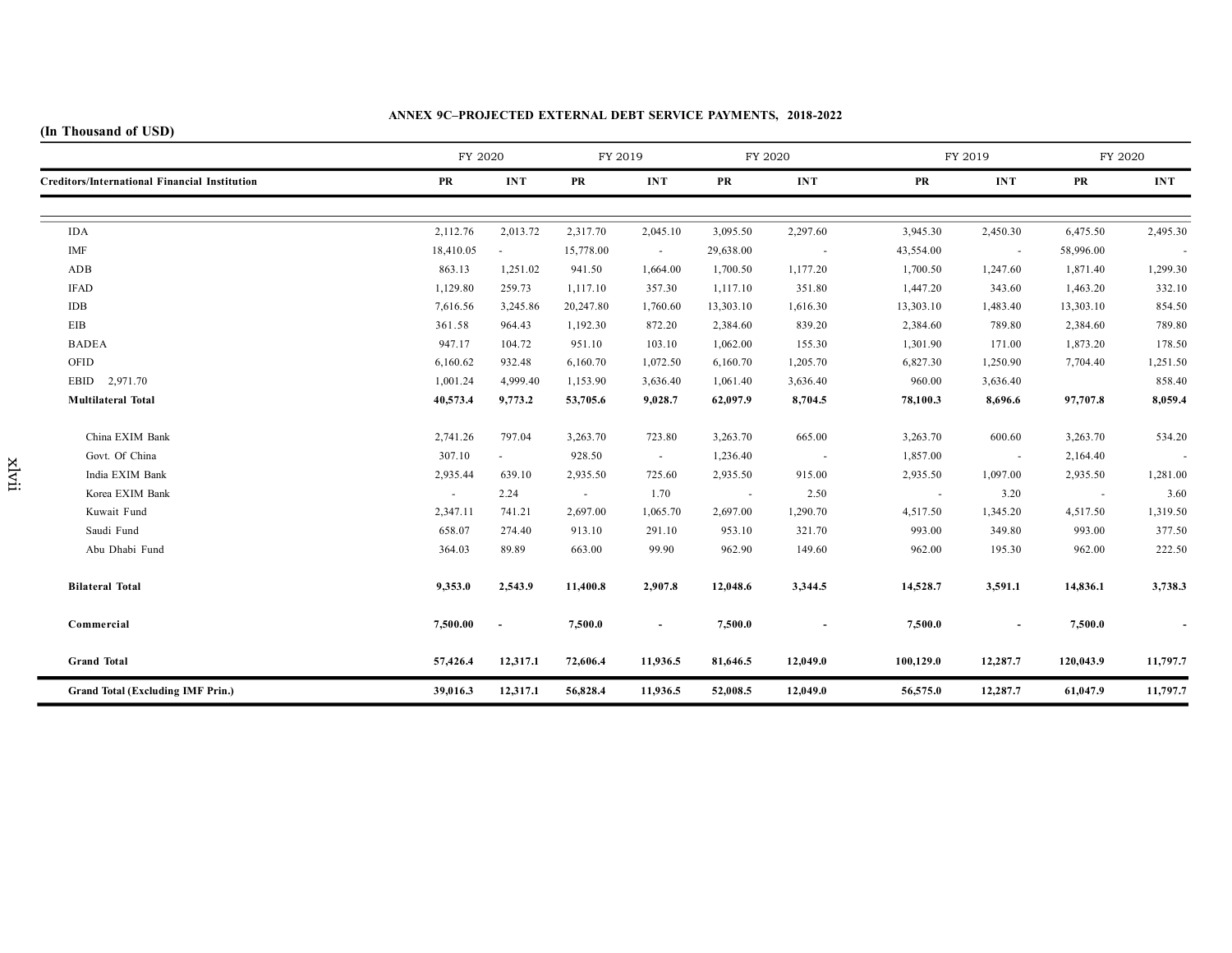## **ANNEX 10–SUMMARY OF POVERTY RELATED EXPENDITURE, FY 2019**

## **In millions of Leones**

xlviii

| <b>Expenditure Category</b>                              | Non-Salary<br>Non-interest<br>Recurrent | Domestic<br>Capital | <b>Total</b> |
|----------------------------------------------------------|-----------------------------------------|---------------------|--------------|
| <b>Total Discretionary Expenditure</b>                   | 2,129,911.3                             | 901,186.3           | 3,031,097.6  |
| <b>Total Poverty Related Expenditure</b>                 | 1,471,019.9                             | 682,664.7           | 2,153,684.6  |
| Anti-Corruption Commission (ACC)                         | 5,516.2                                 | 6,800.0             | 12,316.2     |
| The Judiciary                                            | 14,429.9                                |                     | 14,429.9     |
| Law Officers' Department                                 | 12,048.4                                | 4,750.0             | 16,798.4     |
| Law Reform Commission (LRC)                              |                                         | 498.0               | 498.0        |
| Local Courts                                             | 690.1                                   |                     | 690.1        |
| Independent Police Complaints Board                      | 958.5                                   |                     | 958.5        |
| National Commission for Democracy                        | 853.4                                   |                     | 853.4        |
| Statistics - Sierra Leone                                | 7,530.4                                 | 5,000.0             | 12,530.4     |
| Human Rights Commission Sierra Leone                     | 1,263.3                                 |                     | 1,263.3      |
| Rights to Access Information Commission                  | 1,024.7                                 |                     | 1,024.7      |
| Sierra Leone Police                                      | 87,722.6                                | 9,350.0             | 97,072.6     |
| Sierra Leone Correctional Services                       | 52,369.7                                | 7,100.0             | 59,469.7     |
| National Fire Authority                                  | 17,760.9                                | 4,500.0             | 22,260.9     |
| Ministry of Technical and Higher Education               | 104,689.8                               | 33,700.0            | 138,389.8    |
| Ministry of Basic and Secondary Education                | 137,637.2                               | 22,700.0            | 160,337.2    |
| Ministry of Sports                                       | 9,781.6                                 |                     | 9,781.6      |
| Ministry of Health and Sanitation                        | 174,014.0                               | 52,000.0            | 226,014.0    |
| National HIV and AIDS Commission                         | 3,508.0                                 | 2,650.0             | 6,158.0      |
| Ministry of Social Welfare, Gender & Children's Affairs  | 16,167.6                                | 3,600.0             | 19,767.6     |
| Ministry of Youth Affairs                                | 5,208.6                                 | 11,900.0            | 17,108.6     |
| Ministry of Youth Commission                             | 4,647.4                                 | 400.0               | 5,047.4      |
| National Youth Service                                   |                                         | 3,500.0             | 3,500.0      |
| Teaching Service Commission                              | 1,755.9                                 |                     | 1,755.9      |
| Health Service Commission                                | 1,190.9                                 |                     | 1,190.9      |
| Ministry of Transport and Aviation (MoTA)                | 42,327.2                                | 9,624.7             | 51,951.9     |
| Pharmacy Board Services                                  | 6,379.2                                 |                     | 6,379.2      |
| Ministry of Agriculture, Forestry and Food Security      | 101,423.0                               | 70,650.0            | 172,073.0    |
| Ministry of Fisheries and Marine Resources               | 26,801.2                                | 5,600.0             | 32,401.2     |
| Ministry of Energy                                       | 104,941.9                               | 99,600.0            | 204,541.9    |
| Ministry of Labour and Social Security                   | 7,191.2                                 | 400.0               | 7,591.2      |
| Ministry of Tourism and Cultural Affairs                 | 10,063.1                                | 4,400.0             | 14,463.1     |
| Ministry of Tourism and Cultural Affairs (Tourist Board) | 25,032.1                                | 10,100.0            | 35,132.1     |
| Ministry of Trade and Industry                           | 12,948.3                                | 6,650.0             | 19,598.3     |
| National Commission for Social Action(NaCSA)             | 1,612.3                                 | 25,727.0            | 27,339.3     |
| Local Content Agency                                     | 718.9                                   |                     | 718.9        |